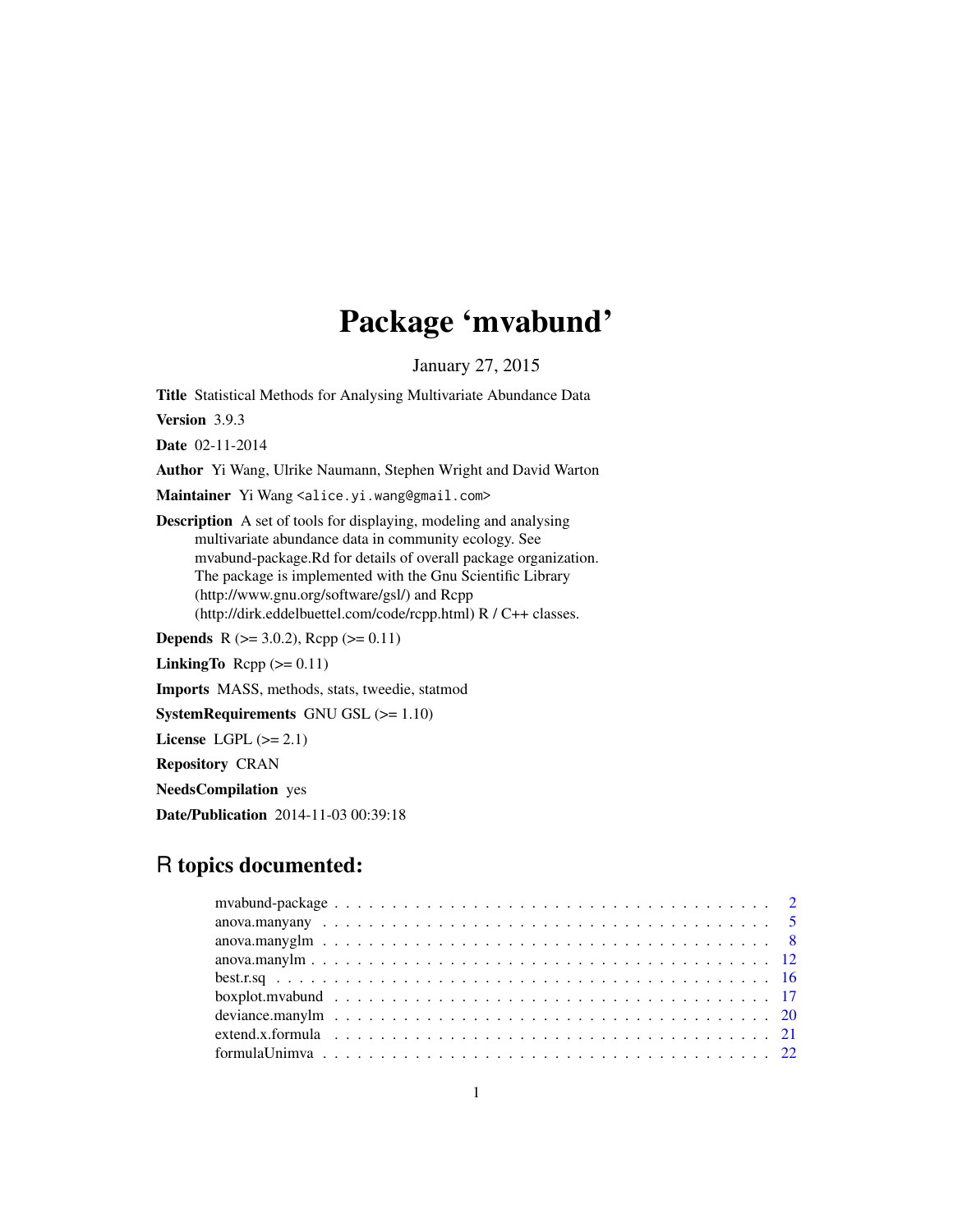<span id="page-1-0"></span>

| Index |                                                                                                                | 75   |
|-------|----------------------------------------------------------------------------------------------------------------|------|
|       |                                                                                                                | - 74 |
|       |                                                                                                                |      |
|       |                                                                                                                | 71   |
|       |                                                                                                                | -66  |
|       |                                                                                                                | 61   |
|       |                                                                                                                | 59   |
|       |                                                                                                                | 58   |
|       |                                                                                                                | 57   |
|       |                                                                                                                | -55  |
|       | residuals.manyglm $\ldots \ldots \ldots \ldots \ldots \ldots \ldots \ldots \ldots \ldots \ldots \ldots \ldots$ | 54   |
|       |                                                                                                                |      |
|       |                                                                                                                |      |
|       |                                                                                                                | -48  |
|       |                                                                                                                | 44   |
|       |                                                                                                                | 41   |
|       |                                                                                                                | 40   |
|       |                                                                                                                | 39   |
|       |                                                                                                                |      |
|       |                                                                                                                | 35   |
|       |                                                                                                                |      |
|       |                                                                                                                | -31  |
|       |                                                                                                                |      |
|       |                                                                                                                |      |
|       |                                                                                                                |      |

mvabund-package *Statistical methods for analysing multivariate abundance data*

# Description

This package provides tools for a model-based approach to the analysis of multivariate abundance data in ecology (Warton (2011)).

This includes graphical methods for exploring the properties of data and the community-environment association, flexible regression methods for estimating and making robust inferences about the community-environment association, and diagnostic plots to check the appropriateness of a fitted model (Wang et. al (2012)).

Future versions of this function will extend it to regression analysis using additive functions, and model-based cluster analysis.

# Details

The key functions available in this package are the following.

#### For graphical display of the data:

[plot.mvabund](#page-43-1) draw a range of plots for Multivariate Abundance Data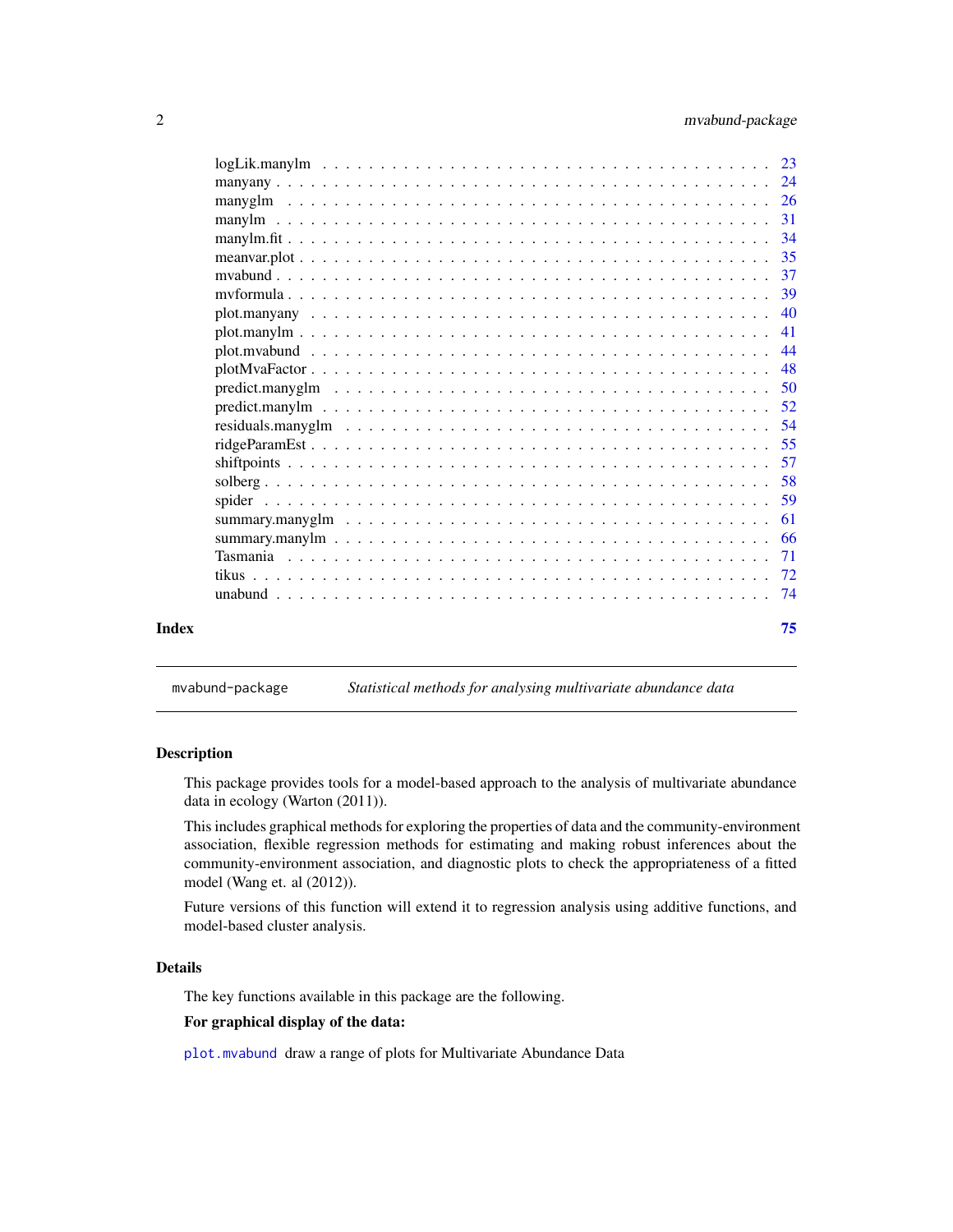# mvabund-package 3

[boxplot.mvabund](#page-16-1) draw a range of plots of Model Formulae for Multivariate Abundance Data [meanvar.plot](#page-34-1) draw mean-variance plots for Multivariate Abundance Data

[plotMvaFactor](#page-47-1) draw a range of plots for Multivariate Abundance Data where the data is split into groups according to a grouping variable

#### For estimating and displaying Linear Models:

[manylm](#page-30-1) Fitting Linear Models for Multivariate Abundance Data [summary.manylm](#page-65-1) summarizie Multivariate Linear Model Fits for Abundance Data [anova.manylm](#page-11-1) obtain ANOVA for Multivariate Linear Model Fits for Abundance Data [plot.manylm](#page-40-1) plot diagnostics for a manylm Object

# For estimating and displaying Generalized Linear Models:

[manyglm](#page-25-1) fit Generalized Linear Models for Multivariate Abundance Data [summary.manyglm](#page-60-1) summarize Multivariate Generalized Linear Model Fits for Abundance Data [anova.manyglm](#page-7-1) obtain Analysis of Deviance for Multivariate Generalized Linear Model Fits for Abundance Data

[plot.manyglm](#page-40-2) plot diagnostics for a manyglm Object

#### For providing a data structure:

[mvabund](#page-36-1) create a mvabund object

[mvformula](#page-38-1) create Model Formulae for Multivariate Abundance Data

#### Example datasets:

[Tasmania](#page-70-1) meiobenthic community data from Tasmania. Used to demonstrate test for interaction.

[solberg](#page-57-1) solberg species data with a 3-level treatment factor.

[spider](#page-58-1) hunting spiders data from different sites.

[tikus](#page-71-1) solberg nematode data from Tikus island.

For more details, see the documentation for any of the individual functions listed above.

#### Author(s)

David Warton <David.Warton@unsw.edu.au>, Yi Wang and Ulrike Naumann.

#### References

Lawless, J. F. (1987) *Negative binomial and mixed Poisson regression*, Canadian Journal of Statistics 15, 209-225.

Liang, K.-Y. and Zeger, S. L (1986) *Longitudinal Data Analysis Using Generalized Linear Models*, Biometrika 73, No. 1, 13-22.

Warton D.I. (2008a). Raw data graphing: an informative but under-utilized tool for the analysis of multivariate abundances. *Austral Ecology* 33(3), 290-300.

Warton D.I. (2008b). Penalized normal likelihood and ridge regularization of correlation and covariance matrices. *Journal of the American Statistical Association* 103, 340-349.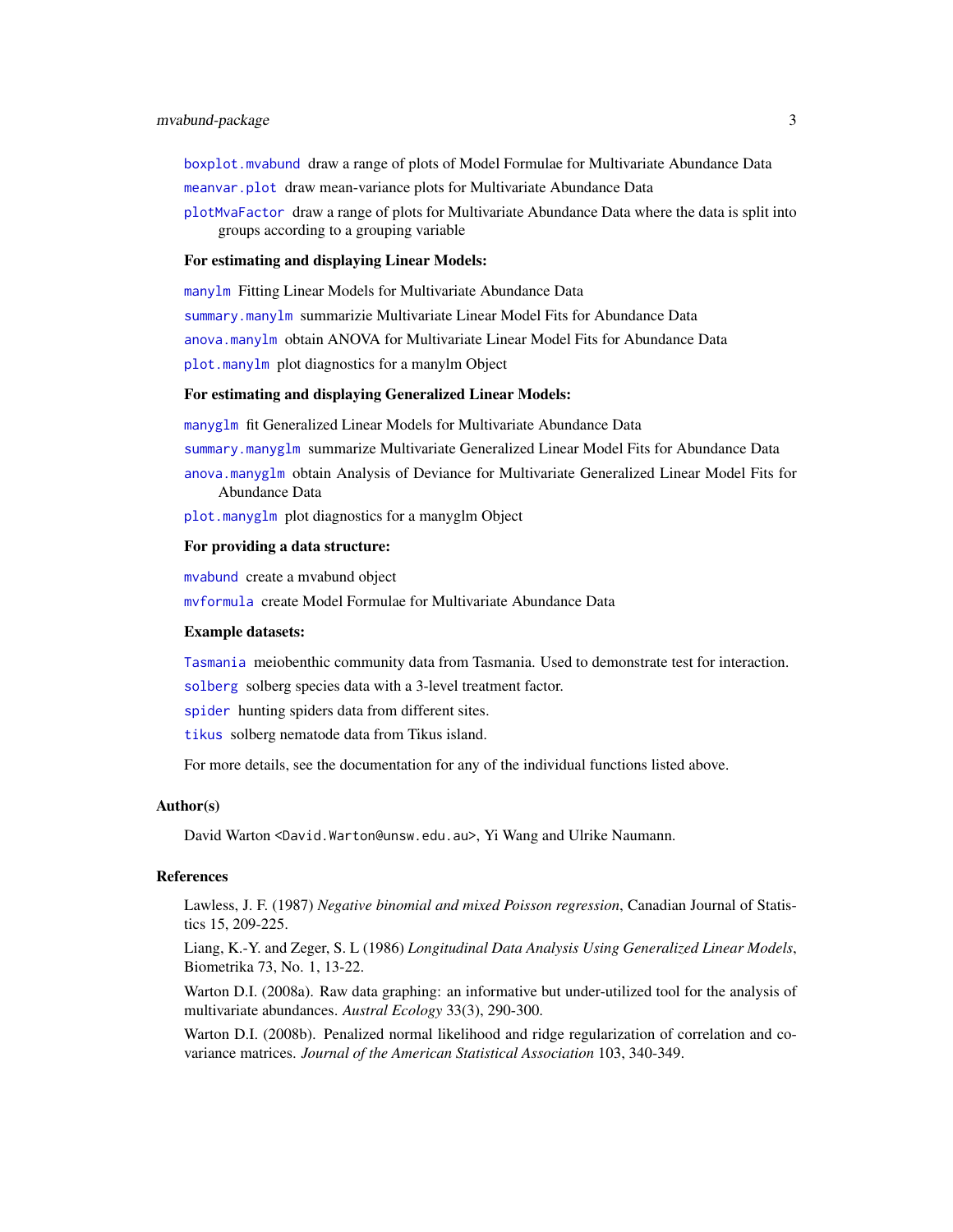Warton D.I. & Hudson H.M. (2004). A MANOVA statistic is just as powerful as distance-based statistics, for multivariate abundances. *Ecology* 85(3), 858-874.

Warton, D. I. and Guttorp, P. (in press April 2010). Compositional analysis of overdispersed counts using generalized estimating equations. *Environmental and Ecological Statistics*.

Warton D.I. (2011). Regularized sandwich estimators for analysis of high dimensional data using generalized estimating equations. *Biometrics*, 67(1), 116-123.

Warton D. I., Wright S., and Wang, Y. (2012). Distance-based multivariate analyses confound location and dispersion effects. *Methods in Ecology and Evolution*, 3(1), 89-101.

Wang Y., Neuman U., Wright S. and Warton D. I. (2012). mvabund: an R package for model-based analysis of multivariate abundance data. *Methods in Ecology and Evolution*. online 21 Feb 2012.

# See Also

[mvabund](#page-36-1), [mvformula](#page-38-1), [plot.mvabund](#page-43-1), [boxplot.mvabund](#page-16-1), [meanvar.plot](#page-34-1), [plotMvaFactor](#page-47-1), [manylm](#page-30-1), [summary.manylm](#page-65-1), [anova.manylm](#page-11-1), [plot.manylm](#page-40-1),

# Examples

```
require(graphics)
```
## Load the spider dataset: data(spider)

## Create the mvabund object spiddat: spiddat <- mvabund(spider\$abund) X <- spider\$x

```
## Draw a plot of the spider data:
plot(spiddat, col="gray1", n.vars=8, transformation="sqrt",
xlab=c("Hunting Spider"), ylab="Spider Species", scale.lab="s",
t.lab="t", shift=TRUE, fg= "lightblue", col.main="red", main="Spiders")
```

```
## A mean-variance plot, data organised by year,
## for 1981 and 1983 only, as in Figure 7a of Warton (2008):
data(tikus)
tikusdat <- mvabund(tikus$abund)
year <- tikus$x[,1]
is81or83 <- year==81 | year==83
meanvar.plot(tikusdat~year,legend=TRUE, subset=is81or83, col=c(1,10))
```

```
## Create a formula for multivariate abundance data:
foo <- mvformula( spiddat~X )
```

```
## Create a List of Univariate Formulas:
fooUni <- formulaUnimva(spiddat~X)
fooUniInt <- formulaUnimva(spiddat~X, intercept=TRUE)
```

```
## Find the three variables that best explain the response:
best.r.sq( foo, n.xvars= 3)
```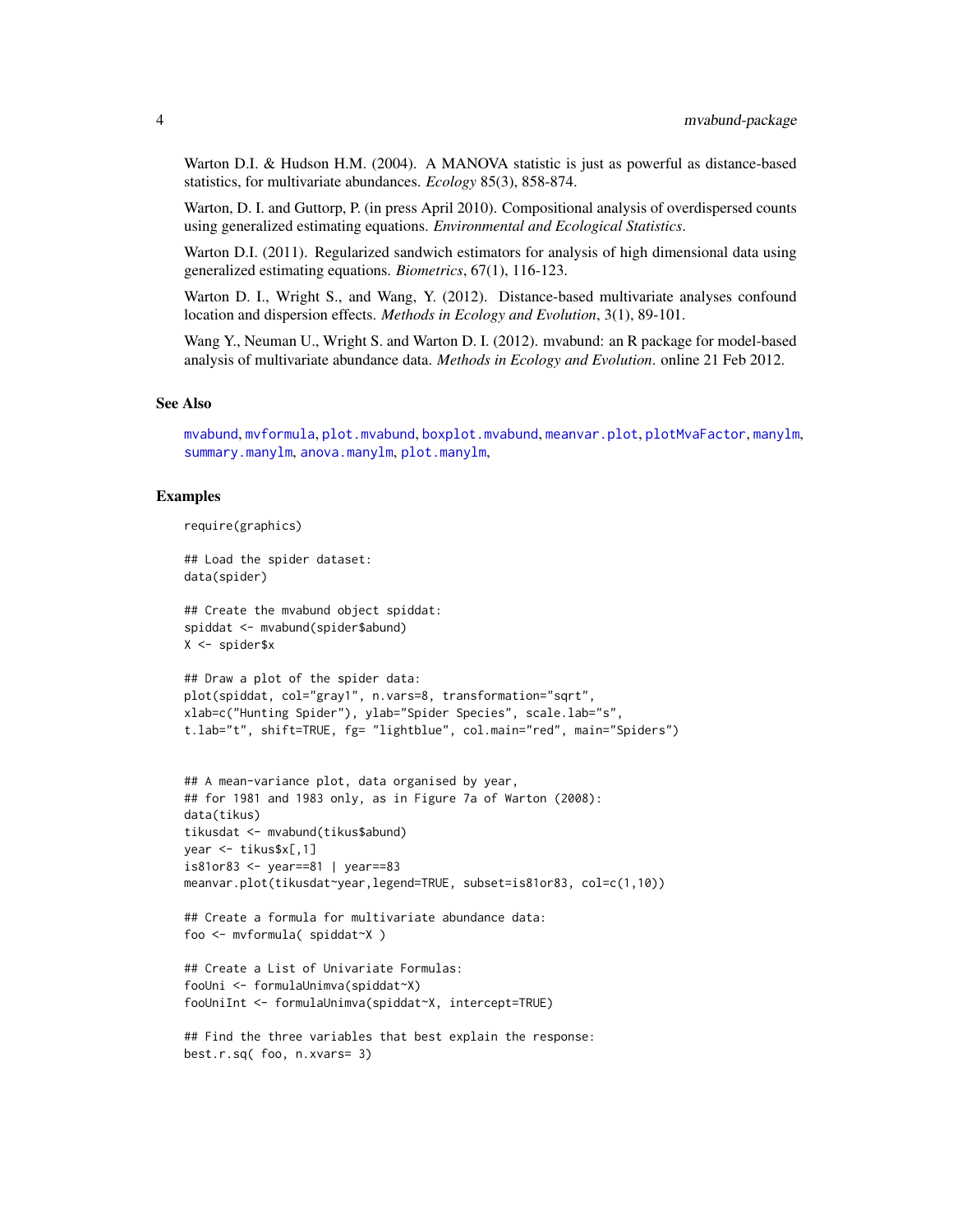```
## Fit a multivariate linear model:
foo <- mvformula( spiddat~X )
lm.spider <- manylm(foo)
## Plot Diagnostics for a multivariate linear model:
plot(lm.spider,which=1:2,col.main="red",cex=3,overlay=FALSE)
## Obtain a summary of test statistics using residual resampling:
summary(lm.spider, nBoot=500)
## Calculate a ANOVA Table:
anova(lm.spider, nBoot=500)
```
<span id="page-4-1"></span>

| anova.manyany | Analysis of Deviance for Many Univariate Models Fitted to Multivari- |
|---------------|----------------------------------------------------------------------|
|               | ate Abundance Data                                                   |

# Description

Compute an analysis of deviance table for many univariate model fits. Slowly!

# Usage

```
## S3 method for class 'manyany'
anova(object, ..., nBoot=99, p.uni="none", block = object1$block, replace=TRUE)
## S3 method for class 'anova.manyany'
print(object)
```

| object   | of class manyany under the null hypothesis, typically the result of a call to<br>manyany.                                                                                                                                                                                                                                          |
|----------|------------------------------------------------------------------------------------------------------------------------------------------------------------------------------------------------------------------------------------------------------------------------------------------------------------------------------------|
| $\cdots$ | other generic anova methods. NEEDS TO INCLUDE A SECOND manyany<br>object for the alternative hypothesis to be tested.                                                                                                                                                                                                              |
| nBoot    | the number of Bootstrap iterations, default is nBoot=99.                                                                                                                                                                                                                                                                           |
| p.uni    | whether to calculate univariate test statistics and their P-values.<br>"none" = No univariate P-values (default)<br>"unadjusted" = A test statistic and (ordinary unadjusted) P-value are reported for<br>each response variable. If the manyany object is compositional (composition=TRUE),<br>this option is unavailable as yet. |
| block    | a factor specifying the sampling level to be resampled. Default is resampling<br>rows (if composition=TRUE in the manyany command, this means resampling<br>rows of data as originally sent to manyany).                                                                                                                           |
| replace  | whether to sample with or without replacement, as in the sample function.<br>$=$ FALSE for PIT-permutation, $=$ TRUE for PIT-trap.                                                                                                                                                                                                 |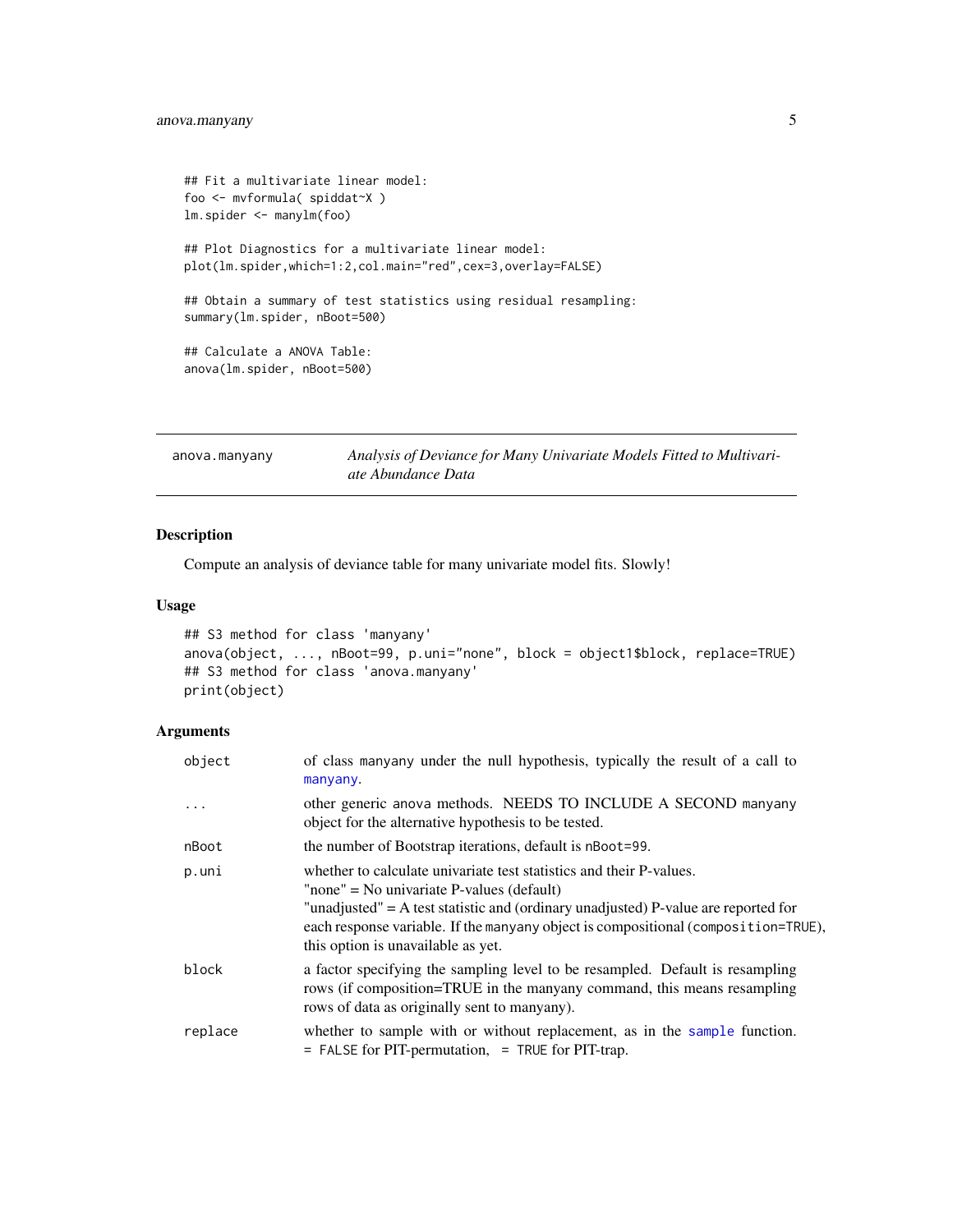# Details

The anova.manyany function returns a table summarising the statistical significance of a fitted manyany model under the alternative hypothesis (object2) as compared to a fit under the null hypothesis (object). Typically the alternative model is nested in the null although it doesn't need to be (but consider seriously if what you are doing makes sense if they are not nested).

This function is quite computationally intensive, and a little fussy - it is an early version we hope to improve on. Feedback welcome!

This function behaves a lot like [anova.manyglm](#page-7-1), the most conspicuous differences being in flexibility and computation time. Since this function is based on manyany, it offers much greater flexibility in terms of types of models that can be fitted (most fixed effects model with predict and family arguments could be accommodated). For information on the different types of data that can be modelled using manyany, see [manyany](#page-23-1).

However this flexibility comes at considerable cost in terms of computation time, and the default nBoot has been set to 99 to reflect this (although rerunning at 999 is recommended). Other more cosmetic differences from [anova.manyglm](#page-7-1) are that two and only two models can be supplied as input here; adjusted univariate P-values are not yet implemented; and the range of test statistics and resampling algorithms is more limited. All test statistics constructed here are sum-of-likelihood ratio statistics as in Warton et al (2012), and the resampling method used here is the PIT-trap (short for 'probability integral transform residual bootstrap').

To check model assumptions, use [plot.manyany](#page-39-1).

The block argument allows for block resampling, such that valid inferences can be made across independent blocks of correlated sets of observations. For example, if data have multiple rows of records for each site, e.g. multi-species data with entries for different species on different rows, you can use your site ID variable as the block argument to resample sites, for valid cross-site inferences despite within-site species correlation. Well, valid assuming sites are independent. You could do similarly for a repeated measures design to make inferences robust to temporal autocorrelation. Note that block needs to be balanced, e.g. equal number of species entries for each site (i.e. include rows for zero abundances too).

The anova.manyany function is designed specifically for high-dimensional data (that, is when the number of variables p is not small compared to the number of observations N). In such instances a correlation matrix is computationally intensive to estimate and is numerically unstable, so by default the test statistic is calculated assuming independence of variables. Note however that the resampling scheme used ensures that the P-values are approximately correct even when the independence assumption is not satisfied.

Rather than stopping after testing for multivariate effects, it is often of interest to find out which response variables express significant effects. Univariate statistics are required to answer this question, and these are reported if requested. Setting p.uni="unadjusted" returns resampling-based univariate P-values for all effects as well as the multivariate P-values, if composition=FALSE. There are currently no univariate P-value options when composition=TRUE (it's not entirely clear how such P-values should be obtained) and if univariate P's are of interest why not rerun the model with composition=FALSE.

# Value

| stat | the observed value of the test statistic.      |
|------|------------------------------------------------|
| p    | the P-value as estimated from nBoot resamples. |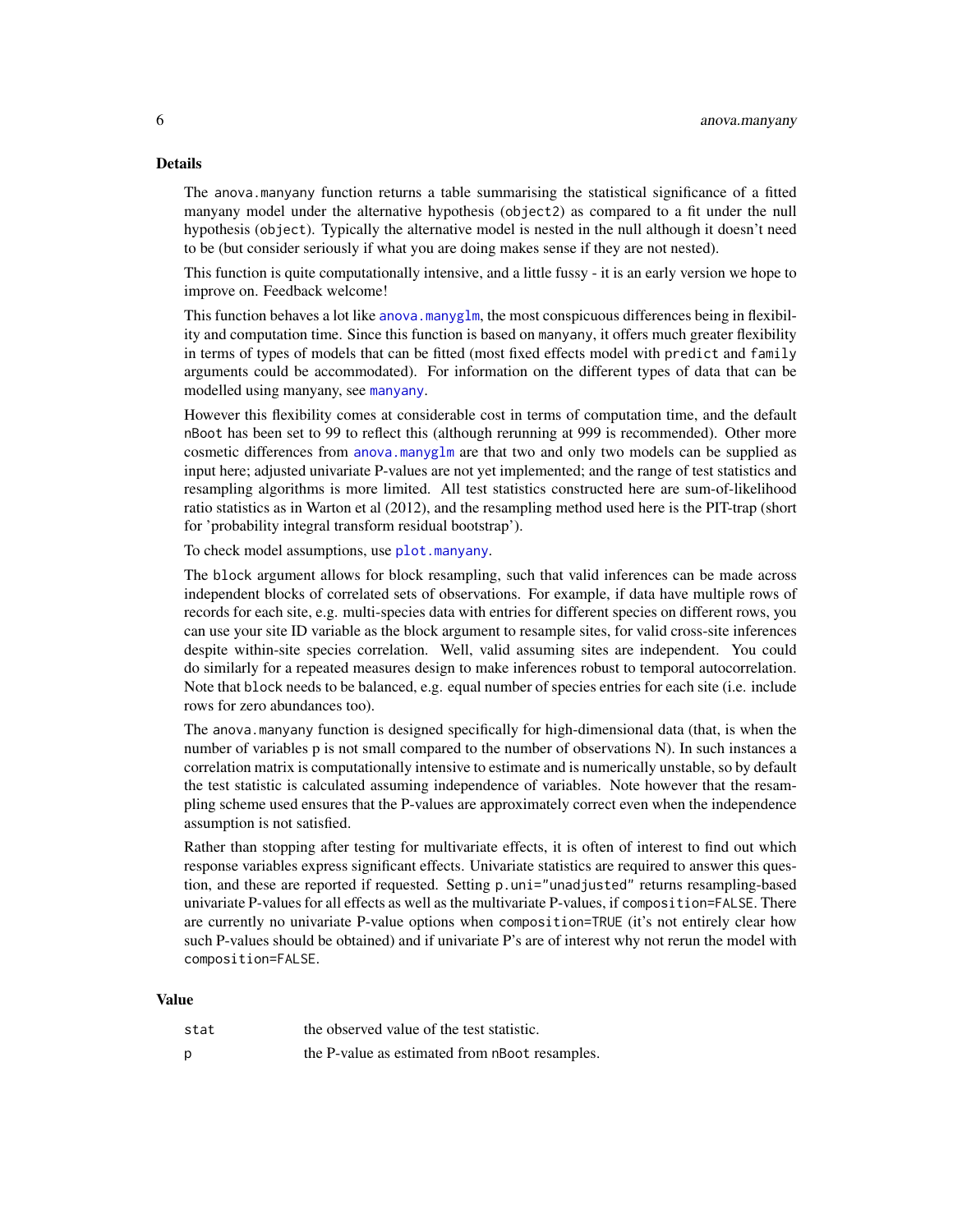# anova.manyany 7

| stat.i                                               | the values of the test statistic in each of the nBoot resamples.                     |  |  |  |  |
|------------------------------------------------------|--------------------------------------------------------------------------------------|--|--|--|--|
| p.i                                                  | the P-value in each of the nBoot resamples.                                          |  |  |  |  |
| p.uni                                                | the p.uni argument supplied.                                                         |  |  |  |  |
| If p. uni="unadjusted" the output list also contains |                                                                                      |  |  |  |  |
|                                                      |                                                                                      |  |  |  |  |
| uni.test                                             | a table showing the test statistics of the univariate tests.                         |  |  |  |  |
| uni.p                                                | a table showing the p-values of the univariate tests.                                |  |  |  |  |
| statj.i                                              | a matrix of values of the univariate test statistics in each of the nBoot resamples. |  |  |  |  |

#### Warning

The comparison between two or more models by anova.manyglm will only be valid if they are fitted to the same dataset. This may be a problem if there are missing values and R's default of na.action = na.omit is used.

#### Author(s)

David Warton <David.Warton@unsw.edu.au>.

#### References

Warton D. I., Wright S., and Wang, Y. (2012). Distance-based multivariate analyses confound location and dispersion effects. *Methods in Ecology and Evolution*, 3(1), 89-101.

#### See Also

[manyany](#page-23-1), [anova.manyglm](#page-7-1).

#### Examples

```
## Try fitting Tikus Islands data with Tweedie models with power parameter 1.5,
## to test for compositional effect:
data(tikus)
coral <- as.matrix(tikus$abund[1:20,])
sumSpp = apply(coral>0,2,sum)
coral <- coral[,sumSpp>6] #cutting to just species with seven(!) or more presences to
##avoid errors and cut computation time. Worth rerunning with less (e.g. 4 or more
##presences) if curious and patient.
coralX <- tikus$x[1:20,]
require(tweedie)
require(statmod)
ftTimeRep <- manyany("glm", coral, coral ~ time+rep, data=coralX,
family=tweedie(var.power=1.5, link.power=0), var.power=1.5, composition=TRUE)
ftRep <- manyany("glm",coral, coral ~ rep, data=coralX,
family=tweedie(var.power=1.5, link.power=0), var.power=1.5, composition=TRUE)
```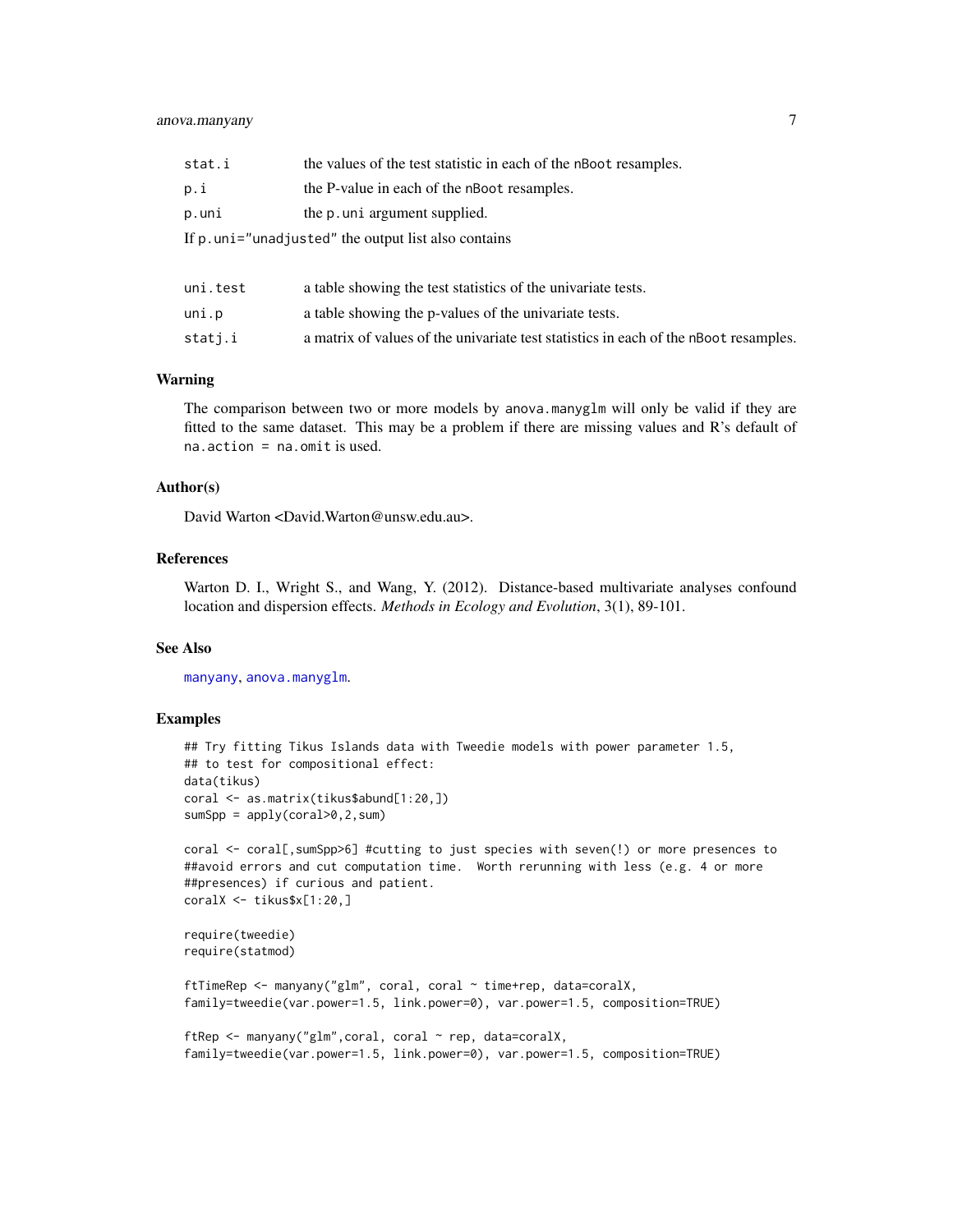<span id="page-7-0"></span>anova(ftRep,ftTimeRep,nBoot=9) #this takes several seconds to run even for just 9 resamples ## This should be rerun for nBoot=999, which would take closer to an hour...

## Results though are worth the effort, they suggest no evidence that composition changed! ## (Although there was a very strong signal of a change in total abundance)

## (And the Tweedie model has some issues for this dataset, as seen in a plot of the fit)

<span id="page-7-1"></span>anova.manyglm *Analysis of Deviance for Multivariate Generalized Linear Model Fits for Abundance Data*

# Description

Compute an analysis of deviance table for one or more multivariate generalized linear model fits.

### Usage

```
## S3 method for class 'manyglm'
anova(object, ..., resamp="pit.trap", test="LR",
        p.uni="none", nBoot=1000, cor.type=object$cor.type,
show.time="total", show.warning=FALSE, rep.seed=FALSE, bootID=NULL)
## S3 method for class 'anova.manyglm'
print(x, \ldots)
```

| object   | objects of class manyglm, typically the result of a call to manyglm.                                                                                                                                                                                                                                                                                                                                                    |
|----------|-------------------------------------------------------------------------------------------------------------------------------------------------------------------------------------------------------------------------------------------------------------------------------------------------------------------------------------------------------------------------------------------------------------------------|
| $\ddots$ | for the anova. manyglm method, these are optional further objects of class manyglm,<br>which are usually a result of a call to manyglm for the print. anova. manyglm<br>method these are optional further arguments passed to or from other methods.<br>See print. summary.glm for more details.                                                                                                                        |
| resamp   | the method of resampling used. Can be one of "perm.resid", "montecarlo" or<br>"pit.trap" (default). See Details.                                                                                                                                                                                                                                                                                                        |
| test     | the test to be used. If cor. type="I", this can be one of "wald" for a Wald-Test<br>or "score" for a Score-Test or "LR" for a Likelihood-Ratio-Test, otherwise only<br>"wald" and "score" is allowed. The default value is "LR".                                                                                                                                                                                        |
| p.uni    | whether to calculate univariate test statistics and their P-values, and if so, what<br>type. This can be one of the following options.<br>"none" = No univariate P-values (default)<br>"unadjusted" = A test statistic and (ordinary unadjusted) P-value are reported for<br>each response variable.<br>"adjusted" = Univariate P-values are adjusted for multiple testing, using a step-<br>down resampling procedure. |
| nBoot    | the number of Bootstrap iterations, default is nBoot=999.                                                                                                                                                                                                                                                                                                                                                               |
| cor.type | structure imposed on the estimated correlation matrix under the fitted model.<br>Can be "I"(default), "shrink", or "R". See Details.                                                                                                                                                                                                                                                                                    |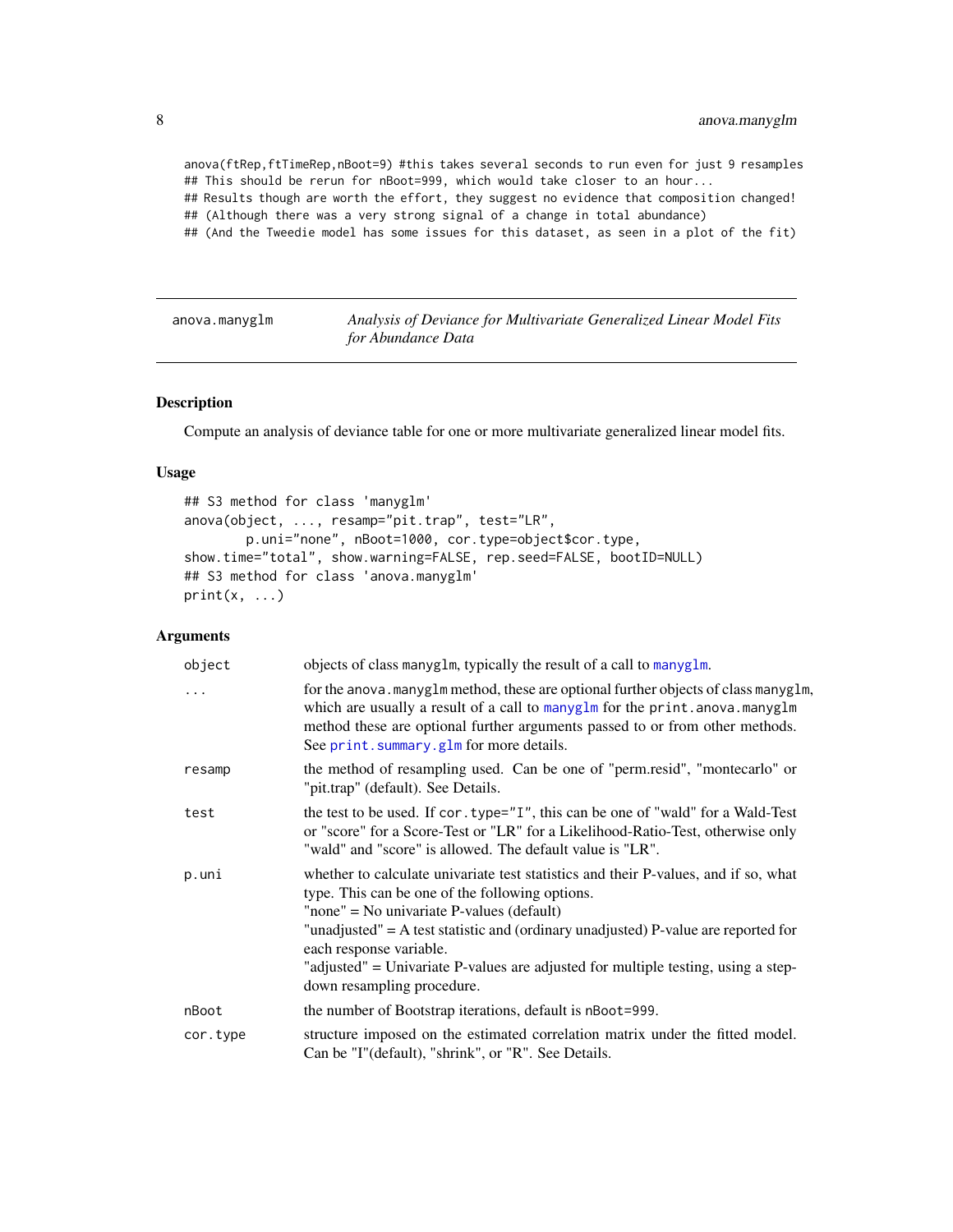| show.time    | Whether to display timing information for the resampling procedure: "none"<br>shows none, "all" shows all timing information and "total" shows only the over-<br>all time taken for the tests. |
|--------------|------------------------------------------------------------------------------------------------------------------------------------------------------------------------------------------------|
| show.warning | logical. Whether to display warning messages in the operation procedure.                                                                                                                       |
| rep.seed     | logical. Whether to fix random seed in resampling data. Useful for simulation<br>or diagnostic purposes.                                                                                       |
| bootID       | an integer matrix where each row specifies bootstrap id's in each resampling<br>run. When boot ID is supplied, nBoot is set to the number of rows in boot ID.<br>Default is NULL.              |
| $\mathsf{x}$ | an object of class "summary.manyglm", usually, a result of a call to summary.manyglm.                                                                                                          |

#### Details

The anova.manyglm function returns a table summarising the statistical significance of a fitted manyglm model (Warton 2011), or of the differences between several nested models. If one model is specified, sequential test statistics (and P values) are returned for that fit. If more than one object is specified, the table contains test statistics (and P values) comparing their fits, provided that the models are fitted to the same dataset.

The test statistics are determined by the argument test, and the P-values are calculated by resampling rows of the data using a method determined by the argument resamp. resamp. Two of the three available resampling methods (residual permutation and parametric bootstrap) are described in more detail in Davison and Hinkley (1997, chapter 6), whereas the default (the "PIT-trap") is a new method (in review) which bootstraps probability integral transform residuals, and which we have found to give the most reliable Type I error rates. All methods involve resampling under the resampling under the null hypothesis. These methods ensure approximately valid inference even when the mean-variance relationship or the correlation between variables has been misspecified. Standardized Pearson residuals (see [manyglm](#page-25-1) are currently used in residual permutation, and where necessary, resampled response values are truncated so that they fall in the required range (e.g. counts cannot be negative). However, this can introduce bias, especially for family=binomial, so we advise extreme caution using perm.resid for presence/absence data. If resamp="none", p-values cannot be calculated, however the test statistics are returned.

If you do not have a specific hypothesis of primary interest that you want to test, and are instead interested in which model terms are statistically significant, then the summary.manyglm function is more appropriate. Whereas summary.manyglm tests the significance of each explanatory variable, anova.manyglm, given one manyglm object tests each term of the formula, e.g. if the formula is 'y~a+b' then a and b, that can be vectors or matrices, are tested for significance.

For information on the different types of data that can be modelled using [manyglm](#page-25-1), see manyglm. To check model assumptions, use [plot.manyglm](#page-40-2).

Multivariate test statistics are constructed using one of three methods: a log-likelihood ratio statistic test="LR", for example as in Warton et. al. (2012) or a Wald statistic test="wald" or a Score statistic test="score". "LR" has good properties, but is only available when cor.type="I".

The default Wald test statistic makes use of a generalised estimating equations (GEE) approach, estimating the covariance matrix of parameter estimates using a sandwich-type estimator that assumes the mean-variance relationship in the data is correctly specified and that there is an unknown but constant correlation across all observations. Such assumptions allow the test statistic to account for correlation between variables but to do so in a more efficient way than traditional GEE sandwich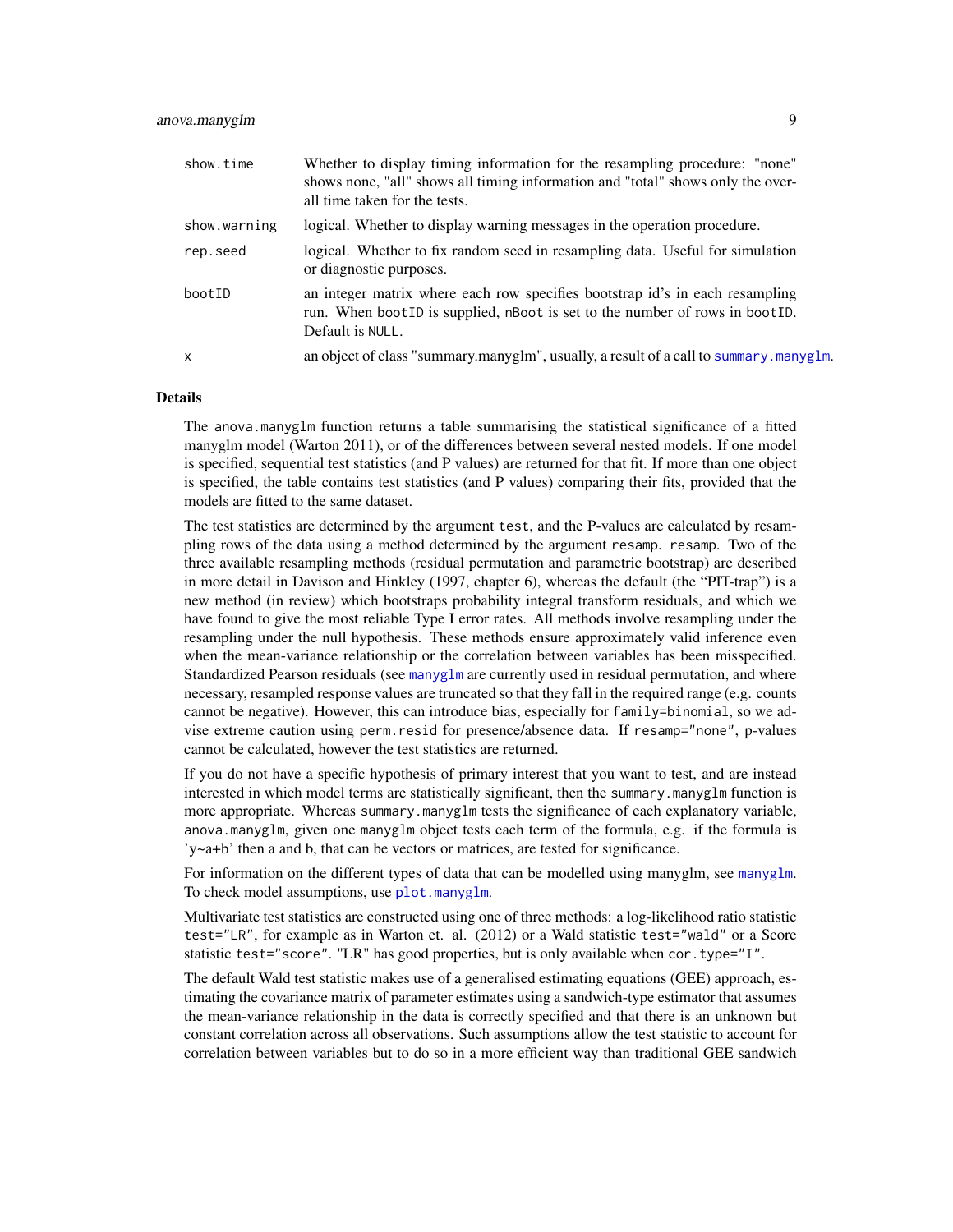estimators (Warton 2011). The common correlation matrix is estimated from standardized Pearson residuals, and the method specified by cor.type is used to adjust for high dimensionality.

The Wald statistic has problems for count data and presence-absence data when there are zero parameters, so is not recommended for multi-sample tests, where such situations are common.

The anova.manyglm function is designed specifically for high-dimensional data (that, is when the number of variables p is not small compared to the number of observations N). In such instances a correlation matrix is computationally intensive to estimate and is numerically unstable, so by default the test statistic is calculated assuming independence of variables (cor.type="I"). Note however that the resampling scheme used ensures that the P-values are approximately correct even when the independence assumption is not satisfied. However if it is computationally feasible for your dataset, it is recommended that you use cor.type="shrink" to account for correlation between variables, or cor.type="R" when p is small. The cor.type="R" option uses the unstructured correlation matrix (only possible when  $N$  $>$ p), such that the standard classical multivariate test statistics are obtained. Note however that such statistics are typically numerically unstable and have low power when p is not small compared to N.

The cor.type="shrink" option applies ridge regularisation (Warton 2008), shrinking the sample correlation matrix towards the identity, which improves its stability when p is not small compared to N. This provides a compromise between "R" and "I", allowing us to account for correlation between variables, while using a numerically stable test statistic that has good properties.

The shrinkage parameter is an attribute of a [manyglm](#page-25-1) object. For a Wald test, the sample correlation matrix of the alternative model is used to calculate the test statistics. So shrink.param of the alternative model is used. For a score test, the sample correlation matrix of the null model is used to calculate the test statistics. So shrink.param of the null model is used instead. If cor.type=="shrink" and shrink.param is NULL, then the shrinkage parameter will be estimated by cross-validation using the multivariate normal likelihood function (see [ridgeParamEst](#page-54-1) and (Warton 2008)) for the corresponding model in the anova test.

Rather than stopping after testing for multivariate effects, it is often of interest to find out which response variables express significant effects. Univariate statistics are required to answer this question, and these are reported if requested. Setting p.uni="unadjusted" returns resampling-based univariate P-values for all effects as well as the multivariate P-values, whereas p.uni="adjusted" returns adjusted P-values (that have been adjusted for multiple testing), calculated using a stepdown resampling algorithm as in Westfall & Young (1993, Algorithm 2.8). This method provides strong control of family-wise error rates, and makes use of resampling (using the method controlled by resamp) to ensure inferences take into account correlation between variables.

# Value

| family           | the family component from object. |
|------------------|-----------------------------------|
| p.uni            | the p.uni argument supplied.      |
| test             | the test argument supplied.       |
| cor.type         | the cor. type argument supplied.  |
| resamp           | the resamp argument supplied.     |
| nBoot            | the nBoot argument supplied.      |
| shrink.parameter |                                   |

a list of shrink parameters from all manyglm objects in the anova test.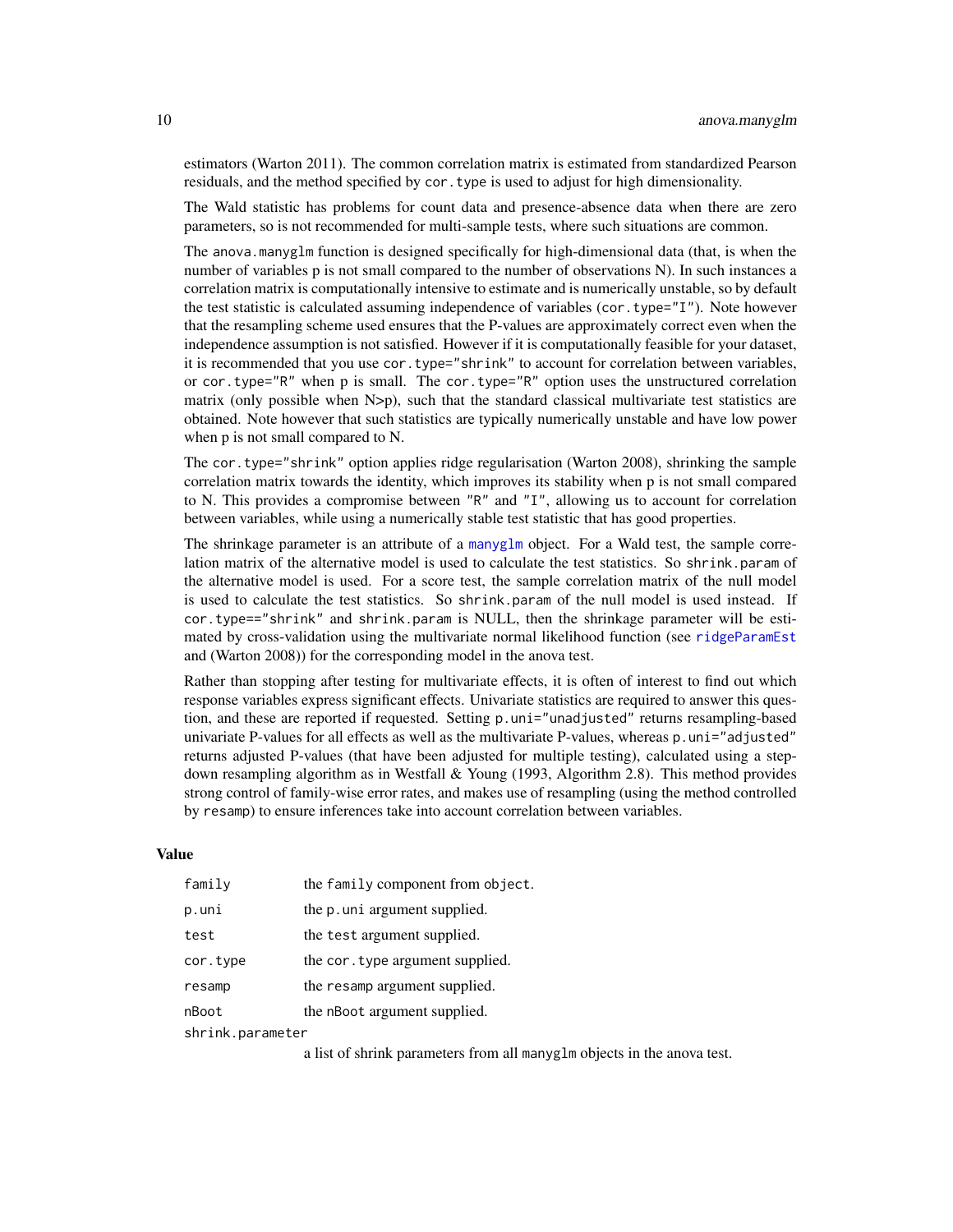#### anova.manyglm 11

| n.bootsdone                                                        | the number of bootstrapping iterations that were done, i.e. had no error.                                |  |  |  |
|--------------------------------------------------------------------|----------------------------------------------------------------------------------------------------------|--|--|--|
| table                                                              | the table with Residual Degrees of Freedom, Degrees of Freedom, the Test<br>Statistics and the P values. |  |  |  |
| If p. uni="adjusted" or "unadjusted" the output list also contains |                                                                                                          |  |  |  |
|                                                                    |                                                                                                          |  |  |  |
| uni.test                                                           | a table showing the test statistics of the univariate tests.                                             |  |  |  |
| uni.p                                                              | a table showing the p-values of the univariate tests.                                                    |  |  |  |

#### Warning

The comparison between two or more models by anova.manyglm will only be valid if they are fitted to the same dataset. This may be a problem if there are missing values and R's default of na.action = na.omit is used.

# Author(s)

Yi Wang, Ulrike Naumann and David Warton <David.Warton@unsw.edu.au>.

#### References

Davison, A. C. and Hinkley, D. V. (1997) *Bootstrap Methods and their Application.* Cambridge University Press, Cambridge.

Warton D.I. (2011). Regularized sandwich estimators for analysis of high dimensional data using generalized estimating equations. *Biometrics*, 67(1), 116-123.

Warton D.I. (2008). Penalized normal likelihood and ridge regularization of correlation and covariance matrices. *Journal of the American Statistical Association* 103, 340-349.

Warton D. I., Wright S., and Wang, Y. (2012). Distance-based multivariate analyses confound location and dispersion effects. *Methods in Ecology and Evolution*, 3(1), 89-101.

Westfall, P. H. and Young, S. S. (1993) *Resampling-based multiple testing.* John Wiley & Sons, New York.

Wu, C. F. J. (1986) Jackknife, Bootstrap and Other Resampling Methods in Regression Analysis. *The Annals of Statistics* 14:4, 1261-1295.

#### See Also

[manyglm](#page-25-1), [summary.manyglm](#page-60-1).

## Examples

```
## Load the Tasmania data set
data(Tasmania)
## Visualise the effect of treatment on copepod abundance
tasm.cop <- mvabund(Tasmania$copepods)
treatment <- Tasmania$treatment
block <- Tasmania$block
#plot(tasm.cop ~ treatment, col=as.numeric(block))
```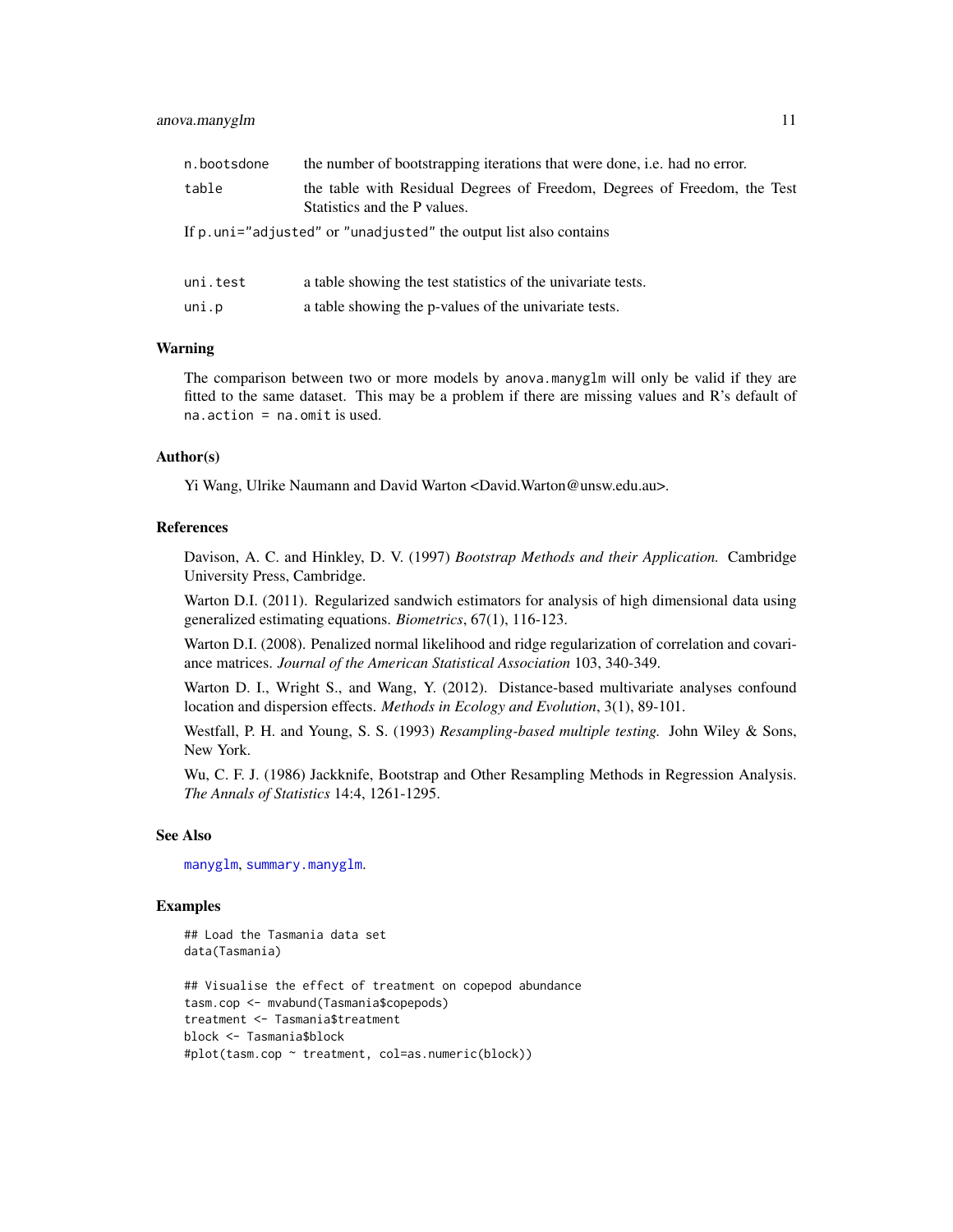```
## Fitting predictive models using a negative binomial model for counts:
tasm.cop.nb <- manyglm(tasm.cop ~ block*treatment, family="negative.binomial")
```
## Testing hypotheses about the treatment effect and treatment-by-block interactions, ## using the default settings of parametric resampling and deviance as test statistics: anova(tasm.cop.nb, nBoot=200, test="wald")

<span id="page-11-1"></span>anova.manylm *ANOVA for Linear Model Fits for Multivariate Abundance Data*

# Description

anova method for class "manylm" - computes an analysis of variance table for one or more linear model fits to high-dimensional data, such as multivariate abundance data in ecology.

# Usage

```
## S3 method for class 'manylm'
anova(object, ..., resamp="perm.resid", test="F", p.uni="none",
        nBoot=1000, cor.type=object$cor.type, shrink.param=object$shrink.param,
studentize=TRUE, calc.rss = FALSE, tol=1.0e-10, rep.seed=FALSE, bootID=NULL )
## S3 method for class 'anova.manylm'
print(
    x, \text{ digits} = \text{max}(\text{getOption("digits")} - 3, 3),signif.stars = getOption("show.signif.stars"),
    dig.tst = max(1, min(5, digits - 1)),eps.Pvalue = .Machine$double.eps, ...)
```

| object       | object of class manylm, usually, a result of a call to manylm.                                                                                                                                                                                      |
|--------------|-----------------------------------------------------------------------------------------------------------------------------------------------------------------------------------------------------------------------------------------------------|
| $\cdots$     | for the anova. many lm method, these are optional further objects of class many lm,<br>which are usually a result of a call to manylm. for the print. anova. manylm<br>method these are optional further arguments passed to or from other methods. |
| nBoot        | the number of iterations in resampling.                                                                                                                                                                                                             |
| resamp       | the method of resampling used. Can be one of "case" (not yet available), "resid-<br>ual" (default), "perm.resid", "score" or "none". See Details.                                                                                                   |
| test         | the test to be used. Possible values are: "LR" = likelihood ratio statistic, "F" =<br>Lawley-Hotelling trace statistic or NULL for no test.                                                                                                         |
| cor.type     | structure imposed on the estimated correlation matrix under the fitted model.<br>Can be "I"(default), "shrink", or "R". See Details.                                                                                                                |
| shrink.param | shrinkage parameter to be used if cor. type="shrink". If not supplied, but<br>needed, it will be estimated by estimated from the data by Cross Validation<br>using the normal likelihood as in Warton (2008).                                       |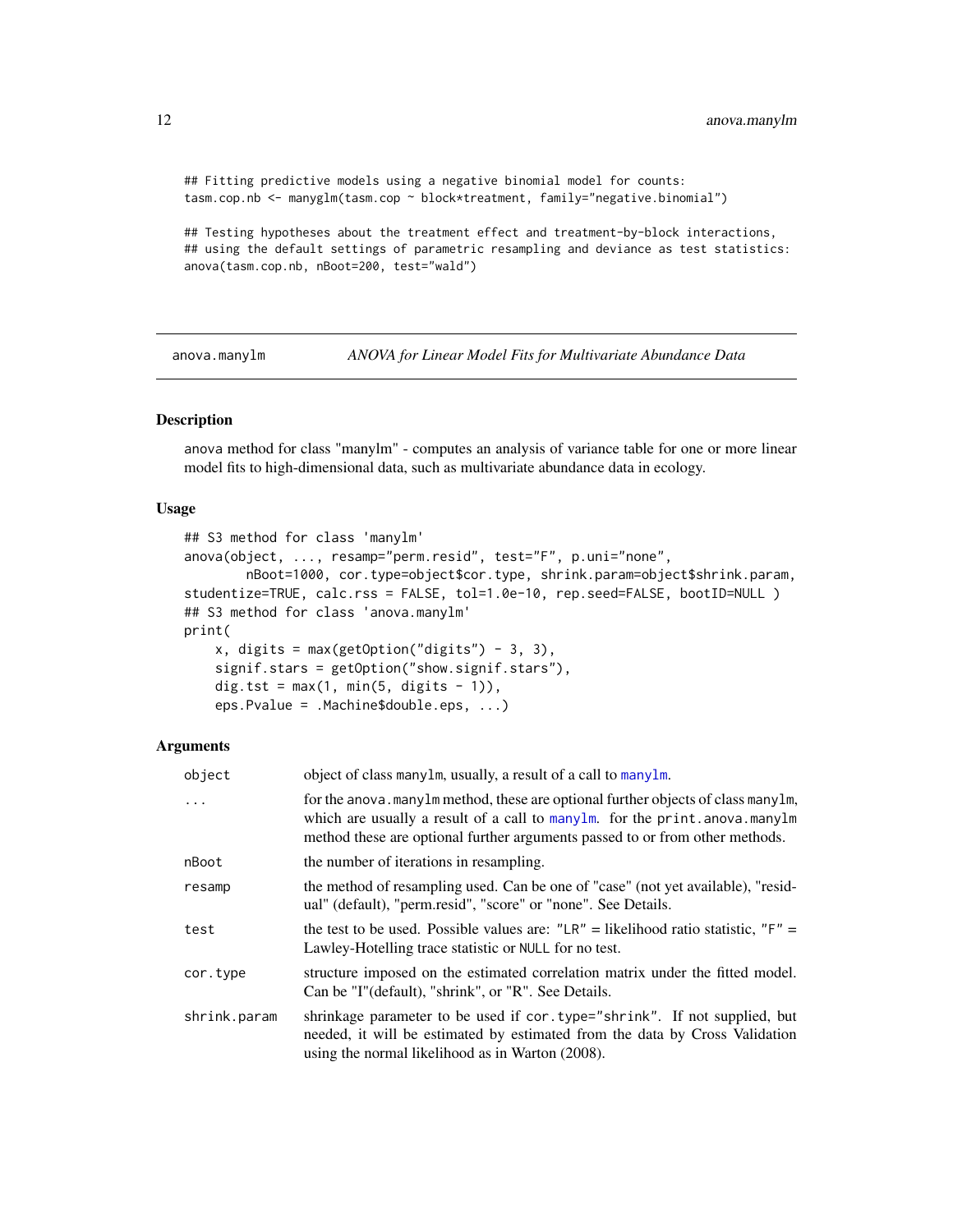| p.uni        | whether to calculate univariate test statistics and their P-values, and if so, what<br>type.                                                                                    |
|--------------|---------------------------------------------------------------------------------------------------------------------------------------------------------------------------------|
|              | "none" = no univariate $P$ -values (default)                                                                                                                                    |
|              | "unadjusted" = $A$ test statistic and (ordinary unadjusted) P-value is reported for<br>each response variable.                                                                  |
|              | "adjusted" = Univariate P-values are adjusted for multiple testing, using a step-<br>down resampling procedure.                                                                 |
| studentize   | logical. Whether studentized residuals should be used to simulate the data in the<br>resampling steps. This option is not used in case resampling.                              |
| calc.rss     | logical. Whether the Residual Sum of Squares should be calculated.                                                                                                              |
| tol          | the sensitivity in calculations near 0.                                                                                                                                         |
| rep.seed     | logical. Whether to fix random seed in resampling data. Useful for simulation<br>or diagnostic purposes.                                                                        |
| bootID       | an integer matrix where each row specifies bootstrap id's in each resampling<br>run. When bootID is supplied, nBoot is set to the number of rows in bootID.<br>Default is NULL. |
| $\times$     | an object of class "anova.manylm", usually, a result of a call to anova.manylm.                                                                                                 |
| digits       | the number of significant digits to use when printing.                                                                                                                          |
| signif.stars | logical. If TRUE, 'significance stars' are printed for each coefficient.                                                                                                        |
| dig.tst      | the number of digits to round the estimates of the model parameters.                                                                                                            |
| eps.Pvalue   | a numerical tolerance for the formatting of p values.                                                                                                                           |

#### Details

The anova.manylm function returns a table summarising the statistical significance of a fitted manylm model, or of the differences between several nested models fitted to the same dataset. If one model is specified, sequential test statistics (and P values) are returned for that fit. If more than one object is specified, the table contains test statistics (and P values) comparing their fits.

The test statistics are determined by the argument test, and the P-values are calculated by resampling rows of the data using a method determined by the argument resampling. The four possible resampling methods are residual-permutation (Anderson and Robinson (2001)), score resampling (Wu (1986)), case and residual resampling (Davison and Hinkley (1997, chapter 6)), and involve resampling under the null hypothesis (except for case resampling). These methods ensure approximately valid inference even when the correlation between variables has been misspecified, and for case and score resampling, even when the equal variance assumption of linear models is invalid. By default, studentised residuals (r\_i/sqrt(1-h\_ii)) are used in residual and score resampling, although raw residuals could be used via the argument studentize=FALSE. If resamp="none", p-values cannot be calculated, however the test statistics are returned.

If you do not have a specific hypothesis of primary interest that you want to test, and are instead interested in which model terms are statistically significant, then the summary.manylm function is more appropriate.

More than one object should only be specified when the models are nested. In this case the ANOVA table has a column for the residual degrees of freedom and a column for change in degrees of freedom. It is conventional to list the models from smallest to largest, but this is up to the user.

To check model assumptions, use plot.manylm.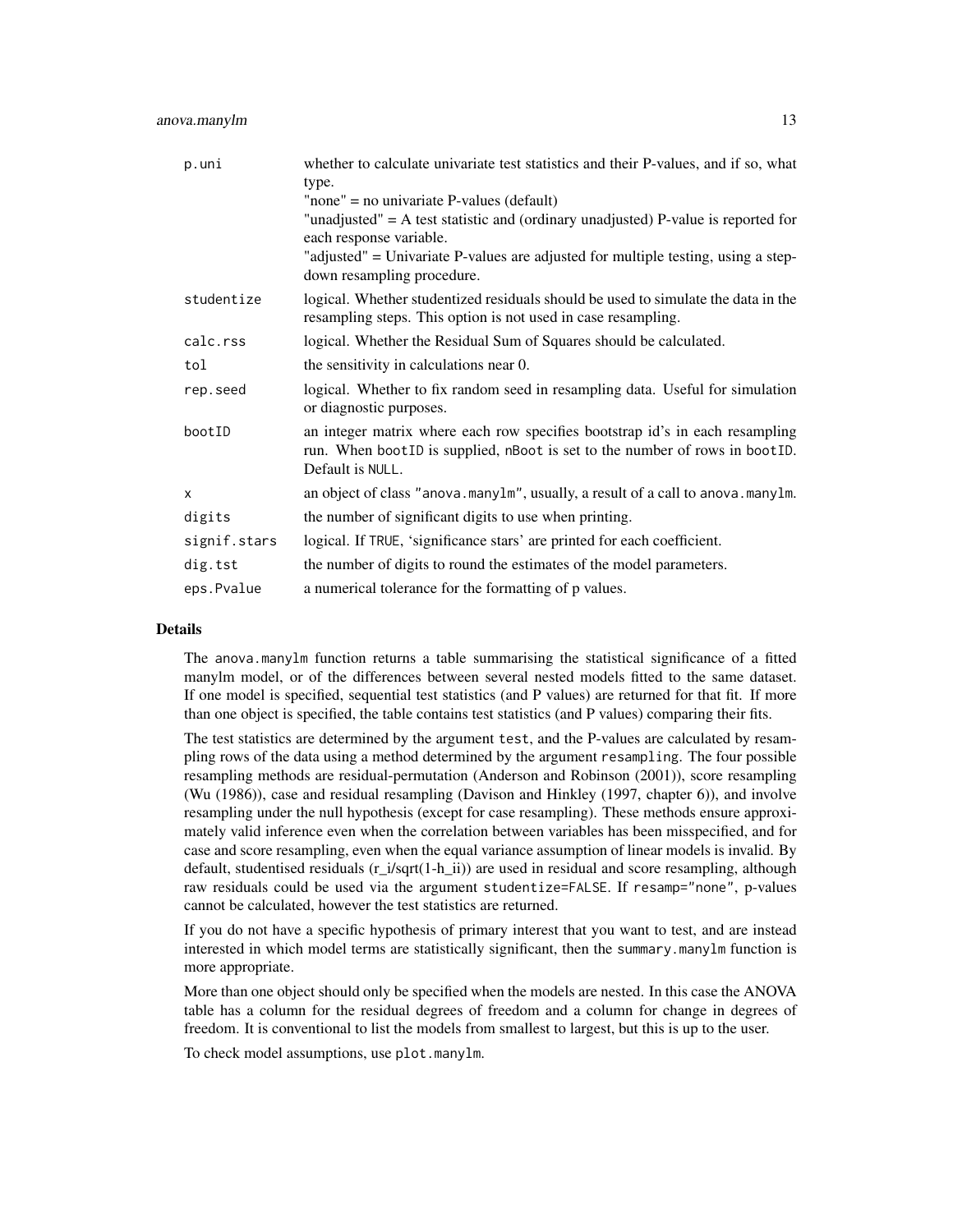The anova.manylm function is designed specifically for high-dimensional data (that, is when the number of variables p is not small compared to the number of observations N). In such instances a correlation matrix is computationally intensive to estimate and is numerically unstable, so by default the test statistic is calculated assuming independence of variables (cor. type= $T''(I'')$ ). Note however that the resampling scheme used ensures that the P-values are approximately correct even when the independence assumption is not satisfied. However if it is computationally feasible for your dataset, it is recommended that you use cor.type="shrink" to account for correlation between variables, or cor.type="R" when p is small. The cor.type="R" option uses the unstructured correlation matrix (only possible when N>p), such that the standard classical multivariate test statistics are obtained. Note however that such statistics are typically numerically unstable and have low power when p is not small compared to N. The cor. type="shrink" option applies ridge regularisation (Warton 2008), shrinking the sample correlation matrix towards the identity, which improves its stability when p is not small compared to N. This provides a compromise between "R" and "I", allowing us to account for correlation between variables, while using a numerically stable test statistic that has good properties. The shrinkage parameter by default is estimated by cross-validation using the multivariate normal likelihood function, although it can be specified via shrink.param as any value between 0 and 1 ( $0=$ "I" and  $1=$ "R", values closer towards 0 indicate more shrinkage towards "I"). The validation groups are chosen by random assignment and so you may observe some slight variation in the estimated shrinkage parameter in repeat analyses. See [ridgeParamEst](#page-54-1) for more details.

Rather than stopping after testing for multivariate effects, it is often of interest to find out which response variables express significant effects. Univariate statistics are required to answer this question, and these are reported if requested. Setting p.uni="unadjusted" returns the resamplingbased univariate ANOVA P-values as well as the multivariate P-values, whereas p.uni="adjusted" returns adjusted ANOVA P-values (that have been adjusted for multiple testing), calculated using a step-down resampling algorithm as in Westfall & Young (1993, Algorithm 2.8). This method provides strong control of family-wise error rates, and makes use of resampling (using the method controlled by resampling) to ensure inferences take into account correlation between variables.

# Value

An object of class "anova.manylm". A list containing at least:

| p.uni        | the supplied argument.                                                                                                |
|--------------|-----------------------------------------------------------------------------------------------------------------------|
| test         | the supplied argument.                                                                                                |
| cor.type     | the supplied argument.                                                                                                |
| resample     | the supplied argument.                                                                                                |
| nBoot        | the supplied argument.                                                                                                |
| calc.rss     | the supplied argument.                                                                                                |
| table        | the data frame containing the anova table.                                                                            |
| shrink.param | the supplied argument.                                                                                                |
| n.bootsdone  | the number of bootstrapping iterations that were done, i.e. had no error.                                             |
| n.iter.sing  | the number of bootstrap iterations where the resampled design matrix was sin-<br>gular and could only be used partly. |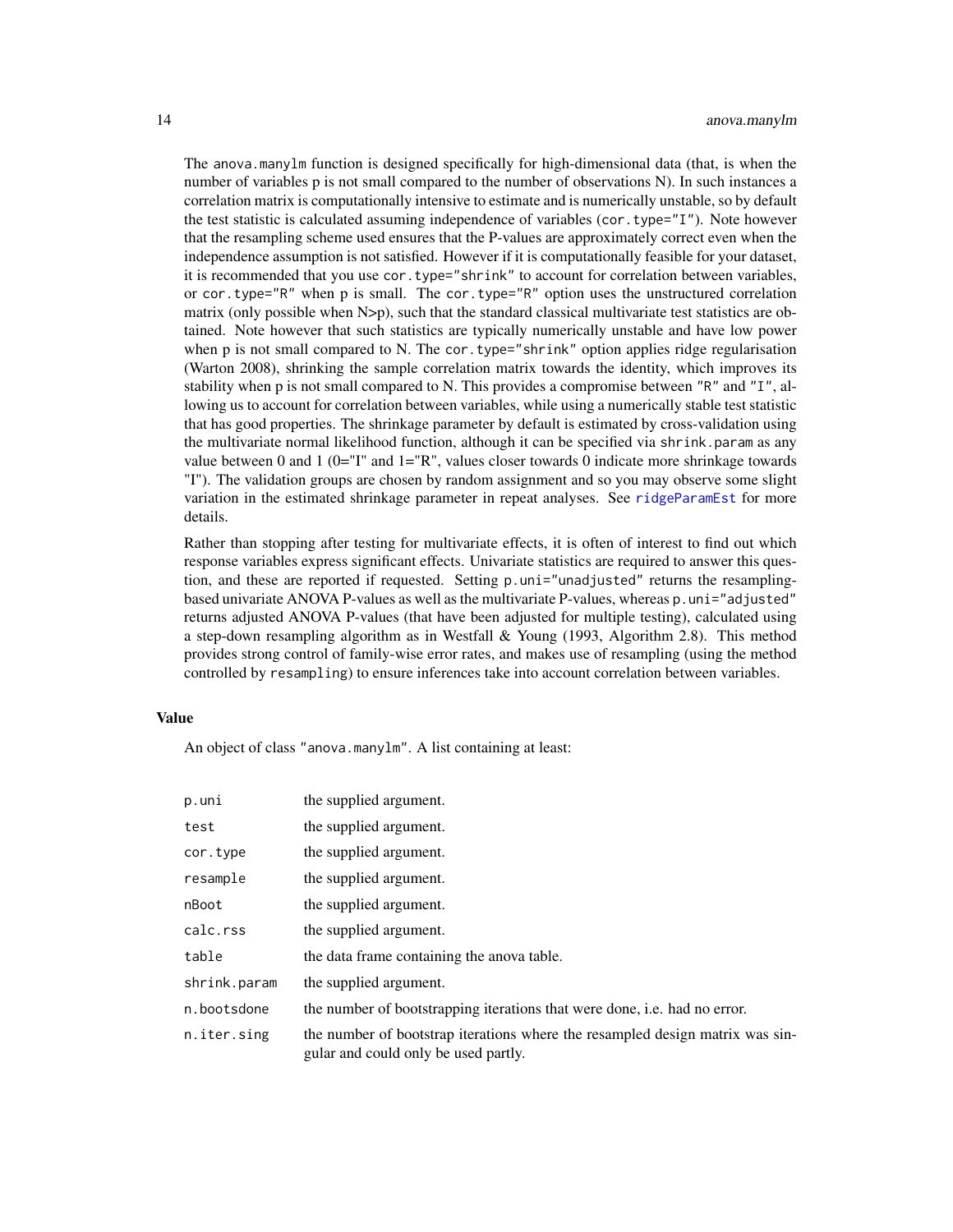# anova.manylm 15

| one      | logical. whether the anova table was calculated for one many lm object or for<br>several many lm objects. |
|----------|-----------------------------------------------------------------------------------------------------------|
|          | If p. uni="adjusted" or p. uni="unadjusted" the output list also contains:                                |
| uni.test | a table showing the test statistics of the univariate tests                                               |
| uni.p    | a table showing the p-values of the univariate tests                                                      |

The print method for anova.manylm objects prints the output in a 'pretty' form.

# Author(s)

Yi Wang, Ulrike Naumann and David Warton <David.Warton@unsw.edu.au>.

#### References

Anderson, M.J. and J. Robinson (2001). Permutation tests for linear models. *Australian and New Zealand Journal of Statistics* 43, 75-88.

Davison, A. C. and Hinkley, D. V. (1997) *Bootstrap Methods and their Application.* Cambridge University Press, Cambridge.

Warton D.I. (2008). Penalized normal likelihood and ridge regularization of correlation and covariance matrices. *Journal of the American Statistical Association* 103, 340-349.

Warton D.I. and Hudson H.M. (2004). A MANOVA statistic is just as powerful as distance-based statistics, for multivariate abundances. *Ecology* 85(3), 858-874.

Westfall, P. H. and Young, S. S. (1993) *Resampling-based multiple testing.* John Wiley & Sons, New York.

Wu, C. F. J. (1986) Jackknife, Bootstrap and Other Resampling Methods in Regression Analysis. *The Annals of Statistics* 14:4, 1261-1295.

## See Also

[manylm](#page-30-1), [summary.manylm](#page-65-1), [plot.manylm](#page-40-1)

# Examples

```
## Load the spider dataset:
data(spider)
spiddat <- log(spider$abund+1)
spiddat <- mvabund(spiddat)
spidx <- spider$x
## Fit several multivariate linear models:
fit <- manylm( spiddat ~ spidx ) # model with all explanatory variables
## Use the default residual resampling to test the significance of this model:
## return summary of the manylm model
anova(fit)
```
## intercept model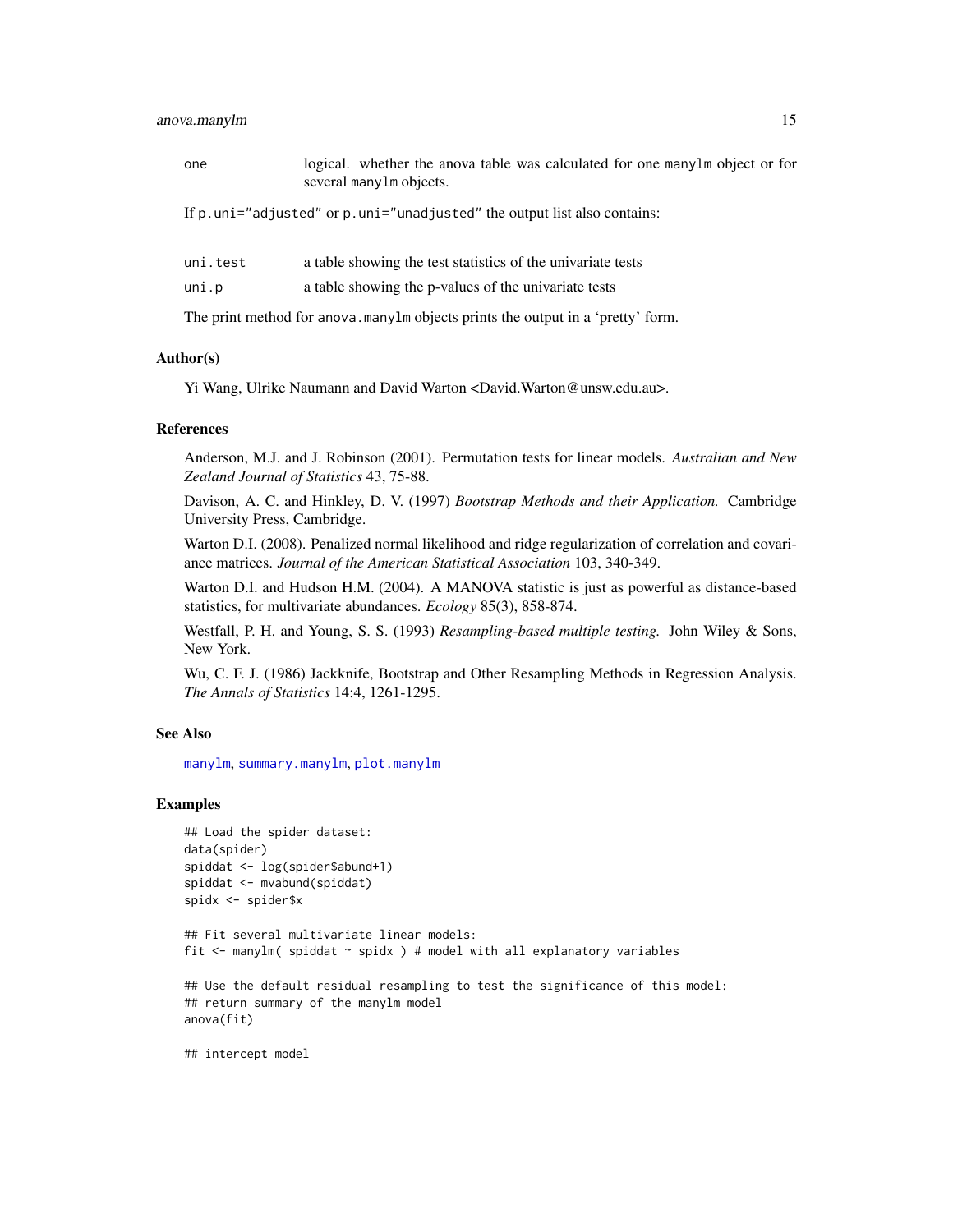```
fit0 \leq manylm(spiddat \sim 1)
## include soil and leaf variables
fit1 <- update(fit0, \cdot \cdot \cdot + spidx[, c(1, 3)])
## include moss variables
fit2 <- update(fit1, \sim . + spidx[, 4])
## Use (residual) resampling to test the significance of these models,
## accounting for correlation between variables by shrinking
## the correlation matrix to improve its stability:
anova(fit, fit0, fit1, fit2, cor.type="shrink")
## Use the sum of F statistics to estimate multivariate significance from
## 5000 resamples, and also reporting univariate statistics with
## adjusted P-values:
anova(fit, fit0, fit1, fit2, nBoot=5000, test="F", p.uni="adjust")
```
<span id="page-15-1"></span>best.r.sq *Use R^2 to find the variables that best explain a multivariate response.*

# Description

Finds the subset of explanatory variables in a formula that best explain the variation in a multivariate response, as measured by a chosen definition of R^2. Modifications are included for high dimensional data, such as multivariate abundance data in ecology.

#### Usage

best.r.sq(formula, data = parent.frame(), subset, var.subset,  $n.xvars = min(3, length(xn)), R2="h", ...)$ 

| formula        | a myformula, a multivariate formula.                                                                                                   |
|----------------|----------------------------------------------------------------------------------------------------------------------------------------|
| data           | optional, the data frame (or list) from which the variables in formula should be<br>taken.                                             |
| subset         | an optional vector specifying a subset of observations to be used in the fitting<br>process.                                           |
| var.subset     | an optional vector specifying the subset of the responses to be used.                                                                  |
| n.xvars        | the number of independent variables with the highest average $R^2$ that should<br>be found.                                            |
| R <sub>2</sub> | the type of $R^2$ (correlation coefficient) that should be shown, possible values<br>are:                                              |
|                | "h" = Hooper's $R^2$ = tr(SST^(-1)SSR))/p                                                                                              |
|                | " $v$ " = vector $R^2$ = det(SSR)/det(SST)                                                                                             |
|                | "n" = none Note that for a univariate response, all of these are equivalent to the<br>ordinary product-moment correlation coefficient. |

<span id="page-15-0"></span>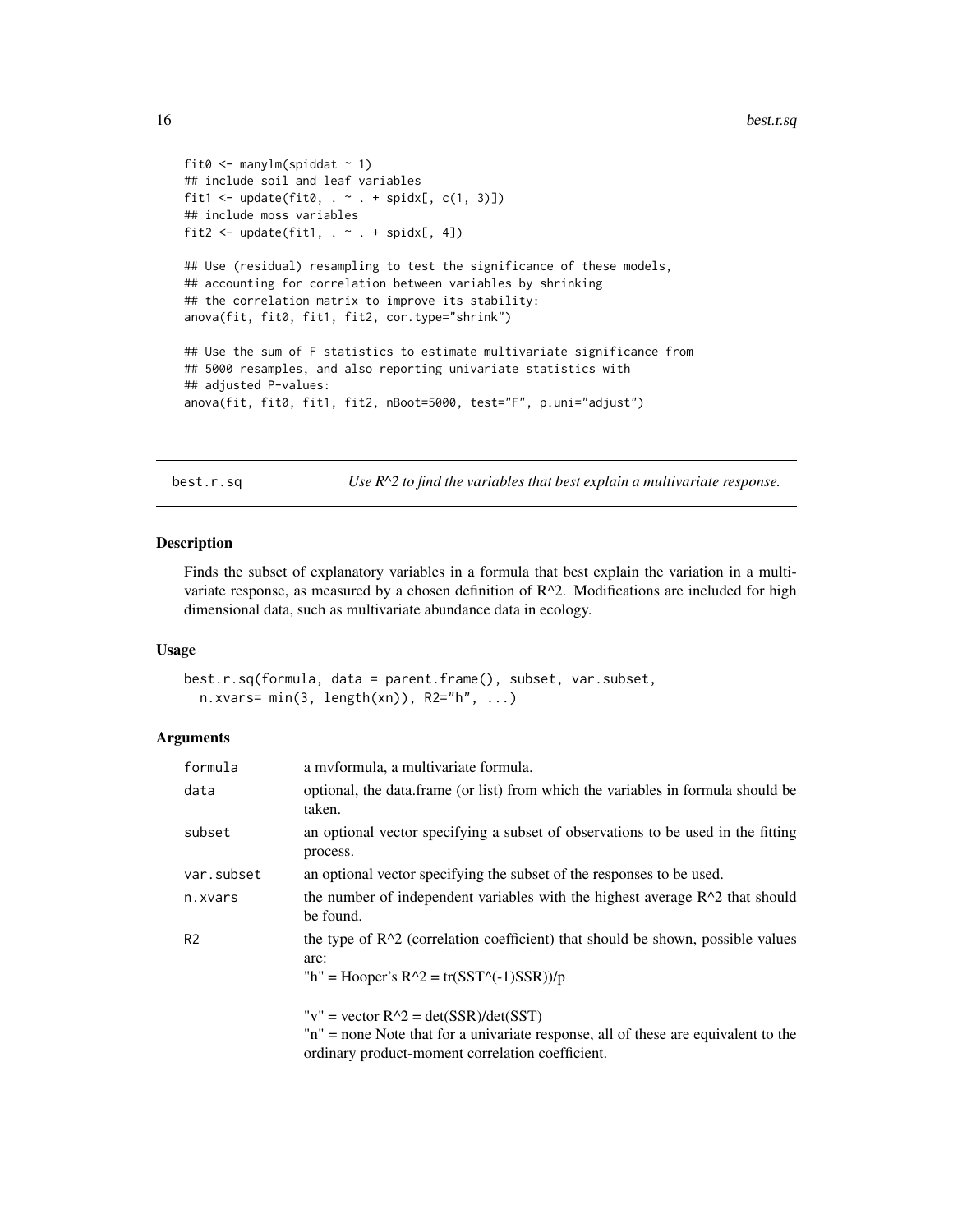# <span id="page-16-0"></span>boxplot.mvabund 17

... further arguments that are passed on to lm.

# Details

best.r.sq finds the n.xvars influence variables obtained by a forward selection in a multivariate linear model given by formula.

Only the response variables given by var. subset are considered. However, if var. subset is NULL all response variables are considered.

Interactions are excluded from the search mechanism, however the indices that are returned correspond to the indices in the model. This function is intended as an exploratory tool which can be used for example in plotting, and is not intended as a tool for formal model selection. choose 'all possible subsets' the moment)

# Value

This function returns a list consisting of:

xs a vector of indices of independent variables with the greatest explanatory power, as previously.

- r2Step a vector of total  $R^2$  from sequential model fits including each of the model terms identified in xs.
- r2Matrix a matrix containing the total  $R^2$  for each term in the model at each addition step (steps in columns and model terms in rows).

#### Author(s)

Ulrike Naumann and David Warton <David.Warton@unsw.edu.au>.

### Examples

```
data(spider)
spiddat <- mvabund(spider$abund)
X <- spider$x
```
best.r.sq( spiddat~X )

<span id="page-16-1"></span>boxplot.mvabund *Boxplots for multivariate abundance Data*

#### Description

Draw Boxplots of mvabund or mvformula Objects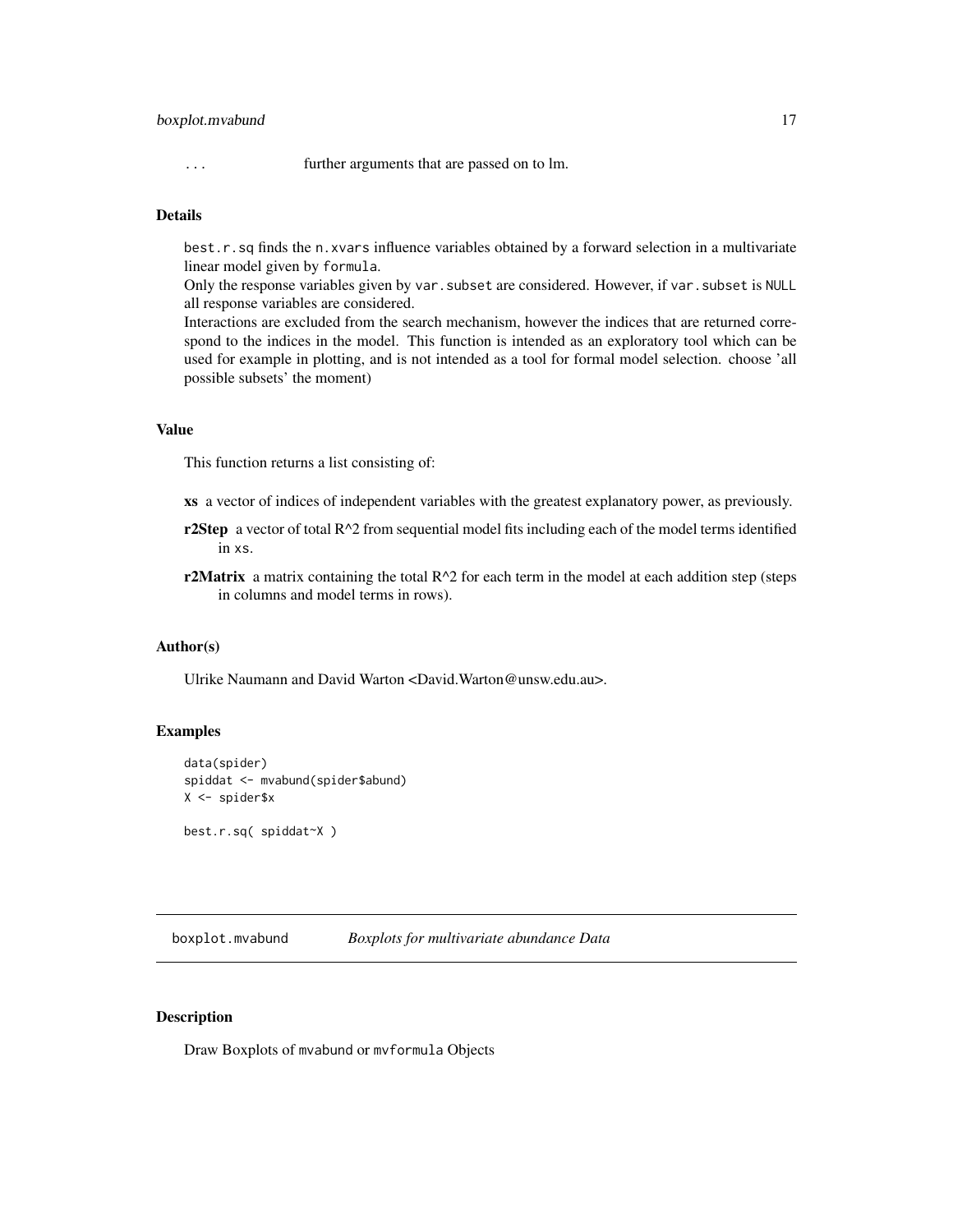# Usage

```
## S3 method for class 'mvabund'
boxplot(x, y, range=1.5, names=NULL, at=NULL,
                 n.vars=min(12,NCOL(x)), overall.main="Boxplot",
                 var.subset=NA, transformation="log", ...)
## S3 method for class 'mvformula'
boxplot(
   x, n.vars=12, overall.main="", var.subset=NA, ...)
```

| X              | for the mvabund method x specifies the data from which the boxplots are to be<br>produced. This can be either a numeric vector, or a single list containing such<br>vectors. Additional unnamed arguments specify further data as separate vectors<br>(each corresponding to a component boxplot). NAs are allowed in the data.<br>For the default method, unnamed arguments are additional data vectors (unless<br>x is a list when they are ignored), and named arguments are arguments and<br>graphical parameters to be passed to in addition to the ones given by argument<br>pars (and override those in pars).<br>For the mvformula method, a formula, such as $y \sim grp$ , where y is a numeric<br>mvabund object of data values to be split into groups according to the grouping<br>variable grp (a factor). |
|----------------|--------------------------------------------------------------------------------------------------------------------------------------------------------------------------------------------------------------------------------------------------------------------------------------------------------------------------------------------------------------------------------------------------------------------------------------------------------------------------------------------------------------------------------------------------------------------------------------------------------------------------------------------------------------------------------------------------------------------------------------------------------------------------------------------------------------------------|
| у              | for the mvabund method y can be an additional mvabund object, if x isn't a list.                                                                                                                                                                                                                                                                                                                                                                                                                                                                                                                                                                                                                                                                                                                                         |
| range          | this determines how far the plot whiskers extend out from the box. If range is<br>positive, the whiskers extend to the most extreme data point which is no more<br>than range times the interquartile range from the box. A value of zero causes the<br>whiskers to extend to the data extremes.                                                                                                                                                                                                                                                                                                                                                                                                                                                                                                                         |
| names          | only available for the mvabund method: group labels which will be printed under<br>each boxplot.                                                                                                                                                                                                                                                                                                                                                                                                                                                                                                                                                                                                                                                                                                                         |
| at             | only available for the mvabund method: numeric vector giving the locations<br>where the boxplots should be drawn; defaults to $1:n$ where n is the number of<br>boxes.                                                                                                                                                                                                                                                                                                                                                                                                                                                                                                                                                                                                                                                   |
| n.vars         | the number of variables to include in the plot.                                                                                                                                                                                                                                                                                                                                                                                                                                                                                                                                                                                                                                                                                                                                                                          |
| overall.main   | a character to display as title for every window.                                                                                                                                                                                                                                                                                                                                                                                                                                                                                                                                                                                                                                                                                                                                                                        |
| var.subset     | a numeric vector of indices indicating which variables of the mvabund.object<br>should be included on the plot.                                                                                                                                                                                                                                                                                                                                                                                                                                                                                                                                                                                                                                                                                                          |
| transformation | an optional transformation, (ONLY) for the mvabund method. Note, that for the<br>mvabund method transformation must be used instead of log.<br>Available values are:<br>"no" = untransformed, "sqrt"=square root transformed, "log" (default)= $log(Y/min+1)$<br>transformed, "sqrt4" =4th root transformed.                                                                                                                                                                                                                                                                                                                                                                                                                                                                                                             |
|                | for the mvformula method, named arguments to be passed to the plot. mvformula<br>method. Some arguments that are available for the mvabund method, are not<br>available in plot.mvformula and can therefore not available in the mvformula<br>method.                                                                                                                                                                                                                                                                                                                                                                                                                                                                                                                                                                    |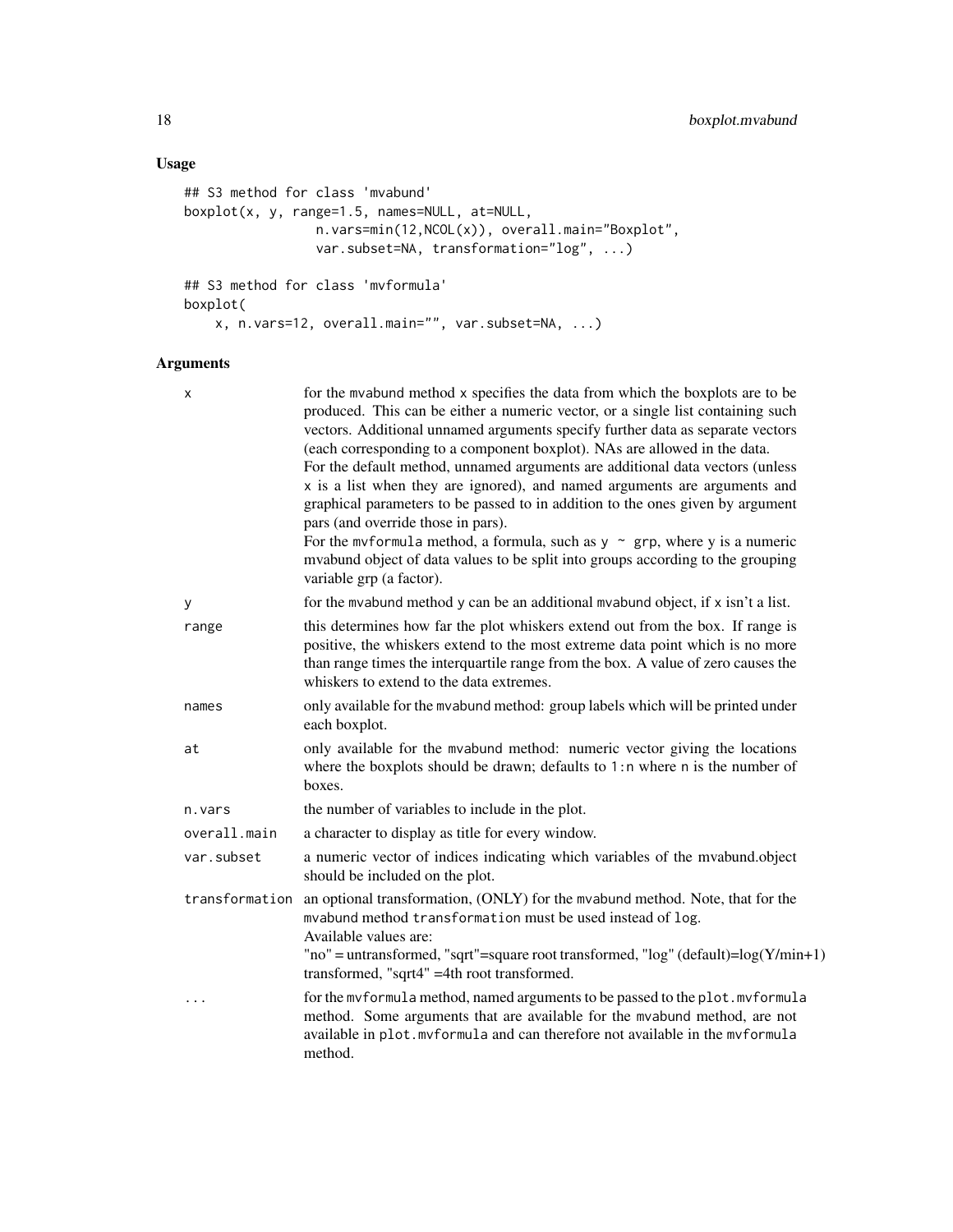For the mvabund method, unamed arguments are additional data of vectors or matrices or mvabund objects, (unless x is a list when they are ignored),and named arguments are arguments and graphical parameters to be passed in addition to the ones given by argument pars (and override those in pars).

# Details

The function boxplot.mvabund allows simultaneous construction of many variables on a single figure. Thus a good comparative overview about the distribution of abundances for several species can be obtained.

There are several ways in which this function can be used. If one mvabund object, either named x or y or not names, is passed, it will be drawn on one plot and abundances can be compared over several variables.

If two mvabund objects, named x and y are passed for plotting, they will be shown on one plot, showing for each species the abundances of both objects directly one below the other.

If more than two mvabund objects are passed, each of them will be plotted separately.

Additionally, it is possible to specify x as a list of mvabund objects. Each of them will be plotted separately and any further mvabund data will be ignored, regardless if it is specified as y or unnamed.

The function boxplot.mvformula can be used to draw boxplots of a mvabund object in dependence of explanatory variables. The explanatory variables can be both numerical values as well as factor variables. If the formula contains both of them, there will be separate plots for the terms with numerical values and the terms with factor variables, displayed on separate windows.

The arguments plot, varwidth and add, which are availabe in the default method of boxplot, are not available for the mvabund and mvformula methods. The argument horizontal is not available for the mvabund method.

A number of other arguments like at and names are only available for the mvabund method.

#### Value

In contrast to the default method (boxplot.default) nothing will be returned. These functions are only used for drawing the plots.

# Warning

The argument log, that is available in most plotting functions can not be used for plotting mvabund or mvformula objects. Instead use transformation for the mvabund method and for the mvformula method include transformations in the formula.

#### Author(s)

Ulrike Naumann, Yi Wang, Stephen Wright and David Warton <David.Warton@unsw.edu.au>.

### References

Warton, D. I. ( ) *Raw data graphing: an informative but under-utilised tool for the analysis of multivariate abundances*, , .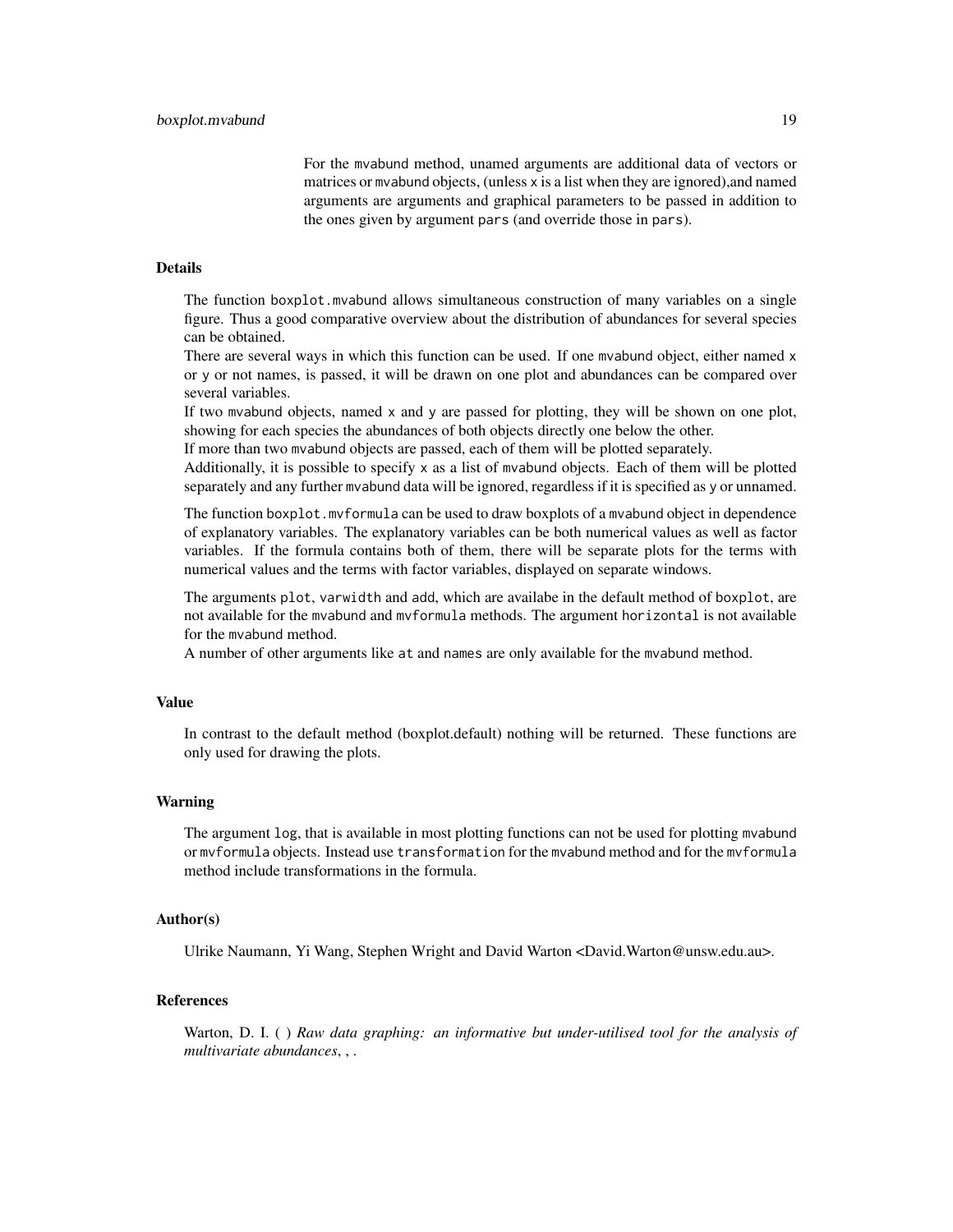# See Also

[plot.mvabund](#page-43-1).

# Examples

```
require(graphics)
```
#### Basic Use #### data(spider) spiddat <- spider\$abund X <- spider\$x

## Create the mvabund object: spiddat <- mvabund(spiddat)

## Draw a boxplot for a mvabund object: boxplot(spiddat)

## the same plot could be done by plot(spiddat,type="bx")

#### Advanced Use #### data(solberg) solbdat <- mvabund(solberg\$abund) treatment<- solberg\$x

# create pch type and colour vectors treat.pch <- treat.col <- unclass(treatment)

```
# Boxplot for data
plot.mvabund(x=solbdat,y=treatment,type="bx",
            main="BoxPlot of The 12 Highest Abundant Species",
            xlab="Abundance [sqrt scale]",ylab="",
             transformation="sqrt",t.lab="o",shift=TRUE)
```
deviance.manylm *Model Deviance*

# Description

Returns the deviance of a fitted multivariate model object for abundance data.

# Usage

```
## S3 method for class 'manylm'
deviance(object, na.action="na.omit", ...)
```
<span id="page-19-0"></span>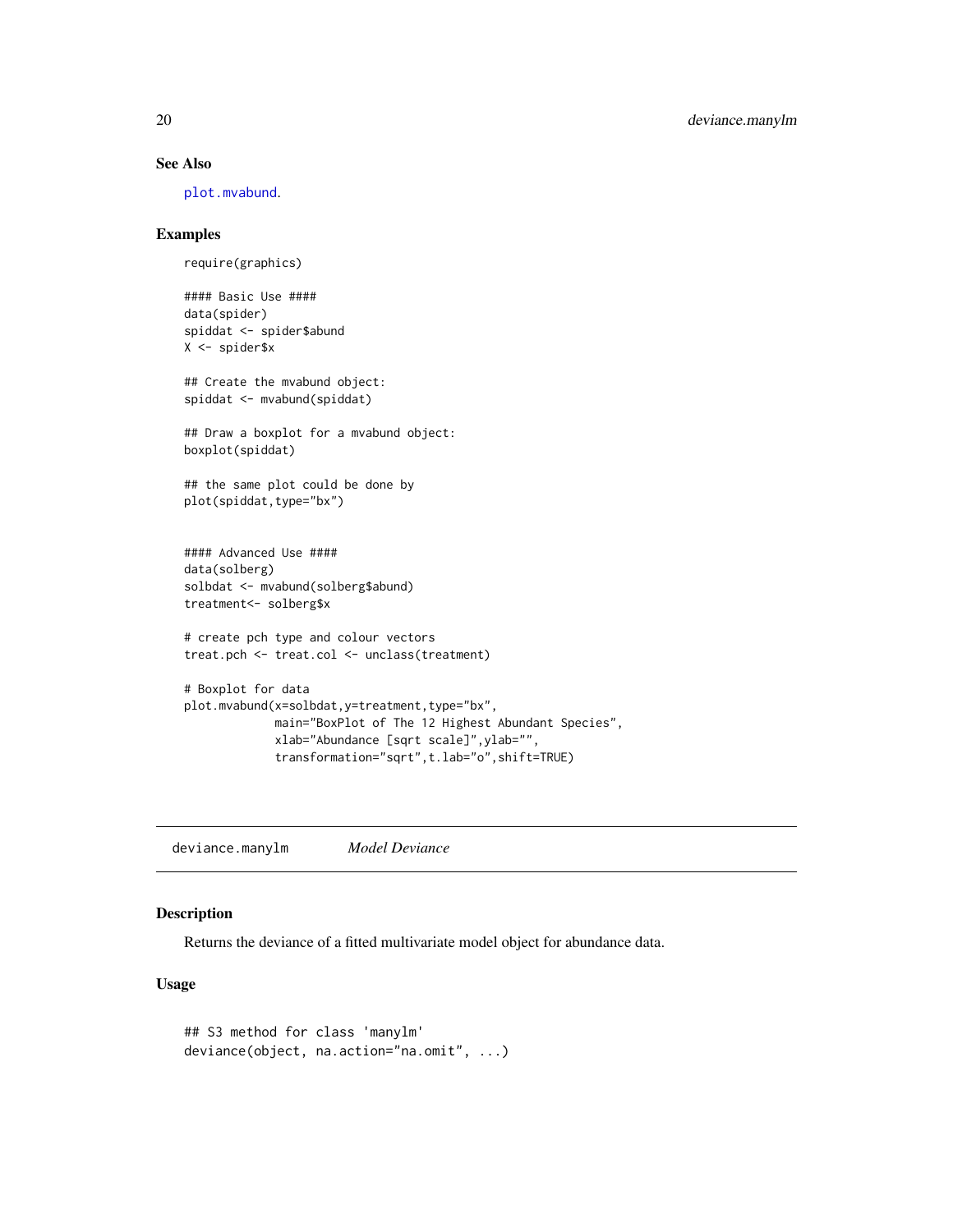# <span id="page-20-0"></span>extend.x.formula 21

# Arguments

| object    | the manylm object.                                                                    |
|-----------|---------------------------------------------------------------------------------------|
| na.action | how to deal with NA values. Can be one of "na.omit", "na.exclude", "na.fail",<br>NULL |
| $\cdots$  | additional optional arguments.                                                        |

# Value

The value of the deviance extracted from the object object.

# See Also

[manylm](#page-30-1).

# Examples

```
data(spider)
spiddat <- mvabund(spider$abund)
X <- spider$x
```

```
## Calculate the deviance:
deviance(manylm(spiddat~X))
```
extend.x.formula *Extend a Formula to all of it's Terms*

# Description

extend a compact formula to all of it's terms as they are interpreted

# Usage

```
extend.x.formula(formula, extend.term=TRUE, return.interaction=TRUE)
```

| formula            | a model formula.                                                                                                                                                                  |
|--------------------|-----------------------------------------------------------------------------------------------------------------------------------------------------------------------------------|
| extend.term        | logical. If TRUE terms that refer to multiple variables are split into it's multiple<br>terms.                                                                                    |
| return.interaction |                                                                                                                                                                                   |
|                    | logical. Whether a list containing the new formula and a vector containing log-<br>ical values with information about interactions should be returned or only the<br>new formula. |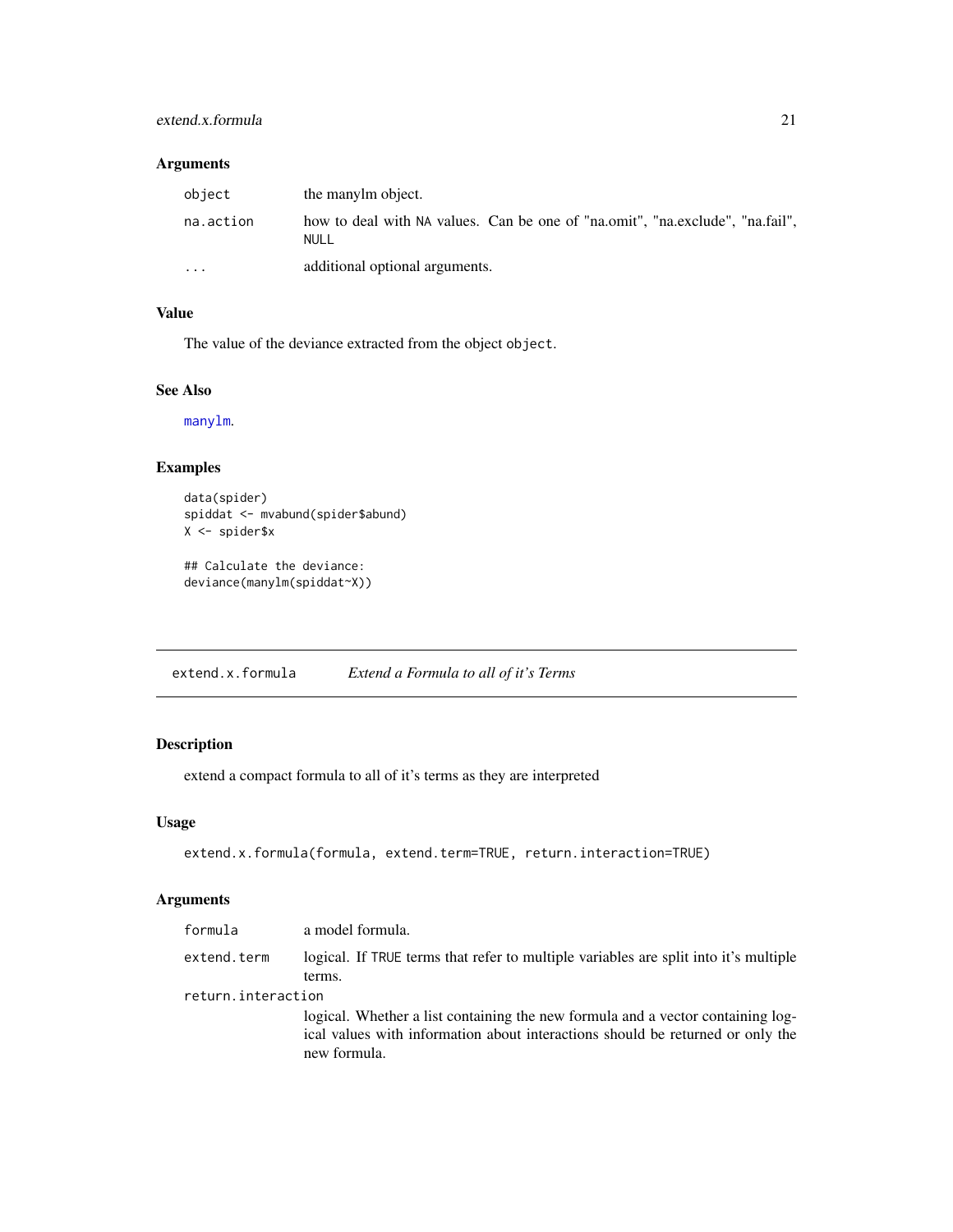# <span id="page-21-0"></span>Value

If return. interaction is TRUE a list containing the components:

| formula | the new formula.                                                                                                       |
|---------|------------------------------------------------------------------------------------------------------------------------|
|         | is. interaction logical, vector giving information whether the corresponding formula term is an<br>interaction or not. |

# Author(s)

Ulrike Naumann and David Warton <David.Warton@unsw.edu.au>.

# See Also

[mvformula](#page-38-1), [formulaUnimva](#page-21-1), [plot.mvformula](#page-43-2), [best.r.sq](#page-15-1).

# Examples

```
data(spider)
spiddat <- mvabund(spider$abund)
X <- spider$x
foo <- mvformula(spiddat~ X[,1]*X[,2]+log(X[,3]))
```
extend.x.formula(foo)

<span id="page-21-1"></span>formulaUnimva *Create a List of Univariate Formulas*

# Description

Create a list of m univariate formulas given a formula with multivariate response of dimension m.

# Usage

```
formulaUnimva(formula, var.subset, split.x=FALSE, intercept=0,
 allow.noresp=FALSE)
```

| formula      | a formula or a myformula, the elements are not allowed to be data.frames.                                                                      |
|--------------|------------------------------------------------------------------------------------------------------------------------------------------------|
| var.subset   | optional vector of the variable numbers to use.                                                                                                |
| split.x      | logical, whether explanatory terms that are matrices should be split and each<br>added as a single term. this is useful for plotting formulas. |
| intercept    | numeric, either 1 if an Intercept should be included in the formula or $\theta$ if there<br>shouldn't be an Intercept in the formula.          |
| allow.noresp | logical, whether an empty response is allowed (a list with one element would be<br>returned) or not (would result in an error.)                |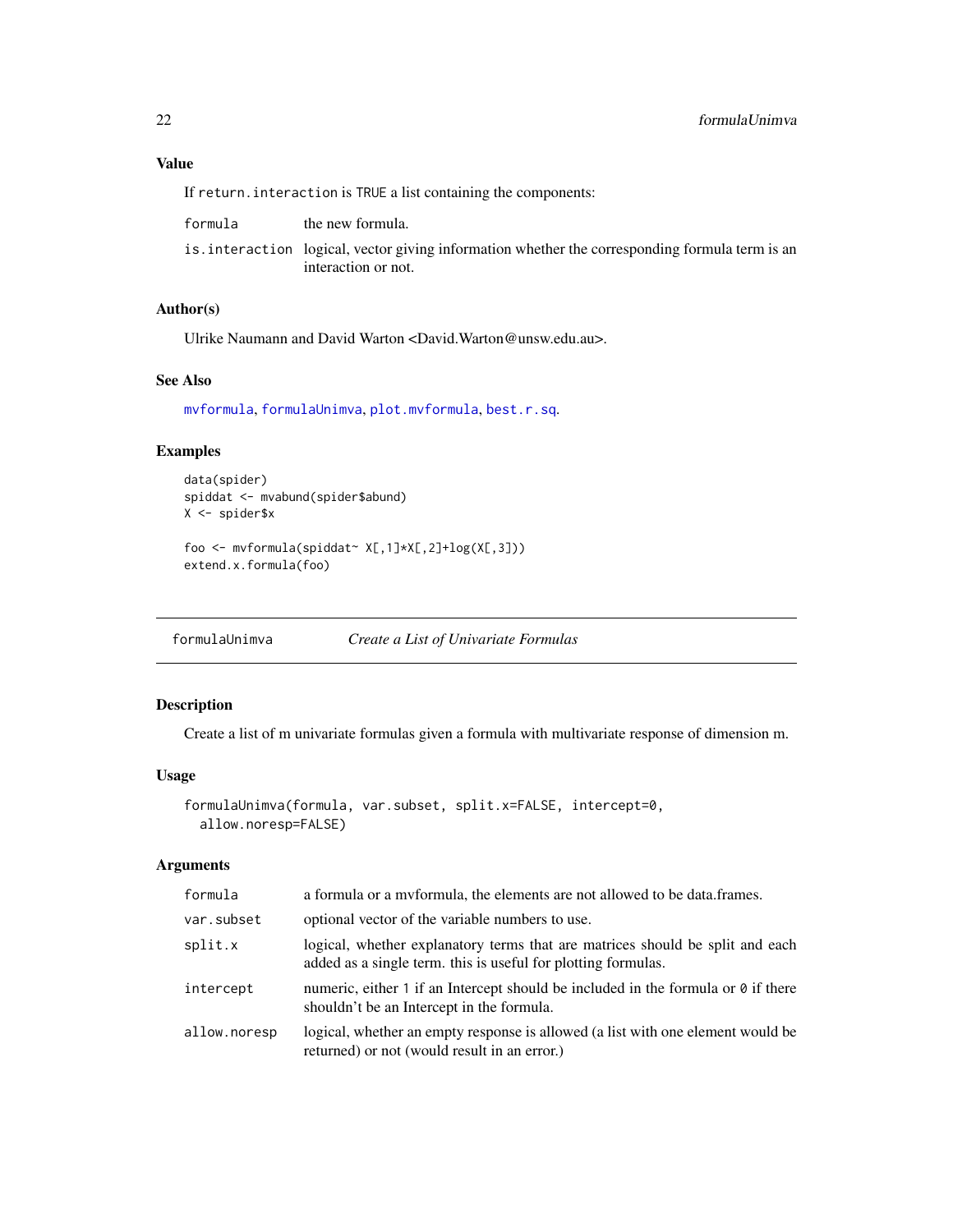# <span id="page-22-0"></span>logLik.manylm 23

# Value

A list containing m formulas with the univariate responses chosen by var.subset.

# Author(s)

Ulrike Naumann and David Warton <David.Warton@unsw.edu.au>.

# See Also

[mvformula](#page-38-1), [mvabund](#page-36-1).

# Examples

```
data(spider)
spiddat <- mvabund(spider$abund)
X <- spider$x
```
formulaUnimva(spiddat~X)

logLik.manylm *Calculate the Log Likelihood*

# Description

Calculate the log likelihood of a multivariate linear model.

#### Usage

## S3 method for class 'manylm' logLik(object, REML = FALSE, ...)

#### **Arguments**

| object | a manylm object from which a log-likelihood value should be extracted.              |
|--------|-------------------------------------------------------------------------------------|
| .      | some methods for this function require additional arguments.                        |
| REML   | an optional logical value. If TRUE the restricted log-likelihood is returned, else, |
|        | if FALSE, the log-likelihood is returned. Defaults to FALSE.                        |

# Details

It is assumed that the scale has been estimated (by maximum likelihood or REML), and all the constants in the log-likelihood are included.

# Value

Returns an object, say r, of class  $logLik$  which is a number with attributes,  $attr(r, "df")$ (degrees of freedom) giving the number of (estimated) parameters in the model.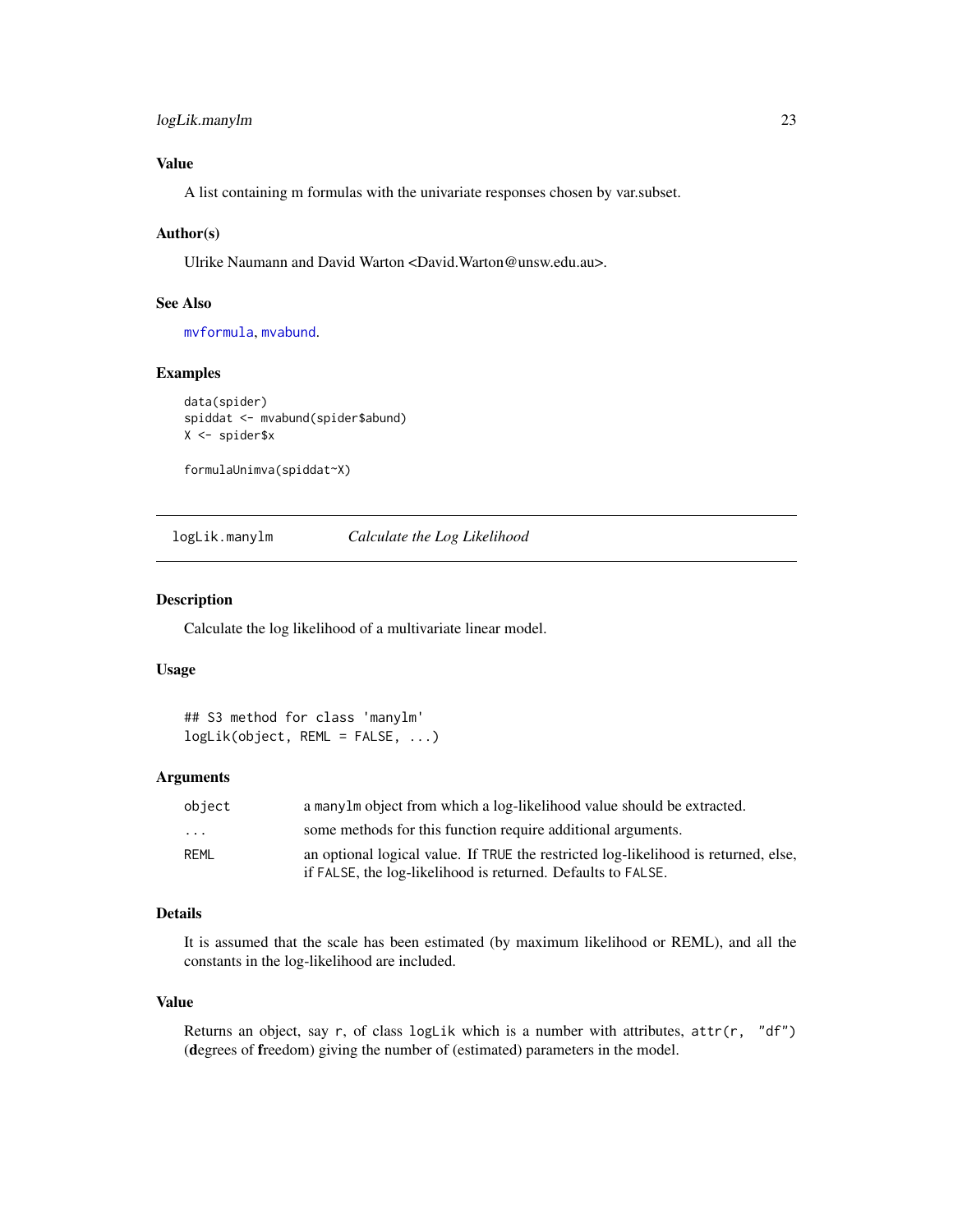#### 24 manyany

# Examples

```
data(spider)
spiddat <- mvabund(spider$abund)
X <- spider$x
lm.spider <- manylm(spiddat~X)
logLik(lm.spider)
```
<span id="page-23-1"></span>manyany *Fitting Many Univariate Models to Multivariate Abundance Data*

# Description

manyany is used to fit many univariate models (GLMs, GAMs, otherwise) to high-dimensional data, such as multivariate abundance data in ecology. This is the base model-fitting function - see plot.manyany for assumption checking, and anova.manyany for significance testing.

# Usage

manyany(fn, yMat, formula, data, family="negative.binomial", composition = FALSE, var.power=NA, ...)

| fn          | a character string giving the name of the function for the univariate model to be<br>applied. e.g. "glm".                                                                                                                                                                                                                                                          |
|-------------|--------------------------------------------------------------------------------------------------------------------------------------------------------------------------------------------------------------------------------------------------------------------------------------------------------------------------------------------------------------------|
| yMat        | a matrix of response variables, e.g. multivariate abundances.                                                                                                                                                                                                                                                                                                      |
| formula     | an object of class "formula" (or one that can be coerced to that class): a sym-<br>bolic description of the model to be fitted. The details of model specification are<br>given under Details.                                                                                                                                                                     |
| data        | a data frame containing predictor variables (a matrix is also acceptable). This is<br>REQUIRED and needs to have more than one variable in it (even if only one is<br>used in the model).                                                                                                                                                                          |
| family      | a description of the error distribution function to be used in the model, either as a<br>character string, a family object, or a list of such objects, one for each response<br>variable in the dataset. Such a list enables the fitting of models with different<br>distributions for different responses. See Details for the families currently sup-<br>ported. |
| composition | logical. FALSE (default) fits a separate model to each species. TRUE fits a<br>single model to all variables, including site as a row effect, such that all other<br>terms model relative abundance (compositional effects).                                                                                                                                       |
| var.power   | the power parameter, if using the tweedie distribution.                                                                                                                                                                                                                                                                                                            |
| $\cdots$    | further arguments passed to the fitting function.                                                                                                                                                                                                                                                                                                                  |

<span id="page-23-0"></span>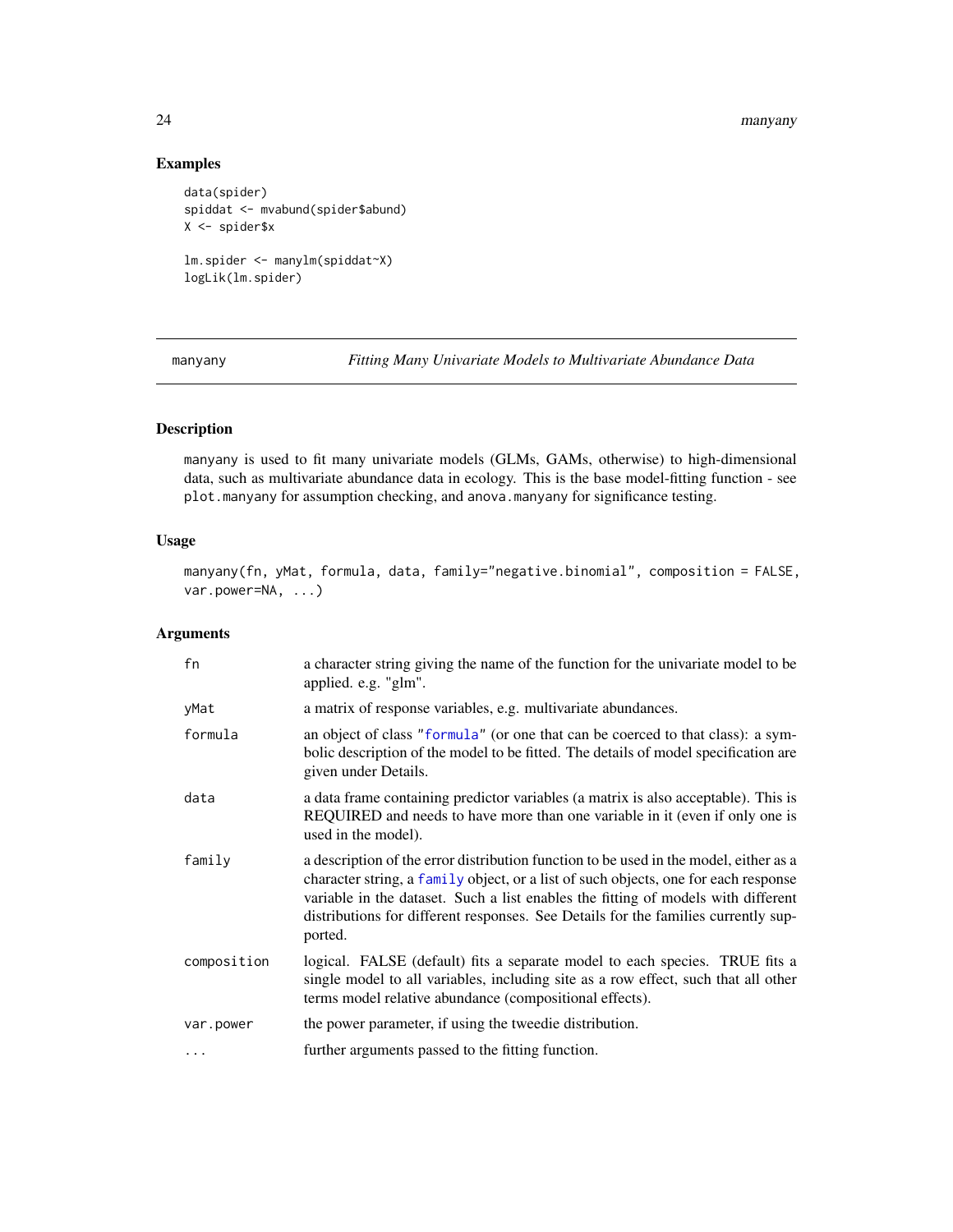#### manyany 25

#### Details

manyany can be used to fit the specified model type to many variables simultaneously, a generalisation of [manyglm](#page-25-1). It should be able to handle any fixed effects modelling function that has predict and logLik functions, and that accepts a family argument, provided that the family is on our list (currently 'gaussian', 'poisson', 'binomial', 'negative.binomial' and 'tweedie'). Models for manyany are specified symbolically, see for example the details section of  $\text{Im}$  and [formula](#page-0-0).

Unlike manyglm, this function accepts family functions as arguments instead of just character strings, giving greater flexibility. For example, you can use family=binomial(link="cloglog") to fit a model using the complementary log-log link, rather than using the default logit link.

A data argument is required, and it must be a dataframe containing more than one object. It need not contain that matrix of response variables, that is specified separately as yMat.

Setting composition=TRUE enables compositional analyses, where predictors are used to model relative abundance rather than mean abundance. This is achieved by vectorising the response matrix and fitting a single model across all variables, with a row effect to account for differences in relative abundance across rows. The default composition=FALSE just fits a separate model for each variable.

#### Value

manyany returns an object inheriting from "manyany".

The function anova (i.e. [anova.manyany](#page-4-1)) will produce a significance test comparing two manyany objects. Currently there is no summary resampling function for objects of this class.

The generic accessor functions fitted.values, residuals, logLik, AIC, plot can be used to extract various useful features of the value returned by manyany.

An object of class "manyany" is a list containing at least the following components:

| logL             | a vector of log-likelihood terms for each response variable in the fitted model.                                                                                |
|------------------|-----------------------------------------------------------------------------------------------------------------------------------------------------------------|
| fitted.values    | the matrix of fitted mean values, obtained by transforming the linear predictors<br>by the inverse of the link function.                                        |
| residuals        | the matrix of probability integral transform (PIT) residuals. If the fitted model<br>is a good fit, these will be approximately standard uniformly distributed. |
| linear.predictor |                                                                                                                                                                 |
|                  | the linear fit on link scale.                                                                                                                                   |
| family           | a vector of family arguments, one for each response variable.                                                                                                   |
| call             | the matched call.                                                                                                                                               |
| model            | the model. Frame from the model for the last response variable.                                                                                                 |
| terms            | a list of terms from the model for the last response variable.                                                                                                  |

# Author(s)

David Warton <David.Warton@unsw.edu.au>.

#### References

Warton D. I., Wright S., and Wang, Y. (2012). Distance-based multivariate analyses confound location and dispersion effects. *Methods in Ecology and Evolution*, 3(1), 89-101.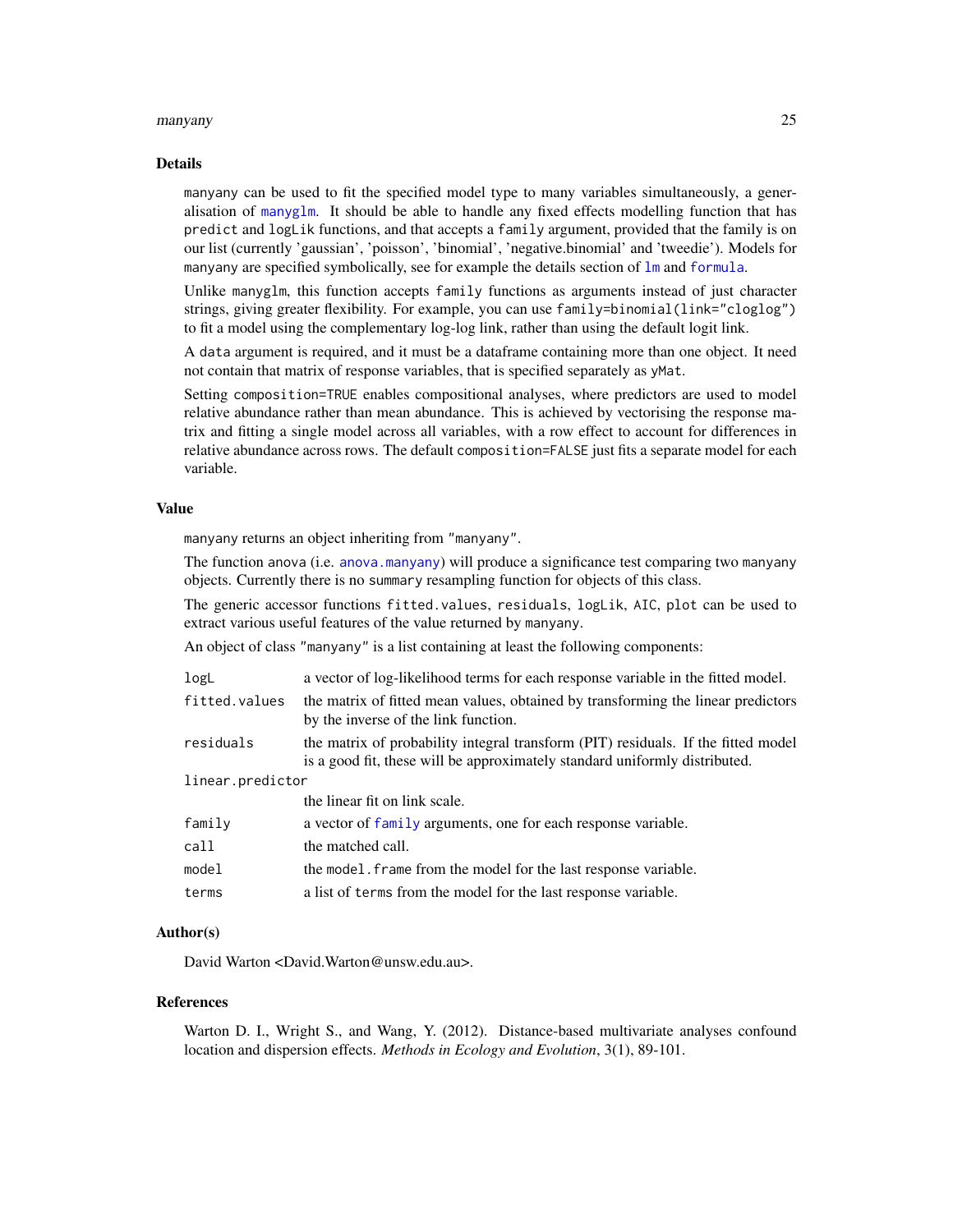# See Also

[anova.manyany](#page-4-1), [residuals.manyany](#page-53-1), [plot.manyany](#page-39-1).

# Examples

```
data(spider)
abund <- spider$abund
X <- as.matrix(spider$x)
```

```
## To fit a log-linear model assuming counts are poisson:
spidPois <- manyany("glm",abund,data=X,abund~X,family=poisson())
```
logLik(spidPois) # a number of generic functions are applible to manyany objects

<span id="page-25-1"></span>manyglm *Fitting Generalized Linear Models for Multivariate Abundance Data*

# Description

manyglm is used to fit generalized linear models to high-dimensional data, such as multivariate abundance data in ecology. This is the base model-fitting function - see plot.manyglm for assumption checking, and anova.manyglm or summary.manyglm for significance testing.

# Usage

```
manyglm(formula, family="negative.binomial", K=1, data=NULL, subset=NULL,
    na.action=options("na.action"), theta.method = "PHI", model = FALSE,
    x = TRUE, y = TRUE, qr = TRUE, cor.\type = "I", shrink.param = NULL,
    tol=sqrt(.Machine$double.eps), maxiter=25, maxiter2=10,
    show.coef=FALSE, show.fitted=FALSE, show.residuals=FALSE,
    show.warning=FALSE, offset, ... )
```

| formula | an object of class "formula" (or one that can be coerced to that class): a sym-<br>bolic description of the model to be fitted. The details of model specification are<br>given under Details.                                                                                                                                                                                           |
|---------|------------------------------------------------------------------------------------------------------------------------------------------------------------------------------------------------------------------------------------------------------------------------------------------------------------------------------------------------------------------------------------------|
| family  | a description of the error distribution function to be used in the model. At the<br>moment, this must be a character string naming one of the following members of<br>the exponential family: 'gaussian', 'poisson', 'binomial', 'negative.binomial'.<br>Further improvement will include options of specifying the link function and<br>calling to a family function defined in family. |
| K.      | number of trials in binomial regression. By default, K=1 for presence-absence<br>data using logistic regression.                                                                                                                                                                                                                                                                         |

<span id="page-25-0"></span>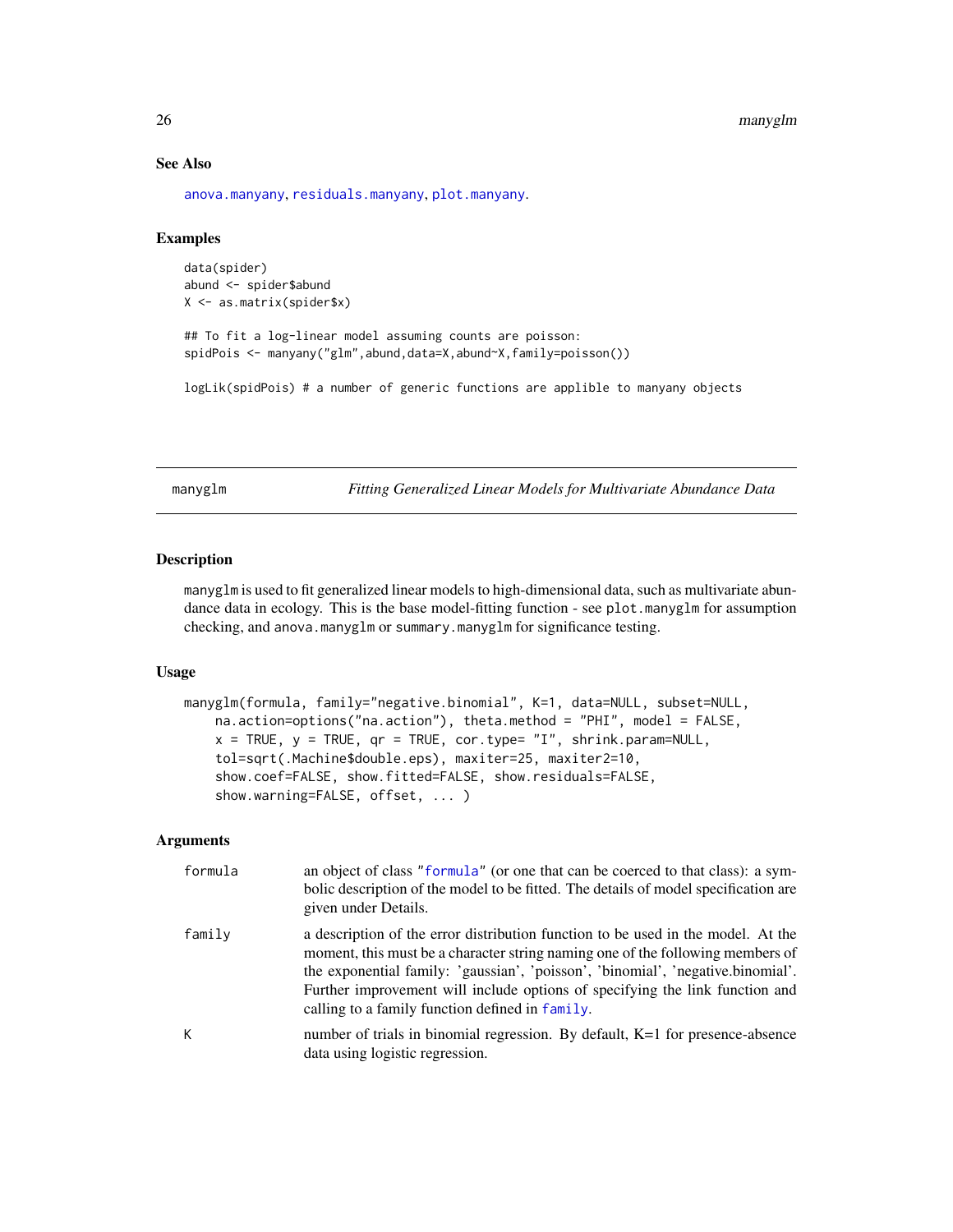| data            | an optional data frame, list or environment (or object coercible by as . data. frame<br>to a data frame) containing the variables in the model. If not found in data,<br>the variables are taken from environment (formula), typically the environment<br>from which glm is called.                                                                                                                                                                                 |
|-----------------|---------------------------------------------------------------------------------------------------------------------------------------------------------------------------------------------------------------------------------------------------------------------------------------------------------------------------------------------------------------------------------------------------------------------------------------------------------------------|
| subset          | an optional vector specifying a subset of observations to be used in the fitting<br>process.                                                                                                                                                                                                                                                                                                                                                                        |
| na.action       | a function which indicates what should happen when the data contain NAs. The<br>default is set by the na. action setting of options, and is na. fail if that is<br>unset. The 'factory-fresh' default is na.omit. Another possible value is NULL,<br>no action. Value na. exclude can be useful.                                                                                                                                                                    |
| theta.method    | the method used for the estimation of the overdisperson parameter theta, such<br>that the mean-variance relationship is $V=m+m^2$ /theta for the negative binomial<br>family. Here offers three options<br>"PHI" = Maximum likelihood estimation with respect to phi (default)<br>"ML" = Maximum likelihood estimation with respect to theta, as in Lawless(1987),<br>"Chi2" = Moment estimation using chi-square dampening on the log scale, as in<br>Hilbe(2008). |
| model, x, y, qr |                                                                                                                                                                                                                                                                                                                                                                                                                                                                     |
|                 | logicals. If TRUE the corresponding components of the fit (the model frame,<br>the model matrix, the model matrix, the response, the QR decomposition of the<br>model matrix) are returned.                                                                                                                                                                                                                                                                         |
| cor.type        | the structure imposed on the estimated correlation matrix under the fitted model.<br>Can be "I"(default), "shrink", or "R". See Details. This parameter is merely<br>stored in manyglm, and will be used as the default value for cor. type in subse-<br>quent functions for inference.                                                                                                                                                                             |
| shrink.param    | shrinkage parameter to be used if cor. type="shrink". If a numerical value<br>is not supplied, it will be estimated from the data by cross validation-penalised<br>normal likelihood as in Warton (2008). The parameter value is stored as an<br>attribute of the manyglm object, and will be used in subsequent functions for<br>inference.                                                                                                                        |
| tol             | the tolerance used in estimations.                                                                                                                                                                                                                                                                                                                                                                                                                                  |
| maxiter         | maximum allowed iterations in the weighted least square estimation of beta. The<br>default value is 100.                                                                                                                                                                                                                                                                                                                                                            |
| maxiter2        | maximum allowed iterations in the internal ML estimations of negative binomial<br>regression. The default value is 5.                                                                                                                                                                                                                                                                                                                                               |
|                 | show.coef, show.fitted, show.residuals, show.warning<br>logical. Whether to show model coefficients, fitted values, standardized pearson<br>residuals, or operation warnings.                                                                                                                                                                                                                                                                                       |
| offset          | this can be used to specify an _a priori_ known component to be included in<br>the linear predictor during fitting. This should be 'NULL' or a numeric vector<br>of length equal to NROW (i.e. number of observations) or a matrix of NROW<br>times p (i.e. number of species).                                                                                                                                                                                     |
|                 | further arguments passed to or from other methods.                                                                                                                                                                                                                                                                                                                                                                                                                  |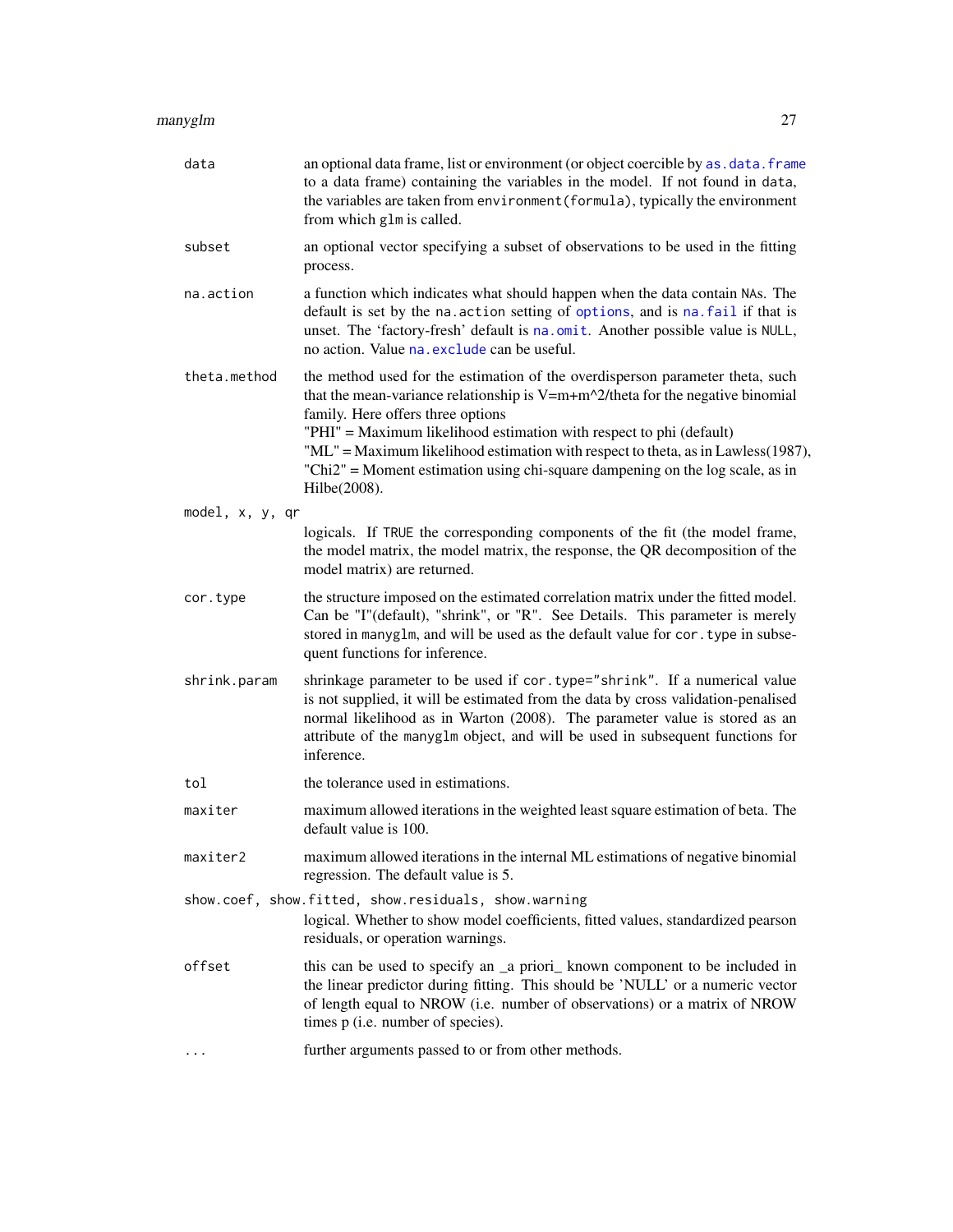#### Details

manyglm is used to calculate the parameter estimates of generalised linear models fitted to each of many variables simultaneously as in Warton et. al. (2012) and Wang et.al.(2012). Models for manyglm are specified symbolically. For details on this compare the details section of [lm](#page-0-0) and [formula](#page-0-0). A formula has an implied intercept term. To remove this use either  $y \sim x - 1$  or  $y \sim \theta + x$ . See [formula](#page-0-0) for more details of allowed formulae.

Generalised linear models are designed for non-normal data where a specific alternative distribution offers a reasonable model for data, as specified using the argument family (Warton (2011)). Count data can be analysed using family="poisson" if the data is not "overdispersed" (that is, if the variance is not larger than the mean), although for multivariate abundance data it has been shown that the negative binomial distribution (family="negative.binomial") is a good choice of model for counts (Warton (2005)). For binary (presence/absence) data, family="binomial" should be used.

The negative binomial function requires knowledge of the overdispersion parameter (theta) in order to fit a generalised linear model. However, it is usual not to have knowledge of the value of theta. So we estimate

a separate theta for each variable from the data. The method of estimating theta is controlled by theta.method for negative binomial distributions.

family not only chooses the type of distribution to fit to data, but also controls the link function - the function of the mean that is fitted with a linear predictor. The default is the canonical link function, except for negative binomial, which uses the log-link.

cor.type is the structure imposed on the estimated correlation matrix under the fitted model. Possible values are:

"I"(default) = independence is assumed (correlation matrix is the identity)

"shrink" = sample correlation matrix is shrunk towards I to improve its stability.

 $"R"$  = unstructured correlation matrix is used. (Only available when N>p.)

If cor.type=="shrink", a numerical value will be assigned to shrink.param either through the argument or by internal estimation. The working horse function for the internal estimation is [ridgeParamEst](#page-54-1), which is based on cross-validation (Warton 2008). The validation groups are chosen by random assignment, so some slight variation in the estimated values may be observed in repeat analyses. See [ridgeParamEst](#page-54-1) for more details. The shrinkage parameter can be any value between 0 and 1 (0="I" and 1="R", values closer towards 0 indicate more shrinkage towards "I").

#### Value

manyglm returns an object inheriting from "manyglm", "manylm" and "mglm".

The function summary (i.e. [summary.manyglm](#page-60-1)) can be used to obtain or print a summary of the results and the function anova (i.e. [anova.manyglm](#page-7-1)) to produce an analysis of variance table.

The generic accessor functions [coefficients](#page-0-0), fitted.values and residuals can be used to extract various useful features of the value returned by manyglm.

An object of class "manyglm" is a list containing at least the following components:

coefficients a named matrix of coefficients. fitted.values the matrix of fitted mean values, obtained by transforming the linear predictors by the inverse of the link function.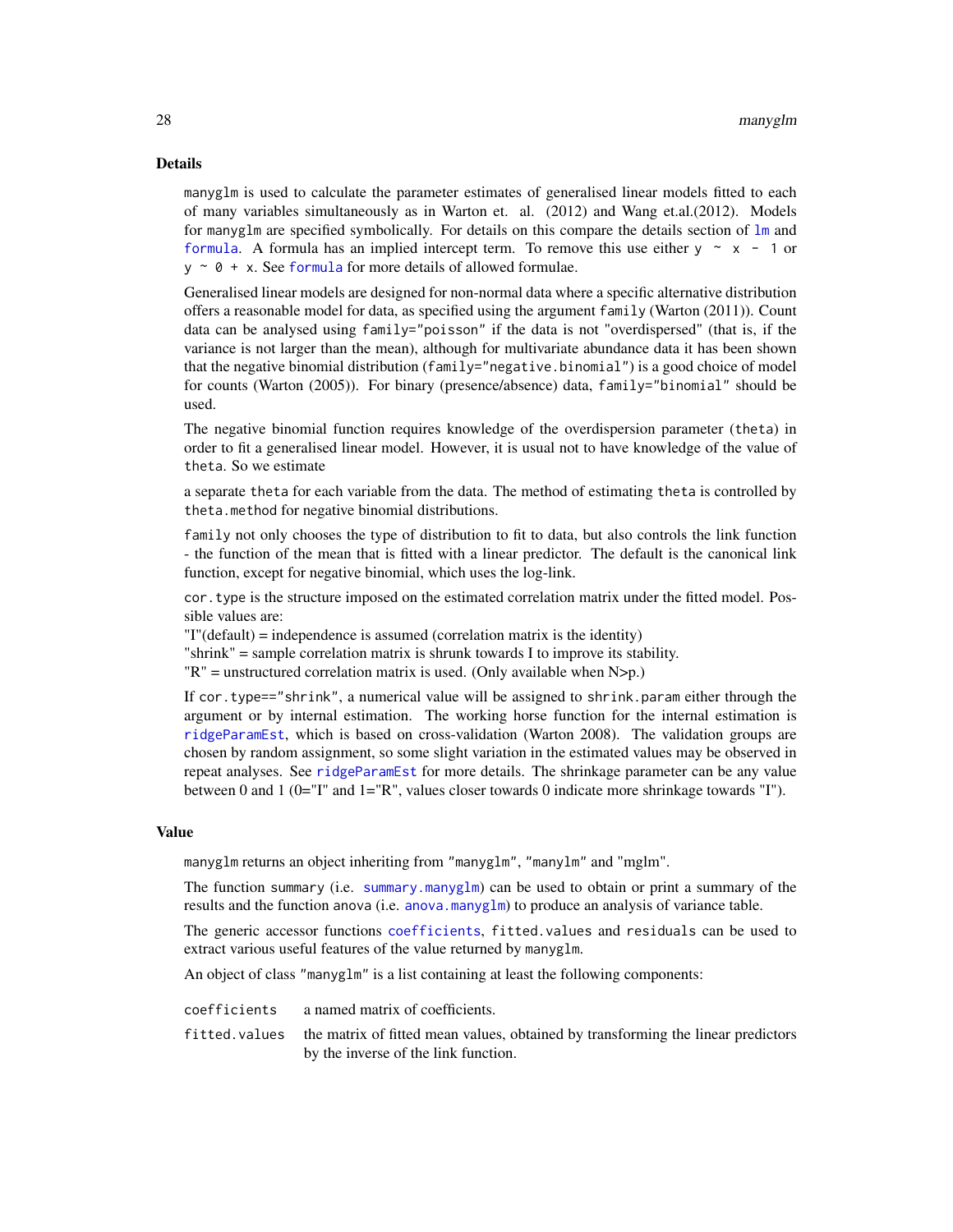#### manyglm 29

| linear.predictors  |                                                                                                                                                                      |
|--------------------|----------------------------------------------------------------------------------------------------------------------------------------------------------------------|
|                    | the linear fit on link scale.                                                                                                                                        |
| residuals          | the matrix of working residuals, that is the Pearson residuals standardized by the<br>leverage adjustment h obtained from the diagonal elements of the hat matrix H. |
| sqrt.1_Hii         | the matrix of scale terms used to standardize the Pearson reidusals.                                                                                                 |
| variance.estimator |                                                                                                                                                                      |
|                    | the variance estimator for the corresponding family function.                                                                                                        |
| sqrt.weight        | the matrix of square root of <i>working</i> weights, estimated for the corresponding<br>family function.                                                             |
| theta              | the estimated nuisance parameters accounting for overdispersion                                                                                                      |
| phi                | the inverse of theta                                                                                                                                                 |
| two.loglike        | two times the log likelihood.                                                                                                                                        |
| deviance           | up to a constant, minus twice the maximized log-likelihood. Where sensible, the<br>constant is chosen so that a saturated model has deviance zero.                   |
| AIC                | Akaike's An Information Criterion, minus twice the maximized log-likelihood<br>plus twice the number of coefficients.                                                |
| AICsum             | the sum of the AIC's over all variables.                                                                                                                             |
| iter               | the number of iterations of IWLS used.                                                                                                                               |
| tol                | the tolerance used in estimations.                                                                                                                                   |
| family             | the family argument supplied.                                                                                                                                        |
| theta.method       | the theta.method argument supplied.                                                                                                                                  |
| cor.type           | the cor. type argument supplied.                                                                                                                                     |
| shrink.param       | the shrink parameter to be used in subsequent inference.                                                                                                             |
| call               | the matched call.                                                                                                                                                    |
| terms              | the terms object used.                                                                                                                                               |
| formula            | the formula supplied.                                                                                                                                                |
| rank               | the numeric rank of the fitted linear model.                                                                                                                         |
| xlevels            | (where relevant) a record of the levels of the factors used in fitting.                                                                                              |
| df.residual        | the residual degrees of freedom.                                                                                                                                     |
| model              | if the argument model is TRUE, this is the model. frame.                                                                                                             |
| у                  | if the argument y is TRUE, this is the response variables used.                                                                                                      |
| X                  | if the argument x is TRUE, this is the design matrix used.                                                                                                           |
| qr                 | if the argument qr is TRUE, this is the QR decomposition of the design matrix.                                                                                       |

Objects of class "glm" are normally of class  $c("glm", "lm"), that is inherit from class$ "lm", and well-designed methods for class "lm" will be applied to the weighted linear model at the final iteration of IWLS. However, care is needed, as extractor functions for class "glm" such as [residuals](#page-0-0) and weights do not just pick out the component of the fit with the same name.

# Author(s)

Yi Wang, Ulrike Naumann and David Warton <David.Warton@unsw.edu.au>.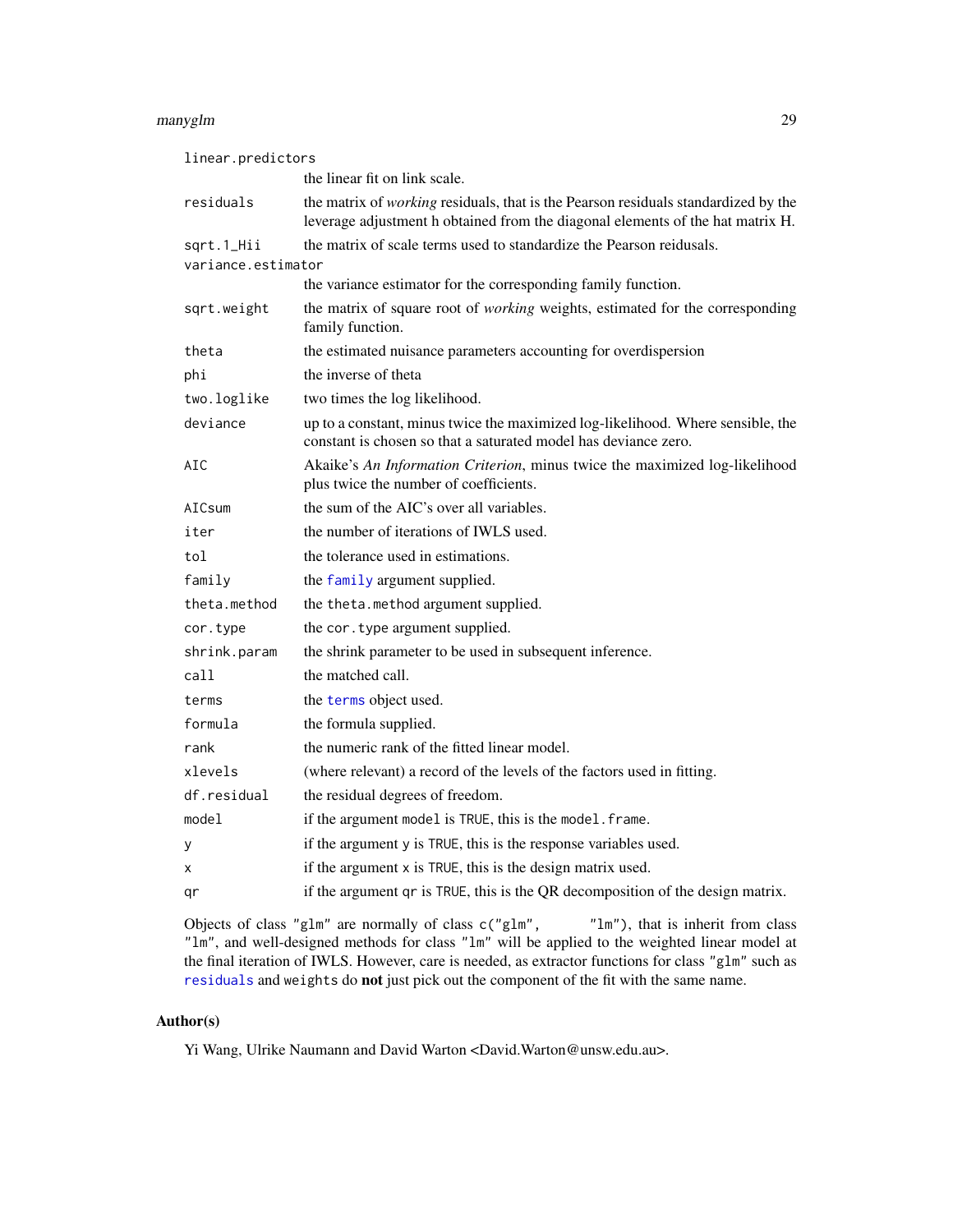#### References

Lawless, J. F. (1987) *Negative binomial and mixed Poisson regression*, Canadian Journal of Statistics 15, 209-225.

Hilbe, J. M. (2008) *Negative Binomial Regression*, Cambridge University Press, Cambridge.

Warton D.I. (2005) *Many zeros does not mean zero inflation: comparing the goodness of-fit of parametric models to multivariate abundance data*, Environmetrics 16(3), 275-289.

Warton D.I. (2008). Penalized normal likelihood and ridge regularization of correlation and covariance matrices. *Journal of the American Statistical Association* 103, 340-349.

Warton D.I. (2011). Regularized sandwich estimators for analysis of high dimensional data using generalized estimating equations. *Biometrics*, 67(1), 116-123.

Warton D. I., Wright S., and Wang, Y. (2012). Distance-based multivariate analyses confound location and dispersion effects. *Methods in Ecology and Evolution*, 3(1), 89-101.

Wang Y., Neuman U., Wright S. and Warton D. I. (2012). mvabund: an R package for model-based analysis of multivariate abundance data. *Methods in Ecology and Evolution*. online 21 Feb 2012.

# See Also

[anova.manyglm](#page-7-1), [summary.manyglm](#page-60-1),

#### Examples

```
data(spider)
spiddat <- mvabund(spider$abund)
X <- spider$x
#To fit a log-linear model assuming counts are poisson:
glm.spid <- manyglm(spiddat~X, family="poisson")
glm.spid
summary(glm.spid, resamp="residual")
#To fit a binomial regression model to presence/absence data:
pres.abs <- spiddat
pres.abs[pres.abs>0] = 1
X <- data.frame(spider$x) #turn into a data frame to refer to variables in formula
glm.spid.bin <- manyglm(pres.abs~soil.dry+bare.sand+moss, data=X, family="binomial")
glm.spid.bin
drop1(glm.spid.bin) #AICs for one-term deletions, suggests dropping bare.sand
glm2.spid.bin <- manyglm(pres.abs~soil.dry+moss, data=X, family="binomial")
```
drop1(glm2.spid.bin) #backward elimination suggests settling on this model.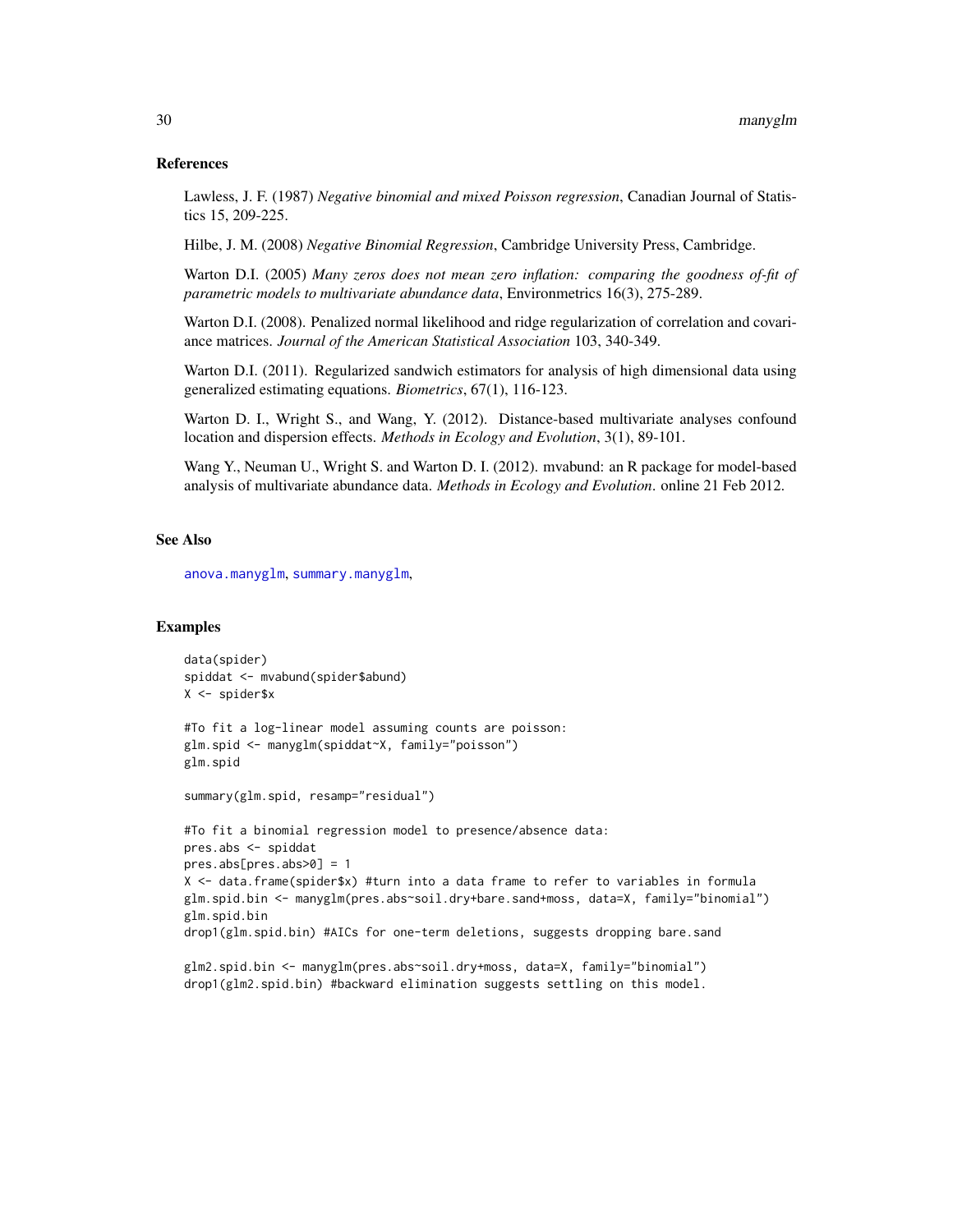# <span id="page-30-1"></span><span id="page-30-0"></span>Description

manylm is used to fit multivariate linear models to high-dimensional data, such as multivariate abundance data in ecology.

This is the base model-fitting function - see plot.manylm for assumption checking, and anova.manylm or summary.manylm for significance testing.

# Usage

```
manylm(
  formula, data=NULL, subset=NULL, weights=NULL,
  na.action=options("na.action"), method="qr", model=FALSE,
  x=TRUE, y=TRUE, qr=TRUE, singular.ok=TRUE, contrasts=NULL,
  offset, test="LR" , cor.type= "I", shrink.param=NULL,
  tol=1.0e-5, ...)
```

| formula         | an object of class "formula" (or one that can be coerced to that class): a sym-<br>bolic description of the model to be fitted. The details of model specification are<br>given under Details.                                                                                                   |
|-----------------|--------------------------------------------------------------------------------------------------------------------------------------------------------------------------------------------------------------------------------------------------------------------------------------------------|
| data            | an optional data frame, list or environment (or object coercible by as . data. frame<br>to a data frame) containing the variables in the model. If not found in data,<br>the variables are taken from environment (formula), typically the environment<br>from which manylm is called.           |
| subset          | an optional vector specifying a subset of observations to be used in the fitting<br>process.                                                                                                                                                                                                     |
| weights         | an optional vector of weights to be used in the fitting process. Should be NULL<br>or a numeric vector. If non-null, weighted least squares is used with weights<br>weights (that is, minimizing sum(weights*e^2)); otherwise ordinary least<br>squares is used.                                 |
| na.action       | a function which indicates what should happen when the data contain NAs. The<br>default is set by the na. action setting of options, and is na. fail if that is<br>unset. The 'factory-fresh' default is na.omit. Another possible value is NULL,<br>no action. Value na. exclude can be useful. |
| method          | the method to be used; for fitting, currently only method = $"qr"$ is sup-<br>ported; method = "model. frame" returns the model frame (the same as with<br>$model = TRUE, see below).$                                                                                                           |
| model, x, y, qr |                                                                                                                                                                                                                                                                                                  |
|                 | logicals. If TRUE the corresponding components of the fit (the model frame, the<br>model matrix, the response, the QR decomposition) are returned.                                                                                                                                               |
| singular.ok     | logical. If FALSE (the default in S but not in $R$ ) a singular fit is an error.                                                                                                                                                                                                                 |
|                 |                                                                                                                                                                                                                                                                                                  |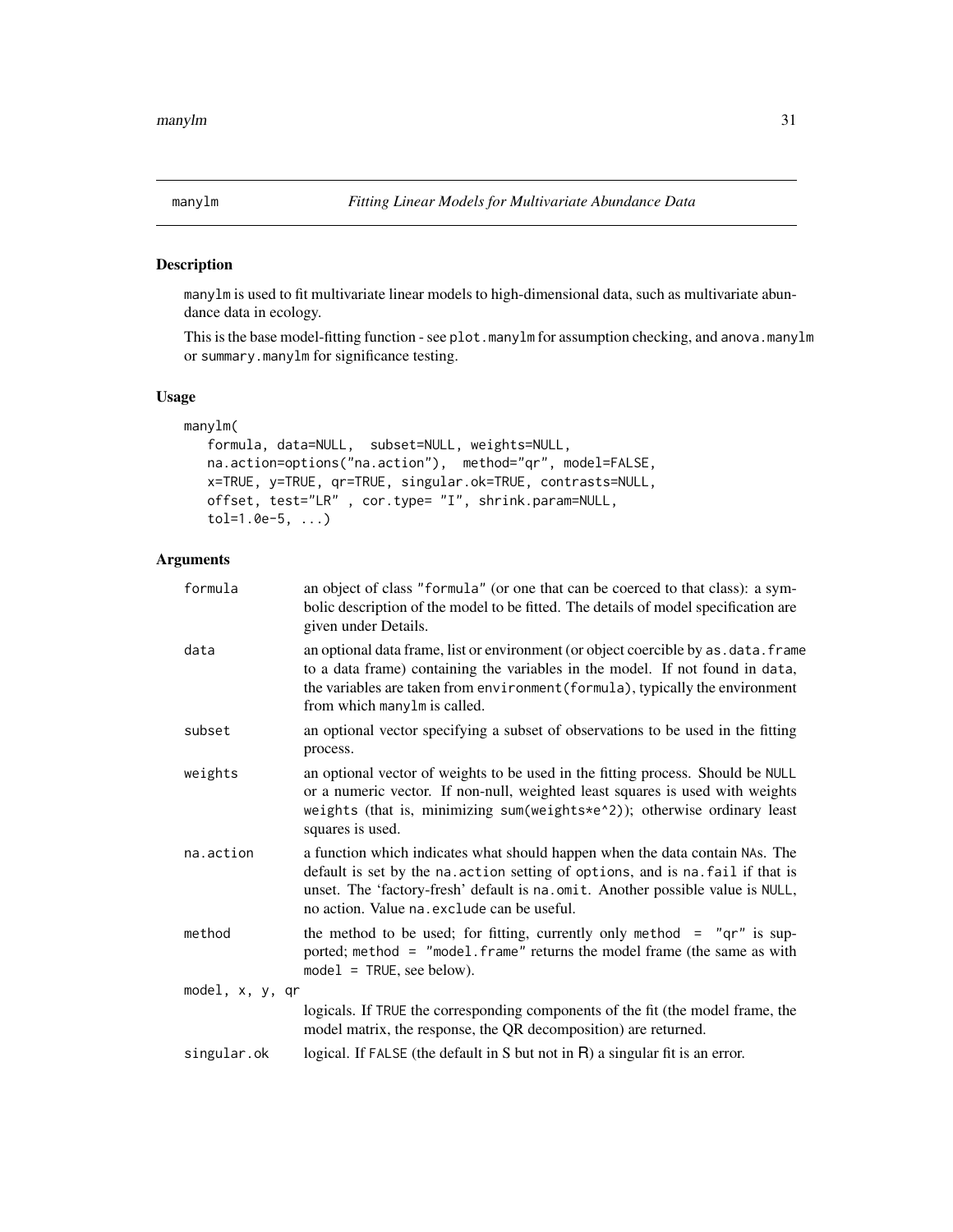| contrasts    | an optional list. See the contrasts arg of model matrix default.                                                                                                                                                                                                                                                                                                           |
|--------------|----------------------------------------------------------------------------------------------------------------------------------------------------------------------------------------------------------------------------------------------------------------------------------------------------------------------------------------------------------------------------|
| offset       | this can be used to specify an <i>a priori</i> known component to be included in the<br>linear predictor during fitting. This should be NULL or a numeric vector of length<br>either one or equal to the number of cases. One or more offset terms can be<br>included in the formula instead or as well, and if both are specified their sum is<br>used. See model.offset. |
| test         | choice of test statistic. Can be one of "LR" (default) = likelihood ratio statistic<br>$"F" = Lawley-Hotelling trace statistic NULL = no test This parameter is merely$<br>stored in manylm, and will be used as the default value of test in subsequent<br>functions for inference.                                                                                       |
| cor.type     | structure imposed on the estimated correlation matrix under the fitted model.<br>Can be "I"(default), "shrink", or "R". See anova.manylm for details of its usage.<br>This parameter will be used as the default value of cor. type in subsequent<br>functions for inference.                                                                                              |
| shrink.param | shrinkage parameter to be used if cor. type="shrink". This parameter will be<br>used as the default value of shrink. param in subsequent functions for infer-<br>ence.                                                                                                                                                                                                     |
| tol          | the tolerance used in estimations.                                                                                                                                                                                                                                                                                                                                         |
| .            | additional arguments to be passed to the low level regression fitting functions<br>(see below).                                                                                                                                                                                                                                                                            |

# Details

Models for manylm are specified symbolically. For details on this compare the details section of lm and formula. If the formula includes an offset, this is evaluated and subtracted from the response.

See model.matrix for some further details. The terms in the formula will be re-ordered so that main effects come first, followed by the interactions, all second-order, all third-order and so on: to avoid this pass a terms object as the formula (see aov and demo(glm.vr) for an example).

A formula has an implied intercept term. To remove this use either  $y \sim x - 1$  or  $y \sim \theta + x$ . See formula for more details of allowed formulae.

manylm calls the lower level function [manylm.fit](#page-33-1) or [manylm.wfit](#page-33-2) for the actual numerical computations. For programming only, you may consider doing likewise.

All of weights, subset and offset are evaluated in the same way as variables in formula, that is first in data and then in the environment of formula.

For details on arguments related to hypothesis testing (such as cor.type and resample) see [summary.manylm](#page-65-1) or [anova.manylm](#page-11-1).

# Value

manylm returns an object of c("manylm", "mlm", "lm") for multivariate formula response and of of class c("lm") for univariate response.

A manylm object is a list containing at least the following components:

| coefficients | a named matrix of coefficients                              |
|--------------|-------------------------------------------------------------|
| residuals    | the residuals matrix, that is response minus fitted values. |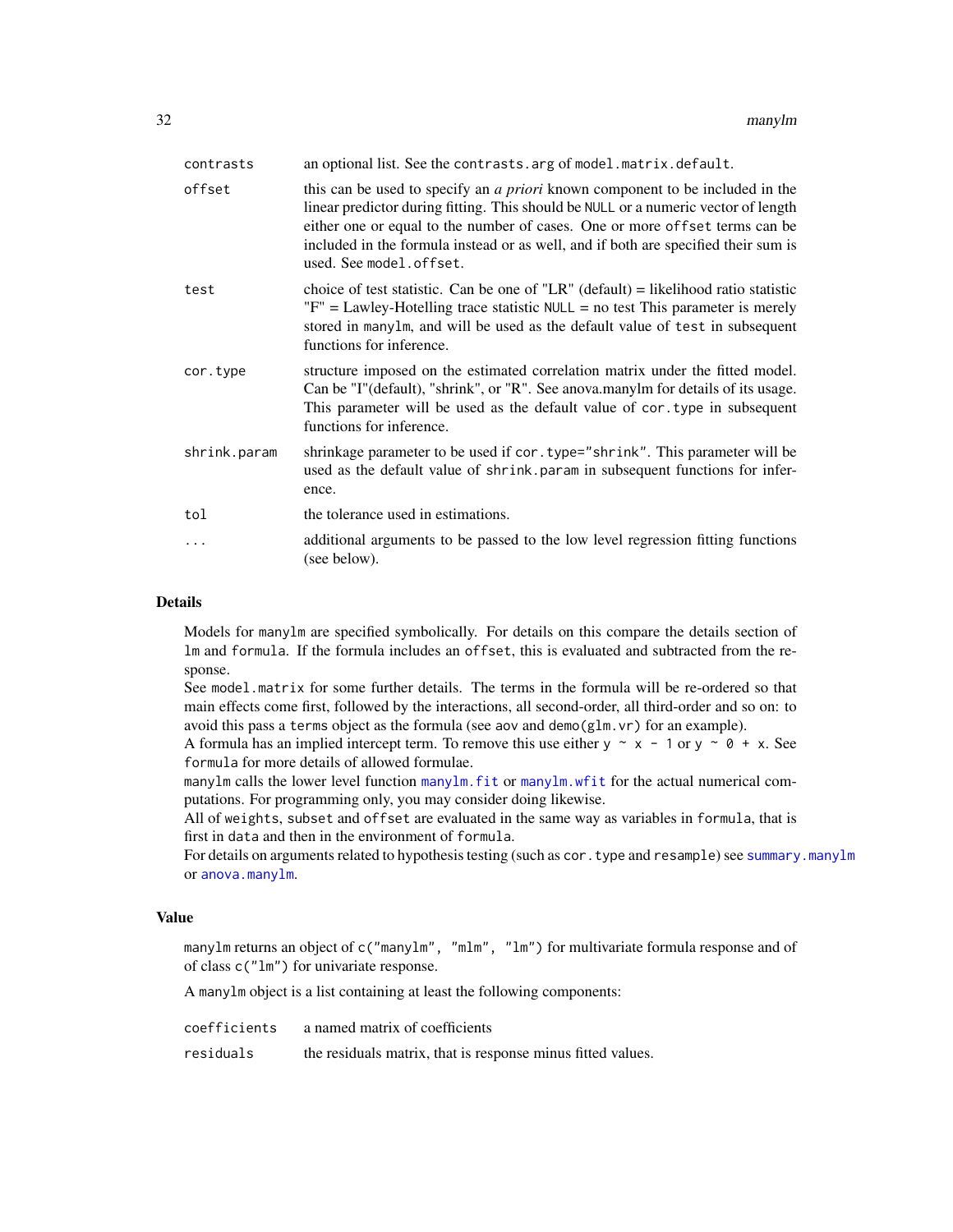#### manylm 33

| fitted.values | the matrix of the fitted mean values.                                        |
|---------------|------------------------------------------------------------------------------|
| rank          | the numeric rank of the fitted linear model.                                 |
| weights       | (only for weighted fits) the specified weights.                              |
| df.residual   | the residual degrees of freedom.                                             |
| hat.X         | the hat matrix.                                                              |
| txX           | the matrix $(t(x)$ %*% $x)$ .                                                |
| test          | the test argument supplied.                                                  |
| cor.type      | the cor. type argument supplied.                                             |
| resample      | the resample argument supplied.                                              |
| nBoot         | the nBoot argument supplied.                                                 |
| call          | the matched call.                                                            |
| terms         | the terms object used.                                                       |
| xlevels       | (only where relevant) a record of the levels of the factors used in fitting. |
| model         | if requested (the default), the model frame used.                            |
| offset        | the offset used (missing if none were used).                                 |
| У             | if requested, the response matrix used.                                      |
| X             | if requested, the model matrix used.                                         |

In addition, non-null fits will have components assign and (unless not requested) qr relating to the linear fit, for use by extractor functions such as summary.manylm.

# Author(s)

Yi Wang, Ulrike Naumann and David Warton <David.Warton@unsw.edu.au>.

# See Also

[anova.manylm](#page-11-1), [summary.manylm](#page-65-1), [plot.manylm](#page-40-1)

# Examples

```
data(spider)
spiddat <- log(spider$abund+1)
spiddat <- mvabund(spiddat)
X <- spider$x
```
lm.spider <- manylm(spiddat~X) lm.spider

#Then use the plot function for diagnostic plots, and use anova or summary to #evaluate significance of different model terms.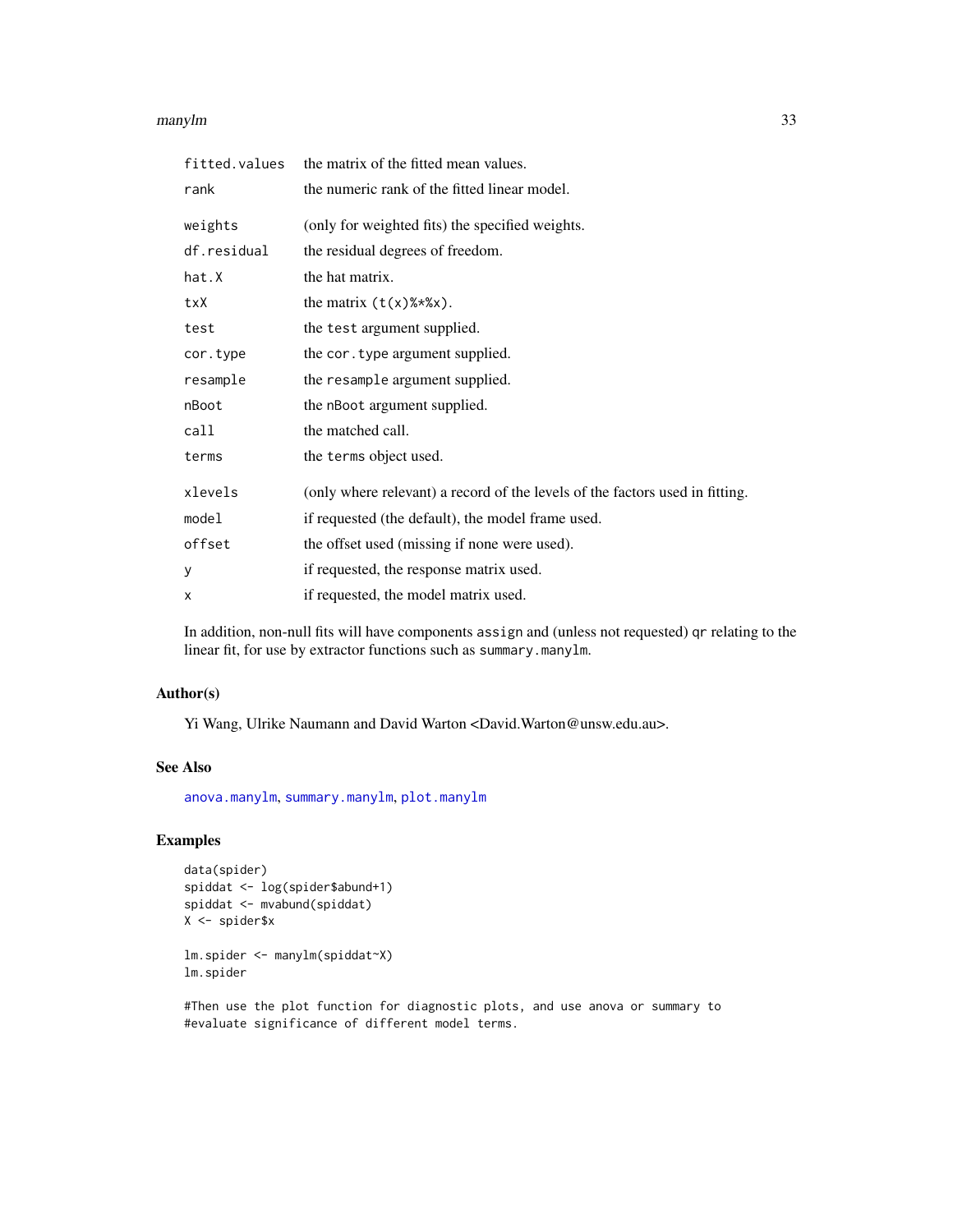<span id="page-33-1"></span><span id="page-33-0"></span>

# <span id="page-33-2"></span>Description

These are the workhorse functions called by [manylm](#page-30-1) used to fit multivariate linear models. These should usually *not* be used directly unless by experienced users.

#### Usage

```
manylm.fit(x, y, offset = NULL, tol=1.0e-010, singular.ok = TRUE, \ldots)
manylm.wfit(x, y, w, offset = NULL, tol=1.0e-010, singular.ok = TRUE, ...)
```
# Arguments

| $\mathsf{x}$ | design matrix of dimension $n * p$ .                                                                                                                                                     |
|--------------|------------------------------------------------------------------------------------------------------------------------------------------------------------------------------------------|
| $\mathbf{y}$ | matrix or an myabund object of observations of dimension $n \star q$ .                                                                                                                   |
| W            | vector of weights (length n) to be used in the fitting process for the many lm. wf it<br>functions. Weighted least squares is used with weights w, i.e., sum(w $*$ e^2) is<br>minimized. |
| offset       | numeric of length n). This can be used to specify an <i>a priori</i> known component<br>to be included in the linear predictor during fitting.                                           |
| tol          | tolerance for the qr decomposition. Default is 1.0e-050.                                                                                                                                 |
| singular.ok  | logical. If FALSE, a singular model is an error.                                                                                                                                         |
| $\cdots$     | currently disregarded.                                                                                                                                                                   |

# Value

a list with components

| coefficients  | p vector                                         |
|---------------|--------------------------------------------------|
| residuals     | n vector or matrix                               |
| fitted.values | n vector or matrix                               |
| weights       | n vector — <i>only</i> for the *wfit* functions. |
| rank          | integer, giving the rank                         |
| qr            | (not null fits) the QR decomposition.            |
| df.residual   | degrees of freedom of residuals                  |
| hat.X         | the hat matrix.                                  |
| txX           | the matrix $(t(x)\%*\%x)$ .                      |

# Author(s)

Ulrike Naumann and David Warton <David.Warton@unsw.edu.au>.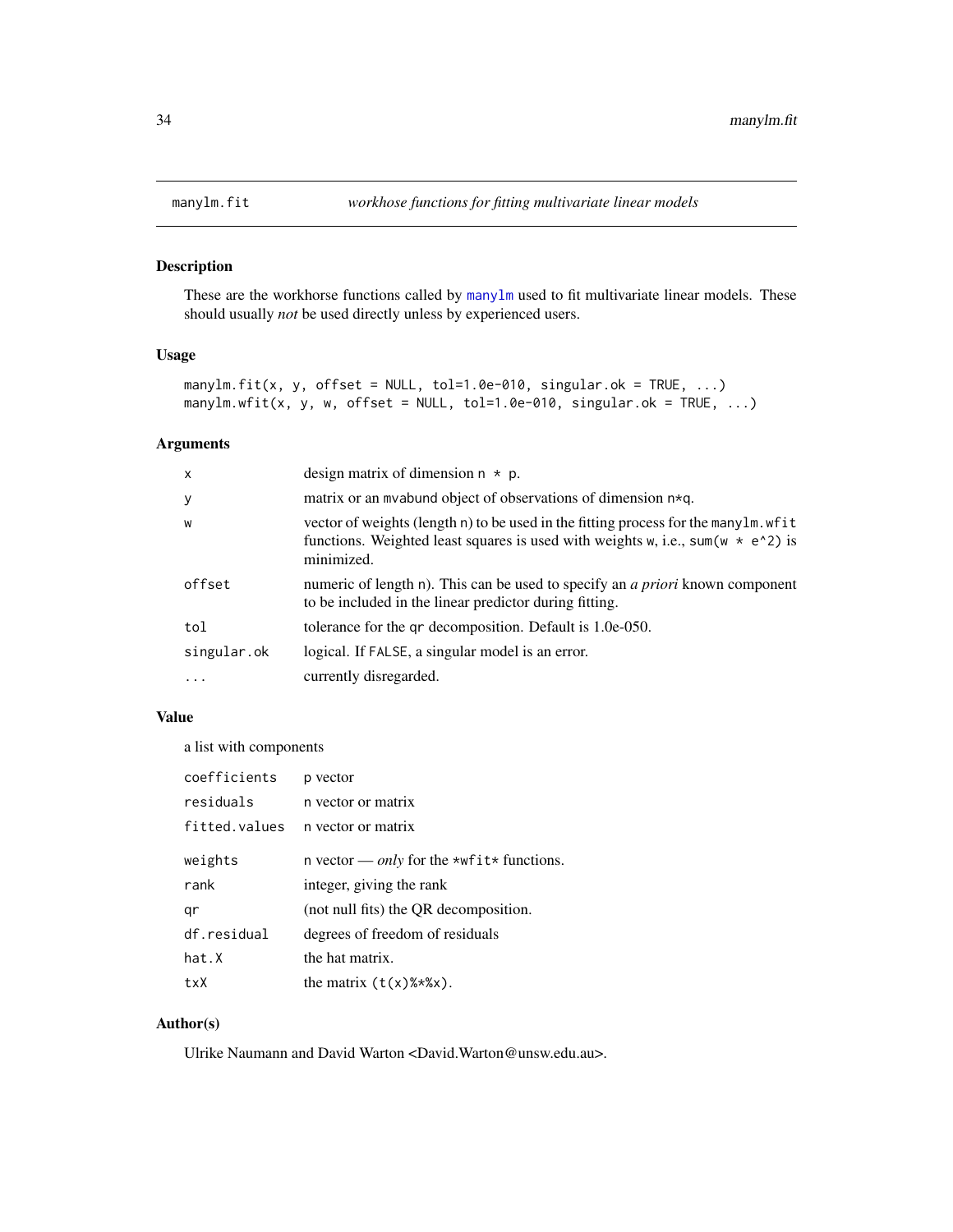# <span id="page-34-0"></span>meanvar.plot 35

# See Also

[manylm](#page-30-1)

<span id="page-34-1"></span>meanvar.plot *Construct Mean-Variance plots for Multivariate Abundance Data*

# **Description**

Construct mean-variance plots, separately for each column of the input data, and separately for each level of any input factor that is given (via a formula). This function was specially written for high dimensional data where there are many correlated variables exhibiting a mean-variance structure, in particular, multivariate abundance data in ecology.

# Usage

```
meanvar.plot(x, ...)
## S3 method for class 'mvabund'
meanvar.plot(
 x, n.vars=NULL, var.subset=NULL, subset=NULL, table=FALSE, ...)
## S3 method for class 'mvformula'
meanvar.plot(
  x, n.vars = NULL, var.subset=NULL, subset=NULL, table=FALSE,
 overall.main=NULL, overlay=TRUE, ...)
```

| X            | an myabund objects or a Model Formula (can be a formula or a myformula) to<br>be used.                                                                                     |
|--------------|----------------------------------------------------------------------------------------------------------------------------------------------------------------------------|
| n.vars       | the number of variables to include in the plot.                                                                                                                            |
| var.subset   | vector of indices indicating the variables to be included on the plot, (default: the<br>n. vars most abundant variables).                                                  |
| subset       | an optional vector specifying a subset of observations to be used.                                                                                                         |
| table        | logical, whether a table of the Means and Variances should be returned                                                                                                     |
| overall.main | an overall title for the window.                                                                                                                                           |
| overlay      | logical, whether overall means/variances for all variables are calculated and<br>drawn on a single plot or calculated and plotted separately for different vari-<br>ables. |
| $\cdot$      | arguments to be passed to or from other methods.                                                                                                                           |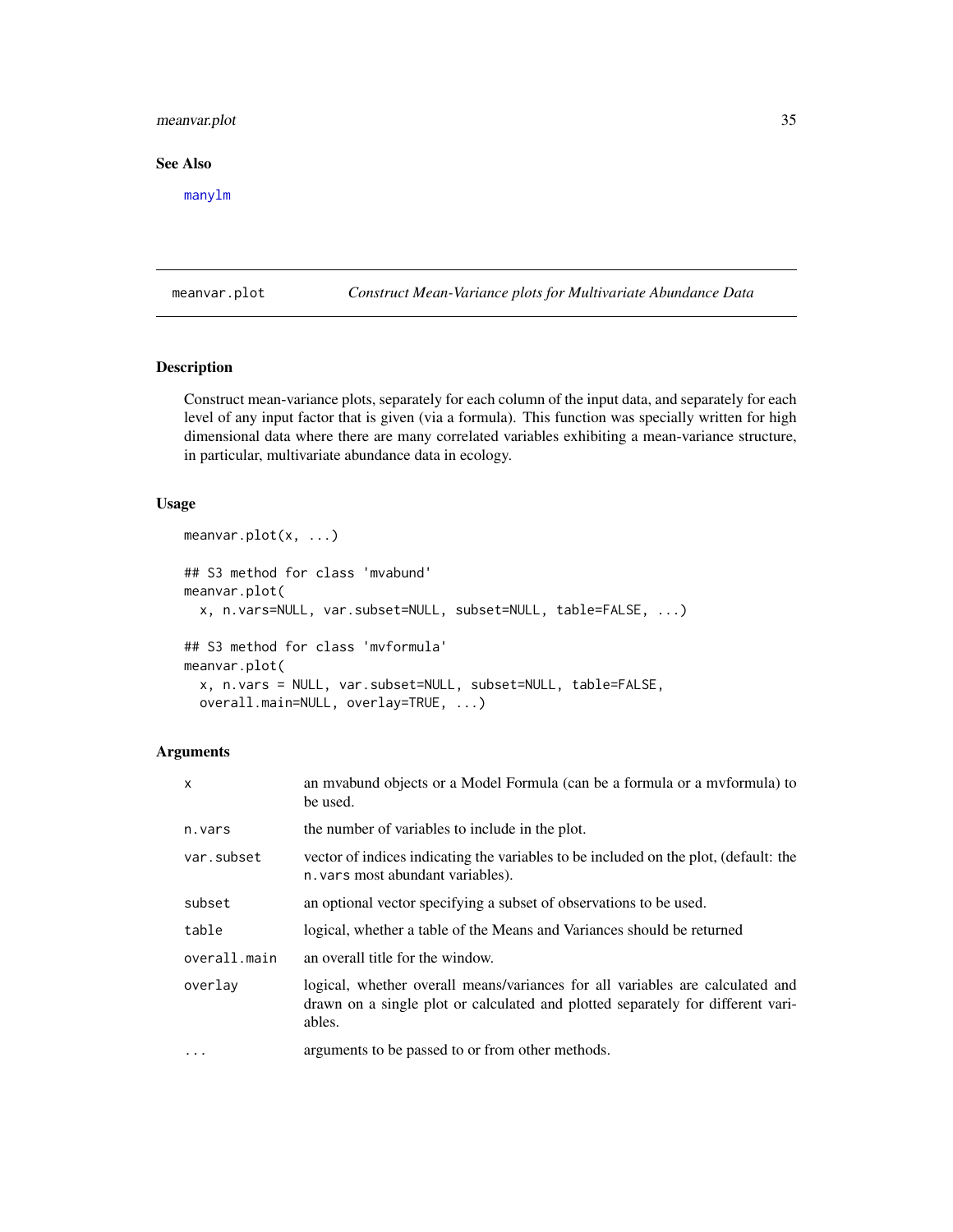#### Details

meanvar.plot calculates a mean-variance plot for a dataset with many variables (e.g., Warton D. I., Wright S., and Wang, Y. (2012)).

The mean values and variances are calculated across all observations, unless a formula is given as the first argument which specifies a factor as the dependent variable. In this latter case the means and variances are calculated separately within the groups defined by these factors.

By default the means and variances of all variables (and all factor levels) are displayed on the same plot. If a formula is given and the explanatory variables contain factor variables, the mean values and variances for each factor level can be calculated and displayed either for all variables together or for each variable separately.

For the latter, set overlay to FALSE. The mean-variances corresponding to the different factors will be drawn in different colors, that can be chosen by specifying col. col can then either be a single color value (see par) with the number of values being at least the maximum number of levels of the factors. The same applies to pch.

If mfrow is NULL and mfcol is NULL, par("mfrow") is used. If all.labels = FALSE, only the x-axis labels at the bottom plot and the y-axis labels of plots on the right side of the window are printed if furthermore main=NULL only the graphics on the top contain the full title, the other ones an abreviated one.

Note, that if a log-transformation is used for displaying the data, a specific mean-variance relation will not be visible in the plot, if either the calculated mean is zero and  $\log 1 = x^2$  or  $\log 1 = x^2$  or if the calculated variance is zero and log!="y" or log!="xy".

By default the y/x ratio of the axis, specified by asp, will be set to 1 if  $\log 1 = x \times y$ ". If the meanvariance relation is not displayed on a log scale and overlay is FALSE, it is most often not advisable to specify asp, as there might not be one choice of asp that is sensible for each of the plots.

# Value

If table is TRUE a table of the Means and Variances is returned. Otherwise, only the plot(s) is/are drawn.

#### Author(s)

Ulrike Naumann, Stephen Wright and David Warton <David.Warton@unsw.edu.au>.

#### References

Warton D. I., Wright S., and Wang, Y. (2012). Distance-based multivariate analyses confound location and dispersion effects. *Methods in Ecology and Evolution*, 3(1), 89-101.

Warton D.I. (2008). Raw data graphing: an informative but under-utilized tool for the analysis of multivariate abundances. *Austral Ecology* 33(3), 290-300.

# See Also

[plot.mvabund](#page-43-1) [plot.mvformula](#page-43-2).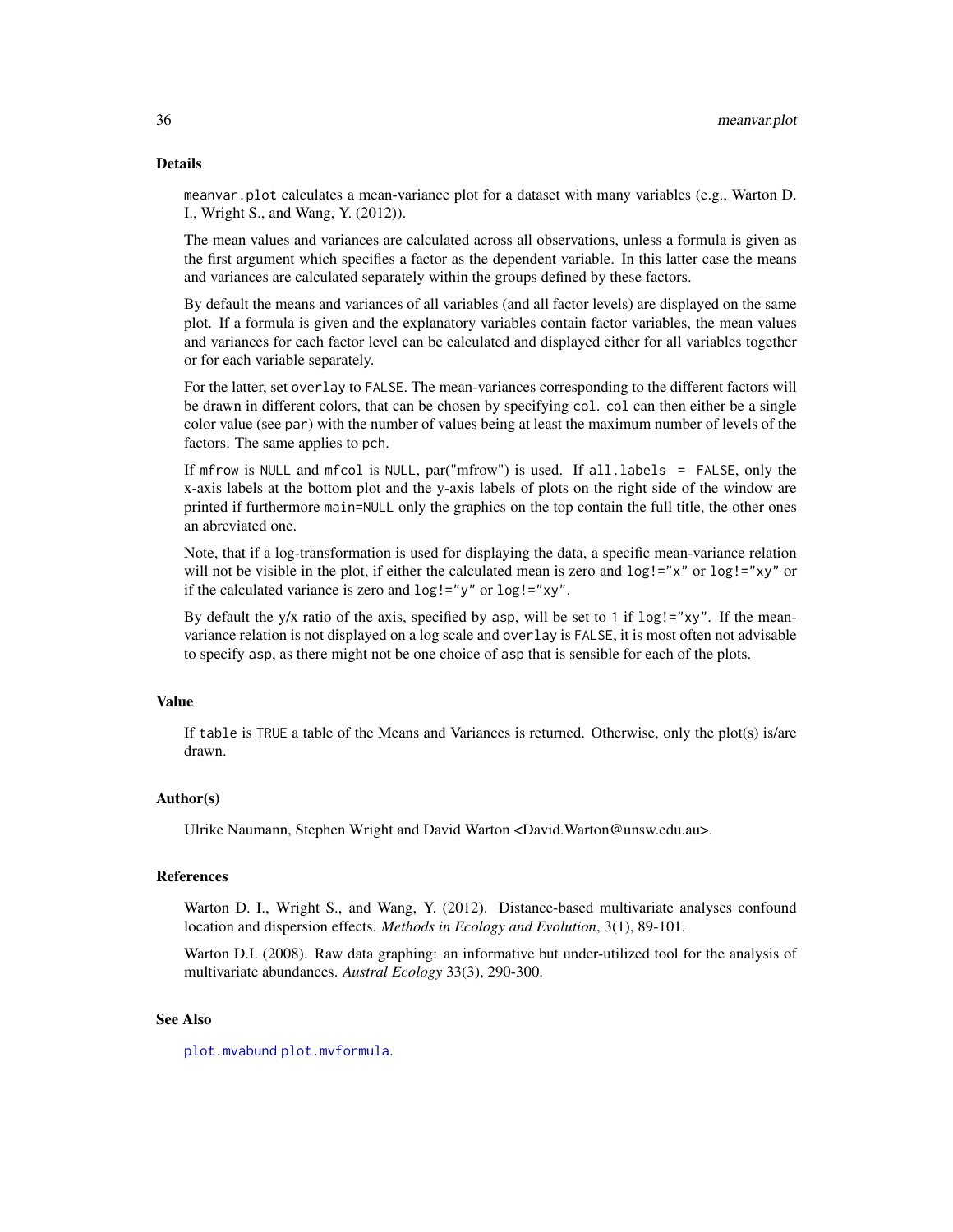#### mvabund 37

### Examples

```
require(graphics)
## Load the tikus dataset:
data(tikus)
tikusdat <- mvabund(tikus$abund)
year <- tikus$x[,1]
## Plot mean-variance plot for a mvabund object with a log scale (default):
meanvar.plot(tikusdat)
## Again but without log-transformation of axes:
meanvar.plot(tikusdat,log="")
## A mean-variance plot, data organised by year,
## for 1981 and 1983 only, as in Figure 7a of Warton (2008):
is81or83 <- year==81 | year==83
meanvar.plot(tikusdat~year, subset=is81or83, col=c(1,10))
```
### <span id="page-36-0"></span>mvabund *Multivariate Abundance Data Objects*

### Description

mvabund creates an mvabund object.

as.mvabund attempts to turn its argument into an mvabund object.

is.mvabund tests if the argument is an mvabund object.

mvabund is a class of objects for which special-purpose plotting and regression functions have been written in the [mvabund-package](#page-1-0). The above are useful preliminary functions before analysing data using the special-purpose functions. These new functions were written specially for the analysis of multivariate abundance data in ecology, hence the title 'mvabund'.

#### Usage

```
mvabund( ... , row.names=NULL, check.rows=FALSE, check.names=TRUE,
 var.names=NULL, neg=FALSE, na.rm=FALSE )
```
as.mvabund(x)

is.mvabund(x)

#### Arguments

| $\cdot$ $\cdot$ $\cdot$ | these arguments are of either the form value or tag = value. Component names<br>are created based on the tag (if present) or the deparsed argument itself.         |
|-------------------------|--------------------------------------------------------------------------------------------------------------------------------------------------------------------|
| row.names               | NULL or a single integer or character string specifying a column to be used as row<br>names, or a character or integer vector giving the row names for the myabund |
|                         | object.                                                                                                                                                            |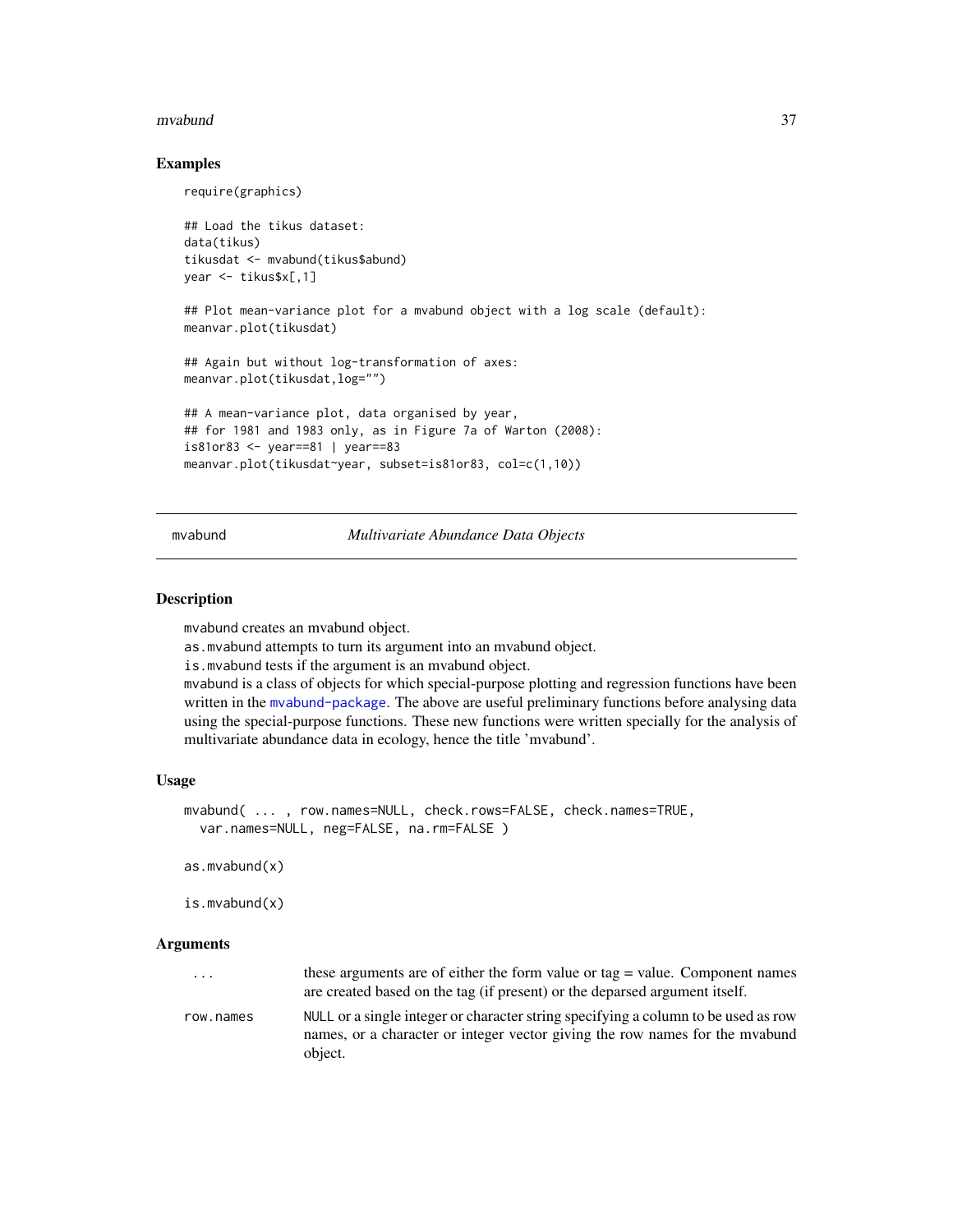| check.rows  | if TRUE then the rows are checked for consistency of length and names.                                                                                                                                                 |
|-------------|------------------------------------------------------------------------------------------------------------------------------------------------------------------------------------------------------------------------|
| check.names | logical. If TRUE then the names of the variables are checked to ensure that they<br>are syntactically valid variable names and are not duplicated. If necessary they<br>are adjusted (by make.names) so that they are. |
| var.names   | NULL or a character vector giving the column names for the myabund object.                                                                                                                                             |
| neg         | character. If FALSE negative values will cause an error message.                                                                                                                                                       |
| $na$ . $rm$ | logical, whether missing values should be removed.                                                                                                                                                                     |
| X           | an R object.                                                                                                                                                                                                           |

### Details

It is desirable to convert abundance data to mvabund objects, to allow automatic use of all methods for mvabund objects, for example the provided methods for plotting, linear and generalised linear model-fitting and inference.

Some more technical details:

mvabund objects always have two dimensions.

mvabund converts its arguments into an mvabund object. The supplied argument can be a matrix, data frame, a list of vectors, or several vectors as separate arguments.

If elements of the created mvabund object are not numeric, a warning will be printed.

If row.names are not supplied, the row names of the mvabund object will be NULL. If the length of row.names does not match the number of rows or there are duplicates, an error message will result.

### Value

mvabund and as.mvabund returns an mvabund object. is.mvabund returns TRUE if x is a matrix and FALSE otherwise.

### Author(s)

Ulrike Naumann and David Warton <David.Warton@unsw.edu.au>.

### See Also

[unabund](#page-73-0), [mvformula](#page-38-0), [plot.mvabund](#page-43-0), Also see the [mvabund-package](#page-1-0).

# Examples

data(solberg)

## Create an mvabund object: solbergdat <- mvabund(solberg\$abund)

## Turn solberg\$abund into an mvabund object and store as solbergdat: solbergdat <- as.mvabund(solberg\$abund)

```
## Check if solbergdat is an mvabund object:
is.mvabund(solbergdat)
```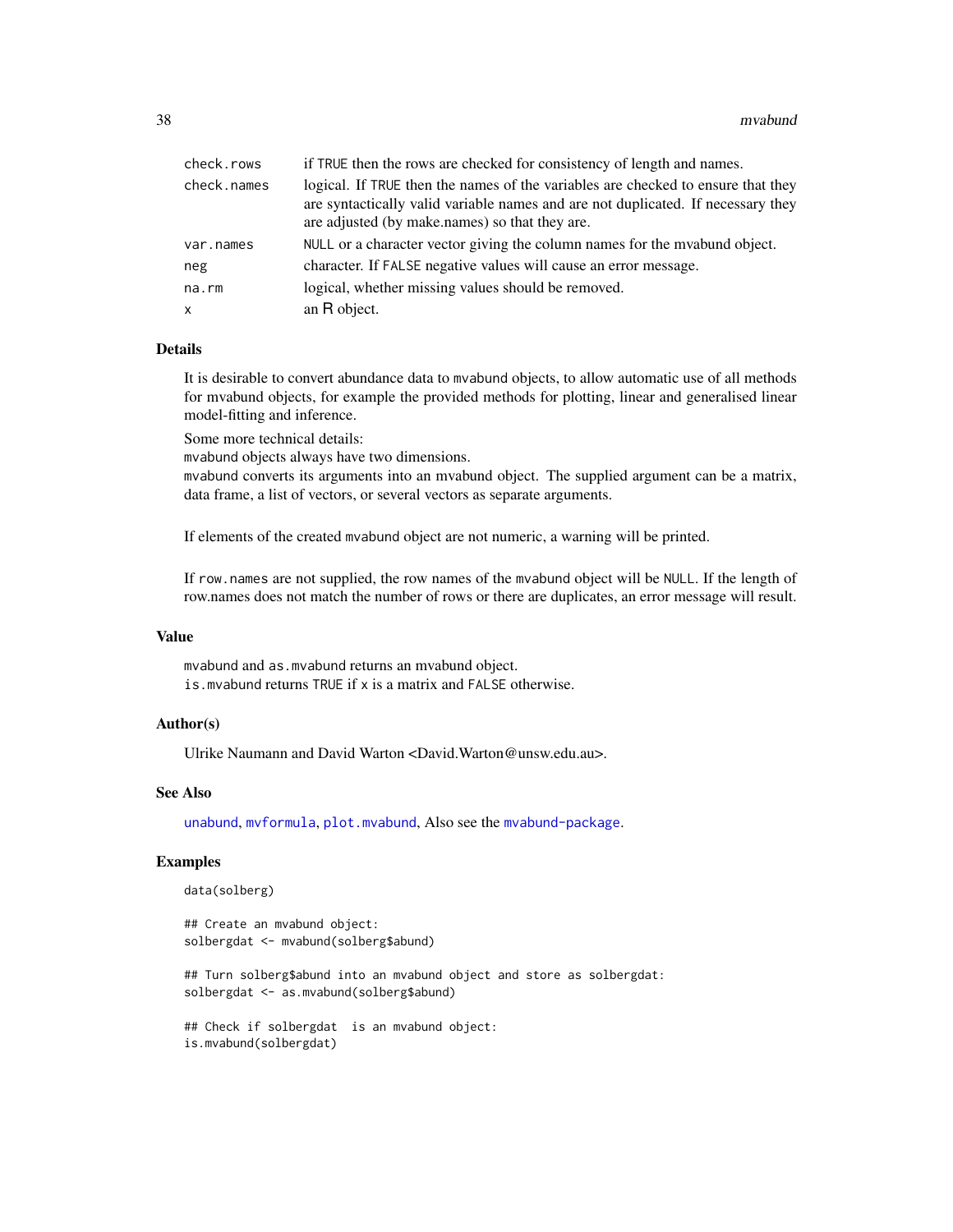<span id="page-38-0"></span>

# **Description**

mvformula is a method to create an object of class mvformula

as.mvformula is a function to turn a formula into a mvformula

is.mvformula tests if its argument is a mvformula object. mvformula is a class of objects for which special-purpose plotting and regression functions have been written in the [mvabund-package](#page-1-0). The above are useful preliminary functions before analysing data using the special-purpose functions. These new functions were written specially for the analysis of multivariate abundance data in ecology, hence the title 'mvabund'.

#### Usage

mvformula(x)

```
as.mvformula(x)
is.mvformula(x)
```
### Arguments

x an R object.

# Details

mvformula is a method to create an object of class mvformula If the response of the resulting formula is not a mvabund object, a warning will be printed. as.mvformula is a function to turn a formula into a mvformula if the response in x is a data.frame or an unsuitable object the conversion will fail.

#### Value

a formula mvabund for mvformula and as.mvformula a logical value indicating whether x is a mvformula object

#### Author(s)

Ulrike Naumann and David Warton <David.Warton@unsw.edu.au>.

#### See Also

[mvabund](#page-36-0). [manylm](#page-30-0).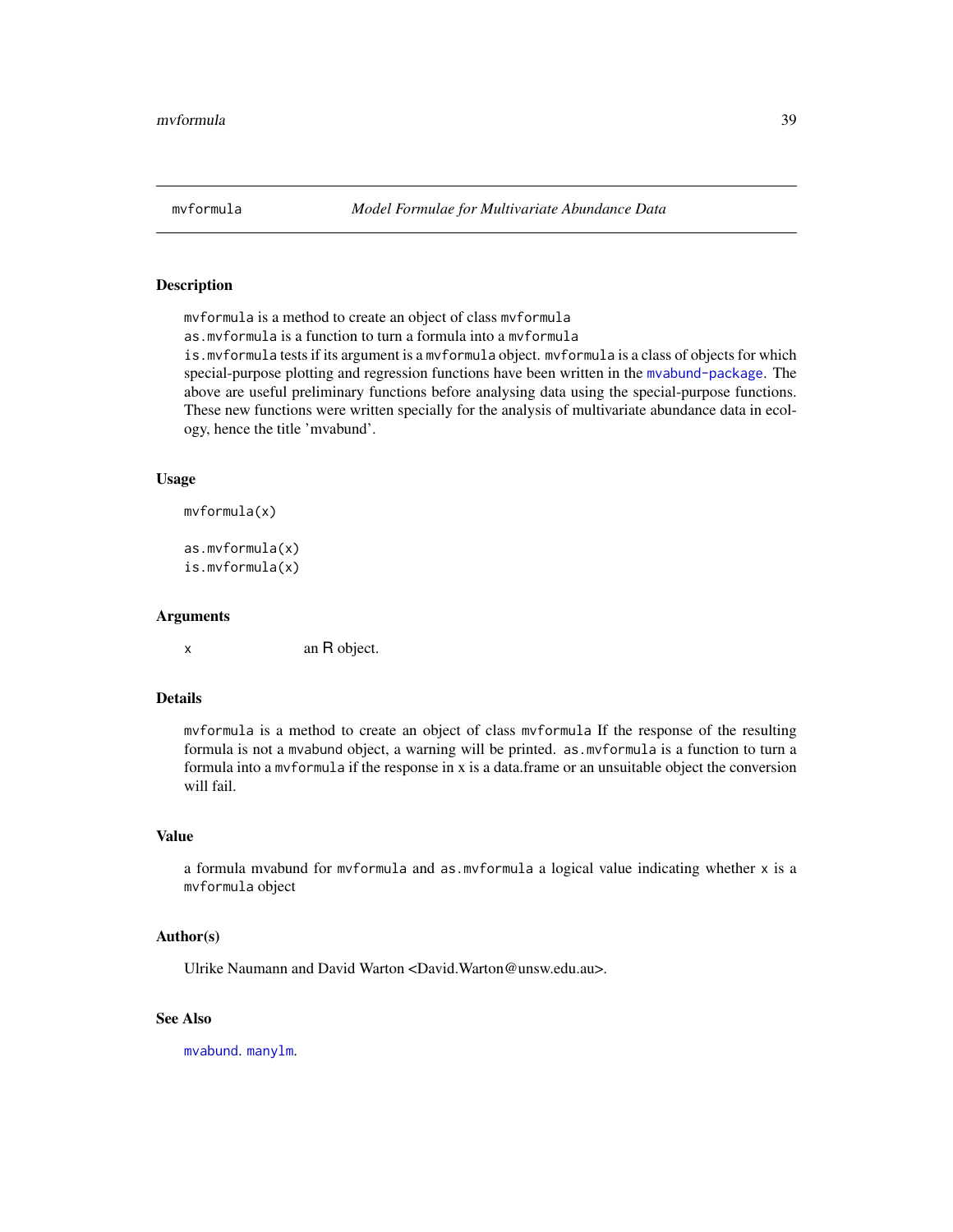# 40 plot.manyany

### Examples

```
require(graphics)
data(spider)
spiddat <- mvabund(spider$abund)
X <- spider$x
## Create a formula for multivariate abundance data:
foo <- mvformula( spiddat~X )
## Check whether foo is a mvformula:
is.mvformula(foo)
## Plot a mvformula:
plot(foo)
```
plot.manyany *Plot Diagnostics for a manyany Object*

# **Description**

A residual vs fits plot from a manyany object.

#### Usage

## S3 method for class 'manyany' plot( x, ...)

#### **Arguments**

|   | manyany object, resulting from a call to manyany.            |
|---|--------------------------------------------------------------|
| . | other parameters to be passed through to plotting functions. |

### Details

plot.manyany is used to check assumptions that are made when fitting a model via manyany. As in Wang et al (2012), you should check the residual vs fits plot for no pattern (hence no suggestion of failure of any linearity and mean-variance assumptions). It is also desirable that residuals follow a straight line of slope one on a normal Q-Q plot.

These plots use Dunn-Smyth residuals (Dunn & Smyth 1996), described at [residuals.manyglm](#page-53-0). Note that for discrete data, these residuals involve random number generation, and will not return identical results on replicate runs - so it is recommended that you plot your data a few times to check if any pattern shows up consistently across replicate plots.

### Author(s)

David Warton <David.Warton@unsw.edu.au>.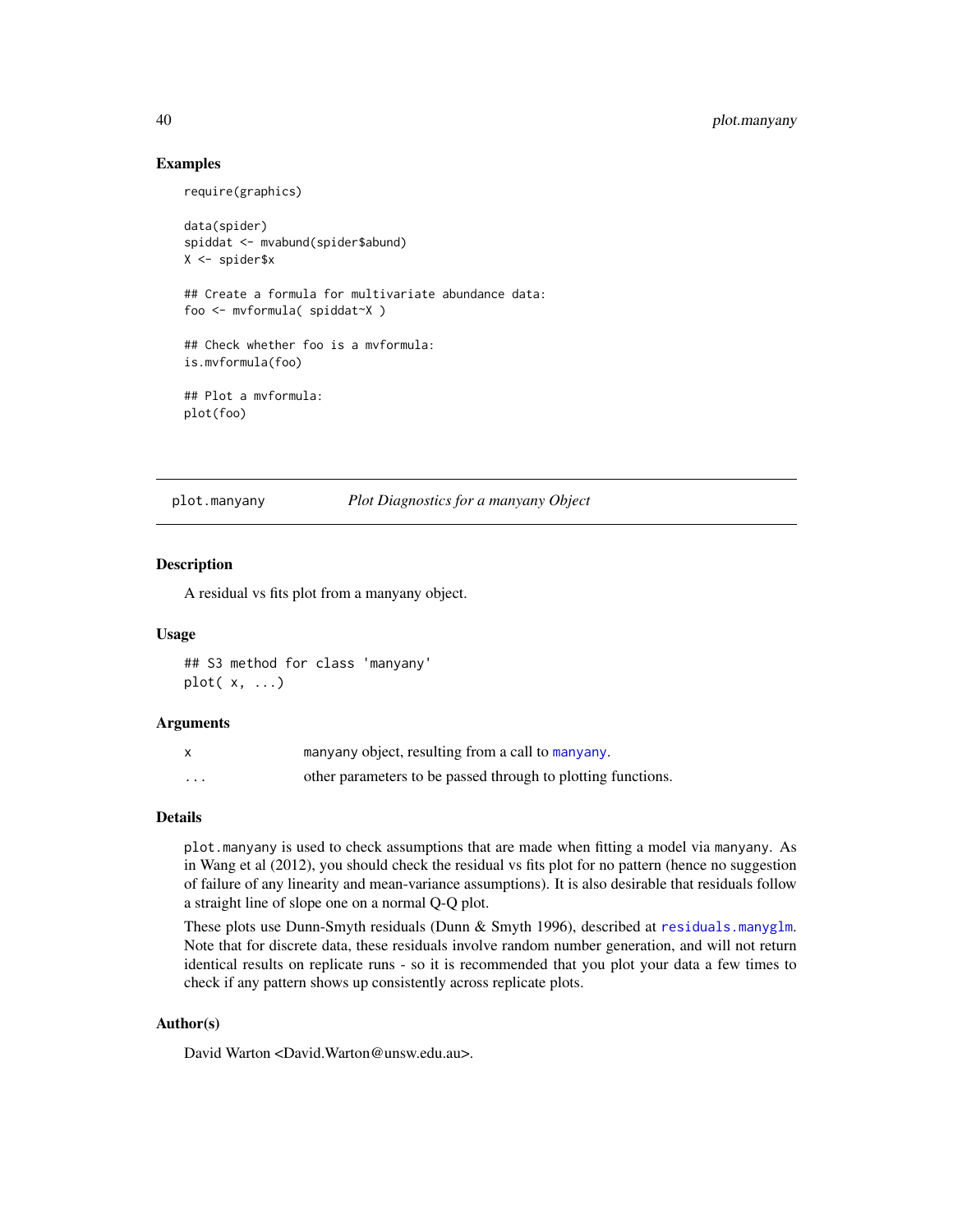### plot.manylm 41

### References

Dunn, P.K., & Smyth, G.K. (1996). Randomized quantile residuals. Journal of Computational and Graphical Statistics 5, 236-244.

Wang Y., Naumann U., Wright S.T. & Warton D.I. (2012). mvabund - an R package for model-based analysis of multivariate abundance data. Methods in Ecology and Evolution 3, 471-474.

#### See Also

[manyany](#page-23-0)

### Examples

require(graphics)

```
data(spider)
abund <- mvabund(spider$abund)
X <- spider$x
```
## Plot the diagnostics for a log-linear model assuming counts are poisson: spidPois <- manyany("glm", abund, data=X, abund ~ X, family=poisson()) plot(spidPois,pch=19,cex=0.2) ## Fan-shape means trouble for our Poisson assumption.

```
## Try a negative binomial instead...
require(MASS) # this package is needed for its negative binomial family function
spidNB <- manyany("manyglm", abund, data=X, abund ~ X, family="negative.binomial")
plot(spidNB,pch=19,cex=0.2,xlim=c(-15,6))
## That's looking a lot better...
```
<span id="page-40-0"></span>plot.manylm *Plot Diagnostics for a manylm or a manyglm Object*

#### <span id="page-40-1"></span>**Description**

Four plots (selectable by which) are currently available: a plot of residuals against fitted values, a Normal Q-Q plot, a Scale-Location plot of  $\sqrt{|residuals|}$  against fitted values, a plot of Cook's distances versus row labels. By default, all of them are provided.

The function is not yet available for manyglm object

### Usage

```
## S3 method for class 'manylm'
plot(
 x, res.type="pearson", which=1:4, caption=c("Residuals vs Fitted", "Normal Q-Q",
  "Scale-Location", "Cook's distance"), overlay=TRUE,
  n.vars=Inf, var.subset=NULL, sub.caption=NULL, studentized= TRUE, ...)
```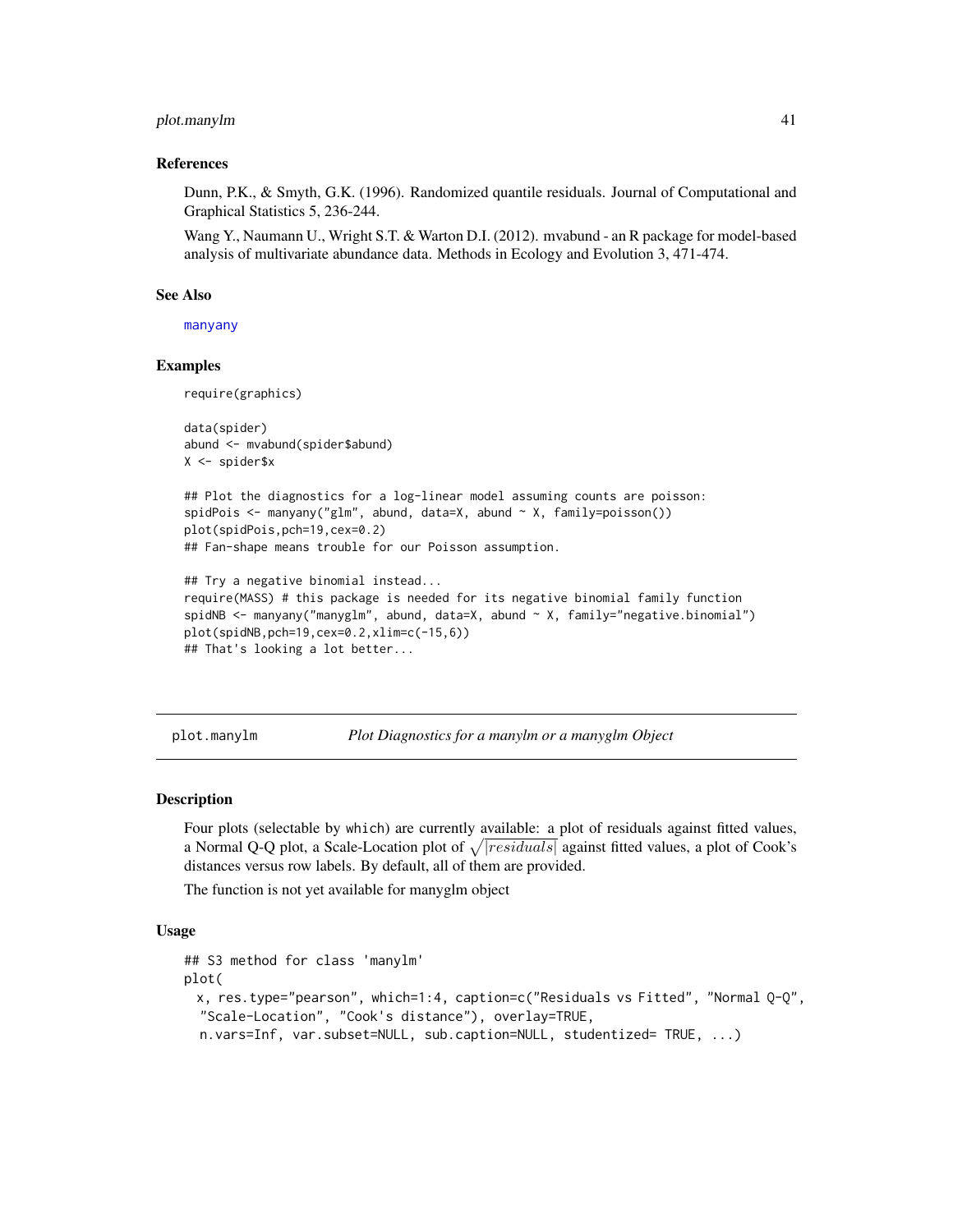```
## S3 method for class 'manyglm'
plot(
 x, res.type="pit.norm", which=1, caption=c("Residuals vs Fitted", "Normal Q-Q",
 "Scale-Location", "Cook's distance"), overlay=TRUE,
 n.vars=Inf, var.subset=NULL, sub.caption=NULL, ...)
```
### Arguments

| X           | manylm object or manyglm object, typically the result of a call to manylm or<br>manyglm.                                                                                                                                                                              |
|-------------|-----------------------------------------------------------------------------------------------------------------------------------------------------------------------------------------------------------------------------------------------------------------------|
| res.type    | type of residuals to plot. By default, res.type="pit-norm" uses Dunn-Smyth<br>residuals (Dunn & Smyth 2996), related to the probability integral transform, for<br>manyglm. These residuals are especially recommended for presence-absence<br>data or discrete data. |
| which       | if a subset of the plots is required, specify a subset of the numbers 1:4.                                                                                                                                                                                            |
| caption     | captions to appear above the plots                                                                                                                                                                                                                                    |
| overlay     | logical, whether or not the different variables should be overlaid on a single plot.                                                                                                                                                                                  |
| n.vars      | the number of variables to include in the plot.                                                                                                                                                                                                                       |
| var.subset  | the variables to include in the plot.                                                                                                                                                                                                                                 |
| sub.caption | common title—above figures if there are multiple; used as sub (s.title) other-<br>wise. If NULL, as by default, a possible shortened version of deparse(x\$call)<br>is used.                                                                                          |
| $\ddots$    | other parameters to be passed through to plotting functions.                                                                                                                                                                                                          |
| studentized | logical indicating whether studentized or standardized residuals should be used<br>for plot 2 and 3.                                                                                                                                                                  |

### Details

plot.manylm is used to check the linear model assumptions that are made when fitting a model via manylm. Similarly, plot.manyglm checks the generalised linear model assumptions made when using manyglm. As in Wang et al (2012), you should check the residual vs fits plot for no pattern (hence no suggestion of failure of key linearity and mean-variance assumptions). For manylm fits of small datasets, it is desirable that residuals on the normal Q-Q plot be close to a straight line, although in practice the most important thing is to make sure there are no big outliers and no suggestion of strong skew in the data.

The recommended res.type option for manyglm calls, "pit-norm", uses randomised quantile or "Dunn-Smyth" residuals (Dunn & Smyth 1996). Note that for discrete data, these residuals involve random number generation, and will not return identical results on replicate runs - so it is recommended that you plot your data a few times to check if any pattern shows up consistently across replicate plots. The other main residual option is "pearson", Pearson residuals. Note that all res.type options are equivalent for manylm.

Some technical details on usage of this function:

sub.caption - by default the function call - is shown as a subtitle (under the x-axis title) on each plot when plots are on separate pages, or as a subtitle in the outer margin (if any) when there are multiple plots per page.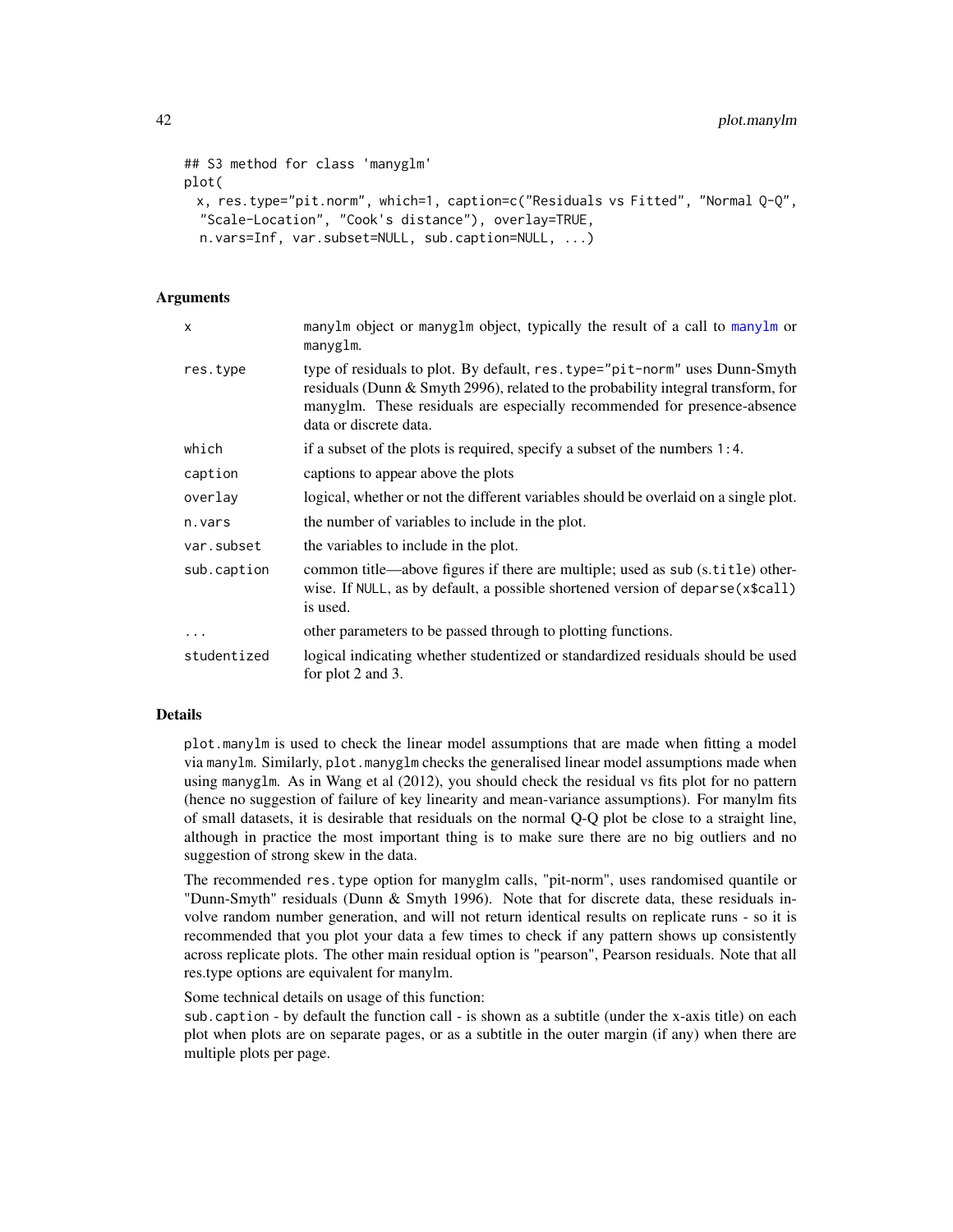# plot.manylm 43

The 'Scale-Location' plot, also called 'Spread-Location' or 'S-L' plot, takes the square root of the absolute residuals in order to diminish skewness ( $\sqrt{|E|}$  is much less skewed than  $|E|$  for Gaussian zero-mean  $E$ ).

If studentized=FALSE the 'S-L', the Q-Q, and the Residual-Leverage plot, use *standardized* residuals which have identical variance (under the hypothesis) otherwise *studentized* residuals are used.

Unlike other plotting functions plot.manylm and plot.manyglm respectively do not have a subset argument, the subset needs to be specified in the manylm or respectively manyglm function.

For all arguments that are formally located after the position of ..., positional matching does not work.

For restrictions on filename see R's help on eps/pdf/jpeg. Note that keep.window will be ignored if write.plot is not show.

#### Author(s)

Ulrike Naumann and David Warton <David.Warton@unsw.edu.au>.

### References

Dunn, P.K., & Smyth, G.K. (1996). Randomized quantile residuals. Journal of Computational and Graphical Statistics 5, 236-244.

Wang Y., Naumann U., Wright S.T. & Warton D.I. (2012). mvabund - an R package for model-based analysis of multivariate abundance data. Methods in Ecology and Evolution 3, 471-474.

#### See Also

[manylm](#page-30-0)

#### Examples

```
require(graphics)
```
data(spider) spiddat <- mvabund(spider\$abund) X <- spider\$x

```
## plot the diagnostics for the linear fit of the spider data
spidlm <- manylm(spiddat~X)
plot(spidlm,which=1:2,col.main="red",cex=3,overlay=FALSE)
```
plot(spidlm,which=1:4,col.main="red",cex=3,overlay=TRUE)

```
## plot the diagnostics for Poisson and negative binomial regression of the spider data
glmP.spid <- manyglm(spiddat~X, family="poisson")
plot(glmP.spid, which=1) #note the marked fan-shape on the plot
```

```
glmNB.spid <- manyglm(spiddat~X, family="negative.binomial")
plot(glmNB.spid, which=1) #no fan-shape
plot(glmNB.spid, which=1) #note the residuals change on re-plotting, but no consistent trend
```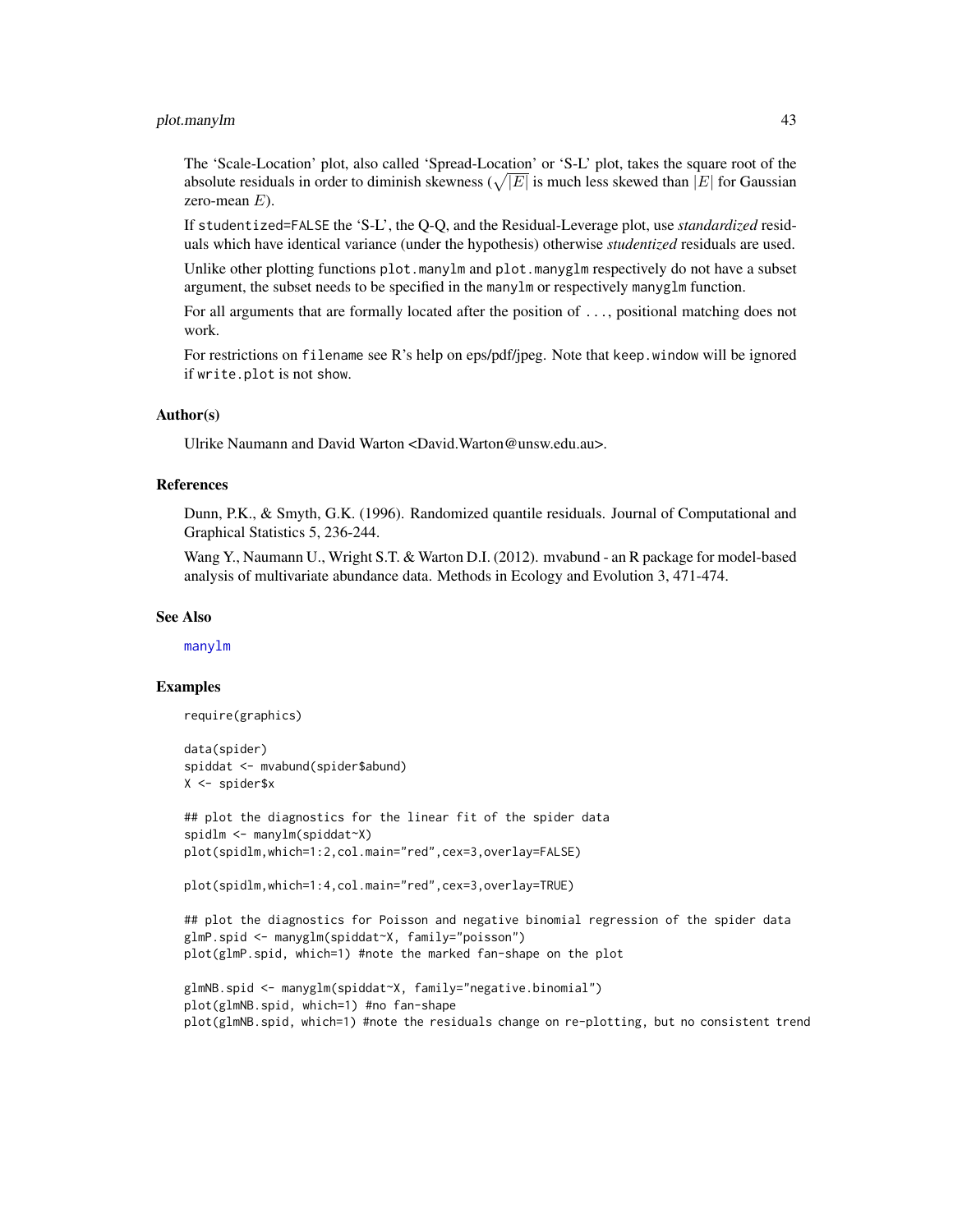### <span id="page-43-1"></span>Description

Produces a range of plots for visualising multivariate abundance data and its relationship to environmental variables, including: dot-plots and boxplots for different levels of a factor stacked by response variable; comparative dot-plots and boxplots for different levels of a factor, stacked by response variable; scatterplots of abundances against a set of explanatory variables; scatterplots of pair-wise abundance data, e.g. from repeated measures. See details below.

# Usage

```
## S3 method for class 'mvabund'
plot(x, y, type="p", overall.main="", n.vars=12,
 var.subset=NA, transformation="log", ...)
## S3 method for class 'mvformula'
plot(x,y=NA, type="p", var.subset=NA,
 n.vars= if(any(is.na(list(var.subset)))) 12 else length(var.subset),
  xvar.select=TRUE, xvar.subset = NA, n.xvars=NA, transformation="log", ...)
```
#### Arguments

| $\mathsf{x}$   | for the myabund method, x is a myabund object.<br>For the myformula method, x is a myformula object, a Model Formula to be<br>used.                                                                 |
|----------------|-----------------------------------------------------------------------------------------------------------------------------------------------------------------------------------------------------|
| y              | in plot myabund an optional second matrix with multivariate abundance data<br>in plot. mvformula an optional matrix of the independent variables to explain<br>X.                                   |
| type           | what type of plot should be drawn. Useful types are "p" for scatterplot, "bx" for<br>boxplot and "n" for no plot. Other types, see plot are allowed, but usually don't<br>give a meaningful output. |
| overall.main   | a character to display as title for every window.                                                                                                                                                   |
| var.subset     | a numeric vector of indices indicating which variables of the myabund.object<br>should be included on the plot.                                                                                     |
| n.vars         | the number of variables to include in the plot.                                                                                                                                                     |
| xvar.select    | whether only a subset of x variables should be plotted or all.                                                                                                                                      |
| n.xvars        | the number of the most relevant x variables that should be plotted, is not used if<br>$xvar.setect = FALSE.$ If NA it will be set to at most 3.                                                     |
| xvar.subset    | a subset of x variables that should be plotted, is not used if $x \vee a \cdot x$ . select = FALSE.                                                                                                 |
| transformation | an optional transformation, if no formula is given, "no" = untransformed, "sqrt"=square<br>root transformed, "log" (default)= $log(Y/min+1)$ transformed, "sqrt4" =4th root<br>transformed.         |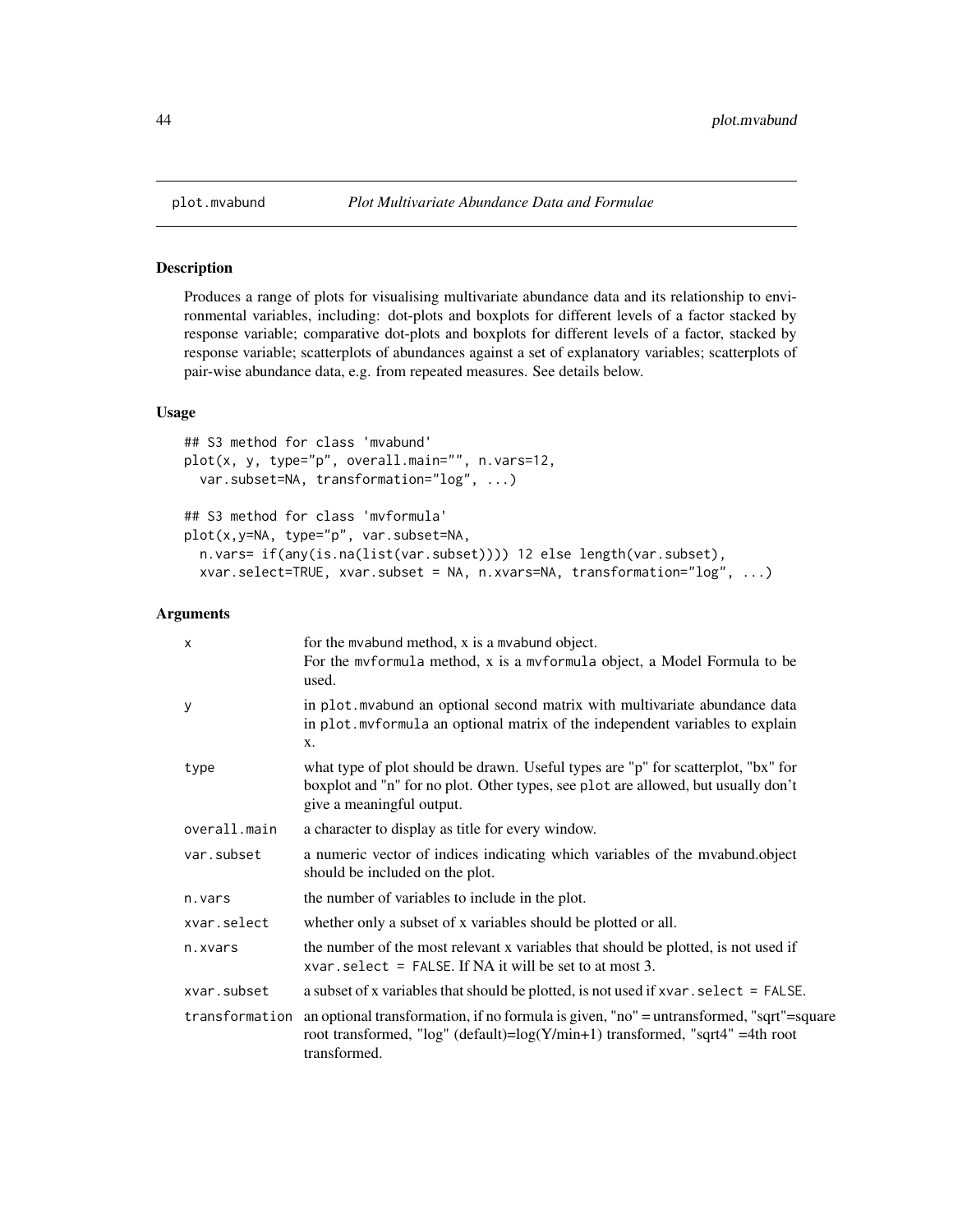Note that if plot.mvabund is called explicitly, and two data objects supplied, none of which is a mvabund object, then plot.mvformula will be called (See Details). The argument transformation is then NOT available.

... arguments to be passed to or from other methods.

#### Details

The function plot.mvabund produces plots for the visualisation of multivariate abundance data and their relationships to environmental variables. The approach taken is to separately plot the relationship between each response variable and environmental variables, that is, to visualise the marginal distribution, as in Warton (2008). Three main types of plot that can be produced:

(1) Dot-plots or boxplots stacked along the y-axis by response variable. If a factor is given, comparative dot-plots/boxplots are produced, comparing abundances across each factor level. This type of plot is produced when one multivariate abundance dataset is given as an input argument, either on its own, or together with a factor, as in the examples using the solberg dataset below.

(2) Scatterplots of multivariate abundances against environmental variables, with separate plots for separate response variables. This type of plot is produced when one multivariate abundance dataset is given as an input argument together with an environmental variable or a set of environmental variables.

(3) Scatterplots of a paired sample of multivariate abundances. This type of plot is produced when two multivariate abundance datasets are given as input arguments, and their size and variable names match each other. It is up to the user to ensure that the rows match for these two datasets.

There are several methods for calling plot.mvabund:

(a) plot.mvabund("matrix", ...)

The multivariate abundances are stored in the data matrix. Including an optional second argument determines whether a plot of type (1) is produced (if no second argument or if it is a factor), or a plot of type (2) (if one or a set of environmental variables is given), or a plot of type (3) (if a second matching multivariate abundance dataset is given).

Instead of a matrix, mvabund objects can be used.

(b) plot("mvabund object", ...)

You can define mvabund objects using the function mvabund. Then the behaviour of the plot function is the same as plot.mvabund above.

(c) plot.mvformula("response"~"terms")

The first of these two objects must be the multivariate abundances, which can be either a matrix or a mvabund object. The terms determine the type of plot produced. The terms can be either a single vector or matrix or a number of vectors or matrices, separated by +. Compare formula for further details on the specification of the terms.

(d) plot("mvformula object")

You can define mvformula objects using the function mvformula. Note that the response cannot be a data frame object.

For plots of type (3) above, you must use method (a) or (b). Plot methods (c) and (d) require that both the response and explanatory variables are specified, i.e. formulas like ' $\sim x$ ' or 'y $\sim$ 1' cannot be plotted.

See below examples to see how each of these methods is applied.

Multivariate abundance datasets typically have many variables, more than can be visualised in a single window, so by default plot.mvabund subsets abundance variables (and where appropriate,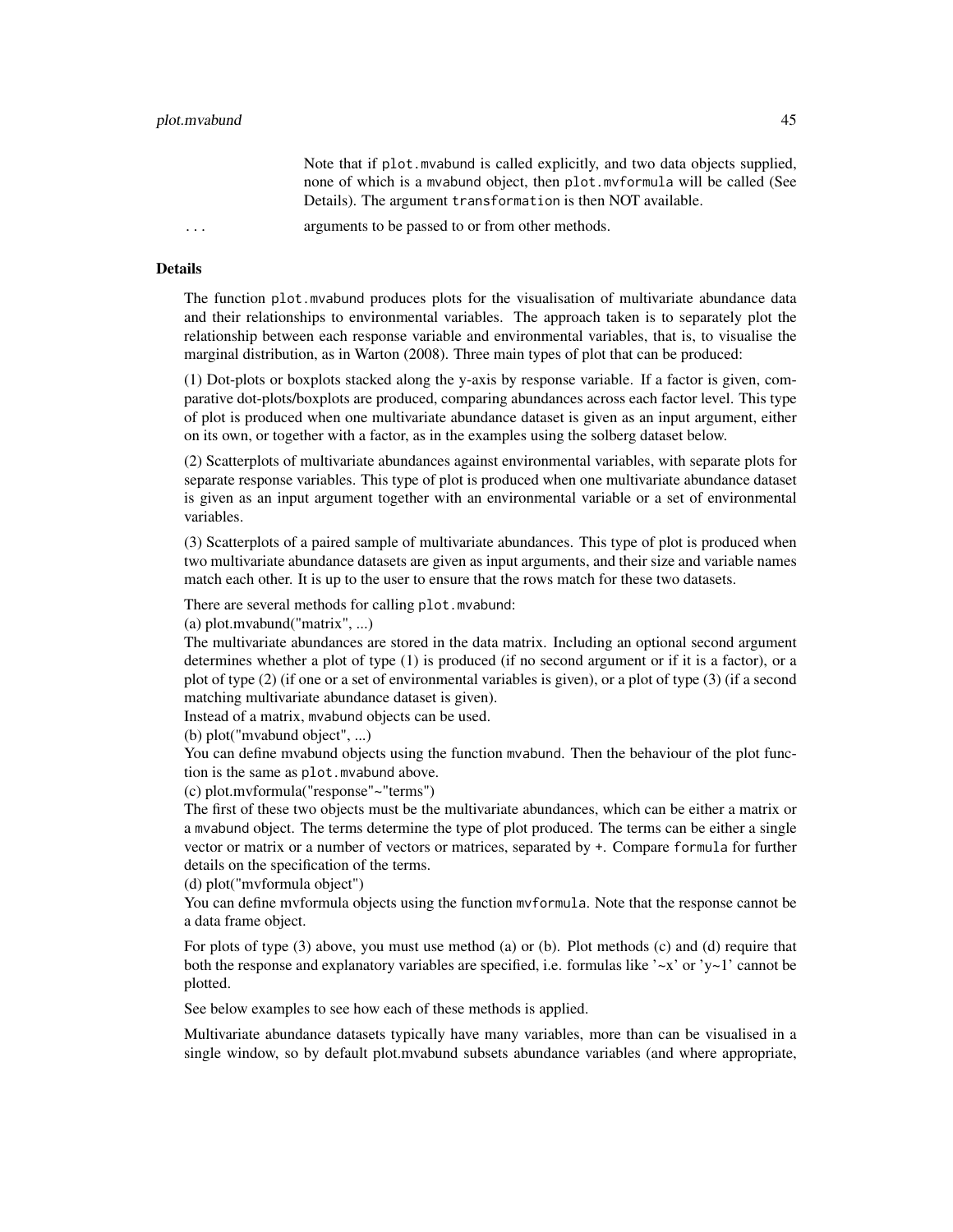environmental variables). By default the 12 most abundant variables are plotted (determined on transformed variables if the response is transformed in the mvformula method), although this setting can be controlled via the argument n.vars, and the variables included in the subset to be plotted can be controlled via var. subset. It is possible for example to plot the abundance variables most significantly associated with an environmental variable, as in the Solberg example below.

To produce boxplots rather than dot-plots in type (1) plots, use the argument type="bx".

For type (2) plots, if only one environmental variable is specified, plots for different abundance variables are arranged in a rectangular array (different abundance variables in different rows and columns). If however more than one environmental variable is specified, different columns correspond to different environmental variables (and different abundance variables in different rows). If more than 3 environmental variables are specified, the 3 will be selected that maximise average  $R^2$ when manylm is applied (using the subset selection function best.r.sq). To switch off this subset selection, set xvar.select=FALSE, or choose your own subset of environmental variables using xvar.subset.

To control the appearance of points on dot-plots and scatterplots, usual arguments apply (see par for details). The plotting symbols pch and their color can be a vector, and if the plot function is called via a mvformula object, it can also be a list, where the list elements corresponds to the symbols / colors used in the plots for different independent variables.

If some of the formula terms are factor variables, these will be drawn in boxplots. Note, that the plots produced by plot.mvformula depend on whether the first independent variable is a factor or not. See the examples for the different possibilities of boxplots that can be produced.

If two objects are passed and only one of them is an mvabund object, the resulting plots will be the same as if a formula was supplied, having the mvabund object as response variable.

If both objects are not mvabund objects, it will be tried to guess which one of them is the response. The following logic applies: If  $\gamma$  is not a data. frame, it will be assumed that  $\gamma$  is the response. Note that y is the second object, if argument names are not supplied. If y is a data. frame and  $x$  is not a data.frame, it will be assumed that x is the response. If both objects are data frames an error will result, as the function is designed for mvabund objects!

The argument shift controls whether or not points are shifted on dotplots so that they do not overlap. This argument is ignored for boxplots and scatterplots (type (2) or type (3) graphs).

#### Warning

The argument log, that is available in lots of plotting functions can not be used for plotting mvabund or mvformula objects. Instead use transformation for the mvabund method and for the mvformula method include any transformations in the formula.

### Author(s)

Ulrike Naumann, Yi Wang, Stephen Wright and David Warton <David.Warton@unsw.edu.au>.

# References

Warton D.I. (2008). Raw data graphing: an informative but under-utilized tool for the analysis of multivariate abundances. *Austral Ecology* 33(3), 290-300.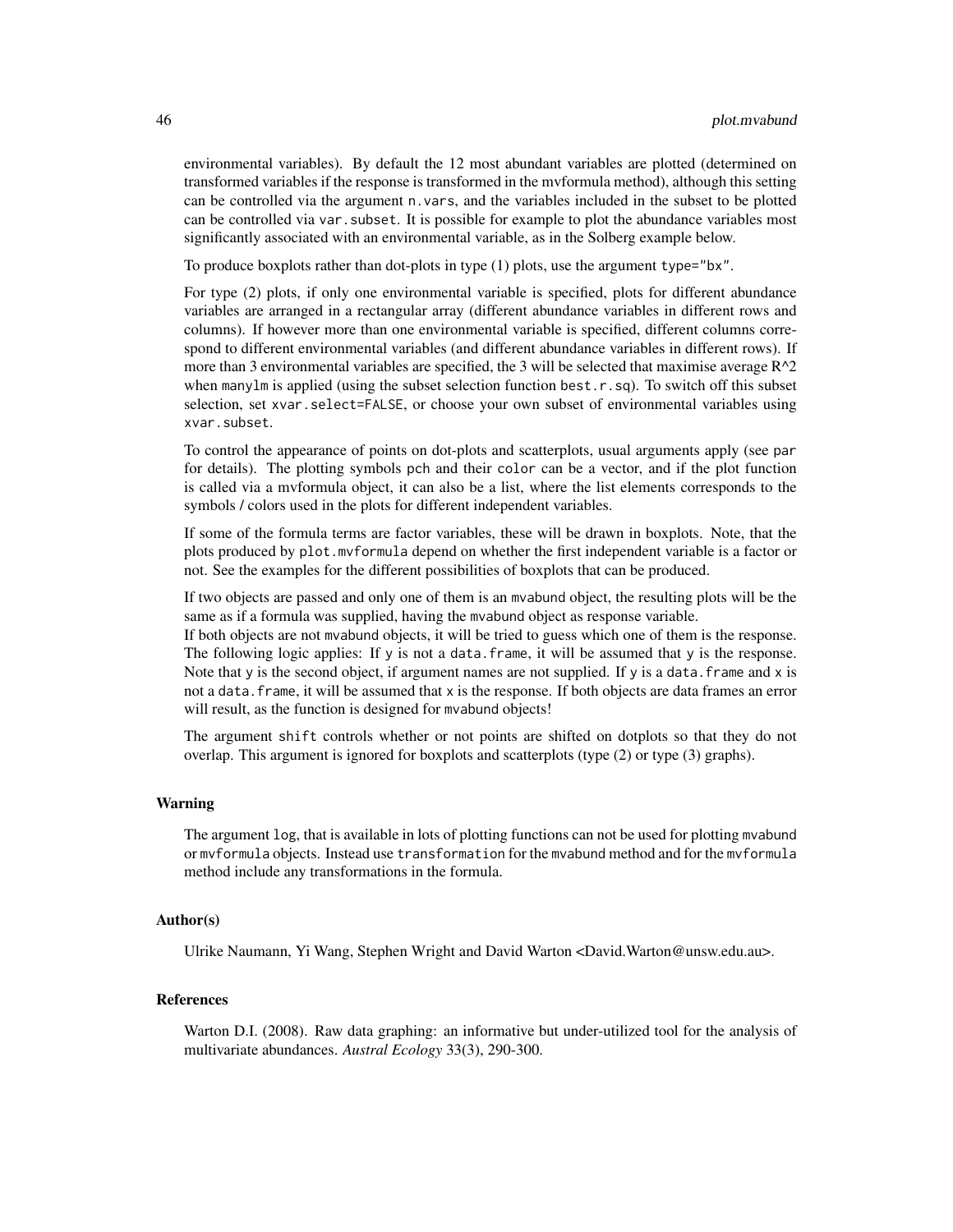### plot.mvabund 47

#### See Also

[boxplot.mvabund](#page-16-0), [meanvar.plot](#page-34-0), [plot.manylm](#page-40-0), [plot.manyglm](#page-40-1).

```
require(graphics)
```

```
############################
## Some "type (1)" plots ##
############################
data(solberg)
solbdat <- solberg$abund
treatment<- solberg$x
## Plot a multivariate dataset (Species vs Abundance)
plot.mvabund(solbdat)
## Alternatively, the plot command could be used directly if spiddat is
## defined as an mvabund object:
solbmvabund <- mvabund(solbdat)
plot(solbmvabund)
## Draw an mvabund object in a boxplot, but using the 20 most abundant
## variables in the plot, using the square root transform, and adding
## coloured axes and title:
plot.mvabund(solbdat, n.vars=20, type="bx", transformation="sqrt",
fg="lightblue", main="Solberg abundances", col.main="red")
## Plot Species (split by treatment) vs Abundance
plot(solbmvabund, treatment)
## This can also be produced using
plot(solbmvabund~treatment)
## To use plot.mvabund to plot only the variables with P-values less than 0.1:
lm.solberg <- manylm(log(solbmvabund+1)~treatment)
anova.solb <- anova(lm.solberg, p.uni="unadjusted")
pj = anova.solb$uni.p
plot(solbmvabund~treatment, var.subset=pj<0.1)
## Or to plot only the 12 most significant variables, according to their
```

```
## univariate ANOVA P-values:
pj.sort = sort(pj, index.return=TRUE)
plot(solbmvabund~treatment, var.subset=pj.sort$ix[1:12])
```

```
############################
## Some "type (2)" plots ##
############################
```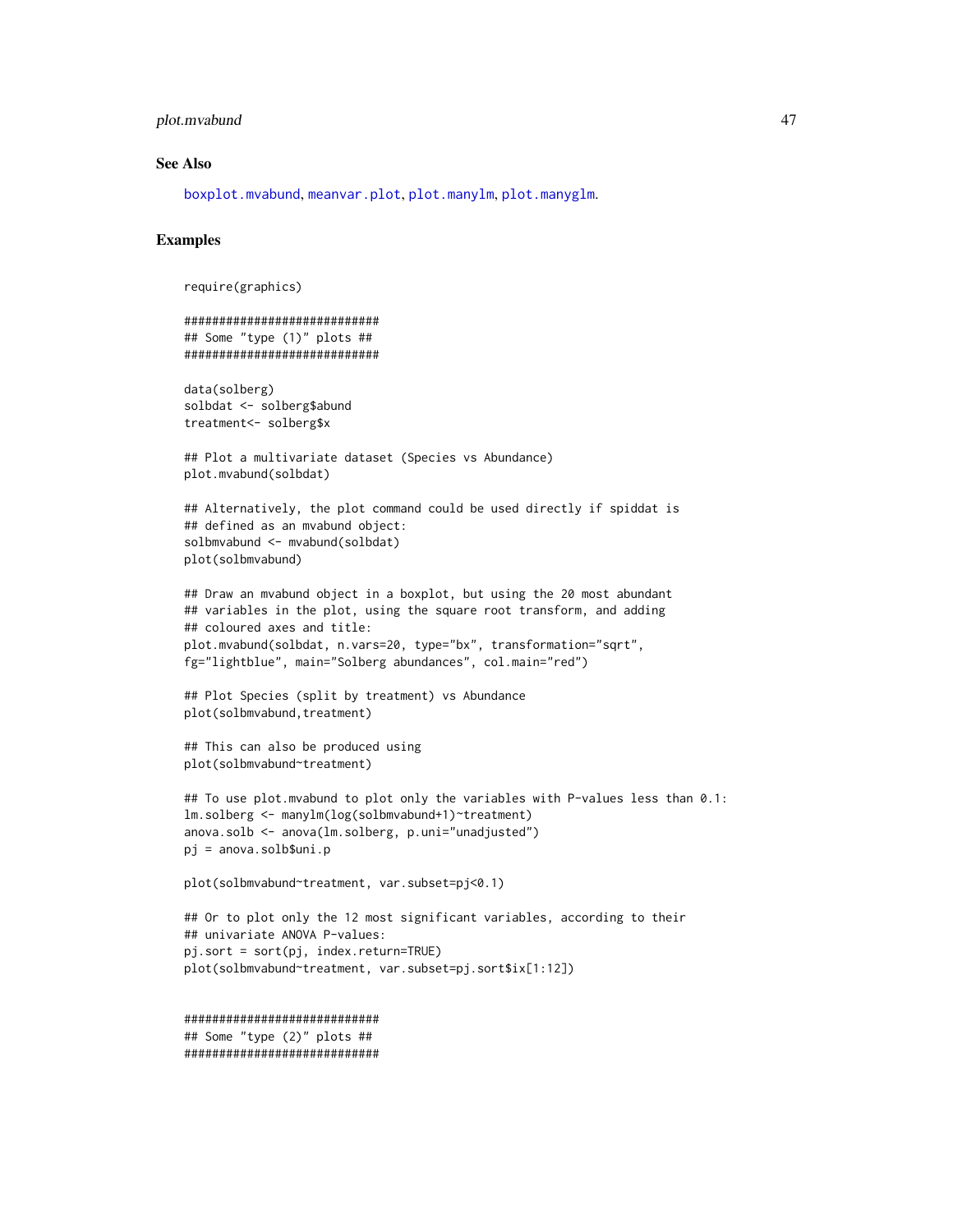```
#load and convert data
data(spider)
spiddat <- mvabund(spider$abund)
spidx <- mvabund(spider$x)
#create labels vectors
pch.vec <- as.numeric(spidx[,3]<2)
pch.vec[pch.vec==0] <- 3
#Scale the soil water variable
soilWater <- spidx[,1]
#Create the Table for the main titles of each plot
title <- c("\n\nAlopecosa accentuata", "\n\nAlopecosa cuneata",
           "\n\nAlopecosa fabrilis", "\n\nArctosa lutetiana",
           "\n\nArctosa perita", "\n\nAulonia albimana",
           "\n\nPardosa lugubris", "\n\nPardosa monticola",
           "\n\nPardosa nigriceps", "\n\nPardosa pullata",
           "\n\nTrochosa terricola", "\n\nZora spinimana")
#Plot Species Abundance vs Environmental variable
plot.mvformula(log(spiddat+1) ~ exp(soilWater), main=title,
xlab="% Soil Moist - Log Scale ", ylab="Abundance [log scale]",
overall.main="Species Abundance vs %Soil Moisture", col=pch.vec,
fg="grey", pch=pch.vec, las=1, scale.lab="ss",t.lab="o", mfrow=c(4,3),log="x")
#Add a Margin
par(xpd=NA)
legend("topright",pch=c(1,3),col=c(1,3),legend = c("few twigs", "many twigs"),
cex = 1, inset=c(0, -0.19))
############################
## Some "type (3)" plots ##
############################
##Plot 1981 Abundance vs 1983 Abundance
data(tikus)
year <- tikus$x[,1]
tikusdat <- mvabund(tikus$abund)
site <- tikus$x[,2]
plot(tikusdat[year==81,], tikusdat[year==83,], col.main="blue",
xlab="1981 abundance", ylab="1983 abundance")
```
plotMvaFactor *Draw a Mvabund Object split into groups.*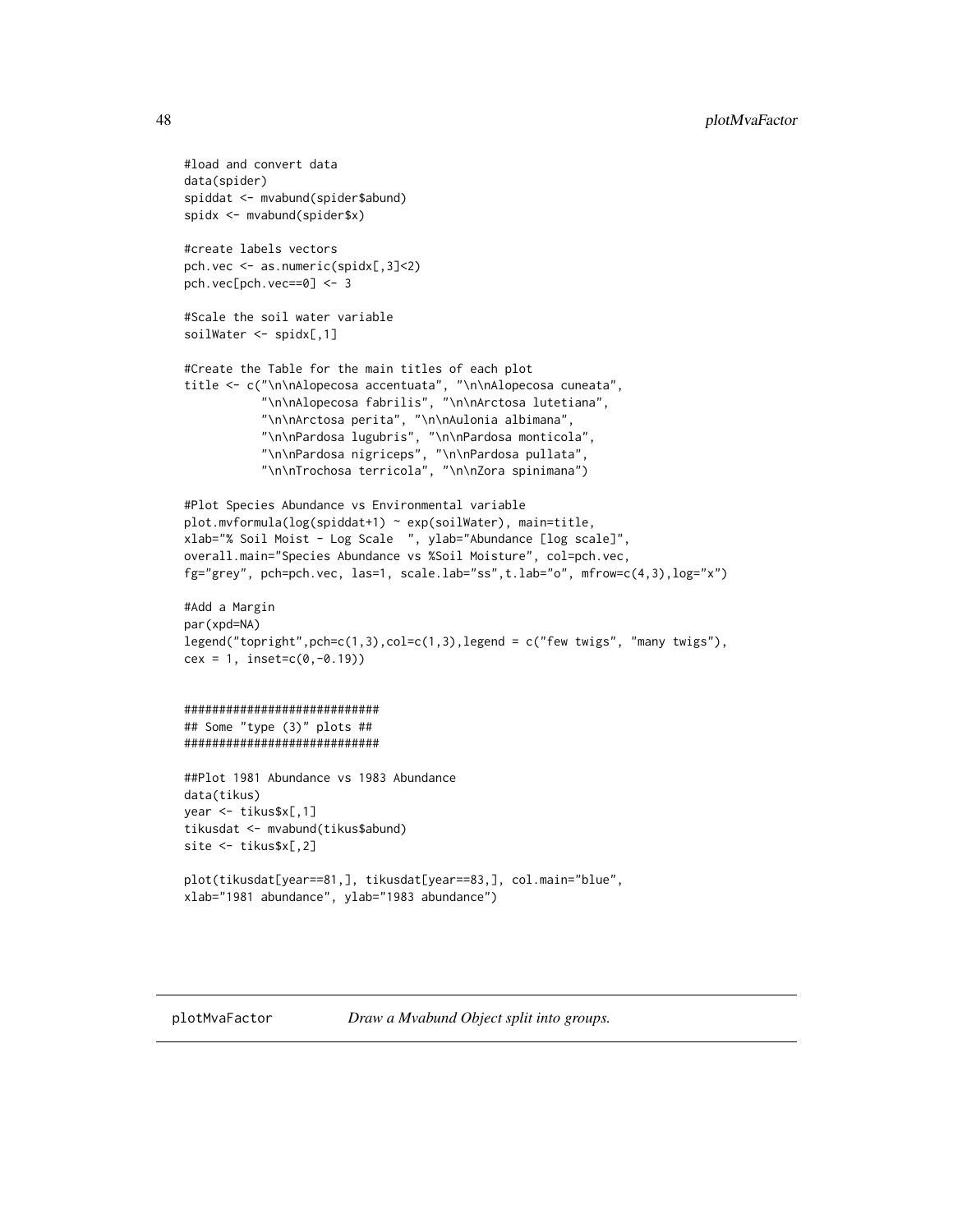# plotMvaFactor 49

#### Description

Draw the mvabund object x but split the data into groups according to the grouping variable y.

#### Usage

```
plotMvaFactor(x, y, type="p", main="Abundance", n.vars= min(12,NCOL(x)),
  transformation="log", legend=TRUE, ...)
```
### Arguments

| X        | a myabund object, a matrix with multivariate abundance data.                                                                                                                          |
|----------|---------------------------------------------------------------------------------------------------------------------------------------------------------------------------------------|
| У        | a factor or a data.frame with factors, non-factor columns in a data.frame are<br>ignored.                                                                                             |
| type     | what type of plot should be drawn, allowed types are "p" for scatterplot, "bx"<br>for boxplot and "n" for no plot. Other types, as used in par are NOT allowed.                       |
| main     | the title of the plot, see plot.                                                                                                                                                      |
| n.vars   | the number of variables to include in the plot.                                                                                                                                       |
|          | transformation an optional transformation, "no" = untransformed, "sqrt"=square root trans-<br>formed, " $log$ " (default)= $log(Y/min+1)$ transformed, "sqrt4" =4th root transformed. |
| legend   | logical, whether a legend should be added to the plot.                                                                                                                                |
| $\ddots$ | arguments to be passed to or from other methods.                                                                                                                                      |
|          |                                                                                                                                                                                       |

# Details

For each variable in y that is a factor, a plot is drawn. When boxplots are drawn the colors, that can be supplied by col are used to display different factor levels. For scatterplots it is also possible to use the plotting symbols, specified by pch for that.

If the colors and for scatterplots the plotting symbols are not supplied, they will be automatically generated. However, the plotting symbols will only be automatically used in this way if there are up to seven different levels.

If colors or the plotting symbols are supplied, but the number of factor levels is bigger than the the number of different values, they will be replicated.

Sometimes the legends might be only partially visible, especially when the width of the graphics device is too small. To fix this, create a graphics device with a larger width (see help("device") for on available devices and their details) and then repeat the plotMvaFactor command.

# Author(s)

Ulrike Naumann, Yi Wang, Stephen Wright and David Warton <David.Warton@unsw.edu.au>.

# References

Warton, D. I. ( ) *Raw data graphing: an informative but under-utilised tool for the analysis of multivariate abundances*, , .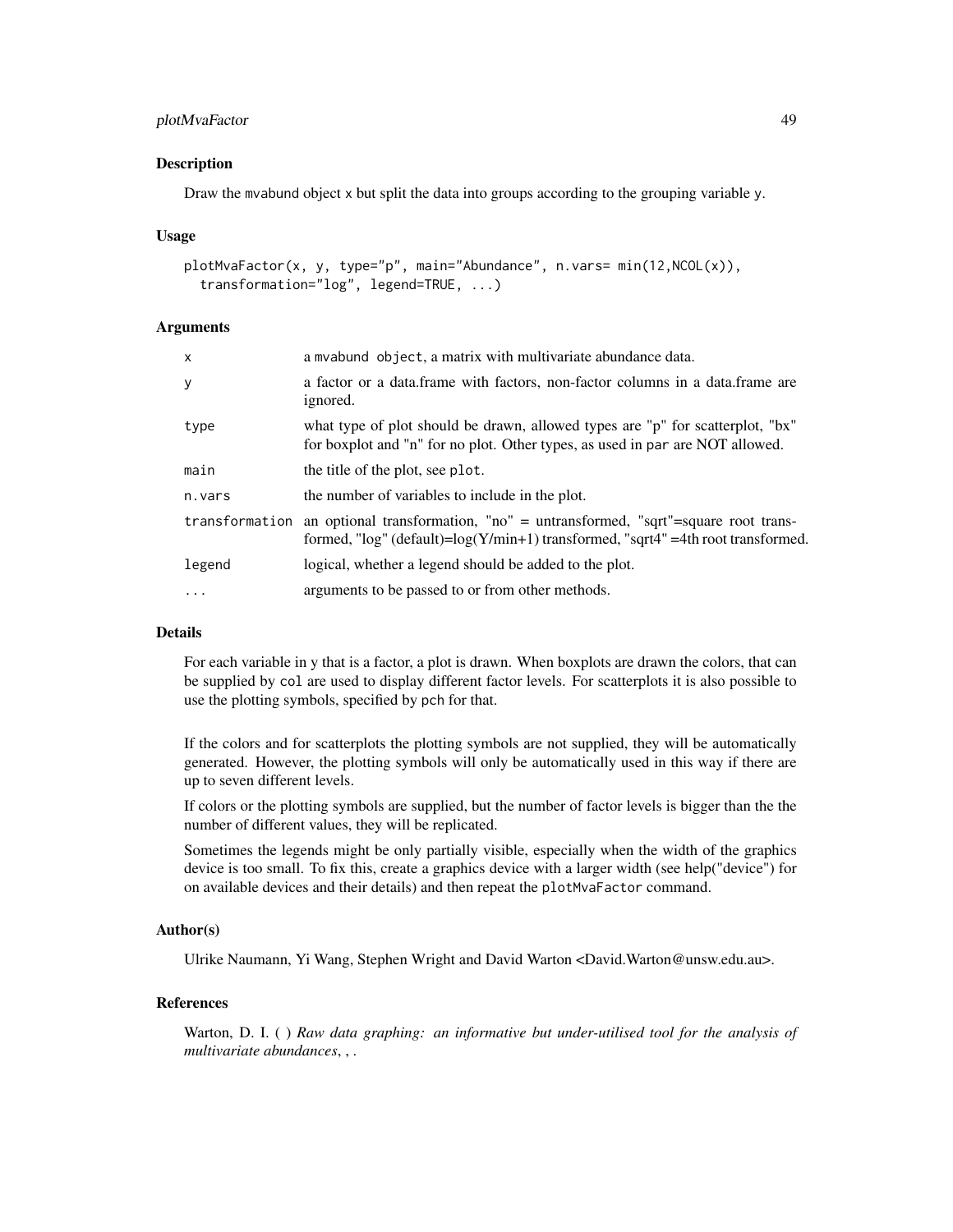# See Also

[plot.mvabund](#page-43-0).

# Examples

```
require(graphics)
```

```
## Plot an Environment Factor vs Abundance plot
data(spider)
spiddat <- mvabund(spider$abund)
X <- spider$x
## Create a Environmental factor where TRUE=Sand, FALSE=No Sand)
X \leftarrow as.factor(X[, 2] > 0)
```
plotMvaFactor(x=spiddat, y=X)

predict.manyglm *Predict Method for MANYGLM Fits*

# Description

Obtains predictions and optionally estimates standard errors of those predictions from a fitted manyglm object.

# Usage

```
## S3 method for class 'manyglm'
predict(object, newdata, type = c("link", "response",
    "terms"), se.fit = FALSE, dispersion = NULL, terms = NULL,
   na. action = na. pass, ...
```
### Arguments

| object     | a fitted object of class inheriting from "manyglm".                                                                                                                                                                                                                                                                                                                                                                                                                                                                              |
|------------|----------------------------------------------------------------------------------------------------------------------------------------------------------------------------------------------------------------------------------------------------------------------------------------------------------------------------------------------------------------------------------------------------------------------------------------------------------------------------------------------------------------------------------|
| newdata    | optionally, a data frame in which to look for variables with which to predict. If<br>omitted, the fitted linear predictors are used.                                                                                                                                                                                                                                                                                                                                                                                             |
| type       | the type of prediction required. The default is on the scale of the linear predic-<br>tors; the alternative "response" is on the scale of the response variable. Thus<br>for a default binomial model the default predictions are of log-odds (probabil-<br>ities on logit scale) and type = "response" gives the predicted probabilities.<br>The "terms" option returns a matrix giving the fitted values of each term in the<br>model formula on the linear predictor scale.<br>The value of this argument can be abbreviated. |
| se.fit     | logical switch indicating if standard errors are required.                                                                                                                                                                                                                                                                                                                                                                                                                                                                       |
| dispersion | the dispersion of the MANYGLM fit to be assumed in computing the standard<br>errors. If omitted, that returned by summary applied to the object is used.                                                                                                                                                                                                                                                                                                                                                                         |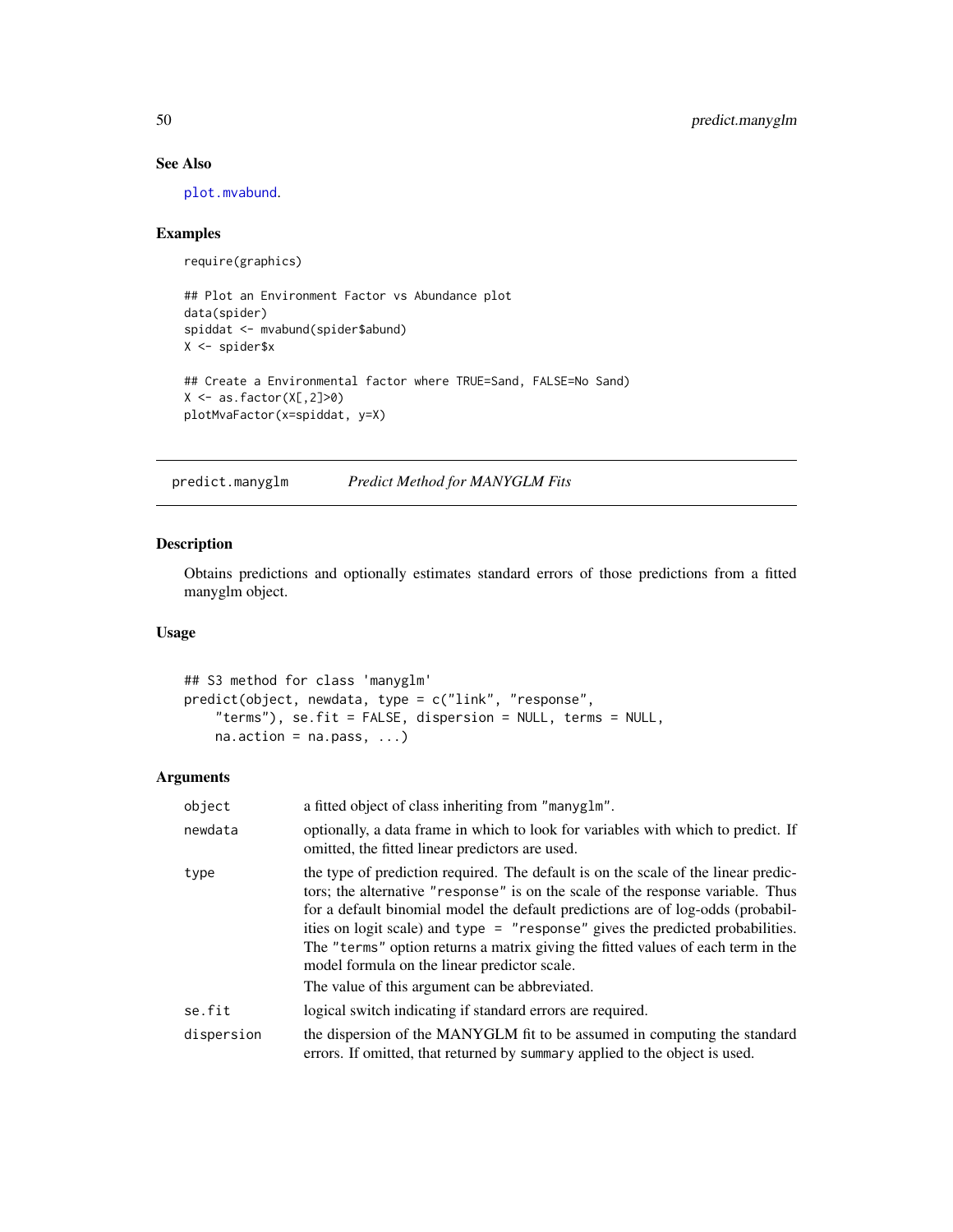| terms     | with type="terms" by default all terms are returned. A character vector speci-<br>fies which terms are to be returned |
|-----------|-----------------------------------------------------------------------------------------------------------------------|
| na.action | function determining what should be done with missing values in newdata. The<br>default is to predict NA.             |
| .         | further arguments passed to or from other methods.                                                                    |

### Details

predict.manyglm refits the model using glm before making predictions. In rare (usually pathological) cases this may lead to differences in predictions as compared to what would be expected if using the manyglm coefficients directly.

If newdata is omitted the predictions are based on the data used for the fit. In that case how cases with missing values in the original fit is determined by the na.action argument of that fit. If na.action = na.omit omitted cases will not appear in the residuals, whereas if na.action = na.exclude they will appear (in predictions and standard errors), with residual value NA. See also [napredict](#page-0-0).

# Value

If se = FALSE, a matrix of predictions or an array of predictions and bounds. If se = TRUE, a list with components

| fit    | the predictions                                                                                 |
|--------|-------------------------------------------------------------------------------------------------|
| se.fit | estimated standard errors                                                                       |
|        | residual scale a scalar giving the square root of the dispersion used in computing the standard |
|        | errors.                                                                                         |

#### Author(s)

Ulrike Naumann, Yi Wang and David Warton <David.Warton@unsw.edu.au>.

### See Also

[manyglm](#page-25-0).

```
data(spider)
spiddat <- mvabund(spider$abund)
Y <- spiddat[1:20, ]
X <- data.frame(spider$x[1:20, ])
glm.spid.poiss <- manyglm(Y~soil.dry+bare.sand, family="poisson", data=X)
glm.spid.poiss$data = X
newdata <- data.frame(spider$x[21:28,])
predict(glm.spid.poiss, newdata)
pred.w.plim <- predict(glm.spid.poiss, newdata, interval="prediction")
pred.w.clim <- predict(glm.spid.poiss, newdata, interval="confidence")
```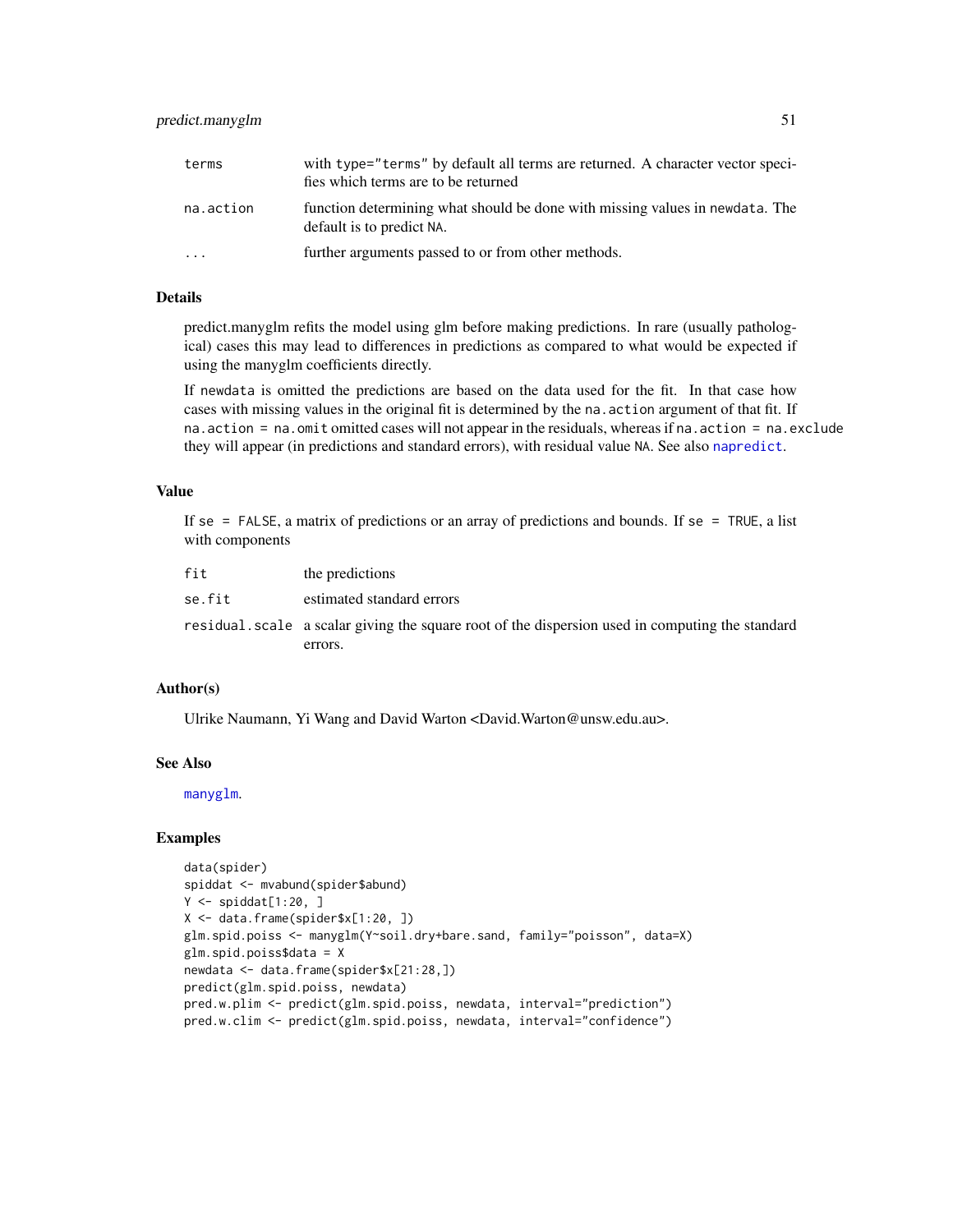#### Description

predict.manylm is a function for predictions from the result of the model fitting function manylm.

### Usage

```
## S3 method for class 'manylm'
predict(object, newdata=NULL, se.fit = FALSE,
    type = c("response", "terms"), terms = NULL, na.action = na.pass, ...)
```
#### Arguments

| object    | object of class inheriting from manylm.                                                                                 |
|-----------|-------------------------------------------------------------------------------------------------------------------------|
| newdata   | an optional data frame in which to look for variables with which to predict. If<br>omitted, the fitted values are used. |
| se.fit    | a switch indicating if standard errors are required.                                                                    |
| type      | type of prediction (response or model term), Possible values: "response", "terms".                                      |
| terms     | if type="terms", which terms (default is all terms).                                                                    |
| na.action | function determining what should be done with missing values in newdata. The<br>default is to predict NA.               |
| $\ddotsc$ | further arguments passed to or from other methods.                                                                      |

#### Details

predict.manylm produces predicted values, obtained by evaluating the regression function in the frame newdata (which defaults to model.frame(object). If the logical se.fit is TRUE, standard errors of the predictions are calculated. If the numeric argument scale is set (with optional df), it is used as the residual standard deviation in the computation of the standard errors, otherwise this is extracted from the model fit. Setting intervals specifies computation of confidence or prediction (tolerance) intervals at the specified level, sometimes referred to as narrow vs. wide intervals.

If the fit is rank-deficient, some of the columns of the design matrix will have been dropped. Prediction from such a fit only makes sense if newdata is contained in the same subspace as the original data. That cannot be checked accurately, so a warning is issued.

If newdata is omitted the predictions are based on the data used for the fit. In that case how cases with missing values in the original fit is determined by the na.action argument of that fit. If na.action = na.omit omitted cases will not appear in the residuals, whereas if na.action = na.exclude they will appear (in predictions, standard errors or interval limits), with residual value NA. See also [napredict](#page-0-0).

The prediction intervals are for a single observation at each case in newdata (or by default, the data used for the fit) with error variance(s) pred.var. This can be a multiple of res.var, the estimated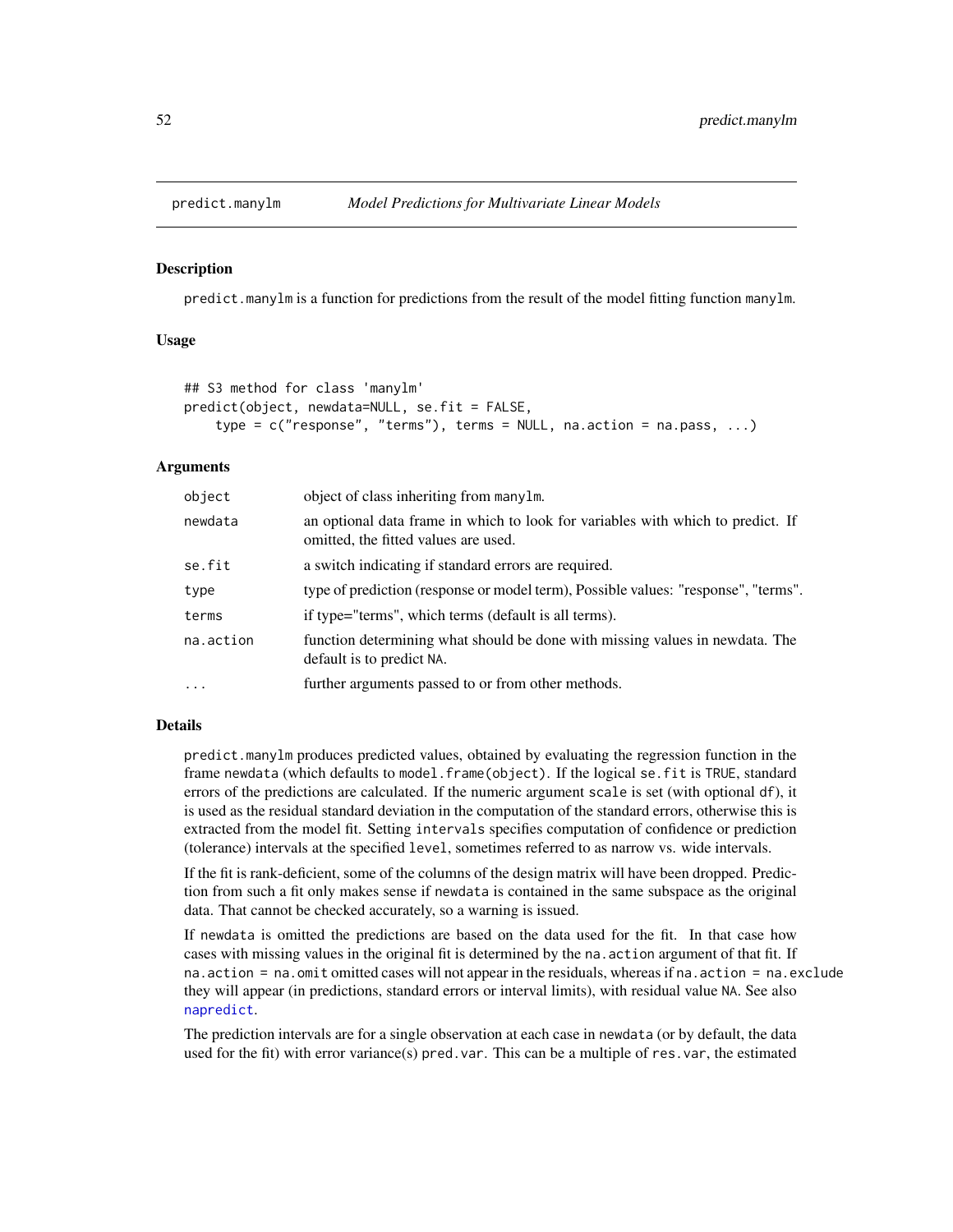### predict.manylm 53

value of  $\sigma^2$ : the default is to assume that future observations have the same error variance as those used for fitting. If weights is supplied, the inverse of this is used as a scale factor. For a weighted fit, if the prediction is for the original data frame, weights defaults to the weights used for the model fit, with a warning since it might not be the intended result. If the fit was weighted and newdata is given, the default is to assume constant prediction variance, with a warning.

#### Value

predict.manylm produces a matrix of predictions or if interval is set an array of predictions and bounds, where the first dimension has the names: fit, lwr, and upr. If se.fit is TRUE, a list with the following components is returned:

| fit    | vector or matrix as above                                                    |
|--------|------------------------------------------------------------------------------|
| se.fit | a matrix with the standard errors of the predicted means                     |
|        | residual, scale vector or matrix as a vector of residual standard deviations |
| df     | numeric, the degrees of freedom for residual                                 |

#### **Note**

Variables are first looked for in newdata and then searched for in the usual way (which will include the environment of the formula used in the fit). A warning will be given if the variables found are not of the same length as those in newdata if it was supplied.

Offsets specified by offset in the fit by  $lm$  will not be included in predictions, whereas those specified by an offset term in the formula will be.

Notice that prediction variances and prediction intervals always refer to *future* observations, possibly corresponding to the same predictors as used for the fit. The variance of the *residuals* will be smaller.

Strictly speaking, the formula used for prediction limits assumes that the degrees of freedom for the fit are the same as those for the residual variance. This may not be the case if res.var is not obtained from the fit.

### Author(s)

Ulrike Naumann, Yi Wang and David Warton <David.Warton@unsw.edu.au>.

#### See Also

[manylm](#page-30-0).

```
data(spider)
spiddat <- mvabund(spider$abund[1:20, ])
dat = data.frame(spider$x[1:20, ])
manylm.fit <- manylm(spiddat~soil.dry+bare.sand, data=dat)
predict(manylm.fit)
predict(manylm.fit, se.fit = TRUE)
new <- data.frame(spider$x[21:28, ])
```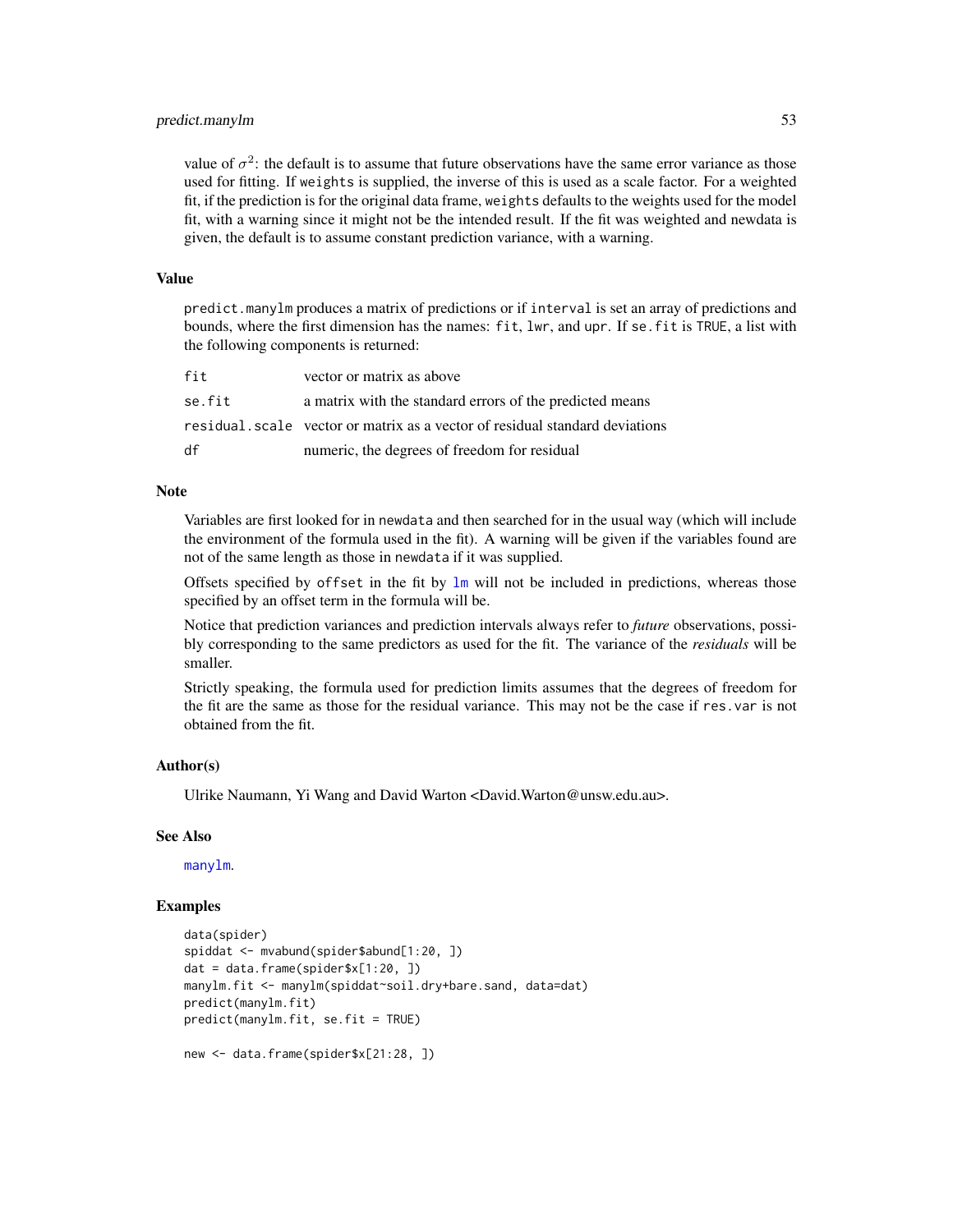```
predict(manylm.fit, new, se.fit = TRUE)
```
<span id="page-53-0"></span>residuals.manyglm *Residuals for MANYGLM or MANYANY Fits*

#### Description

Obtains Dunn-Smyth residuals from a fitted manyglm or manyany object.

#### Usage

```
## S3 method for class 'manyglm'
residuals(object, ...)
```
#### Arguments

| object   | a fitted object of class inheriting from "manyglm". |
|----------|-----------------------------------------------------|
| $\cdots$ | further arguments passed to or from other methods.  |

### Details

residuals.manyglm computes Randomised Quantile or "Dunn-Smyth" residuals (Dunn & Smyth 1996) for a manyglm object. If the fitted model is correct then Dunn-Smyth residuals are standard normal in distribution.

Note that for discrete data, Dunn-Smyth residuals involve random number generation, and will not return identical results on replicate runs. Hence it is worth calling this function multiple times to get a sense for whether your interpretation of results holds up under replication.

# Value

A matrix of Dunn-Smyth residuals.

# Author(s)

David Warton <David.Warton@unsw.edu.au>.

# References

Dunn, P.K., & Smyth, G.K. (1996). Randomized quantile residuals. Journal of Computational and Graphical Statistics 5, 236-244.

# See Also

[manyglm](#page-25-0).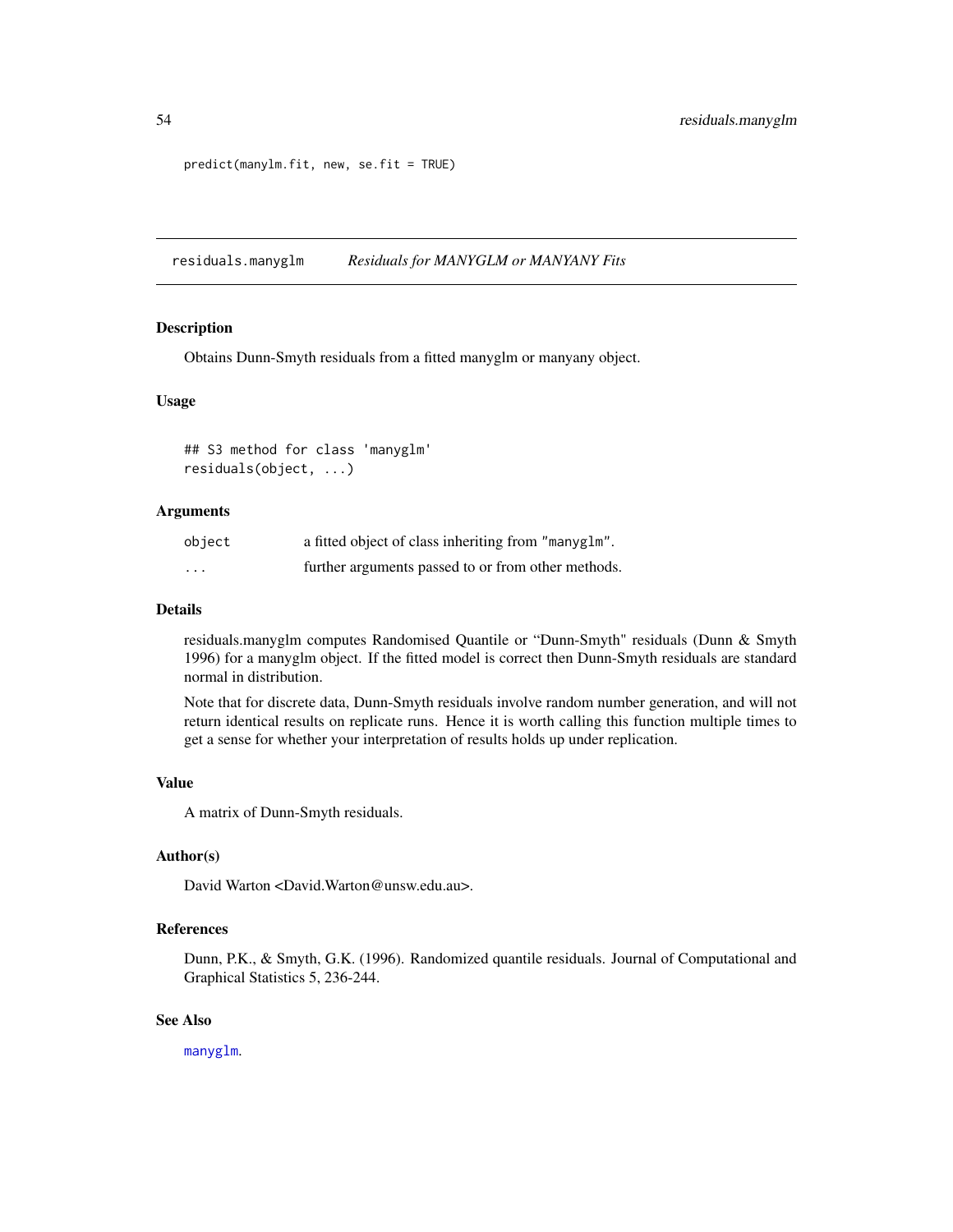# ridgeParamEst 55

#### Examples

```
data(spider)
spiddat <- mvabund(spider$abund)
X <- spider$x
## obtain residuals for Poisson regression of the spider data, and doing a qqplot:
glmP.spid <- manyglm(spiddat~X, family="poisson")
resP <- residuals(glmP.spid)
qqnorm(resP)
qqline(resP,col="red")
#clear departure from normality.
## try again using negative binomial regression:
glmNB.spid <- manyglm(spiddat~X, family="negative.binomial")
resNB <- residuals(glmNB.spid)
qqnorm(resNB)
qqline(resNB,col="red")
#that looks a lot more promising.
#note that you could construct a similar plot directly from the manyglm object using
```

```
plot(glmNB.spid, which=2)
```
<span id="page-54-0"></span>ridgeParamEst *Estimation of the ridge parameter*

#### Description

Maximum likelihood estimation of the ridge parameter by cross-validation

### Usage

```
ridgeParamEst(dat, X, weights = rep(1,times=nRows), refs,
tol=1.0e-010, only.ridge=FALSE, doPlot=FALSE,
col="blue", type="1", ...)
```
### **Arguments**

| dat     | the data matrix.                                                                                                                                                                                                                                                                                                                                                          |
|---------|---------------------------------------------------------------------------------------------------------------------------------------------------------------------------------------------------------------------------------------------------------------------------------------------------------------------------------------------------------------------------|
| Χ       | the design matrix.                                                                                                                                                                                                                                                                                                                                                        |
| weights | weights on the cases of the design matrix.                                                                                                                                                                                                                                                                                                                                |
| refs    | a vector specifying validation group membership. Default is to construct refs<br>using a method that is a function of the sample size $N$ : if $N \le 20$ , leave-one-<br>out is used refs=1:N, if N<=40, 10-fold Cross Validation is used where group<br>membership is chosen randomly but with equal size groups, otherwise 5-fold<br>CV with random group memberships. |
| tol     | the sensitivity in calculations near zero.                                                                                                                                                                                                                                                                                                                                |
|         |                                                                                                                                                                                                                                                                                                                                                                           |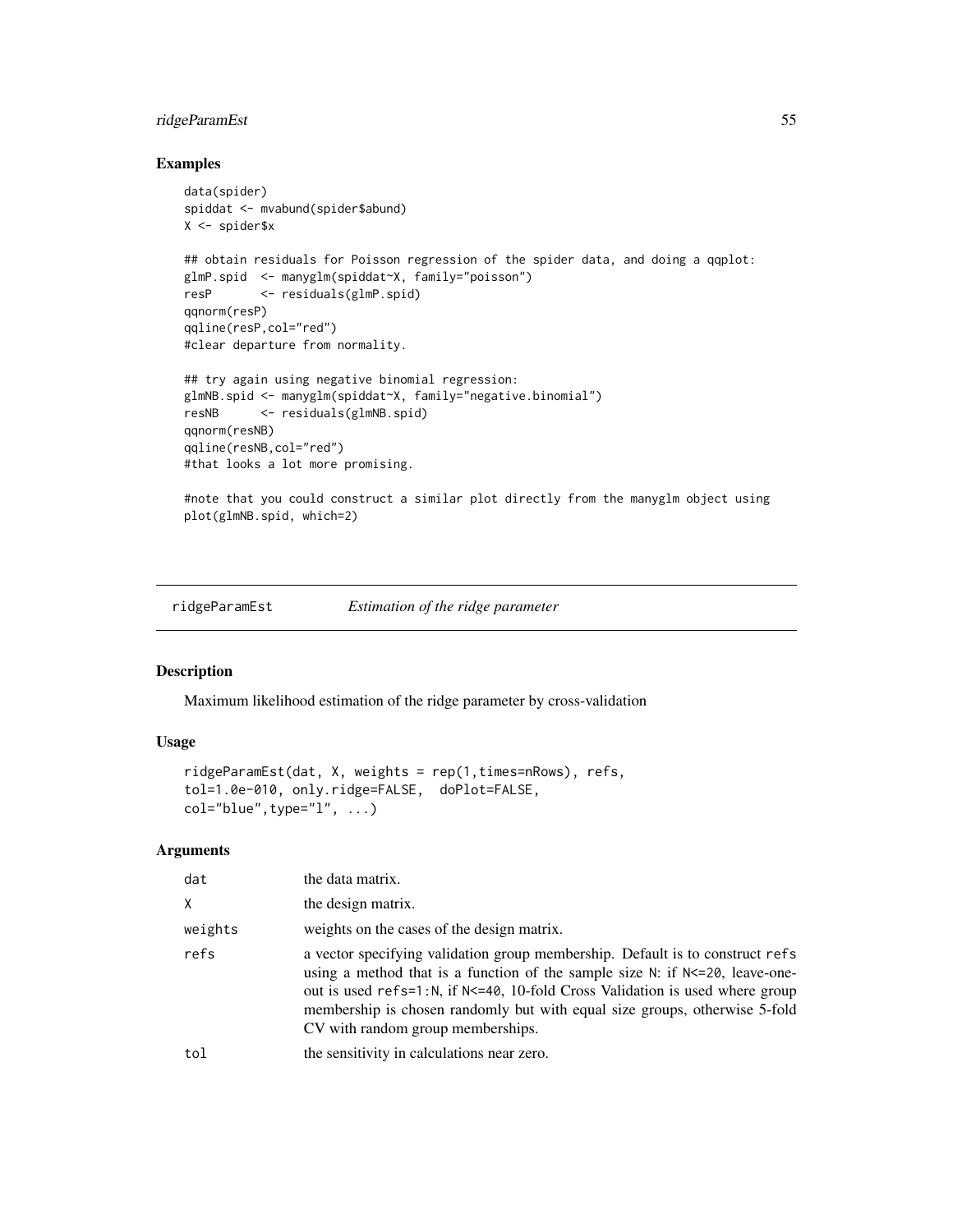| only.ridge | logical, whether only the ridge Parameters should be passed back or additionally<br>the Cross Validation penalised likelihood. |
|------------|--------------------------------------------------------------------------------------------------------------------------------|
| doPlot     | logical, whether a plot of -2logL vs a candidate for the ridge parameter should<br>be drawn.                                   |
| col        | color of Plot symbols.                                                                                                         |
| type       | type of Plot symbols.                                                                                                          |
| .          | further plot arguments.                                                                                                        |
|            |                                                                                                                                |

# Details

This function estimates the ridge parameter when applying ridge regularization to a sample correlation matrix of residuals. The ridge parameter is estimated to maximize the normal likelihood as estimated via cross validation (Warton 2008).

#### Value

A list with the following component:

ridgeParameter the estimated ridge parameter

If only.ridge=FALSE the returned list additionally contains the element:

minLL the minimum of the negative log-likelihood

.

# Author(s)

David Warton <David.Warton@unsw.edu.au> and Ulrike Naumann.

#### References

Warton D.I. (2008). Penalized normal likelihood and ridge regularization of correlation and covariance matrices. *Journal of the American Statistical Association* 103, 340-349.

#### See Also

[manylm](#page-30-0)

```
data(spider)
spiddat <- mvabund(spider$abund)
X <- spider$x
ridgeParamEst(dat = spiddat, X = model.matrix(spiddat~X))
```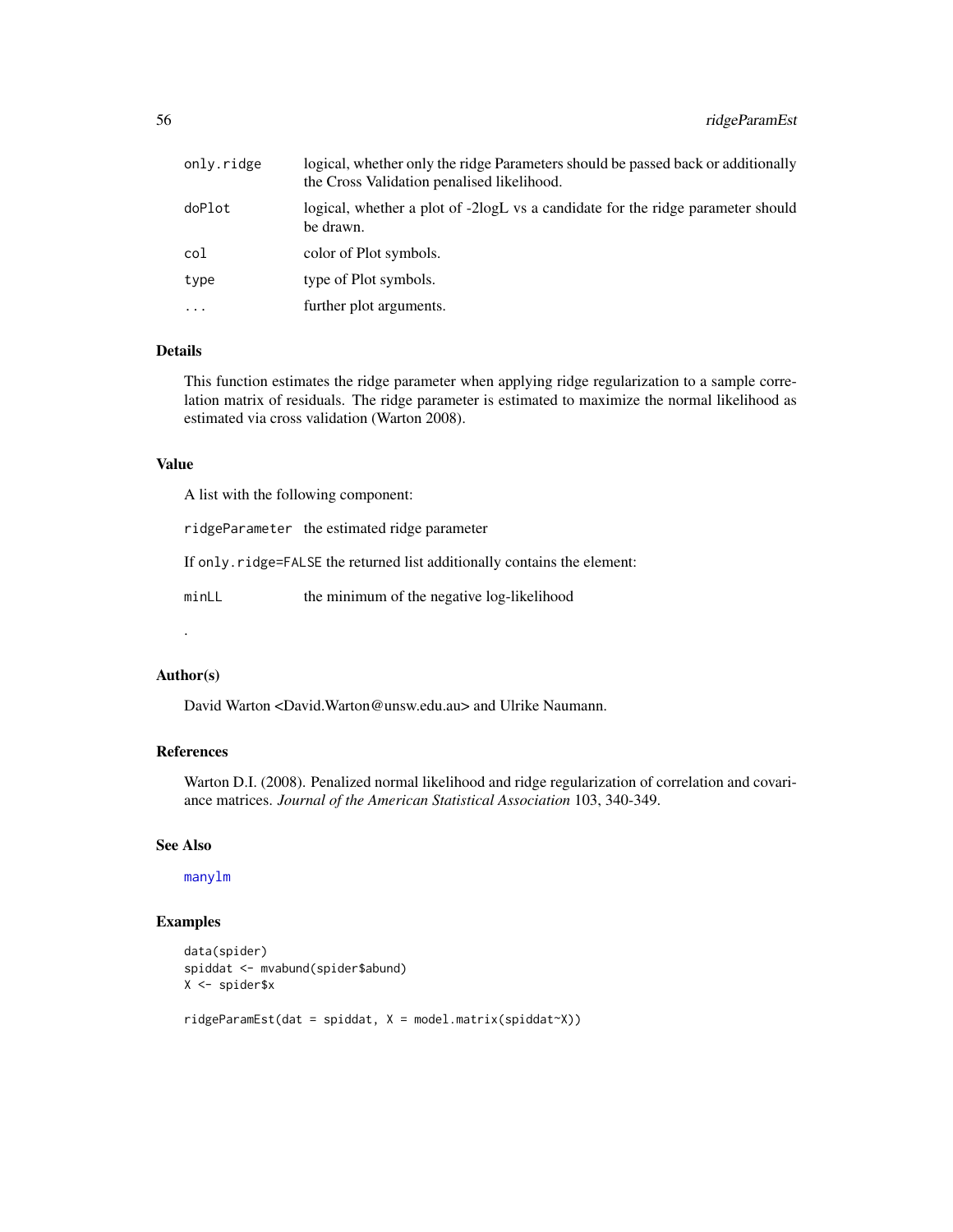# Description

Calculate a shift to add to overlapping points in plots for better visibility

# Usage

```
shiftpoints(x, y, sh=( max(x)-min(x))/100, centered=TRUE, method=1, reg=6,
na.rm=TRUE)
```
### Arguments

| logical, whether the shift is centered at 0, if FALSE the shift will be positive only. |
|----------------------------------------------------------------------------------------|
|                                                                                        |
|                                                                                        |
|                                                                                        |
|                                                                                        |

### Details

This function is similar to [jitter](#page-0-0) but is defines for points in a two-dimensional plot. In contrast to jitter only the points with ties have a shift different from 0. The method to calculate the shift is therefore not based on random numbers.

If method=1 (default) the individual shift will be selected so that the shift range is sh, without regard of the number of overlapping points

method=2 means that for up to reg overlapping values a fixed shift of sh/reg is used

# Value

Returns an array of shift values with the same dimension as x.

### Author(s)

Ulrike Naumann and David Warton <David.Warton@unsw.edu.au>.

### See Also

[plot.mvabund](#page-43-0) , [plot.mvformula](#page-43-1), [jitter](#page-0-0).

```
shiftpoints( x=c(1:5, 1:10), y=c(2:6, 1:10) )
```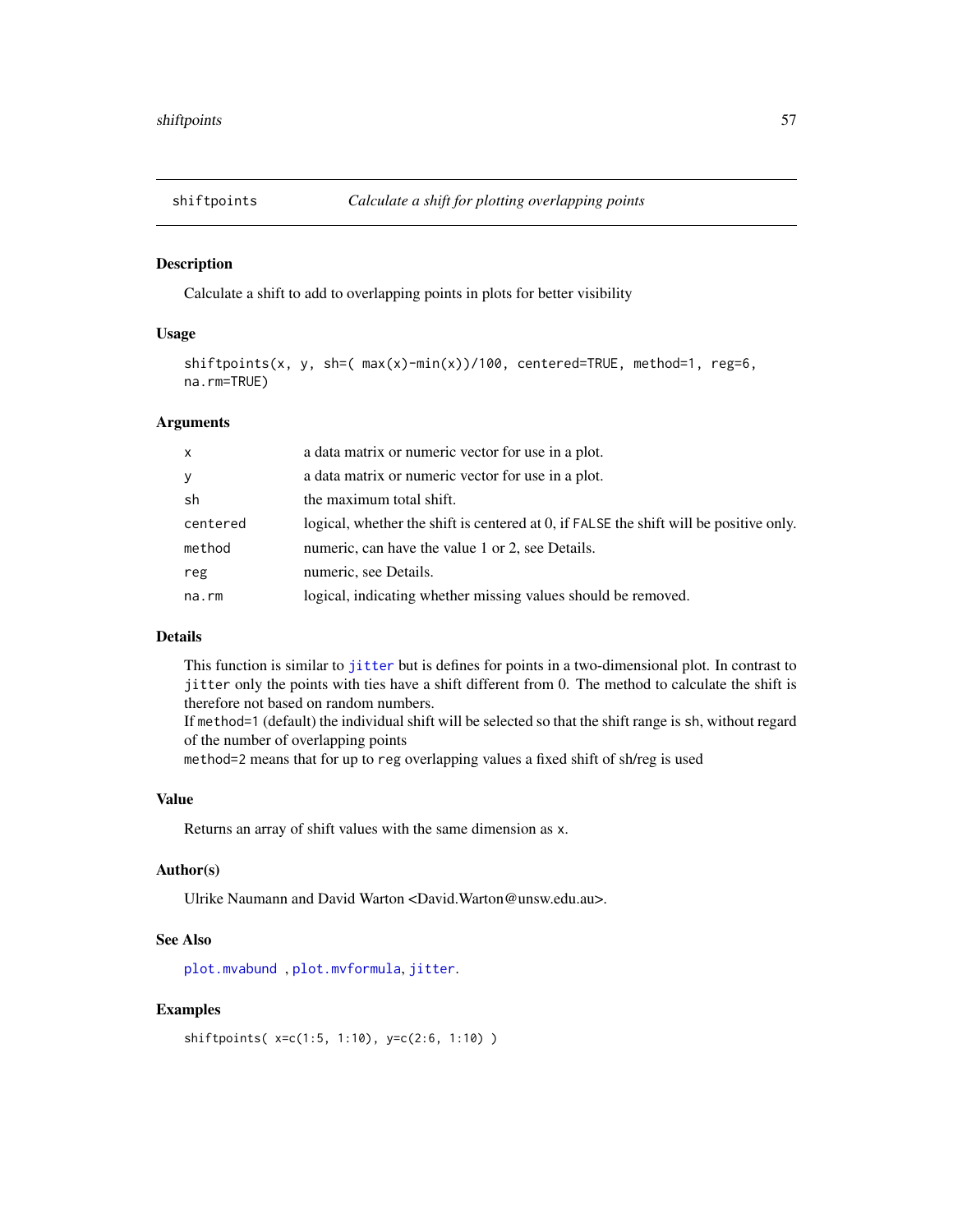### Description

This dataset contains a list with abundance data of species and a factor variable.

#### Usage

data(solberg)

# Format

A list containing the elements

abund a data frame containing 12 rows and has 53 variables, corresponding to the species. It has the following variables: Paramesacanthion\_sp., Halalaimus\_sp., Viscosia\_sp., Symplocostoma\_sp., Bathylaimus\_inermis, Bathylaimus\_sp., Rhabdodemania\_sp., Pandolaimus\_latilaimus, Halanonchus\_sp. , Trefusia\_sp., Chromadora\_sp., Dichromadora\_sp., Neochromadora\_sp., Prochromadorella\_sp., Neotonchus\_sp., Marylynnia\_complexa, Paracanthonchus\_sp., Cyatholaimidae\_un ., Choniolaimus\_papillatus, Halichoanolaimus\_dolichurus, Richtersia\_inaequalis, Dorylaimopsis\_punctatus, Sabatieria\_longicaudata, Sabatieria\_punctata, Sabatieria\_sp., Setosabieria\_hilarula, Chromaspirina\_sp., Molgolaimus\_sp., Spirinia\_parasitifera, Aponema\_torosa, Microlaimus\_sp.1, Microlaimus\_sp.2, Camacolaimus\_sp., Leptolaimus\_elegans, Monhystera\_sp., Amphimonhystera\_sp., Daptonema\_sp.1, Daptonema\_sp.2, Daptonema\_sp.3, Theristus\_aff\_acer, Xyalidae\_un., Sphaerolaimus\_macrocirculus, Sphaerolaimus\_paradoxus, Desmolaimus\_sp., Eleutherolaimus\_sp., Eumorpholaimus\_sp., Terschellingia\_longicaudata, Paralinhomoeus\_conicaudatus, Linhomieidae\_un.A, Linhomieidae\_un.B, Axonolaimus\_sp., Odontophora\_sp., Unidentified

x a factor with the levels control, high, low

# Details

The abundance of each species was measured as the count of the number of organisms in the sample.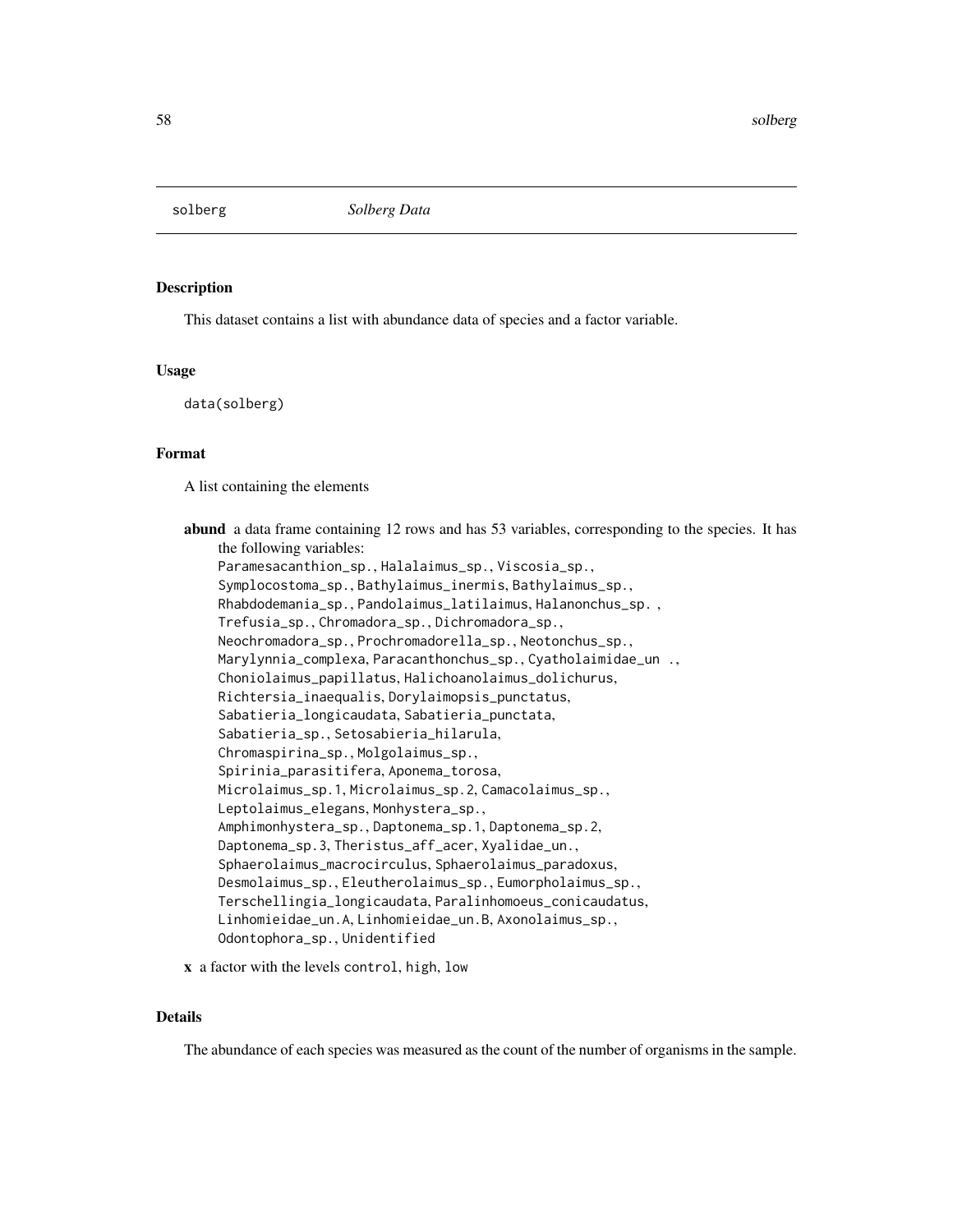#### spider 59 between 1990s and 2000s and 2000s and 2000s and 2000s and 2000s and 2000s and 2000s and 2000s and 20

### References

Gee J. M., Warwick R. M., Schaanning M., Berge J. A. and Ambrose W. G. Jr (1985) Effects of organic enrichment on meiofaunal abundance and community structure in sublittoral soft sediments. *Journal of Experimental Marine Biology and Ecology*. 91(3), 247-262.

### Examples

```
data(solberg)
solbergdat <- mvabund( solberg$abund )
treatment <- solberg$x
## Create a formula for multivariate abundance data:
foo.sol <- mvformula( solbergdat ~ treatment )
## Fit a multivariate linear model:
lm.solberg <- manylm(foo.sol)
lm.solberg
```
spider *Spider data*

#### Description

data from spider2 directory, CANOCO FORTRAN package.

### Usage

data(spider)

# Format

A list containing the elements

abund A data frame with 28 observations of abundance of 12 hunting spider species

x A matrix of six (transformed) environmental variables at each of the 28 sites.

The data frame abund has the following variables

Alopacce (numeric) Abundance of the species Alopecosa accentuata

Alopcune (numeric) Abundance of the species Alopecosa cuneata

Alopfabr (numeric) Abundance of the species Alopecosa fabrilis

Arctlute (numeric) Abundance of the species Arctosa lutetiana

Arctperi (numeric) Abundance of the species Arctosa perita

Auloalbi (numeric) Abundance of the species Aulonia albimana

Pardlugu (numeric) Abundance of the species Pardosa lugubris

Pardmont (numeric) Abundance of the species Pardosa monticola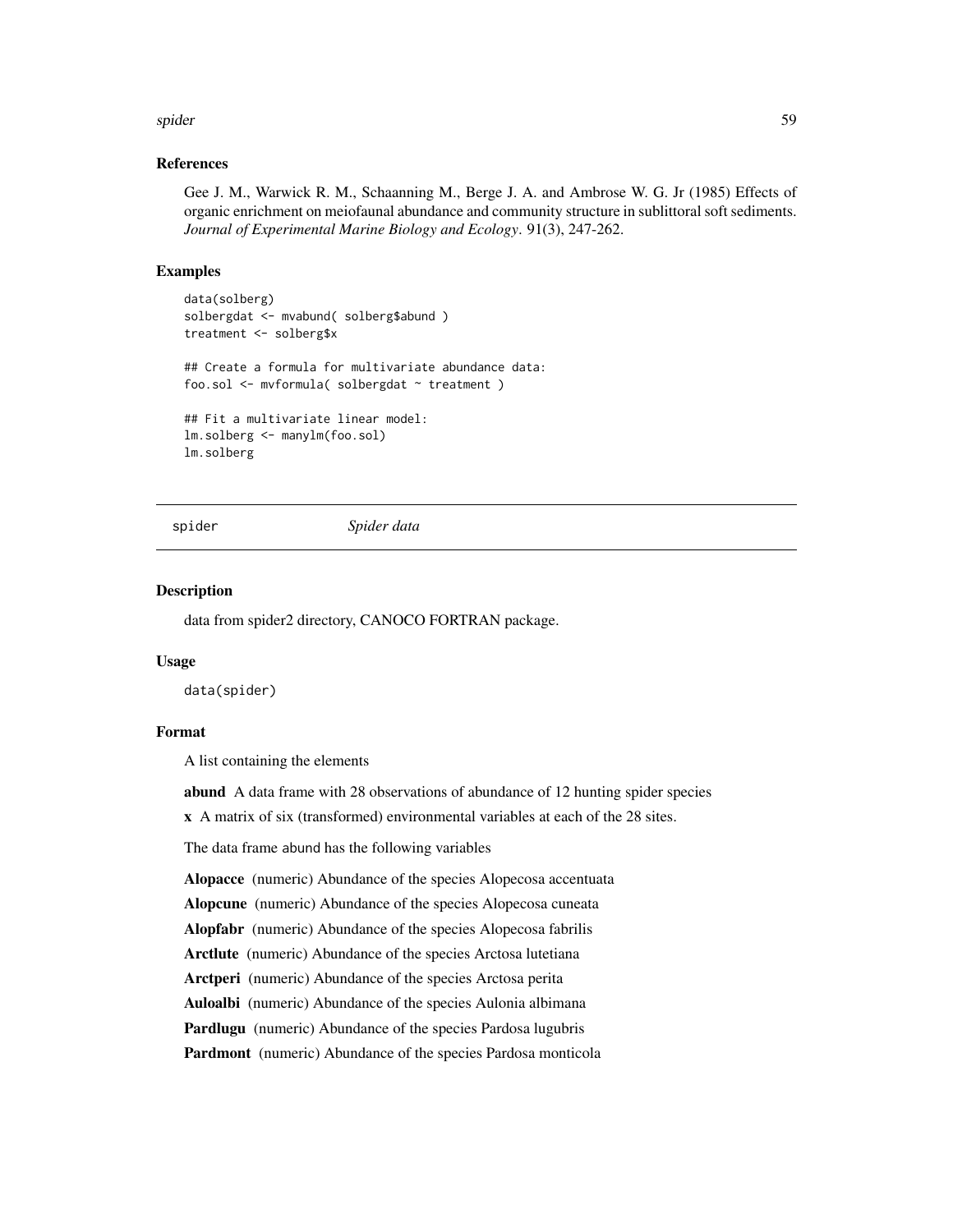Pardnigr (numeric) Abundance of the species Pardosa nigriceps

Pardpull (numeric) Abundance of the species Pardosa pullata

Trocterr (numeric) Abundance of the species Trochosa terricola

Zoraspin (numeric) Abundance of the species Zora spinimana

The matrix x has the following variables

soil.dry (numeric) Soil dry mass

bare.sand (numeric) Cover bare sand

fallen.leaves (numeric) Cover fallen leaves / twigs

moss (numeric) Cover moss

herb.layer (numeric) Cover herb layer

reflection (numeric) Reflection of the soil surface with a cloudless sky

These variables have already been  $log(x+1)$ -transformed.

# Details

The abundance of each species was measured as a count of the number of organisms in the sample.

### Source

Data attributed to van der Aart & Smeenk-Enserink (1975), obtained from the spider2 directory, CANOCO FORTRAN package.

### References

ter Braak, C. J. F. and Smilauer, P. (1998) CANOCO reference manual and user's guide to CANOCO for Windows: software for canonical community ordination (version 4). Microcomputer Power, New York, New York, USA.

van der Aart, P. J. M., and Smeenk-Enserink, N. (1975) Correlations between distributions of hunting spiders (Lycos- idae, Ctenidae) and environmental characteristics in a dune area. *Netherlands Journal of Zoology* 25, 1-45.

# Examples

```
require(graphics)
data(spider)
```
spiddat <- as.mvabund(spider\$abund)

plot(spiddat)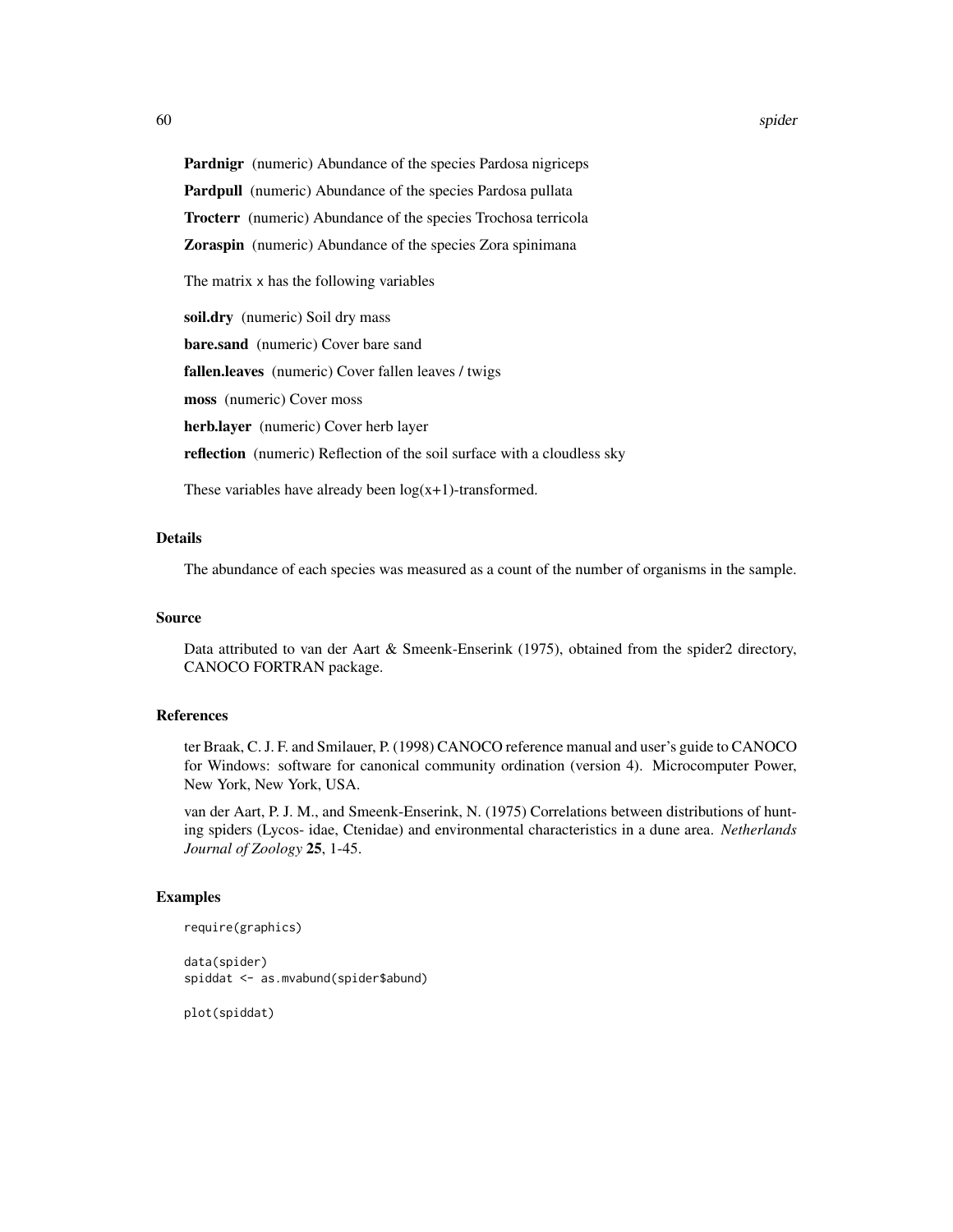summary.manyglm *Summarizing Multivariate Generalized Linear Model Fits for Abundance Data*

# Description

summary method for class "manyglm".

# Usage

```
## S3 method for class 'manyglm'
summary(object, resamp="pit.trap", test="wald",
        p.uni="none", nBoot=1000, cor.type=object$cor.type,
show.cor = FALSE, show.est=FALSE, show.residuals=FALSE,
symbolic.cor = FALSE, show.time=FALSE, show.warning=FALSE,...)
## S3 method for class 'summary.manyglm'
print(x, \ldots)
```
# Arguments

| object                             | an object of class manyglm, typically the result of a call to manyglm.                                                                                                                                                           |  |
|------------------------------------|----------------------------------------------------------------------------------------------------------------------------------------------------------------------------------------------------------------------------------|--|
| resamp                             | the method of resampling used. Can be one of "case", "perm.resid", "monte-<br>carlo" or "pit.trap" (default). See Details.                                                                                                       |  |
| test                               | the test to be used. If cor. type="I", this can be one of "wald" for a Wald-Test<br>or "score" for a Score-Test or "LR" for a Likelihood-Ratio-Test, otherwise only<br>"wald" and "score" is allowed. The default value is "LR". |  |
| p.uni                              | whether to calculate univariate test statistics and their P-values, and if so, what<br>type. This can be one of the following options.<br>"none" = No univariate $P$ -values (default)                                           |  |
|                                    | "unadjusted" = $A$ test statistic and (ordinary unadjusted) P-value are reported for<br>each response variable.<br>"adjusted" = Univariate P-values are adjusted for multiple testing, using a step-                             |  |
|                                    | down resampling procedure.                                                                                                                                                                                                       |  |
| nBoot                              | the number of Bootstrap iterations, default is nBoot=999.                                                                                                                                                                        |  |
| cor.type                           | structure imposed on the estimated correlation matrix under the fitted model.<br>Can be "I"(default), "shrink", or "R". See Details.                                                                                             |  |
| show.cor, show.est, show.residuals |                                                                                                                                                                                                                                  |  |
|                                    | logical, if TRUE, the correlation matrix of the estimated parameters, or the esti-<br>mated model parameters, or the residual summary is shown.                                                                                  |  |
| symbolic.cor                       | logical. If TRUE, the correlation is printed in a symbolic form (see symnum)<br>rather than in numerical format.                                                                                                                 |  |
| show.time                          | Whether to display timing information for the resampling procedure: "none"<br>shows none, "all" shows all timing information and "total" shows only the over-<br>all time taken for the tests.                                   |  |
| show.warning                       | logical. Whether to display warnings in the operation procedure.                                                                                                                                                                 |  |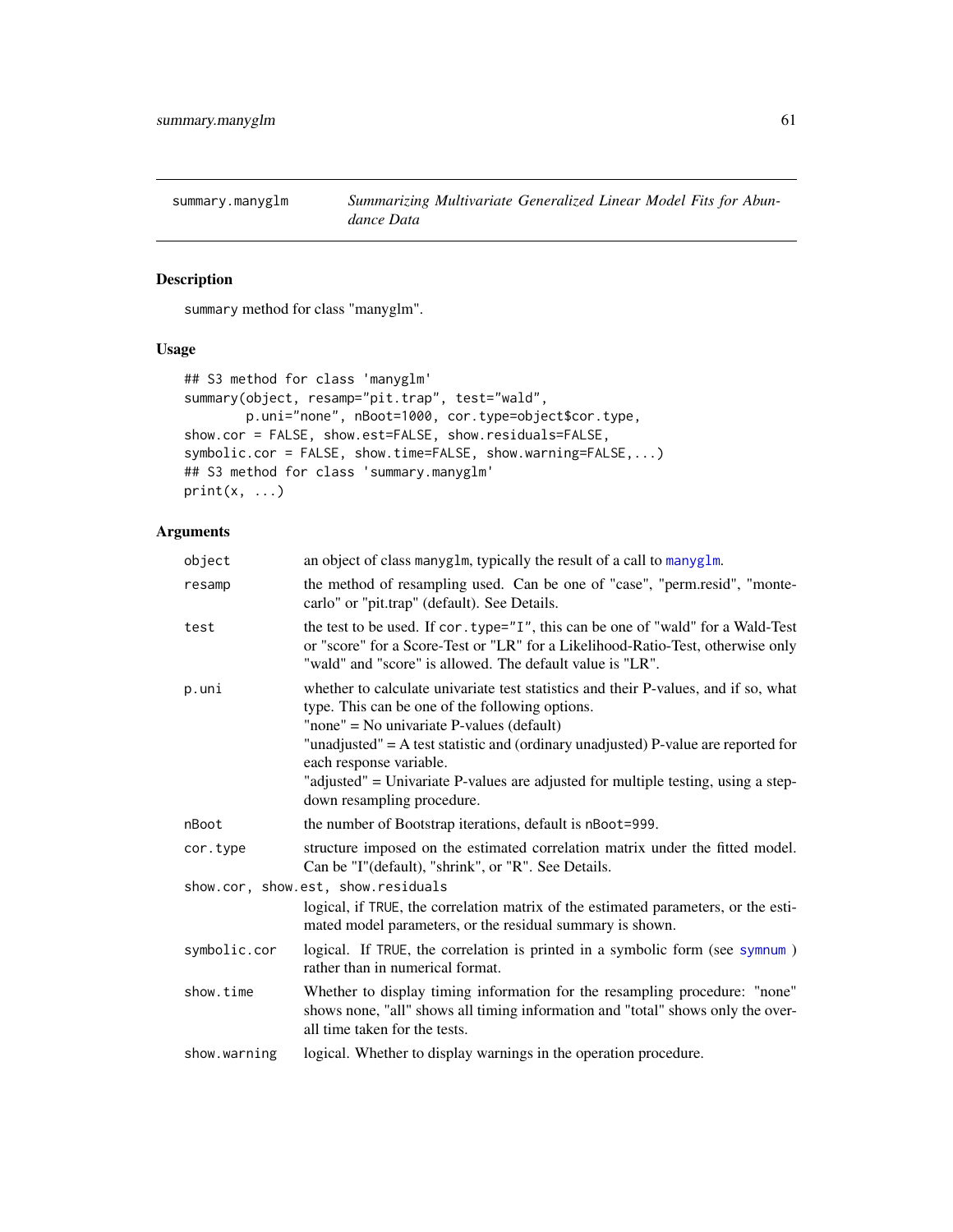... for summary.manyglm method, these are additional arguments including: rep.seed - logical. Whether to fix random seed in resampling data. Useful for simulation or diagnostic purposes.

> bootID - this matrix should be integer numbers where each row specifies bootstrap id's in each resampling run. When bootID is supplied, nBoot is set to the number of rows in bootID. Default is NULL.

for print.summary.manyglm method, these are optional further arguments passed to or from other methods. See print. summary.glm for more details.

x an object of class "summary.manyglm", usually, a result of a call to summary.manyglm.

# Details

The summary.manyglm function returns a table summarising the statistical significance of each multivariate term specified in the fitted manyglm model (Warton (2011)). For each model term, it returns a test statistic as determined by the argument test, and a P-value calculated by resampling rows of the data using a method determined by the argument resamp. Of the four possible resampling methods, three (case, residual permutation and parametric boostrap) are described in more detail in Davison and Hinkley (1997, chapter 6), but the default (PIT-trap) is a new method (in review) which bootstraps probability integral transform residuals, and which we have found to give the most reliable Type I error rates. All methods involve resampling under the alternative hypothesis. These methods ensure approximately valid inference even when the mean-variance relationship or the correlation between variables has been misspecified. Standardized pearson residuals (see [manyglm](#page-25-0) are currently used in residual permutation, and where necessary, resampled response values are truncated so that they fall in the required range (e.g. counts cannot be negative). However, this can introduce bias, especially for family=binomial, so we advise extreme caution using perm.resid for presence/absence data. If resamp="none", p-values cannot be calculated, however the test statistics are returned.

If you have a specific hypothesis of primary interest that you want to test, then you should use the [anova.manyglm](#page-7-0) function, which can resample rows of the data under the null hypothesis and so usually achieves a better approximation to the true significance level.

For information on the different types of data that can be modelled using [manyglm](#page-25-0), see manyglm. To check model assumptions, use [plot.manyglm](#page-40-1).

Multivariate test statistics are constructed using one of three methods: a log-likelihood ratio statistic test="LR", for example as in Warton et. al. (2012), or a Wald statistic test="wald" or a Score statistic test="score". "LR" has good properties, but is only available when cor.type="I".

The default Wald test statistic makes use of a generalised estimating equations (GEE) approach, estimating the covariance matrix of parameter estimates using a sandwich-type estimator that assumes the mean-variance relationship in the data is correctly specified and that there is an unknown but constant correlation across all observations. Such assumptions allow the test statistic to account for correlation between variables but to do so in a more efficient way than traditional GEE sandwich estimators (Warton 2008a). The common correlation matrix is estimated from standardized Pearson residuals, and the method specified by cor.type is used to adjust for high dimensionality.

The Wald statistic has problems for count data and presence-absence data when there are zero parameters, so is not recommended for multi-sample tests, where such situations are common.

The summary.manyglm function is designed specifically for high-dimensional data (that, is when the number of variables p is not small compared to the number of observations N). In such instances a correlation matrix is computationally intensive to estimate and is numerically unstable, so by default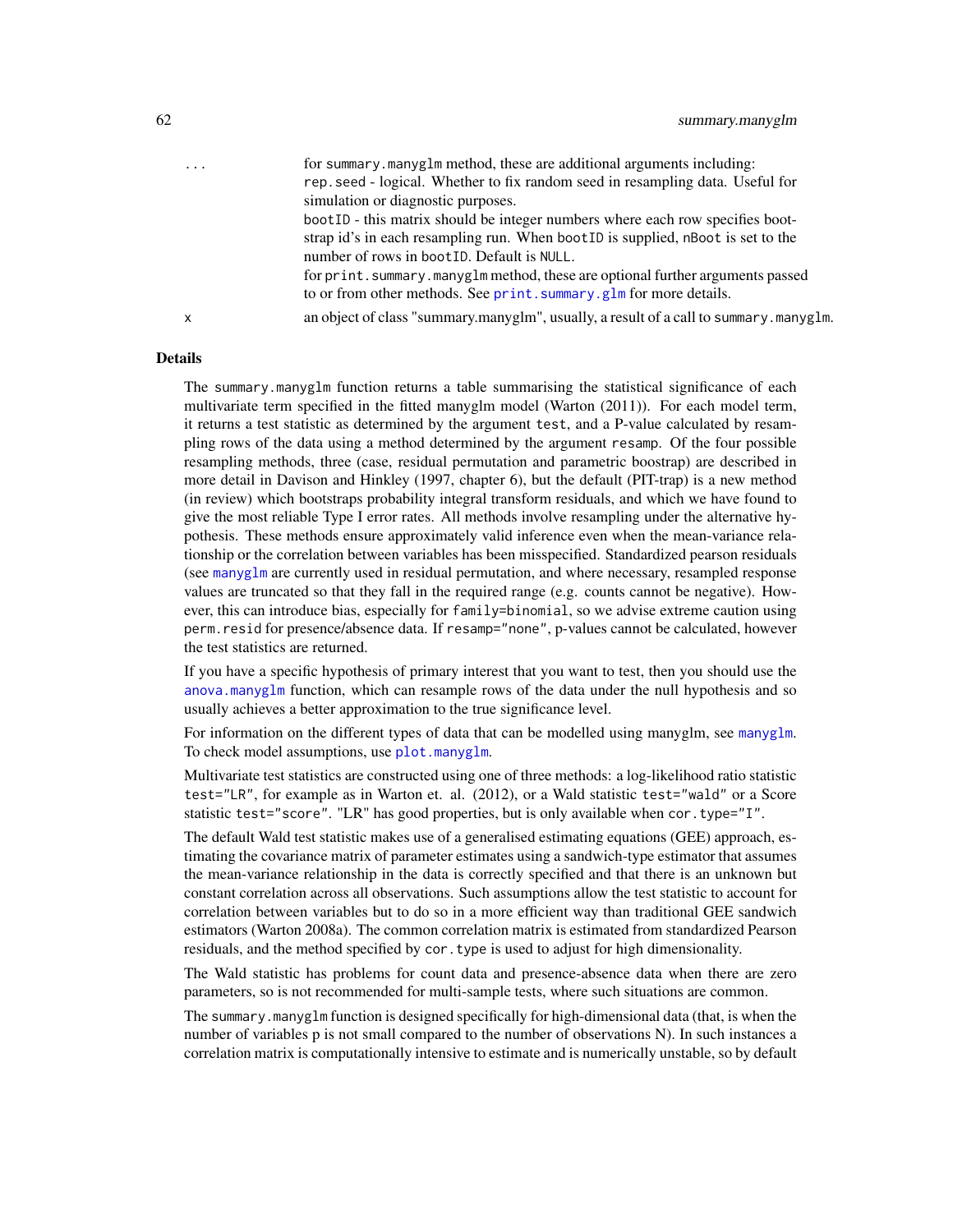the test statistic is calculated assuming independence of variables (cor.type="I"). Note however that the resampling scheme used ensures that the P-values are approximately correct even when the independence assumption is not satisfied. However if it is computationally feasible for your dataset, it is recommended that you use cor.type="shrink" to account for correlation between variables, or cor.type="R" when p is small. The cor.type="R" option uses the unstructured correlation matrix (only possible when  $N > p$ ), such that the standard classical multivariate test statistics are obtained. Note however that such statistics are typically numerically unstable and have low power when p is not small compared to N.

The cor.type="shrink" option applies ridge regularisation (Warton (2008b)), shrinking the sample correlation matrix towards the identity, which improves its stability when p is not small compared to N. This provides a compromise between "R" and "I", allowing us to account for correlation between variables, while using a numerically stable test statistic that has good properties.

The shrinkage parameter is an attribute of the [manyglm](#page-25-0) object. For a Wald test, the sample correlation matrix of the alternative model is used to calculate the test statistics. So object\$shrink.param is used. For a Score test, the sample correlation matrix of the null model is used to calculate the test statistics. So shrink.param of the null model is used instead. If cor.type=="shrink" but object\$shrink.param is not available, for example object\$cor.type!="shrink", then the shrinkage parameter will be estimated by cross-validation using the multivariate normal likelihood function (see [ridgeParamEst](#page-54-0) and (Warton 2008b)) in the summary test.

Rather than stopping after testing for multivariate effects, it is often of interest to find out which response variables express significant effects. Univariate statistics are required to answer this question, and these are reported if requested. Setting p.uni="unadjusted" returns resampling-based univariate P-values for all effects as well as the multivariate P-values, whereas p.uni="adjusted" returns adjusted P-values (that have been adjusted for multiple testing), calculated using a stepdown resampling algorithm as in Westfall & Young (1993, Algorithm 2.8). This method provides strong control of family-wise error rates, and makes use of resampling (using the method controlled by resamp) to ensure inferences take into account correlation between variables.

#### Value

summary.manyglm returns an object of class "summary.manyglm", a list with components

| call          | the component from object.                                                                                                                                                                                               |
|---------------|--------------------------------------------------------------------------------------------------------------------------------------------------------------------------------------------------------------------------|
| terms         | the terms object used.                                                                                                                                                                                                   |
| family        | the component from object.                                                                                                                                                                                               |
| deviance      | the component from object.                                                                                                                                                                                               |
| aic           | Akaike's An Information Criterion, minus twice the maximized log-likelihood<br>plus twice the number of coefficients (except for negative binomial and quasipois-<br>son family, assuming that the dispersion is known). |
| df.residual   | the component from object.                                                                                                                                                                                               |
| null.deviance | the component from object.                                                                                                                                                                                               |
| df.null       | the component from object.                                                                                                                                                                                               |
| dev11         | minus twice the maximized log-likelihood                                                                                                                                                                                 |
| iter          | the number of iterations that were used in many $g \ln m$ for the estimation of the<br>model parameters.                                                                                                                 |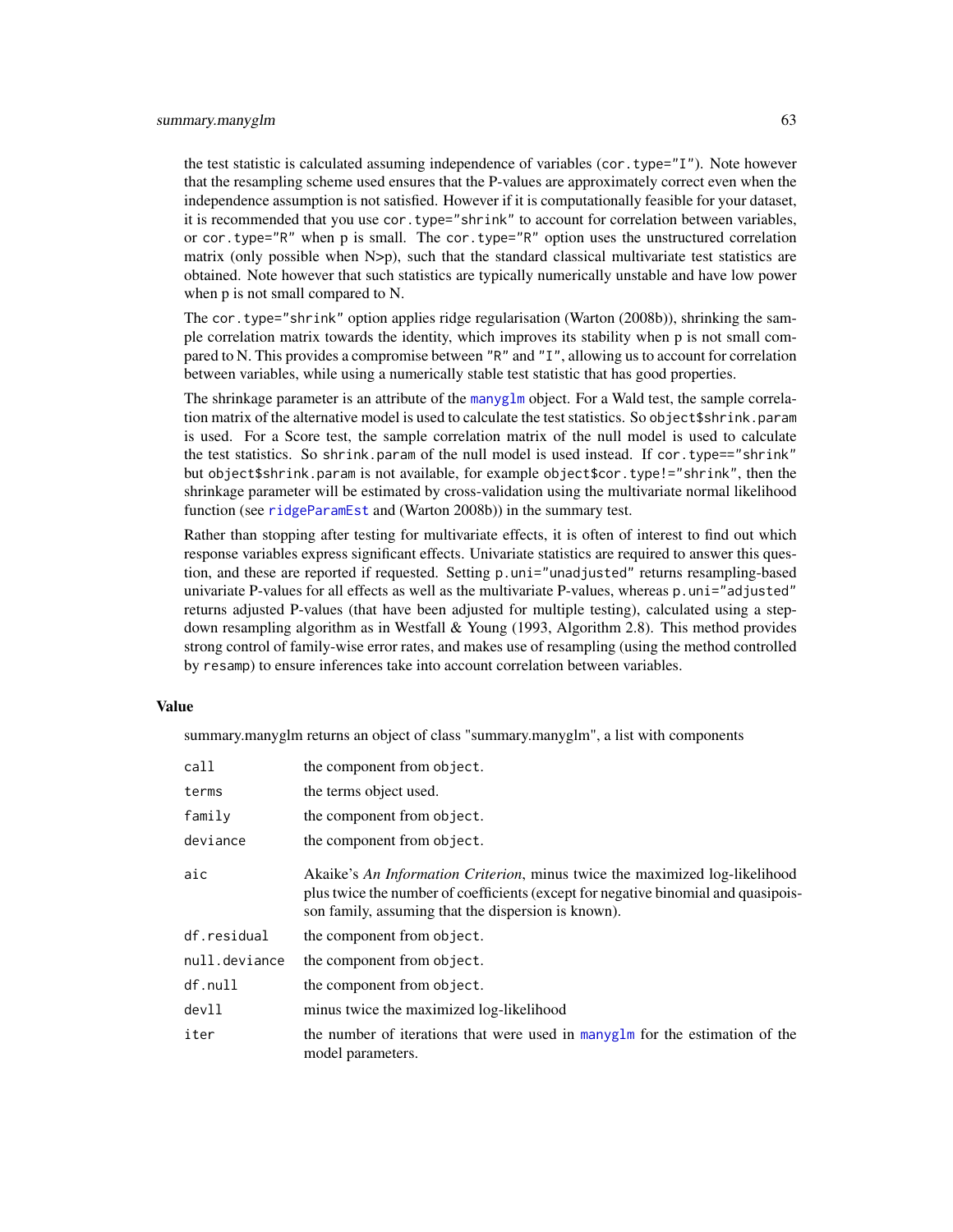| p.uni               | the supplied argument.                                                                                                                         |
|---------------------|------------------------------------------------------------------------------------------------------------------------------------------------|
| nBoot               | the supplied argument.                                                                                                                         |
| resample            | the supplied argument.                                                                                                                         |
| na.action           | the nation used in the manyglm object, if applicable                                                                                           |
|                     | show.residuals the supplied argument.                                                                                                          |
| show.est            | the supplied argument.                                                                                                                         |
| compositional       | logical. Whether a test for compositional effects was performed.                                                                               |
| test                | the supplied argument.                                                                                                                         |
| cor.type            | the supplied argument.                                                                                                                         |
| method              | the method used in manyglm. Either "glm.fit" or "manyglm.fit"                                                                                  |
| theta.method        | the method used for the estimation of the nuisance parameter theta.                                                                            |
| manyglm.args        | a list of control parameters from manyglm.                                                                                                     |
| rankX               | the rank of the design matrix.                                                                                                                 |
| covstat             | the supplied argument.                                                                                                                         |
|                     | deviance.resid the deviance residuals.                                                                                                         |
| est                 | the estimated model coefficients                                                                                                               |
| s.err               | the Scaled Variance                                                                                                                            |
| shrink.param        | the shrinkage parameter. Either the value of the argument with the same name<br>or if this was not supplied the estimated shrinkage parameter. |
| n.bootsdone         | the number of bootstrapping iterations that were done, i.e. had no error.                                                                      |
| coefficients        | the matrix of coefficients, standard errors, z-values and p-values. Aliased coef-<br>ficients are omitted.                                     |
| stat.iter           | if the argument stat.iter is set to TRUE the test statistics in the resampling<br>iterations.                                                  |
| statj.iter          | if the argument stat.iter is set to TRUE the univariate test statistics in the<br>resampling iterations.                                       |
| aliased             | named logical vector showing if the original coefficients are aliased.                                                                         |
| dispersion          | either the supplied argument or the inferred/estimated dispersion if the latter is<br>NULL.                                                    |
| df                  | a 3-vector of the rank of the model and the number of residual degrees of free-<br>dom, plus number of non-aliased coefficients.               |
| overall.n.bootsdone |                                                                                                                                                |
|                     | the number of bootstrap iterations without errors that were done in the overall<br>test                                                        |
| statistic           | a table containing test statistics, p values and degrees of freedom for the overall<br>test                                                    |
| overall.stat.iter   |                                                                                                                                                |
|                     | if the argument stat. iter is set to TRUE the test statistics of the overall tests in<br>the resampling iterations.                            |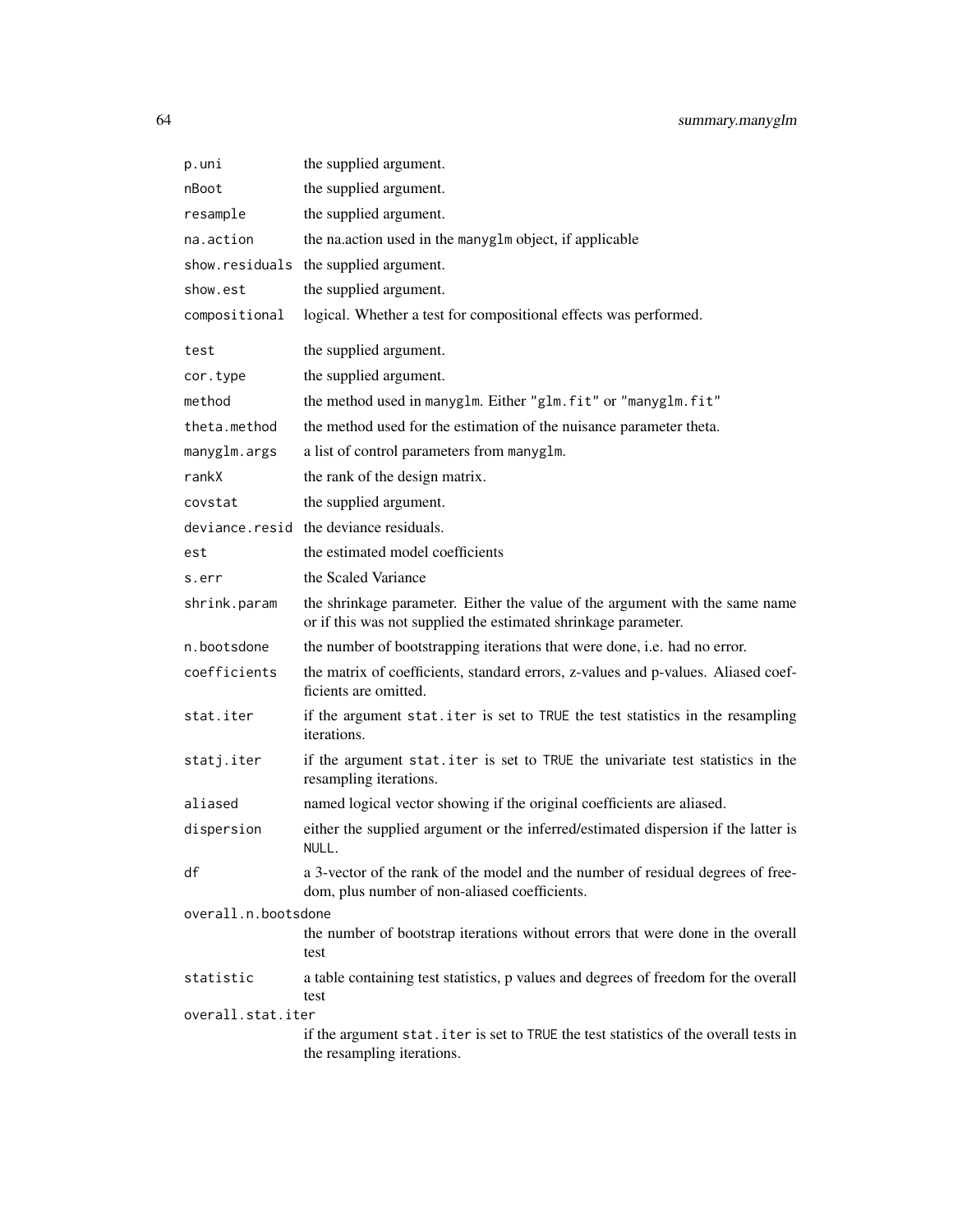| overall.statj.iter |                                                                                                                               |
|--------------------|-------------------------------------------------------------------------------------------------------------------------------|
|                    | if the argument stat.iter is set to TRUE the univariate test statistics of the<br>overall tests in the resampling iterations. |
| cov.unscaled       | the unscaled (dispersion $= 1$ ) estimated covariance matrix of the estimated<br>coefficients.                                |
| cov.scaled         | ditto, scaled by dispersion.                                                                                                  |
| correlation        | (only if the argument show.cor = $TRUE$ .) The estimated correlations of the<br>estimated coefficients.                       |
| symbolic.cor       | (only if show.cor = TRUE.) The value of the argument symbolic.cor.                                                            |

#### Author(s)

Yi Wang, David Warton <David.Warton@unsw.edu.au> and Ulrike Naumann.

### References

Warton D.I. (2011). Regularized sandwich estimators for analysis of high dimensional data using generalized estimating equations. *Biometrics*, 67(1), 116-123.

Warton D.I. (2008a). Penalized normal likelihood and ridge regularization of correlation and covariance matrices. *Journal of the American Statistical Association* 103, 340-349.

Warton D.I. (2008b). Which Wald statistic? Choosing a parameterisation of the Wald statistic to maximise power in *k*-sample generalised estimating equations. *Journal of Statistical Planning and Inference*, 138, 3269-3282.

Warton D. I., Wright S., and Wang, Y. (2012). Distance-based multivariate analyses confound location and dispersion effects. *Methods in Ecology and Evolution*, 3(1), 89-101.

Davison, A. C. and Hinkley, D. V. (1997) *Bootstrap Methods and their Application*, Cambridge University Press, Cambridge.

Westfall, P. H. and Young, S. S. (1993) *Resampling-based multiple testing.* John Wiley & Sons, New York.

Wu, C. F. J. (1986) Jackknife, Bootstrap and Other Resampling Methods in Regression Analysis. *The Annals of Statistics* 14:4, 1261-1295.

# See Also

[manyglm](#page-25-0), [anova.manyglm](#page-7-0).

```
data(spider)
spiddat <- mvabund(spider$abund)
X <- spider$x
## Estimate the coefficients of a multivariate glm
glm.spid <- manyglm(spiddat[,1:3]~X, family="negative.binomial")
## Estimate the statistical significance of different multivariate terms in
```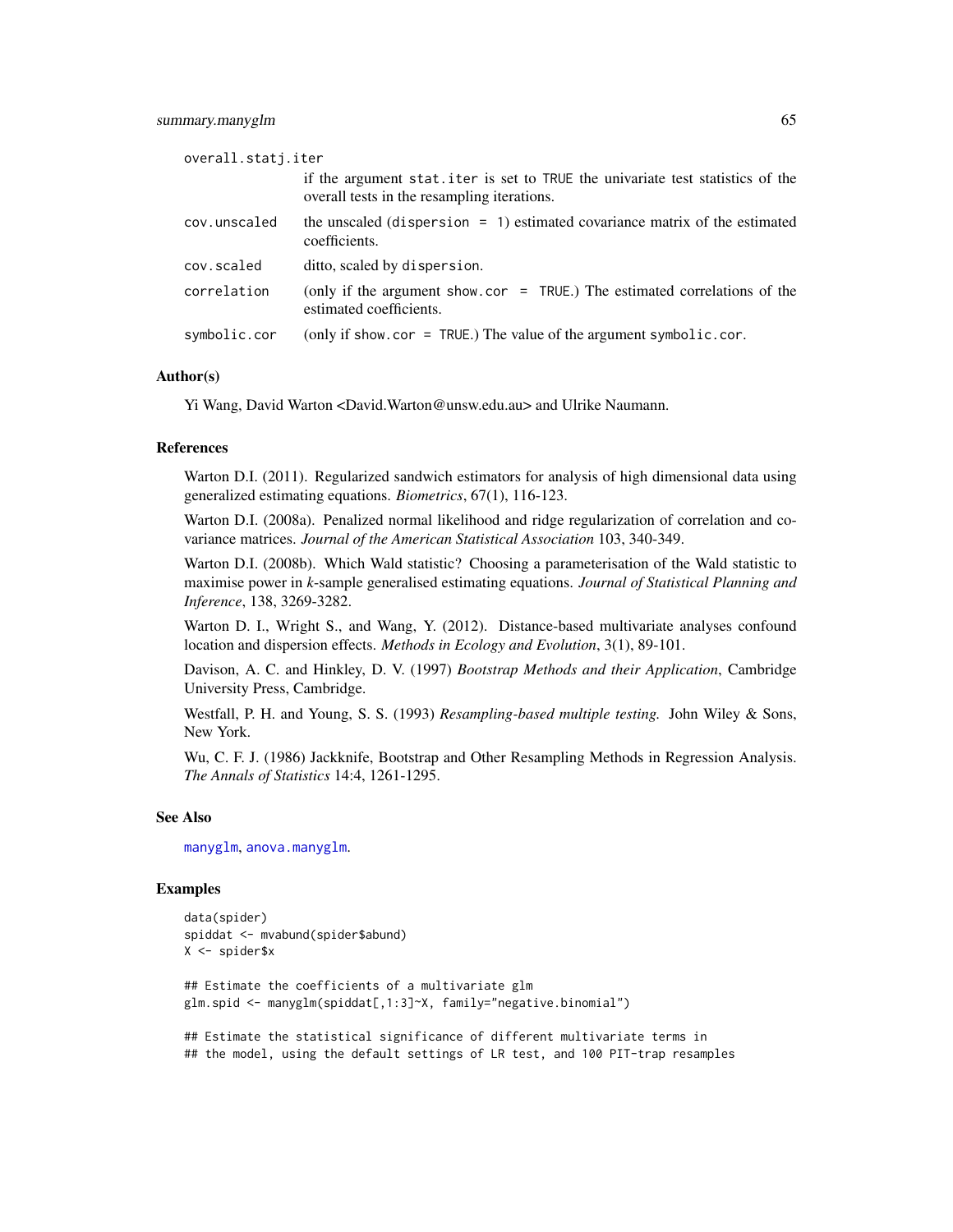```
summary(glm.spid, show.time=TRUE)
## Repeat with the parametric bootstrap and wald statistics
summary(glm.spid, resamp="monte.carlo", test="wald", nBoot=300)
```
summary.manylm *Summarizing Linear Model Fits for Multivariate Abundance Data*

# Description

summary method for class "manylm" - computes a table summarising the statistical significance of different multivariate terms in a linear model fitted to high-dimensional data, such as multivariate abundance data in ecology.

### Usage

```
## S3 method for class 'manylm'
summary(object, nBoot=1000, resamp="residual",
   test="F", cor.type=object$cor.type, shrink.param=NULL,
   p.uni="none", studentize=TRUE, R2="h", show.cor = FALSE,
   show.est=FALSE, show.residuals=FALSE, symbolic.cor=FALSE,
   tol=1.0e-6, ... )
## S3 method for class 'summary.manylm'
print(
   x, \text{ digits} = \text{max}(\text{getOption}("digits") - 3, 3),signif.stars=getOption("show.signif.stars"),
   dig.tst=max(1, min(5, digits - 1)),eps.Pvalue=.Machine$double.eps, ... )
```
### Arguments

| object       | an object of class "manylm", usually, a result of a call to manylm.                                                                                                                                                                                                                                                             |
|--------------|---------------------------------------------------------------------------------------------------------------------------------------------------------------------------------------------------------------------------------------------------------------------------------------------------------------------------------|
| nBoot        | the number of Bootstrap iterations, default is nBoot=1000.                                                                                                                                                                                                                                                                      |
| resamp       | the method of resampling used. Can be one of "case" (not yet available), "residual"<br>(default), "perm.resid", "score" or "none". See Details.                                                                                                                                                                                 |
| test         | the test to be used. Possible values are: " $LR$ " = likelihood ratio statistic (default)<br>and $"F" = Lawley-Hotelling trace statistic.$<br>Note that if all variables are assumed independent (cor. shrink="I") then "LR"<br>is equivalent to LR-IND and "F" is the sum-of-F statistics from Warton & Hud-<br>son $(2004)$ . |
| cor.type     | structure imposed on the estimated correlation matrix under the fitted model.<br>Can be "I"(default), "shrink", or "R". See Details.                                                                                                                                                                                            |
| shrink.param | shrinkage parameter to be used if cor. type="shrink". If not supplied, but<br>needed, it will be estimated from the data by Cross Validation using the normal<br>likelihood as in Warton (2008).                                                                                                                                |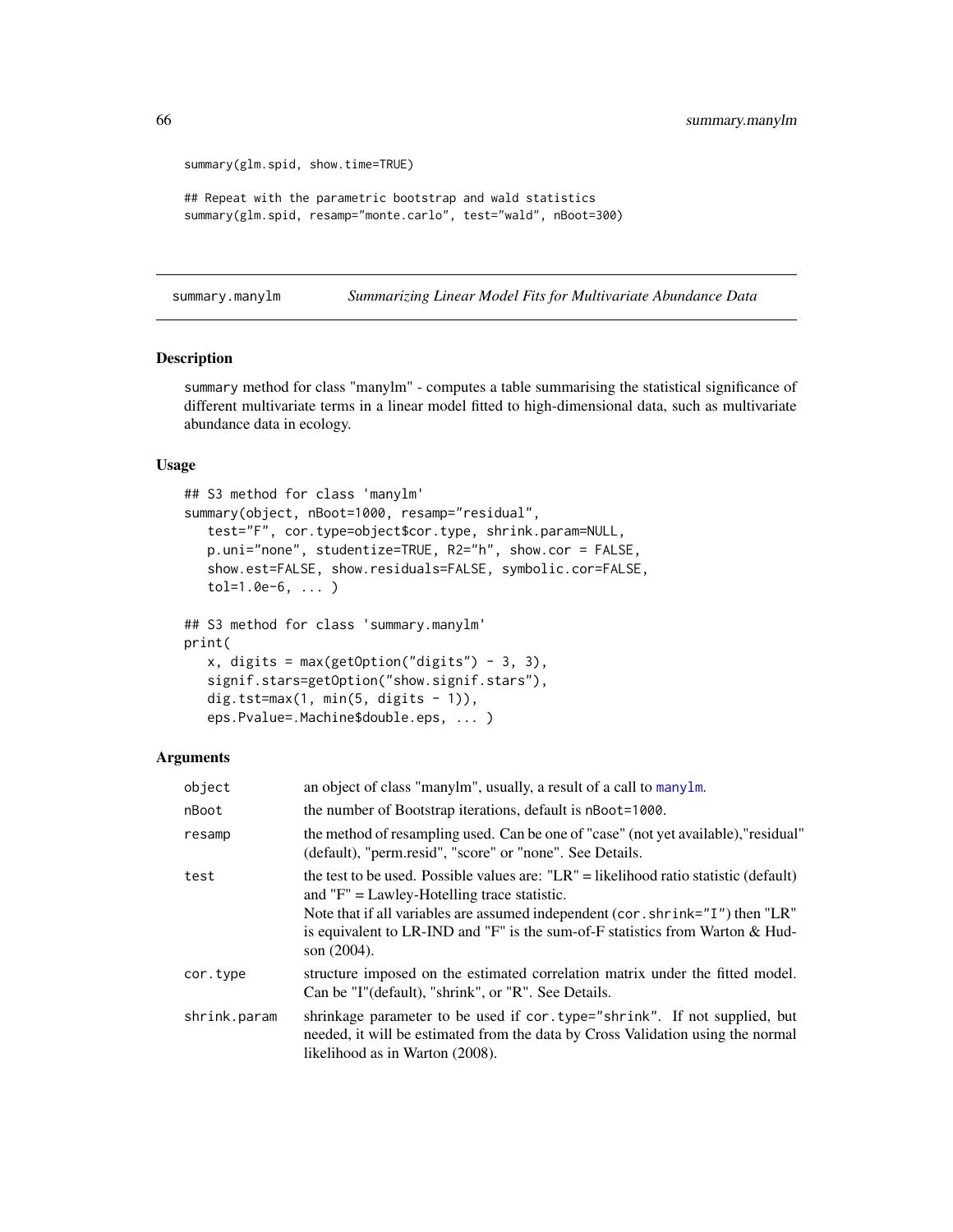| p.uni          | whether to calculate univariate test statistics and their P-values, and if so, what<br>type.<br>"none" = no univariate P-values (default)<br>"unadjusted" = a test statistic and (ordinary unadjusted) P-value is reported for<br>each response variable.<br>"adjusted" = Univariate P-values are adjusted for multiple testing, using a step-<br>down resampling procedure.                                                                                                                                                                                            |
|----------------|-------------------------------------------------------------------------------------------------------------------------------------------------------------------------------------------------------------------------------------------------------------------------------------------------------------------------------------------------------------------------------------------------------------------------------------------------------------------------------------------------------------------------------------------------------------------------|
| studentize     | logical, whether studentized residuals or residuals should beused for simulation<br>in the resampling steps. This option is not used in case resampling.                                                                                                                                                                                                                                                                                                                                                                                                                |
| R <sub>2</sub> | the type of $R^2$ (correlation coefficient) that should be shown, can be one of:<br>"h" = Hooper's $R^2 = tr(SST^2(-1)SSR)/p$<br>"v" = vector $R^2 = det(SSR)/det(SST)$<br>$n'' = none$                                                                                                                                                                                                                                                                                                                                                                                 |
| show.cor       | logical, if TRUE, the correlation matrix of the estimated parameters is returned<br>and printed.                                                                                                                                                                                                                                                                                                                                                                                                                                                                        |
| show.est       | logical. Whether to show the estimated model parameters.                                                                                                                                                                                                                                                                                                                                                                                                                                                                                                                |
| show.residuals | logical. Whether to show residuals/a residual summary.                                                                                                                                                                                                                                                                                                                                                                                                                                                                                                                  |
| symbolic.cor   | logical. If TRUE, print the correlations in a symbolic form rather than as numbers.                                                                                                                                                                                                                                                                                                                                                                                                                                                                                     |
| tol            | the tolerance used in estimations.                                                                                                                                                                                                                                                                                                                                                                                                                                                                                                                                      |
| x              | an object of class "summary.manylm", usually, a result of a call to summary.manylm.                                                                                                                                                                                                                                                                                                                                                                                                                                                                                     |
| digits         | the number of significant digits to use when printing.                                                                                                                                                                                                                                                                                                                                                                                                                                                                                                                  |
| signif.stars   | logical. If TRUE, 'significance stars' are printed for each coefficient.                                                                                                                                                                                                                                                                                                                                                                                                                                                                                                |
| dig.tst        | the number of digits to round the estimates of the model parameters.                                                                                                                                                                                                                                                                                                                                                                                                                                                                                                    |
| eps.Pvalue     | a numerical tolerance for the formatting of p values.                                                                                                                                                                                                                                                                                                                                                                                                                                                                                                                   |
| $\ddots$       | for summary.manyglm method, these are additional arguments including:<br>rep. seed - logical. Whether to fix random seed in resampling data. Useful for<br>simulation or diagnostic purposes.<br>bootID - this matrix should be integer numbers where each row specifies boot-<br>strap id's in each resampling run. When bootID is supplied, nBoot is set to the<br>number of rows in bootID. Default is NULL.<br>for print. summary.manyglm method, these are optional further arguments passed<br>to or from other methods. See print. summary.glm for more details. |

# Details

The summary.manylm function returns a table summarising the statistical significance of each multivariate term specified in the fitted manylm model. For each model term, it returns a test statistic as determined by the argument test, and a P-value calculated by resampling rows of the data using a method determined by the argument resamp. The four possible resampling methods are residualpermutation (Anderson and Robinson (2001)), score resampling (Wu (1986)), case and residual resampling (Davison and Hinkley (1997, chapter 6)), and involve resampling under the alternative hypothesis. These methods ensure approximately valid inference even when the correlation between variables has been misspecified, and for case and score resampling, even when the equal variance assumption of linear models is invalid. By default, studentized residuals  $(r_i/sqrt(1-h_i))$ are used in residual and score resampling, although raw residuals could be used via the argument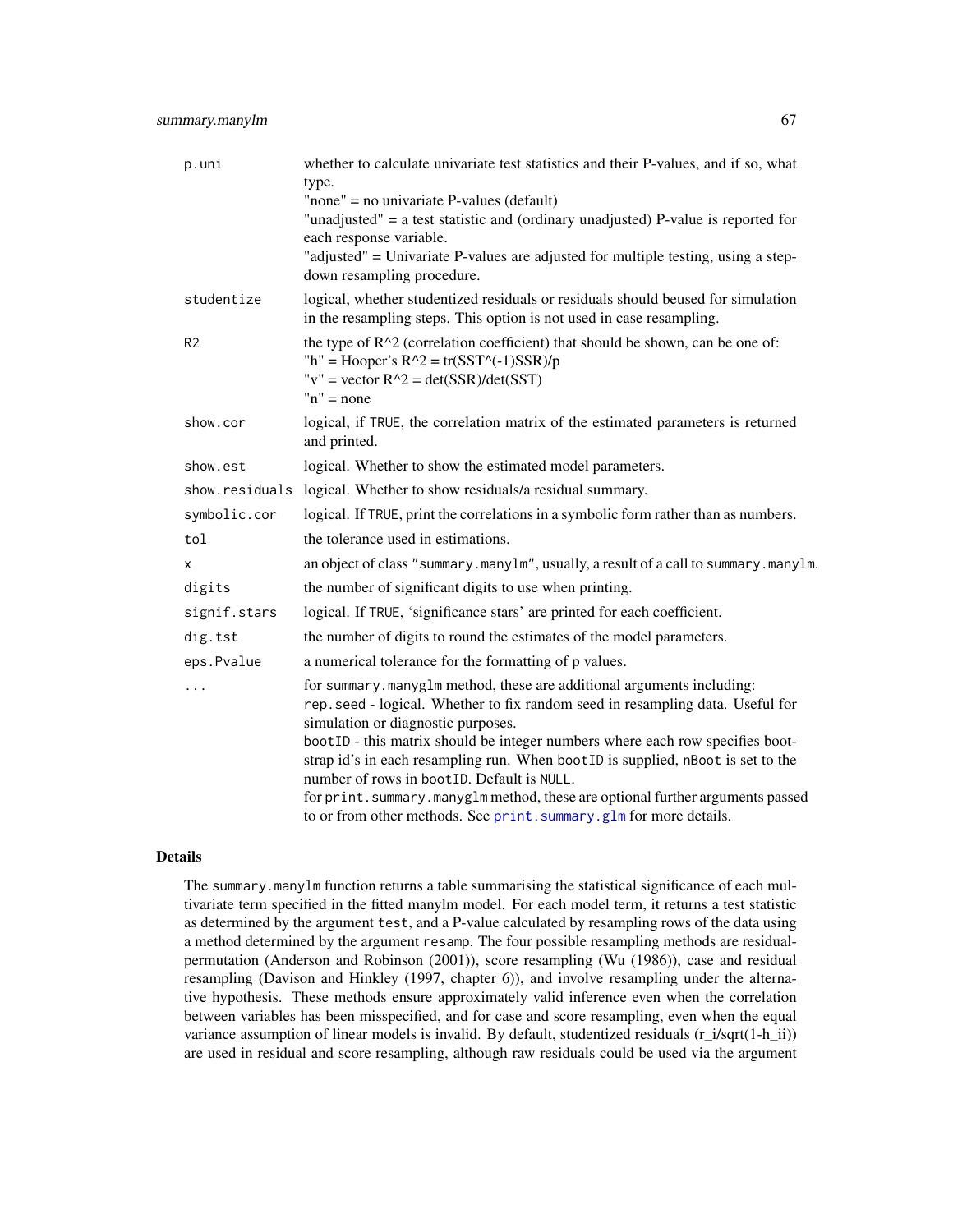studentize=FALSE. If resamp="none", p-values cannot be calculated, however the test statistics are returned.

If you have a specific hypothesis of primary interest that you want to test, then you should use the anova.manylm function, which can resample rows of the data under the null hypothesis and so usually achieves a better approximation to the true significance level.

To check model assumptions, use plot.manylm.

The summary.manylm function is designed specifically for high-dimensional data (that, is when the number of variables p is not small compared to the number of observations N). In such instances a correlation matrix is computationally intensive to estimate and is numerically unstable, so by default the test statistic is calculated assuming independence of variables (cor.type="I"). Note however that the resampling scheme used ensures that the P-values are approximately correct even when the independence assumption is not satisfied. However if it is computationally feasible for your dataset, it is recommended that you use cor.type="shrink" to account for correlation between variables, or cor.type="R" when p is small. The cor.type="R" option uses the unstructured correlation matrix (only possible when N>p), such that the standard classical multivariate test statistics are obtained. Note however that such statistics are typically numerically unstable and have low power when p is not small compared to N. The cor.type="shrink" option applies ridge regularisation (Warton 2008), shrinking the sample correlation matrix towards the identity, which improves its stability when p is not small compared to N. This provides a compromise between "R" and "I", allowing us to account for correlation between variables, while using a numerically stable test statistic that has good properties. The shrinkage parameter by default is estimated by cross-validation using the multivariate normal likelihood function, although it can be specified via shrink.param as any value between 0 and 1 ( $0=$ "I" and  $1=$ "R", values closer towards 0 indicate more shrinkage towards "I"). The validation groups are chosen by random assignment and so you may observe some slight variation in the estimated shrinkage parameter in repeat analyses. See [ridgeParamEst](#page-54-0) for more details.

Rather than stopping after testing for multivariate effects, it is often of interest to find out which response variables express significant effects. Univariate statistics are required to answer this question, and these are reported if requested. Setting p.uni="unadjusted" returns resampling-based univariate P-values for all effects as well as the multivariate P-values, whereas p.uni="adjusted" returns adjusted P-values (that have been adjusted for multiple testing), calculated using a stepdown resampling algorithm as in Westfall & Young (1993, Algorithm 2.8). This method provides strong control of family-wise error rates, and makes use of resampling (using the method controlled by resample) to ensure inferences take into account correlation between variables.

A multivariate  $R^2$  value is returned in output, but there are many ways to define a multivariate  $R^2$ . The type of  $R^2$  used is controlled by the R2 argument. If cor. shrink="I" then all variables are assumed independent, a special case in which Hooper's  $R^2$  returns the average of all univariate  $R^2$  values, whereas the vector  $R^2$  returns their product.

print.summary.manylm tries to be smart about formatting the coefficients, genVar, etc. and additionally gives 'significance stars' if signif.stars is TRUE.

#### Value

summary.manylm returns an object of class "summary.manyglm", a list with components

- call the component from object.
- terms the terms object used.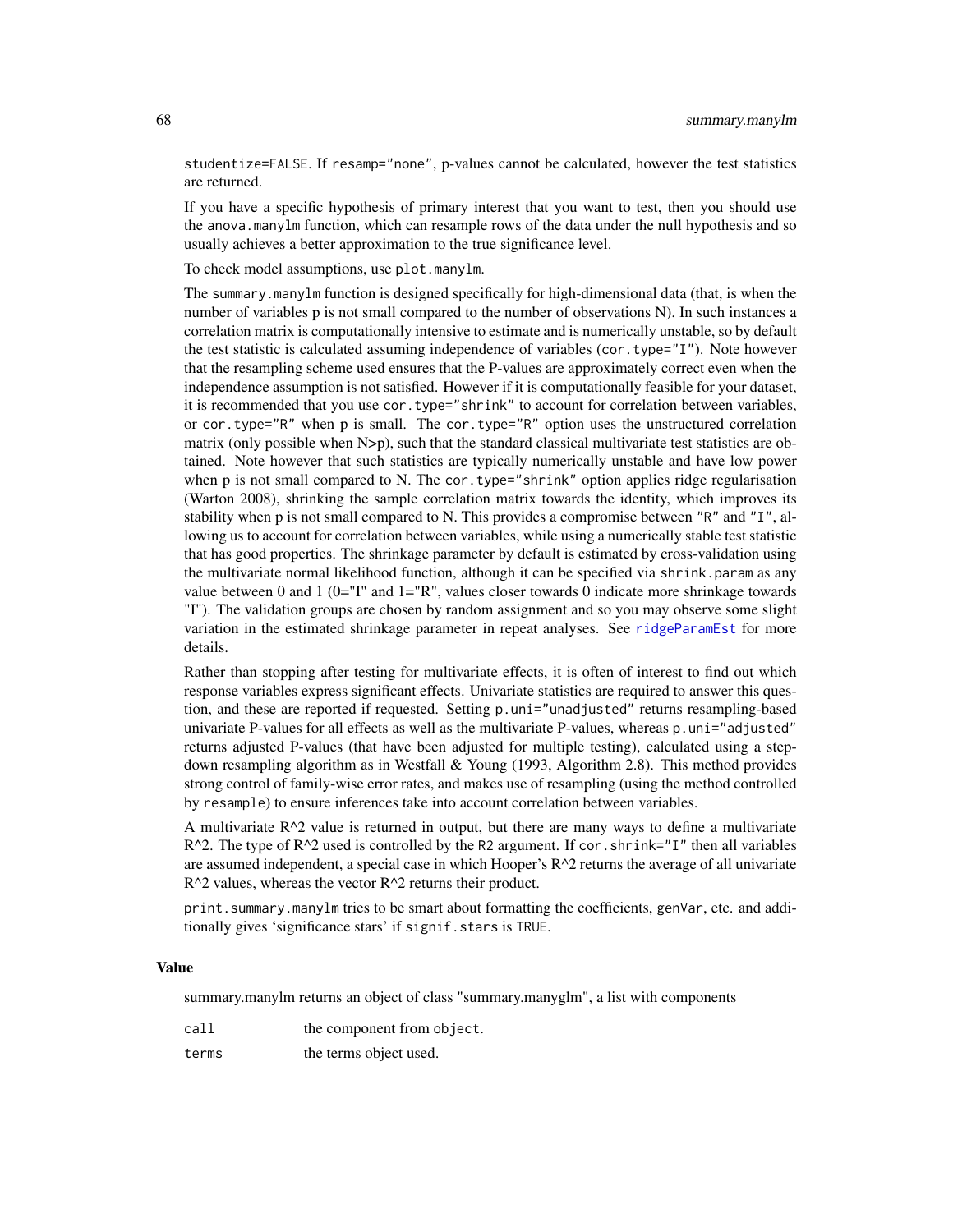|              | show.residuals the supplied argument.                                                                                                          |
|--------------|------------------------------------------------------------------------------------------------------------------------------------------------|
| show.est     | the supplied argument.                                                                                                                         |
| p.uni        | the supplied argument.                                                                                                                         |
| test         | the supplied argument.                                                                                                                         |
| cor.type     | the supplied argument.                                                                                                                         |
| resample     | the supplied argument.                                                                                                                         |
| nBoot        | the supplied argument.                                                                                                                         |
| rankX        | the rank of the design matrix                                                                                                                  |
| residuals    | the model residuals                                                                                                                            |
| genVar       | the estimated generalised variance                                                                                                             |
| est          | the estimated model coefficients                                                                                                               |
| shrink.param | the shrinkage parameter. Either the value of the argument with the same name<br>or if this was not supplied the estimated shrinkage parameter. |
| aliased      | named logical vector showing if the original coefficients are aliased.                                                                         |
| df           | a 3-vector of the rank of the model and the number of residual degrees of free-<br>dom, plus number of non-aliased coefficients.               |
|              |                                                                                                                                                |

If the argument test is not NULL then the list also included the components

| coefficients | a matrix containing the test statistics and the p-values. |  |
|--------------|-----------------------------------------------------------|--|
|--------------|-----------------------------------------------------------|--|

n.iter.sing the number of iterations that were skipped due to singularity of the design matrix caused by case resampling.

If furthermore the Design matrix is neither empty nor consists of the Intercept only, the following adddional components are included:

| r.squared      | the calculated correlation coefficient.                                                        |
|----------------|------------------------------------------------------------------------------------------------|
| R <sub>2</sub> | a character that describes which type of correlation coefficient was calculated.               |
| statistic      | a matrix containing the results of the overall test.                                           |
| cov.unscaled   | the unscaled (dispersion $= 1$ ) estimated covariance matrix of the estimated<br>coefficients. |

If the argument show.cor is TRUE the following adddional components are returned:

correlation the ( $p*q$ ) by ( $p*q$ ) correlation matrix, with p being the number of columns of the design matrix and q being the number of response variables. Note that this matrix can be very big.

# Author(s)

Yi Wang, Ulrike Naumann and David Warton <David.Warton@unsw.edu.au>.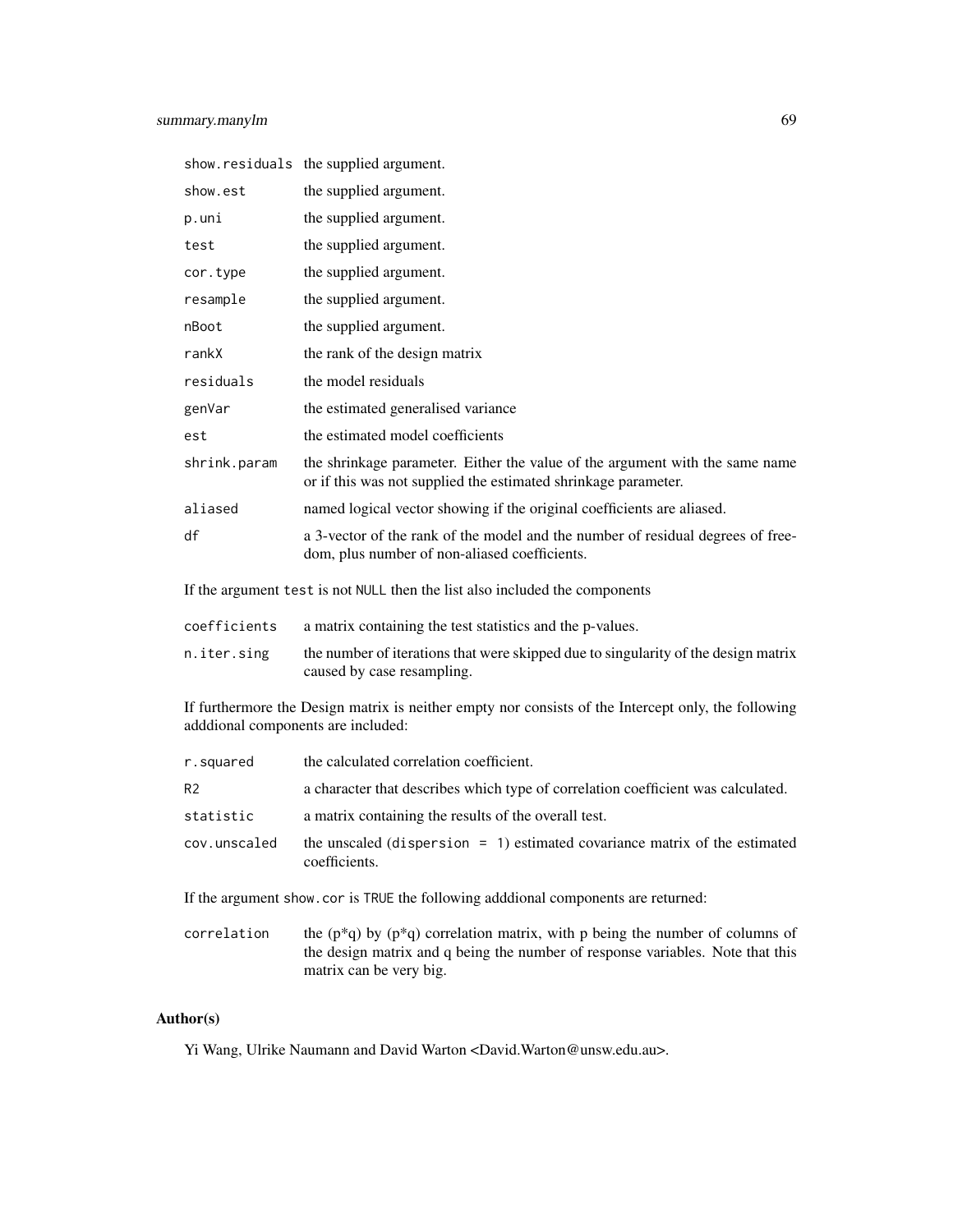#### References

Anderson, M.J. and J. Robinson (2001). Permutation tests for linear models. *Australian and New Zealand Journal of Statistics* 43, 75-88.

Davison, A. C. and Hinkley, D. V. (1997) *Bootstrap Methods and their Application.* Cambridge University Press, Cambridge.

Warton D.I. (2008). Penalized normal likelihood and ridge regularization of correlation and covariance matrices. *Journal of the American Statistical Association* 103, 340-349.

Warton D.I. and Hudson H.M. (2004). A MANOVA statistic is just as powerful as distance-based statistics, for multivariate abundances. *Ecology* 85(3), 858-874.

Westfall, P. H. and Young, S. S. (1993) *Resampling-based multiple testing.* John Wiley & Sons, New York.

Wu, C. F. J. (1986) Jackknife, Bootstrap and Other Resampling Methods in Regression Analysis. *The Annals of Statistics* 14:4, 1261-1295.

# See Also

[manylm](#page-30-0), [anova.manylm](#page-11-0), [plot.manylm](#page-40-0)

```
data(spider)
spiddat <- log(spider$abund+1)
spiddat <- mvabund(spiddat)
spidx <- spider$x
```

```
## Estimate the coefficients of a multivariate linear model:
fit <- manylm(spiddat~spidx)
```

```
## To summarise this multivariate fit, using score resampling to
## and F Test statistic to estimate significance:
summary(fit, resamp="score", test="F")
```

```
## Instead using residual permutation with 2000 iteration, using the sum of F
## statistics to estimate multivariate significance, but also reporting
## univariate statistics with adjusted P-values:
summary(fit, resamp="perm.resid", nBoot=2000, test="F", p.uni="adjusted")
```

```
## Obtain a summary of test statistics using residual resampling, accounting
## for correlation between variables but shrinking the correlation matrix to
## improve its stability and showing univariate p-values:
summary(fit, cor.type="shrink", p.uni="adjusted")
```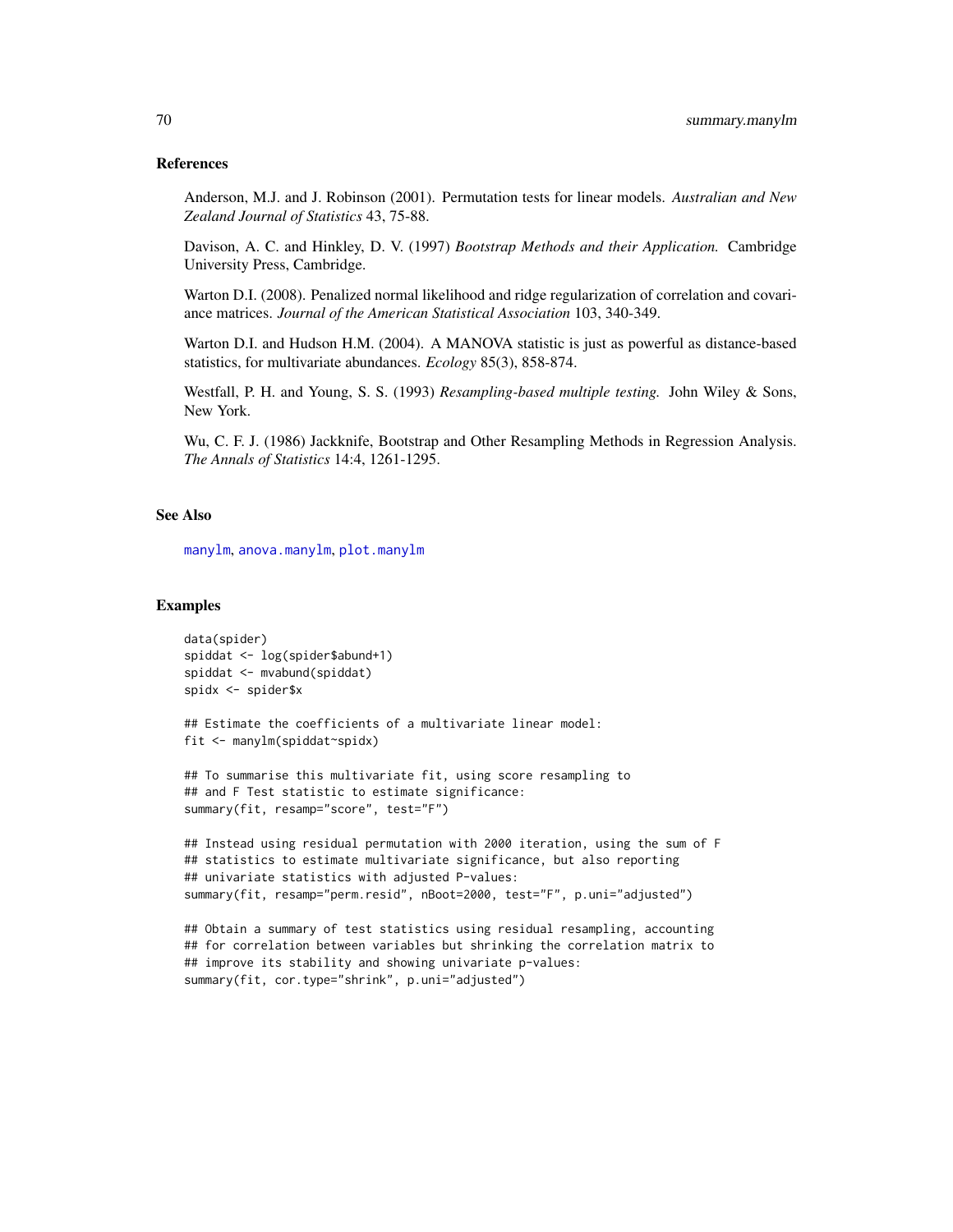#### **Description**

This dataset contains a list with community abundance data of species and two factor variables, namely treatment and block. See (Warwick et.al. (1990)) for more details.

### Usage

data(Tasmania)

#### Format

A list containing the elements

abund A data frame with 16 observations of 56 Meiobenthos species exposed to a disturbance treatment in a spatially blocked design. Four blocks of four samples were collected such that each block comprised of two disturbed and undisturbed samples.

copepods A subset of abund of 12 Copepod species.

nematodes A subset of abund of 39 Nematode species.

treatment A two-level factor veraible.

block A four-level factor variable.

### Details

The count data (number of each Meiobenthos species in each sample) were collected in a spatia lly blocked design. The labels are made to the four replicate cores within each block, with B labeling for the block ID and D labeling for the disturbed sample ID and U labeling for the undisturbed sample ID. The data frame abund contains 12 Copepod species, 39 Nematode species and 4 undetermined ones.

The 12 Copepod species are: Ameira, Adopsyllus, Ectinosoma, Ectinosomat, Haloschizo, Lepta.A, Lepta.B, Lepta.C, Mictyricola, Parevansula, Quin, Rhizothrix

The 39 Nematode species are: Actinonema, Axonolaimus, Bathylaimus, Calyptronema, Chaetonema, Chromaspirina, Comesoma, Daptonema, Desmodora.A, Desmodora.B, Enoploides, Enoplus, Epacanthion.A, Epacanthion.B, Eubostrichus, Eurystomina, Hypodontolaimus.A, Hypodontolaimus.B, Leptolaimus, Leptonemella, Mesacanthion, Microlaimus, Monhystera, Nannoluimoides.A, Nannolaimoides.B, Neochromadora.A, Neochromadora.B,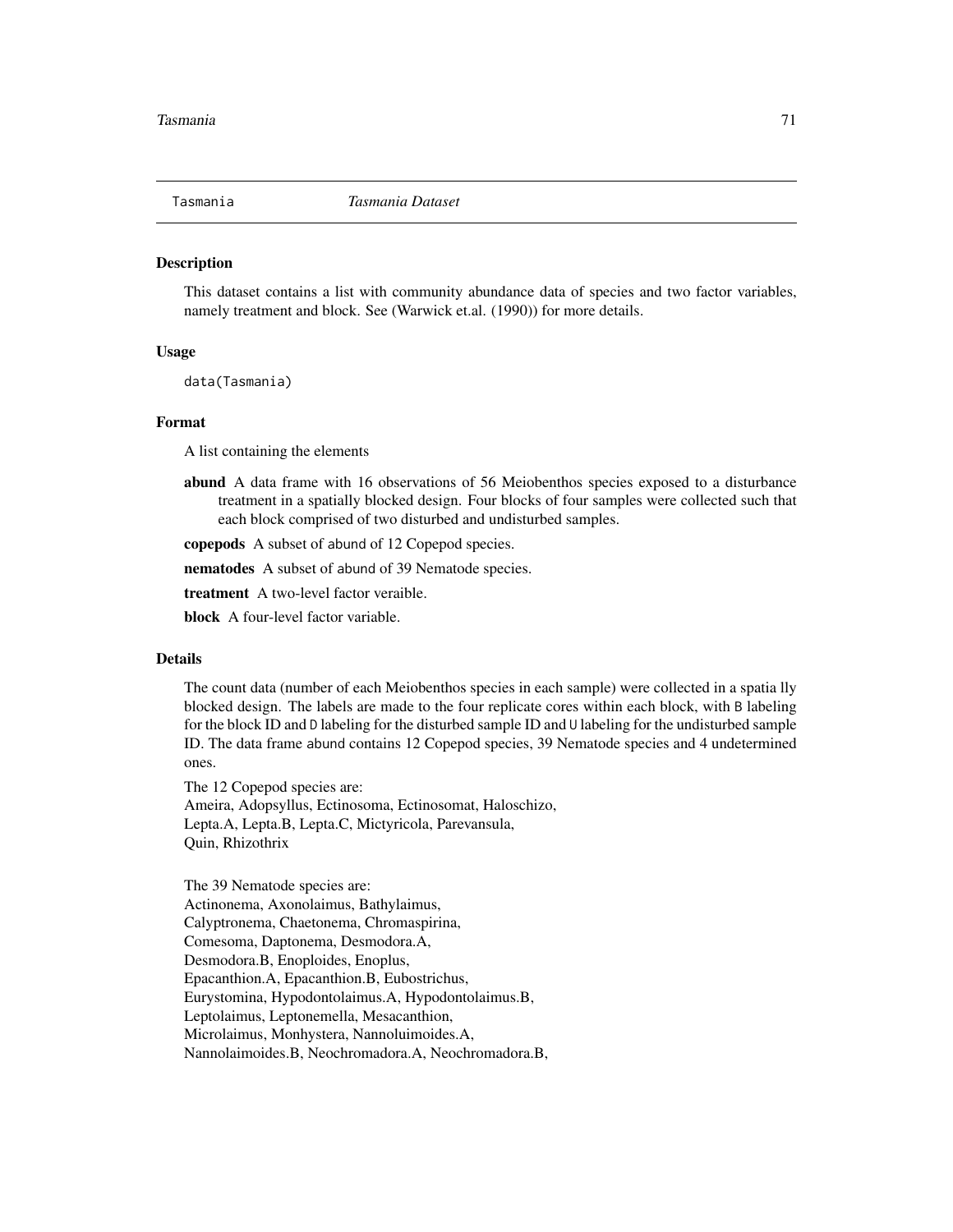Odontophora, Oncholaimus, Qnvx, Paracanthonchus, Polysigma, Praeacanthenchus, Promonhystera, Pseudosteineria, Sabatieria, Spilophorella, Symplocostoma, Viscosia

The data frame copepod stores the subset of 12 Copepod species, and the data frame nematode stores the subset of 39 Nematode species.

treatment indicates disturbed or undisturbed treatment for the 16 observations of each species in the Tasmania dataset.

block indicates the block ID for the 16 observations of each species in the Tasmania dataset.

#### References

Warwick, R. M., Clarke, K. R. and Gee, J. M. (1990). The effect of disturbance by soldier crabs Mictyris platycheles H. Milne Edwards on meiobenthic communiy structure. *J. Exp. Mar. Biol. Ecol.*, 135, 19-33.

# Examples

```
require(graphics)
```

```
data(Tasmania)
tasm.cop <- mvabund(Tasmania$copepods)
treatment <- Tasmania$treatment
block <- Tasmania$block
```
foo <- mvformula(tasm.cop~block\*treatment) plot(foo)

tikus *Tikus Island Dataset*

#### **Description**

This dataset contains a list with abundance data of species at different locations in the Tikus island and explanatory variables.

#### Usage

data(tikus)

#### Format

A list containing the elements

- abund A data frame with 60 observations at different locations of abundances on 75 variables, the species. See Details.
- x A data frame containing the id information for the Tikus island dataset. The data frame has 60 observations on 2 variables. See Details.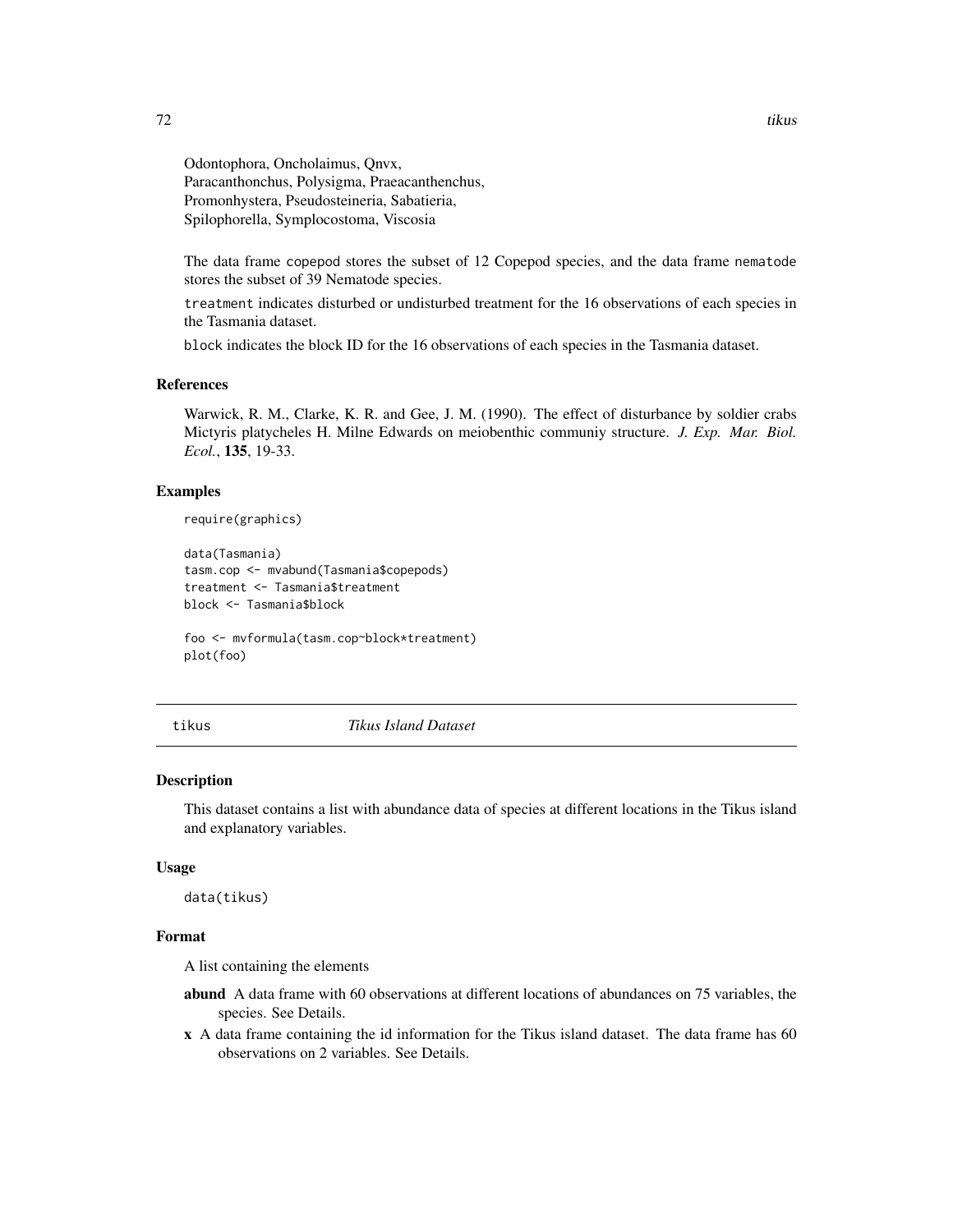tikus 73

# Details

The abundance of each species was measured as the length (in centimetres) of a 10 metre transect which intersected with the species.

tikus is a list containing the elements abund and x. The data frame abund contains 75 variables, the species:

Psammocora contigua, Psammocora digitata, Pocillopora damicornis, Pocillopora verrucosa, Stylopora pistillata, Acropora bruegemanni, Acropora robusta, Acropora grandis, Acropora intermedia, Acropora formosa, Acropora splendida, Acropera aspera, Acropora hyacinthus, Acropora palifera, Acropora cytherea, Acropora tenuis, Acropora pulchra, Acropora nasuta, Acropora humilis, Acropora diversa, Acropora digitifera, Acropora divaricata, Acropora subglabra, Acropora cerealis, Acropora valida, Acropora acuminata, Acropora elsevi, Acropora millepora, Montipora monasteriata, Montipora tuberculosa, Montipora hispida, Montipora digitata, Montipora foliosa, Montipora verrucosa, Fungia fungites, Fungia paumotensis, Fungia concina, Fungia scutaria, Halomitra limax, Pavona varians, Pavona venosa, Pavona cactus, Coeloseris mayeri, Galaxea fascicularis, Symphyllia radians, Lobophyllia corymbosa, Lobophyllia hemprichii, Porites cylindrica, Porites lichen, Porites lobata, Porites lutea, Porites nigrescens, Porites solida, Porites stephensoni, Goniopora lobata, Favia pallida, Favia speciosa, Favia stelligera, Favia rotumana, Favites abdita, Favites chinensis, Goniastrea rectiformis, Goniastrea pectinata, Goniastrea sp, Dulophyllia crispa, Platygyra daedalea, Platygyra sinensis, Hydnopora rigida, Leptastrea purpurea, Leptastrea pruinosa, Cyphastrea serailia, Millepora platyphylla, Millepora dichotoma, Millepora intrincata, Heliopora coerulea

x has the following variables:

time (factor) the year in which the measurement was taken.

rep (factor) the location id.

## References

R.M. Warwick, K.R. Clarke and Suharsono (1990) A statistical analysis of coral community responses to the 19823 El Nino in the Thousand Islands, Indonesia, *Coral Reefs* 8, 171179.

#### Examples

```
require(graphics)
```
data(tikus)

tikusdat <- as.mvabund(tikus\$abund) tikusid <- tikus\$x foo <- mvformula(tikusdat~tikusid[,1] + tikusid[,2])

plot(foo)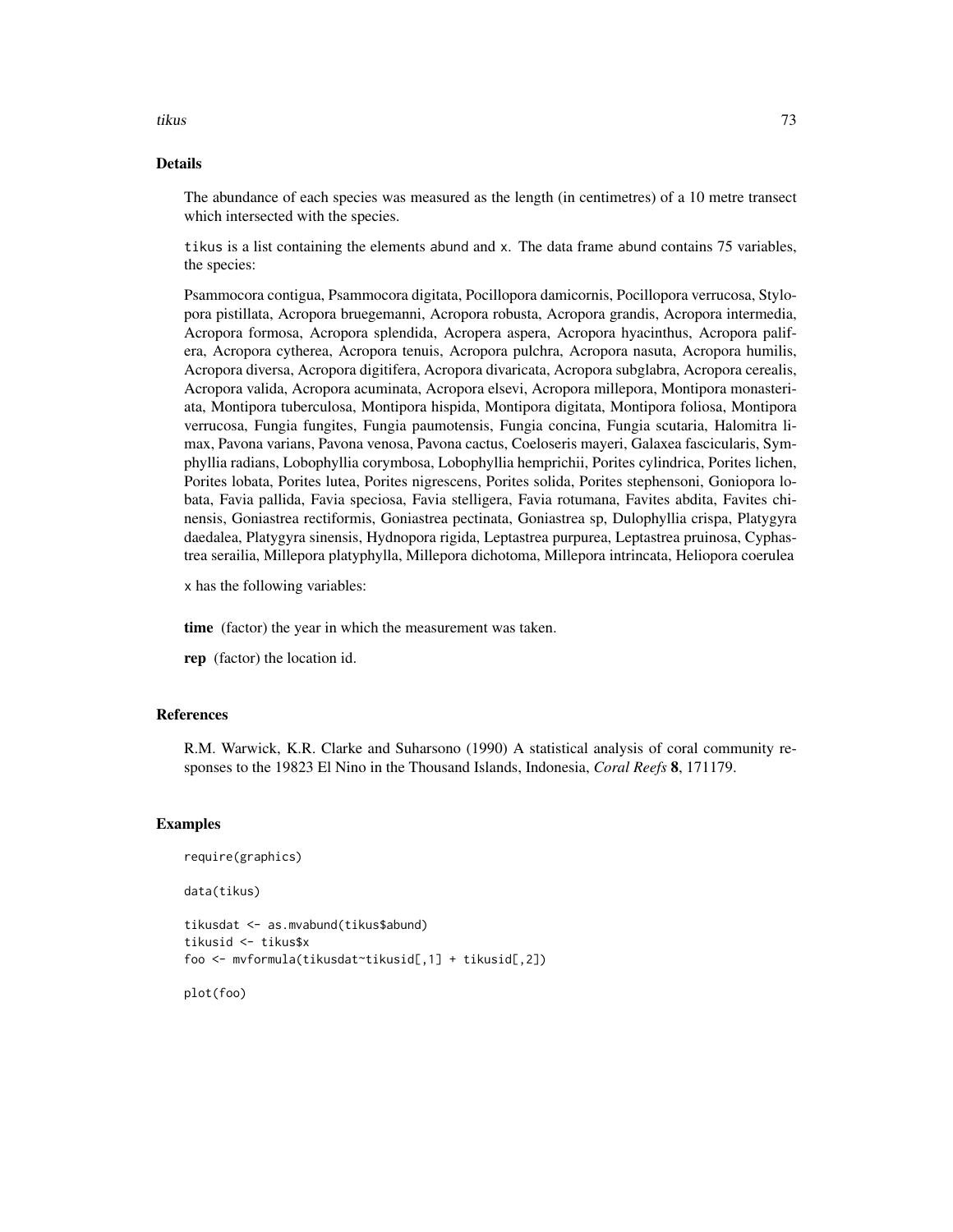<span id="page-73-1"></span><span id="page-73-0"></span>

# Description

Change an mvabund object to a non-mvabund object.

## Usage

 $unabund(x)$ 

# Arguments

x an mvabund object that should be transformed into a matrix.

## Details

[unabund](#page-73-0) doesn't convert x but only removes the mvabund class attribute.

#### Value

A matrix if x is an mvabund object otherwise x .

## Author(s)

Ulrike Naumann and David Warton <David.Warton@unsw.edu.au>.

## See Also

[mvabund](#page-36-0). [as.mvabund](#page-36-1). [is.mvabund](#page-36-1).

# Examples

```
## Create an mvabund object:
abundances <- as.mvabund(matrix(1:20,5,4))
## Restore the original object:
```

```
mat <- unabund(x=abundances)
mat
```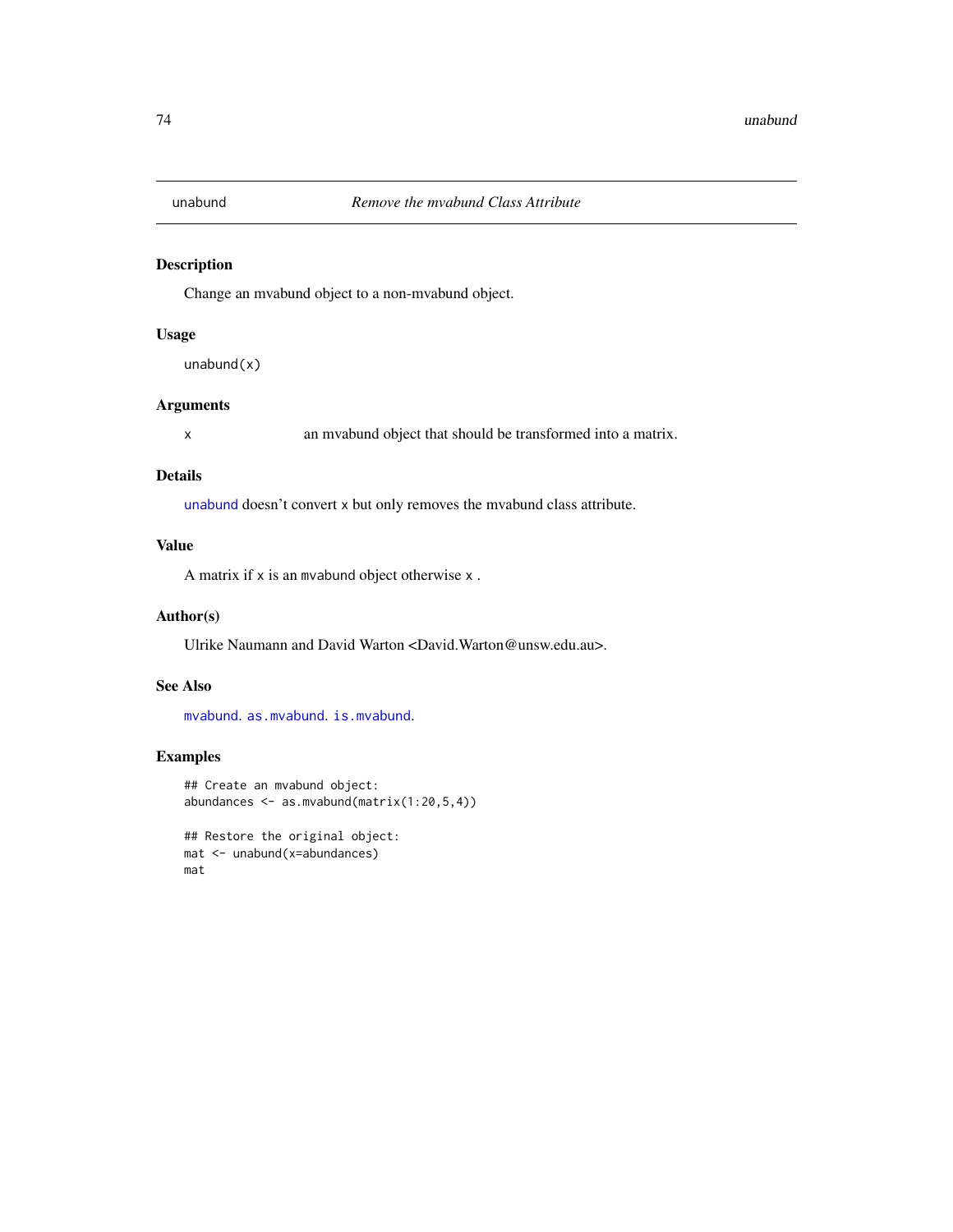# Index

∗Topic array manylm.fit, [34](#page-33-0) ∗Topic classes mvabund, [37](#page-36-2) unabund, [74](#page-73-1) ∗Topic datasets solberg, [58](#page-57-0) spider, [59](#page-58-0) Tasmania, [71](#page-70-0) tikus, [72](#page-71-0) ∗Topic documentation mvabund-package, [2](#page-1-0) ∗Topic dplot shiftpoints, [57](#page-56-0) ∗Topic hplot boxplot.mvabund, [17](#page-16-0) meanvar.plot, [35](#page-34-0) plot.manyany, [40](#page-39-0) plot.manylm, [41](#page-40-0) plot.mvabund, [44](#page-43-0) plotMvaFactor, [48](#page-47-0) ∗Topic htest best.r.sq, [16](#page-15-0) ∗Topic manip formulaUnimva, [22](#page-21-0) unabund, [74](#page-73-1) ∗Topic methods predict.manylm, [52](#page-51-0) ∗Topic models anova.manyany, [5](#page-4-0) anova.manyglm, [8](#page-7-0) anova.manylm, [12](#page-11-0) best.r.sq, [16](#page-15-0) deviance.manylm, [20](#page-19-0) extend.x.formula, [21](#page-20-0) formulaUnimva, [22](#page-21-0) logLik.manylm, [23](#page-22-0) manyany, [24](#page-23-0) manyglm, [26](#page-25-0)

manylm, [31](#page-30-0) mvformula, [39](#page-38-0) predict.manyglm, [50](#page-49-0) residuals.manyglm, [54](#page-53-0) ridgeParamEst, [55](#page-54-0) summary.manyglm, [61](#page-60-0) summary.manylm, [66](#page-65-0) ∗Topic multivariate anova.manyany, [5](#page-4-0) anova.manyglm, [8](#page-7-0) anova.manylm, [12](#page-11-0) best.r.sq, [16](#page-15-0) deviance.manylm, [20](#page-19-0) formulaUnimva, [22](#page-21-0) logLik.manylm, [23](#page-22-0) manyany, [24](#page-23-0) manyglm, [26](#page-25-0) manylm, [31](#page-30-0) manylm.fit, [34](#page-33-0) mvabund, [37](#page-36-2) mvformula, [39](#page-38-0) plot.manyany, [40](#page-39-0) plot.manylm, [41](#page-40-0) predict.manyglm, [50](#page-49-0) predict.manylm, [52](#page-51-0) residuals.manyglm, [54](#page-53-0) summary.manyglm, [61](#page-60-0) summary.manylm, [66](#page-65-0) ∗Topic regression anova.manyany, [5](#page-4-0) anova.manyglm, [8](#page-7-0) anova.manylm, [12](#page-11-0) best.r.sq, [16](#page-15-0) manyany, [24](#page-23-0) manyglm, [26](#page-25-0) manylm, [31](#page-30-0) manylm.fit, [34](#page-33-0) plot.manyany, [40](#page-39-0) plot.manylm, [41](#page-40-0)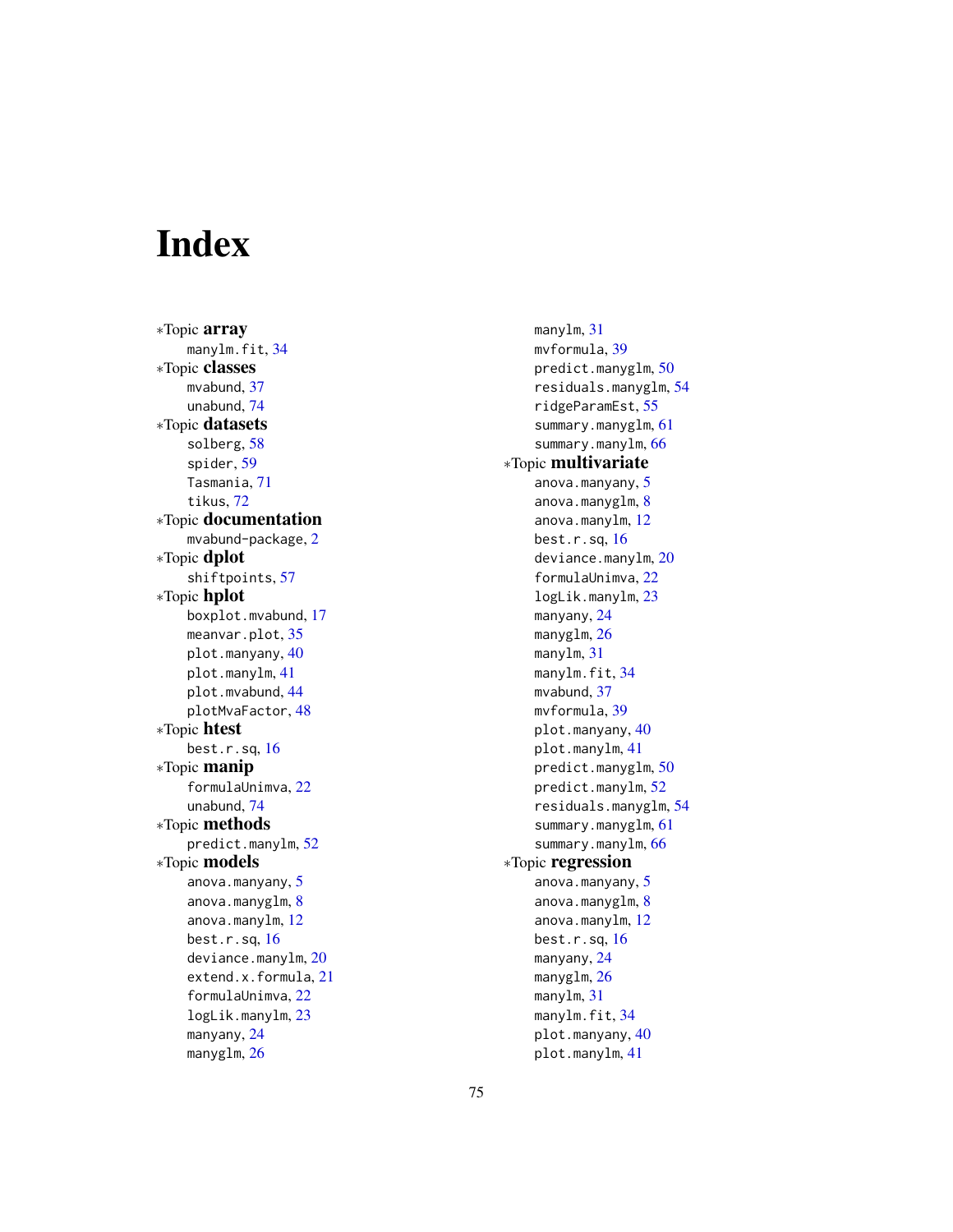```
predict.manyglm, 50
  residuals.manyglm, 54
  61
  66
∗Topic sysdata
  unabund, 74
```

```
anova.manyany, 5, 25, 26
anova.manyglm, 3, 6, 7, 8, 28, 30, 62, 65
anova.manylm, 3, 4, 12, 32, 33, 70
as.data.frame, 27
as.mvabund, 74
as.mvabund (mvabund), 37
as.mvformula (mvformula), 39
```
best.r.sq, [16,](#page-15-0) *[22](#page-21-0)* boxplot.mvabund, *[3,](#page-2-0) [4](#page-3-0)*, [17,](#page-16-0) *[47](#page-46-0)* boxplot.mvformula *(*boxplot.mvabund*)*, [17](#page-16-0)

coefficients, *[28](#page-27-0)*

deviance.manylm, [20](#page-19-0)

extend.x.formula, [21](#page-20-0)

family, *[24](#page-23-0)[–26](#page-25-0)*, *[29](#page-28-0)* formula, *[24](#page-23-0)[–26](#page-25-0)*, *[28](#page-27-0)* formulaUnimva, *[22](#page-21-0)*, [22](#page-21-0)

is.mvabund, *[74](#page-73-1)* is.mvabund *(*mvabund*)*, [37](#page-36-2) is.mvformula *(*mvformula*)*, [39](#page-38-0)

jitter, *[57](#page-56-0)*

lm, *[25](#page-24-0)*, *[28](#page-27-0)*, *[53](#page-52-0)* logLik.manylm, [23](#page-22-0)

manyany, *[5](#page-4-0)[–7](#page-6-0)*, [24,](#page-23-0) *[40,](#page-39-0) [41](#page-40-0)* manyglm, *[3](#page-2-0)*, *[8](#page-7-0)[–11](#page-10-0)*, *[25](#page-24-0)*, [26,](#page-25-0) *[51](#page-50-0)*, *[54](#page-53-0)*, *[61–](#page-60-0)[63](#page-62-0)*, *[65](#page-64-0)* manylm, *[3,](#page-2-0) [4](#page-3-0)*, *[12](#page-11-0)*, *[15](#page-14-0)*, *[21](#page-20-0)*, [31,](#page-30-0) *[34,](#page-33-0) [35](#page-34-0)*, *[39](#page-38-0)*, *[42,](#page-41-0) [43](#page-42-0)*, *[53](#page-52-0)*, *[56](#page-55-0)*, *[66](#page-65-0)*, *[70](#page-69-0)* manylm.fit, *[32](#page-31-0)*, [34](#page-33-0) manylm.wfit, *[32](#page-31-0)* manylm.wfit *(*manylm.fit*)*, [34](#page-33-0) meanvar.plot, *[3,](#page-2-0) [4](#page-3-0)*, [35,](#page-34-0) *[47](#page-46-0)* meanvar.plot,data.frame-method *(*meanvar.plot*)*, [35](#page-34-0) meanvar.plot,formula-method *(*meanvar.plot*)*, [35](#page-34-0)

meanvar.plot,matrix-method *(*meanvar.plot*)*, [35](#page-34-0) meanvar.plot,mvabund-method *(*meanvar.plot*)*, [35](#page-34-0) meanvar.plot,mvformula-method *(*meanvar.plot*)*, [35](#page-34-0) meanvar.plot.mvabund *(*meanvar.plot*)*, [35](#page-34-0) meanvar.plot.mvformula *(*meanvar.plot*)*, [35](#page-34-0) mvabund, *[3,](#page-2-0) [4](#page-3-0)*, *[23](#page-22-0)*, [37,](#page-36-2) *[39](#page-38-0)*, *[74](#page-73-1)* mvabund-class *(*mvabund*)*, [37](#page-36-2) mvabund-package, [2](#page-1-0) mvformula, *[3,](#page-2-0) [4](#page-3-0)*, *[22,](#page-21-0) [23](#page-22-0)*, *[38](#page-37-0)*, [39](#page-38-0) mvformula-class *(*mvformula*)*, [39](#page-38-0) na.exclude, *[27](#page-26-0)* na.fail, *[27](#page-26-0)* na.omit, *[27](#page-26-0)* napredict, *[51,](#page-50-0) [52](#page-51-0)* options, *[27](#page-26-0)* plot.manyany, *[6](#page-5-0)*, *[26](#page-25-0)*, [40](#page-39-0) plot.manyglm, *[3](#page-2-0)*, *[9](#page-8-0)*, *[47](#page-46-0)*, *[62](#page-61-0)* plot.manyglm *(*plot.manylm*)*, [41](#page-40-0) plot.manylm, *[3,](#page-2-0) [4](#page-3-0)*, *[15](#page-14-0)*, *[33](#page-32-0)*, [41,](#page-40-0) *[47](#page-46-0)*, *[70](#page-69-0)* plot.mvabund, *[2](#page-1-0)*, *[4](#page-3-0)*, *[20](#page-19-0)*, *[36](#page-35-0)*, *[38](#page-37-0)*, [44,](#page-43-0) *[50](#page-49-0)*, *[57](#page-56-0)* plot.mvformula, *[22](#page-21-0)*, *[36](#page-35-0)*, *[57](#page-56-0)* plot.mvformula *(*plot.mvabund*)*, [44](#page-43-0) plotMvaFactor, *[3,](#page-2-0) [4](#page-3-0)*, [48](#page-47-0) predict.manyglm, [50](#page-49-0) predict.manylm, [52](#page-51-0) print.anova.manyany *(*anova.manyany*)*, [5](#page-4-0) print.anova.manyglm *(*anova.manyglm*)*, [8](#page-7-0) print.anova.manylm *(*anova.manylm*)*, [12](#page-11-0) print.summary.glm, *[8](#page-7-0)*, *[62](#page-61-0)*, *[67](#page-66-0)* print.summary.manyglm *(*summary.manyglm*)*, [61](#page-60-0) print.summary.manylm *(*summary.manylm*)*, [66](#page-65-0) residuals, *[29](#page-28-0)* residuals.manyany, *[26](#page-25-0)* residuals.manyany *(*residuals.manyglm*)*,

[54](#page-53-0) residuals.manyglm, *[40](#page-39-0)*, [54](#page-53-0) ridgeParamEst, *[10](#page-9-0)*, *[14](#page-13-0)*, *[28](#page-27-0)*, [55,](#page-54-0) *[63](#page-62-0)*, *[68](#page-67-0)*

sample, *[5](#page-4-0)*